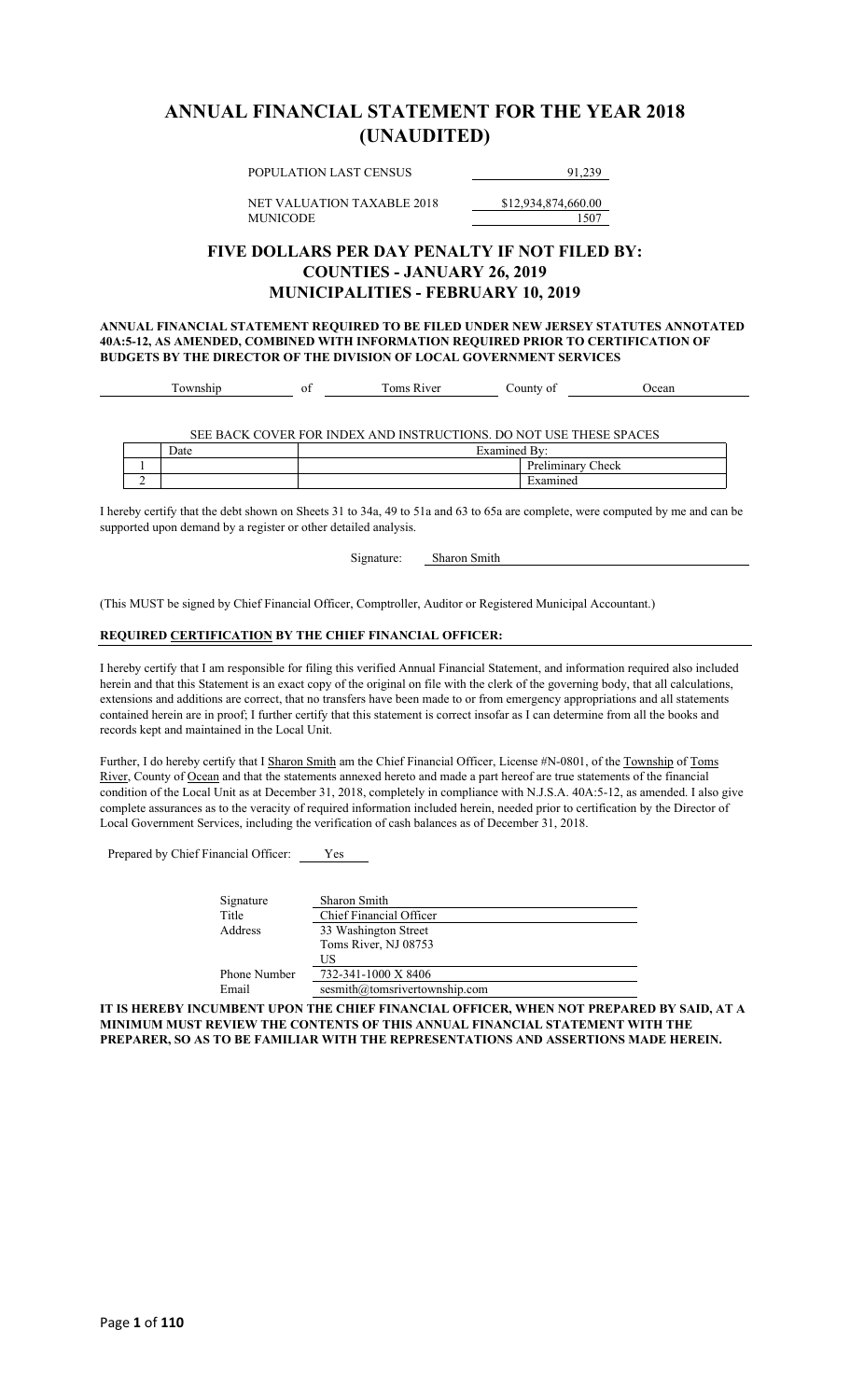### **THE REQUIRED CERTIFICATION BY AN RMA IS AS FOLLOWS:**

#### **Preparation by Registered Municipal Accountant (Statement of Statutory Auditor Only)**

I have prepared the post-closing trial balances, related statements and analyses included in the accompanying Annual Financial Statement from the books of account and records made available to me by the Township of Toms River as of December 31, 2018 and have applied certain agreed-upon procedures thereon as promulgated by the Division of Local Government Services, solely to assist the Chief Financial Officer in connection with the filing of the Annual Financial Statement for the year then ended as required by N.J.S.A. 40A:5-12, as amended.

Because the agreed-upon procedures do not constitute an examination of accounts made in accordance with generally accepted auditing standards, I do not express an opinion on any of the post-closing trial balances, related statements and analyses. In connection with the agreed-upon procedures came to my attention that caused me to believe that the Annual Financial Statement for the year end December 31, 2018 is not in substantial compliance with the requirements of the State of New Jersey, Department of Community Affairs, Division of Local Government Services. Had I performed additional procedures, or had I made an examination of the financial statements in accordance with generally accepted auditing standards, other matters might have come to my attention that would have been reported to the governing body and the Division. This Annual Financial Statement relates only to the accounts and items prescribed by the Division and does not extend to the financial statements of the municipality/county, taken as a whole.

Listing of agreed-upon procedures not performed and/or matters coming to my attention of which the Director should be informed:

| Registered Municipal Accountant |
|---------------------------------|
|                                 |
| Firm Name                       |
| 912 Highway 33                  |
| Suite 2                         |
| Freehold, NJ 07728              |
| Address                         |
| 732-409-0800                    |
| <b>Phone Number</b>             |
| ballison@hfacpas.com            |
| Email                           |

Certified by me 4/10/2019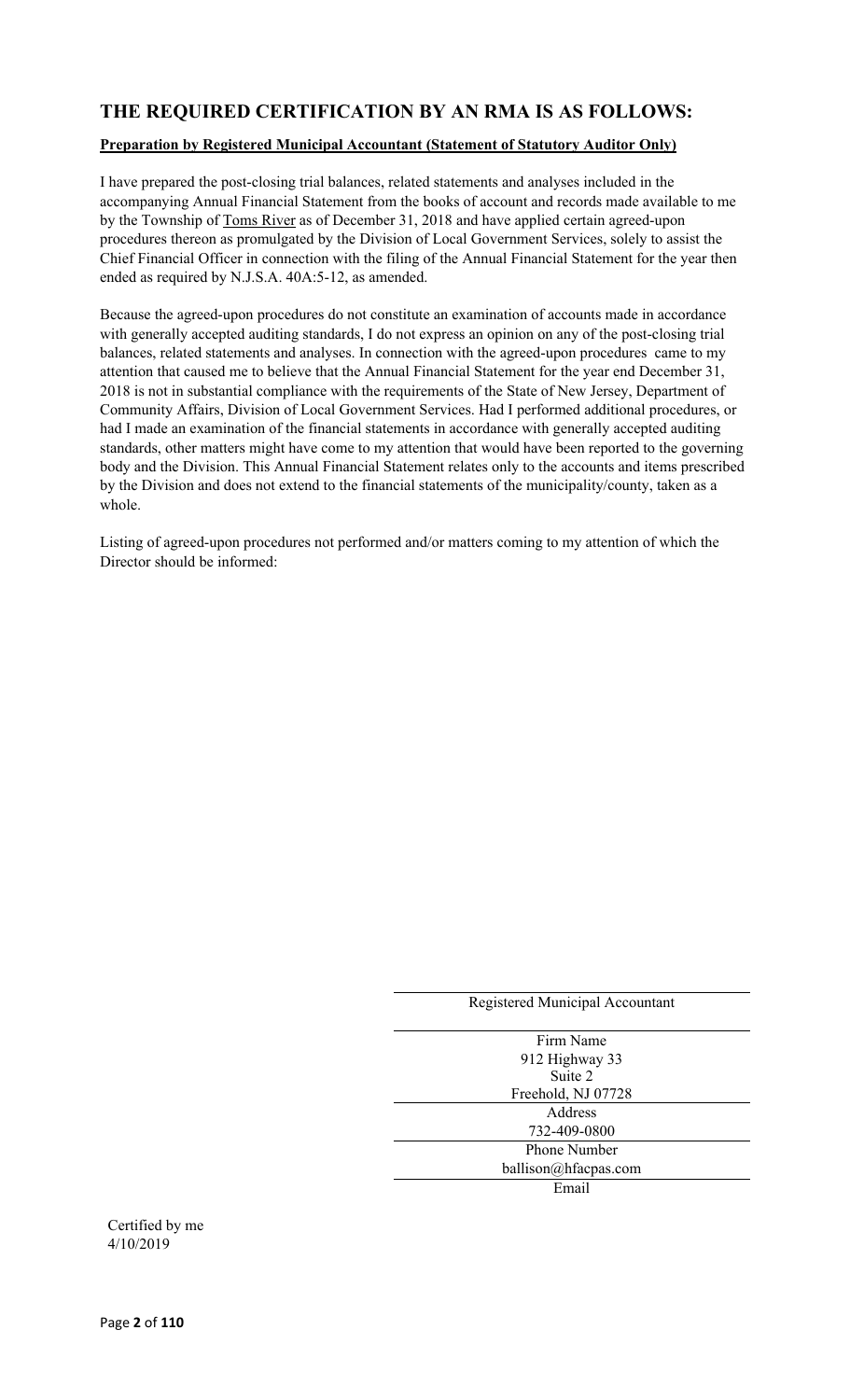### **MUNICIPAL BUDGET LOCAL EXAMINATION QUALIFICATION CERTIFICATION BY CHIEF FINANCIAL OFFICER**

*One of the following Certifications must be signed by the Chief Financial Officer if your municipality is eligible for local examination.*

### **CERTIFICATION OF QUALIFYING MUNICIPALITY**

- 1. The outstanding indebtedness of the previous fiscal year is **not in excess of 3.5%**
- 2. All emergencies approved for the previous fiscal year **did not exceed 3%** of total appropriations;
- 3. The tax collection rate **exceeded 90%**
- 4. Total deferred charges **did not equal or exceed 4%** of the total tax levy;
- 5. There were **no "procedural deficiencies" noted** by the registered municipal accountant on Sheet 1a of the Annual Financial Statement; and
- 6. There was **no operating deficit** for the previous fiscal year.
- 7. The municipality did **not** conduct an accelerated tax sale for less than 3 consecutive years.
- 8. The municipality did **not** conduct a tax levy sale the previous fiscal year and does not plan to conduct one in the current year.
- 9. The current year budget does **not** contain a levy or appropriation "CAP" referendum.
- 10. The municipality will **not** apply for Transitional Aid for 2019.

The undersigned certifies that this municipality has compiled in full in meeting **ALL** of the above criteria in determining its qualification for local examination of its Budget in accordance with N.J.A.C. 5:30-7.5.

| Municipality:            | Toms River          |
|--------------------------|---------------------|
| Chief Financial Officer: | <b>Sharon Smith</b> |
| Signature:               | <b>Sharon Smith</b> |
| Certificate $#$ :        |                     |
| Date:                    | 4/10/2019           |
|                          |                     |

#### **CERTIFICATION OF NON-QUALIFYING MUNICIPALITY**

The undersigned certifies that this municipality does not meet item(s)  $#$  of the criteria above and therefore does not qualify for local examination of its Budget in accordance with N.J.A.C. 5:30-7.5.

Municipality: Toms River Chief Financial Officer: Signature: Certificate #: Date: 4/10/2019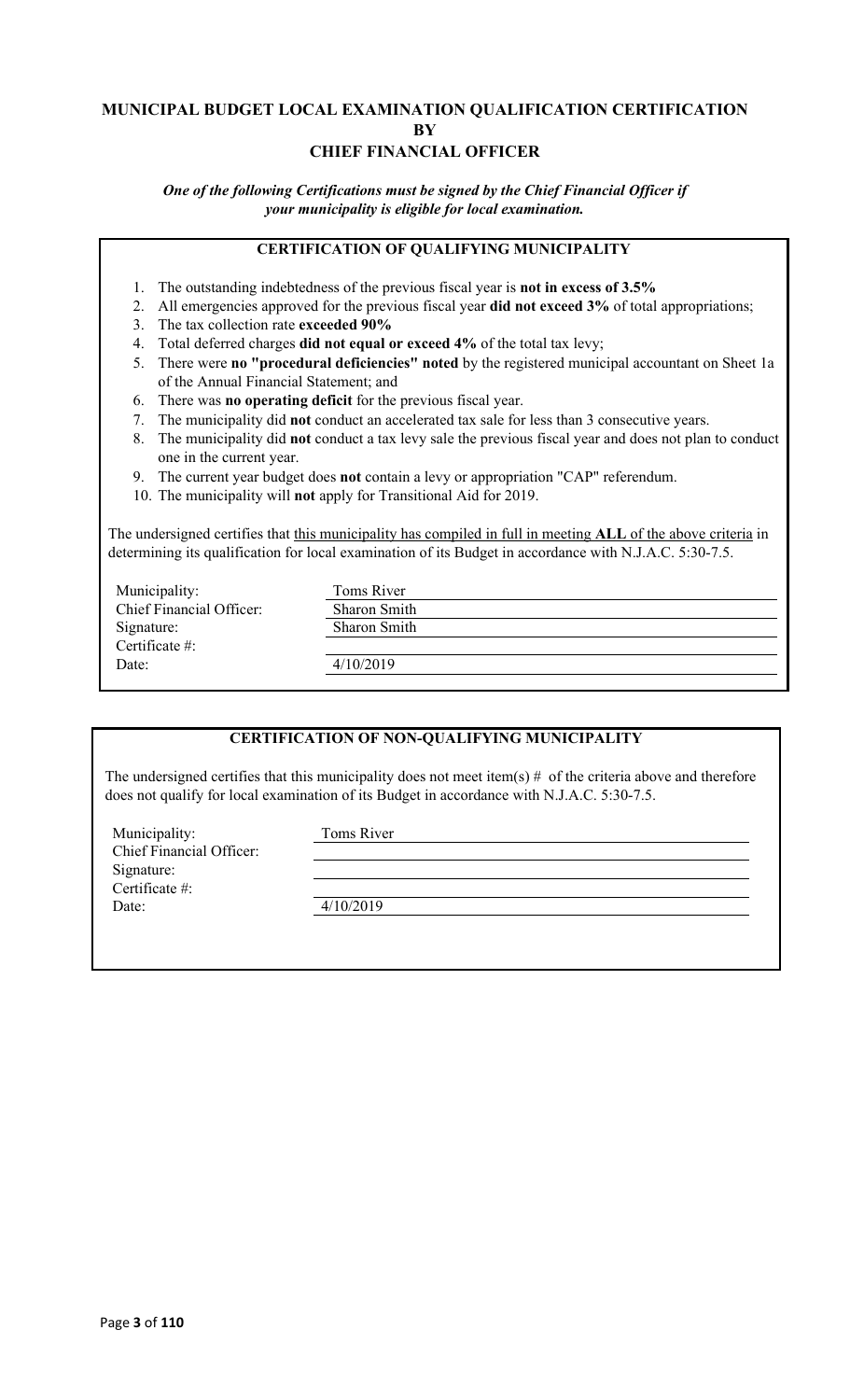### **Report of Federal and State Financial Assistance Expenditures of Awards**

Fiscal Year Ending: December 31, 2018

|              |                         | (2)                   |               |
|--------------|-------------------------|-----------------------|---------------|
|              | <b>Federal Programs</b> | <b>State Programs</b> | Other Federal |
|              | Expended                | Expended              | Programs      |
|              | (administered by        |                       | Expended      |
|              | the State)              |                       |               |
| <b>TOTAL</b> | \$172,758.99            | \$816,155.01          | \$157,068.07  |

Type of Audit required by OMB Uniform Guidance and N.J. Circular 15-08-OMB: Single Audit

- Note: All local governments, who are recipients of federal and state awards (financial assistance), must report the total amount of federal and state funds expended during its fiscal year and the type of audit required to comply with OMB Uniform Guidance and N.J. Circular 15-08 OMB. The single audit threshold has been increased to \$750,000 beginning with fiscal year starting 1/1/2015.
- (1) Report expenditures from federal pass-through programs received directly from state governments. Federal pass-through funds can be identified by the Catalog of Federal Domestic Assistance (CFDA) number reported in the State's grant/contract agreements.
- (2) Report expenditures from state programs received directly from state government or indirectly from pass-through entities. **Exclude state aid (i.e., CMPTRA, Energy Receipts tax, etc.) since there are no compliance requirements.**
- (3) Report expenditures from federal programs received directly from the federal government or indirectly from entities other than state governments.

Sharon Smith  $4/10/2019$ Signature of Chief Financial Officer Date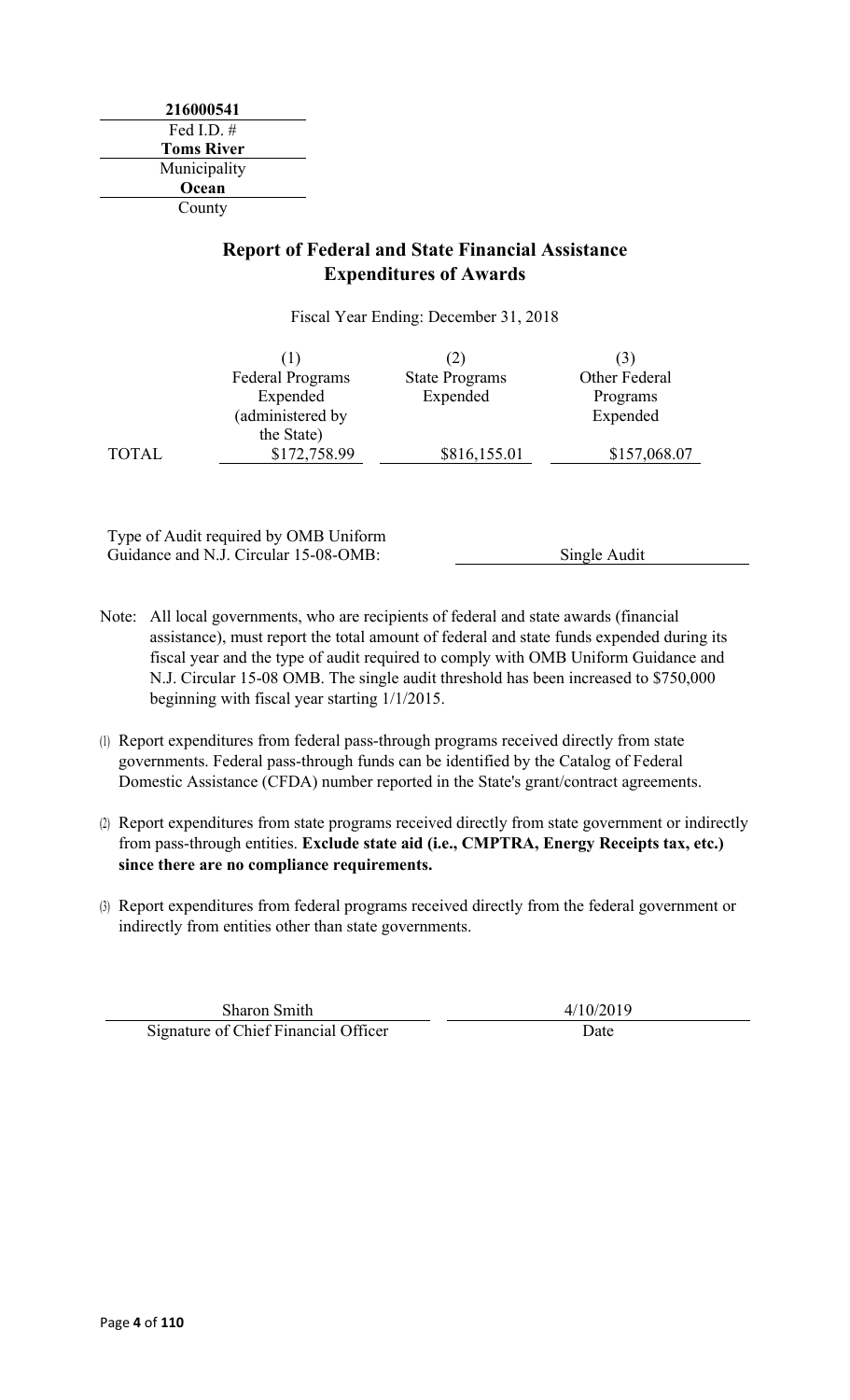### **IMPORTANT!**

### **READ INSTRUCTIONS**

#### **INSTRUCTION**

The following certification is to be used ONLY in the event there is NO municipality operated utility.

If there is a utility operated by the municipality or if a "utility fund" existed on the books of account, do not sign this statement and do not remove any of the UTILITY sheets from the document.

### **CERTIFICATION**

I hereby certify that there was no "utility fund" on the books of account and there was no utility owned and operated by the Township of Toms River, County of Ocean during the year 2018.

I have therefore removed from this statement the sheets pertaining only to utilities.

| Signature: |  |
|------------|--|
| Name:      |  |
| Title:     |  |

(This must be signed by the Chief Financial Officer, Comptroller, Auditor or Registered Municipal Accountant.)

#### **MUNICIPAL CERTIFICATION OF TAXABLE PROPERTY AS OF OCTOBER 1, 2018**

□ Certification is hereby made that the Net Valuation Taxable of property liable to taxation for the tax year 2019 and filed with the County Board of Taxation on January 10, 2019 in accordance with the requirement of N.J.S.A. 54:4-35, was in the amount of \$**12,938,275,698**

| Rich Kenny                |  |
|---------------------------|--|
| SIGNATURE OF TAX ASSESSOR |  |
| Toms River                |  |
| <b>MUNICIPALITY</b>       |  |
| Ocean                     |  |
| <b>COUNTY</b>             |  |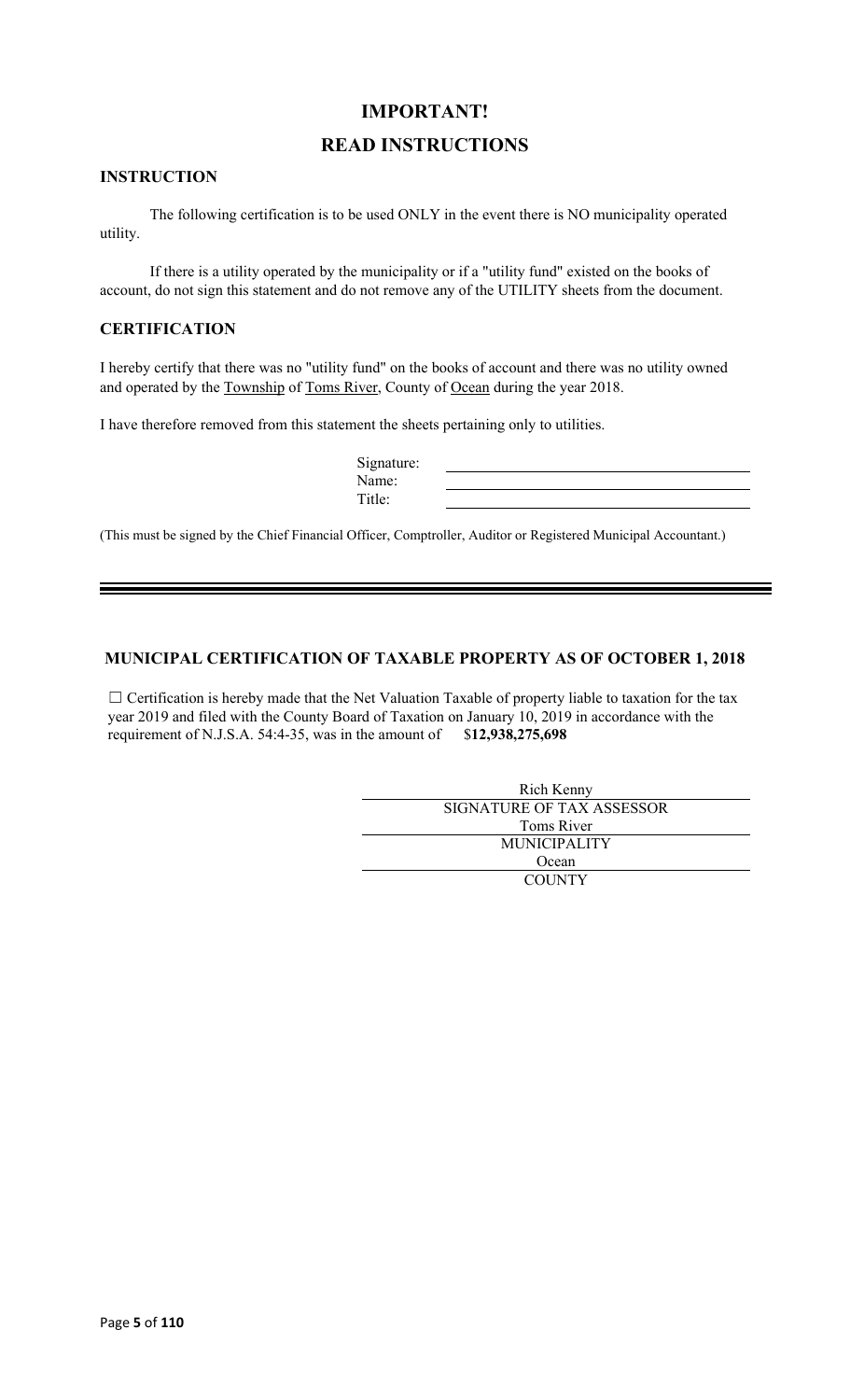#### **CURRENT FUND ASSETS COMPARATIVE BALANCE SHEET – REGULATORY BASIS AS OF DECEMBER 31, 2018**

|                                                              | 2018          |  |
|--------------------------------------------------------------|---------------|--|
|                                                              |               |  |
|                                                              |               |  |
| Cash:                                                        |               |  |
| Cash                                                         | 58,389,320.66 |  |
| Sub Total Cash                                               | 58,389,320.66 |  |
|                                                              |               |  |
| Investments:                                                 |               |  |
| <b>Sub Total Investments</b>                                 |               |  |
|                                                              |               |  |
|                                                              |               |  |
| <b>Other Receivables</b>                                     |               |  |
| Due from State of NJ - Senior Citizens & Veterans Deductions | 285.16        |  |
| Due From FEMA                                                | 804,746.98    |  |
| Due From Non-Federal Cost Share (Match) Program              | 348,726.72    |  |
| Sub Total Assets not offset by Reserve for Receivables       | 1,153,758.86  |  |
|                                                              |               |  |
| Receivables and Other Assets with Full Reserves              |               |  |
| <b>Delinquent Taxes</b>                                      | 5,148,181.49  |  |
| <b>Tax Title Liens</b>                                       | 353,622.88    |  |
| Property Acquired by Taxes                                   | 3,725,230.00  |  |
| Disability Insurance Receivable                              | 5,759.25      |  |
| Installment Plan Receivable                                  | 30,988.81     |  |
| Revenue Accounts Receivable                                  | 69,462.60     |  |
| Due From Bond & Interest                                     | 4,999.99      |  |
| Due From General Capital                                     |               |  |
| <b>Interfund Account Receivable</b>                          | 626.98        |  |
| Interfund Receivable - Other Trust                           | 1,194.57      |  |
| Sub Total Receivables and Other Assets with Reserves         | 9,340,066.57  |  |
|                                                              |               |  |
| <b>Deferred Charges</b>                                      |               |  |
| Sub Total Deferred Charges                                   | 0.00          |  |
|                                                              |               |  |
| <b>Total Assets</b>                                          | 68,883,146.09 |  |
|                                                              |               |  |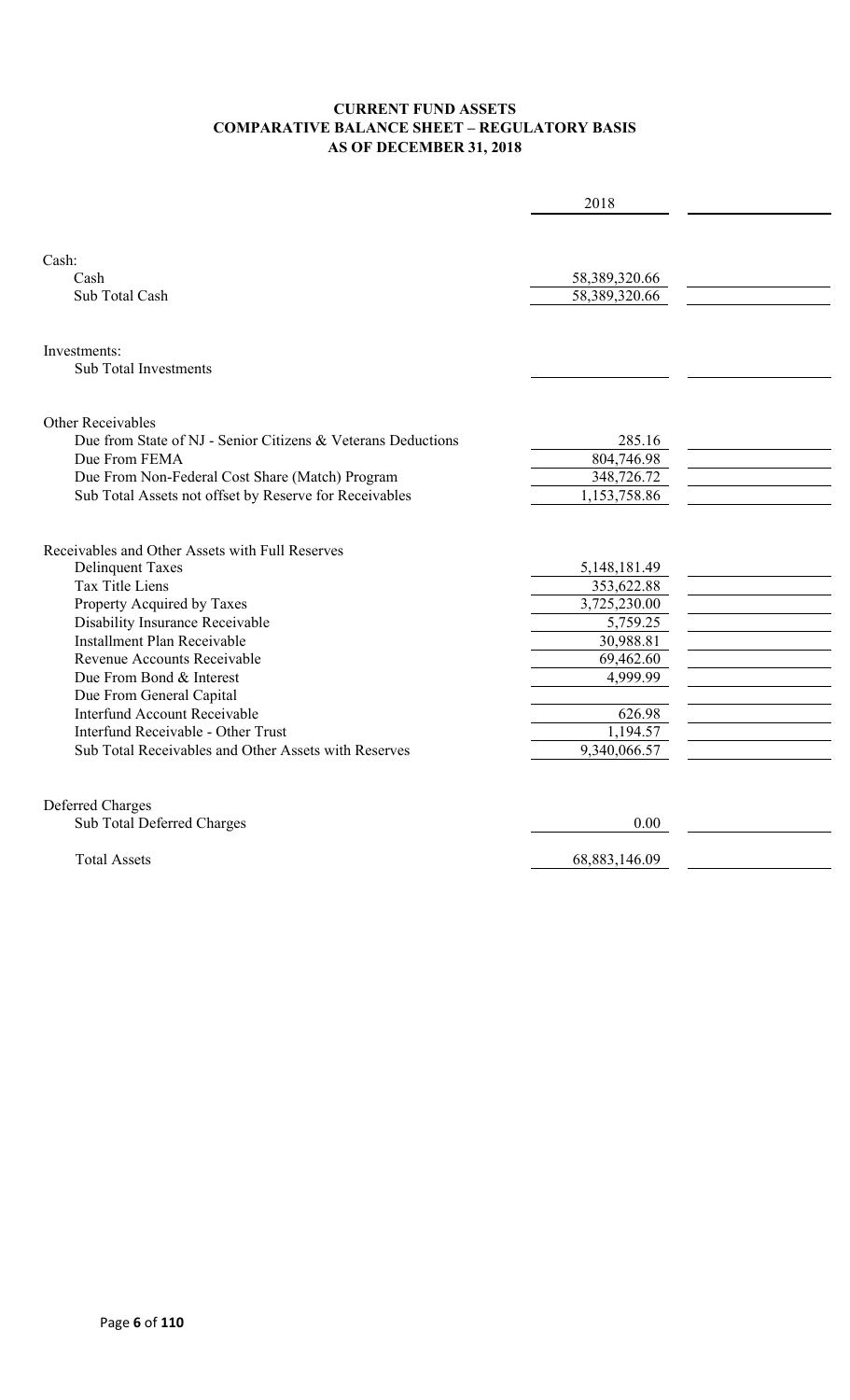#### **CURRENT FUND LIABILITIES, RESERVES AND FUND BALANCE COMPARATIVE BALANCE SHEET – REGULATORY BASIS AS OF DECEMBER 31, 2018**

| I | × |
|---|---|
|---|---|

| Liabilities:                                  |               |  |
|-----------------------------------------------|---------------|--|
| <b>Encumbrances Payable</b>                   | 5,844,174.59  |  |
| <b>Appropriation Reserves</b>                 | 4,665,012.94  |  |
| <b>Accounts Payable</b>                       | 1,645,625.91  |  |
| Tax Overpayments                              | 296,928.79    |  |
| Regional School Tax Payable                   | 3,251,519.92  |  |
| <b>County Taxes Payable</b>                   | 0.00          |  |
| County Taxes Payable -Add & Ommitted          | 337,675.71    |  |
| Prepaid Taxes                                 | 2,423,326.12  |  |
| Payroll Payable                               | 507,859.96    |  |
| <b>Burial Fees Payable</b>                    | 10.00         |  |
| Fire Construction Fees Payable                | 39,112.00     |  |
| RX Insurance Payable                          | 47,521.07     |  |
| <b>EMS Billing Payable</b>                    | 86,290.31     |  |
| Health Insurance Payable                      | 164,017.62    |  |
| NJ Marriage Fee Payable                       | 2,750.00      |  |
| NJ Construction Code Fees Payable             | 30,065.71     |  |
| Due To Grant Fund                             | 893,888.38    |  |
| Reserve For Tax Map                           | 110,994.00    |  |
| Reserve for Recreation Element Master Plan    | 143,038.80    |  |
| <b>Reserve For Land Use Education Fees</b>    | 34,459.00     |  |
| Reserve for Special Emergency-Hurricane SANDY | 3,057,896.74  |  |
| Reserve for Tax Appeals                       | 3,100,000.00  |  |
| Reserve Due To FEMA                           | 1,077,919.25  |  |
| Reserve for Revaluation Rexpenses             | 127,506.74    |  |
| Reserve for Sale of Municipal Assets          | 802,107.36    |  |
| <b>Total Liabilities</b>                      | 28,689,700.92 |  |
|                                               |               |  |
| Total Liabilities, Reserves and Fund Balance: |               |  |
| Special Emergency Note Payable                | 0.00          |  |
| <b>Reserve for Receivables</b>                | 9,340,066.57  |  |
| <b>Fund Balance</b>                           | 30,853,378.60 |  |
| Total Liabilities, Reserves and Fund Balance  | 68,883,146.09 |  |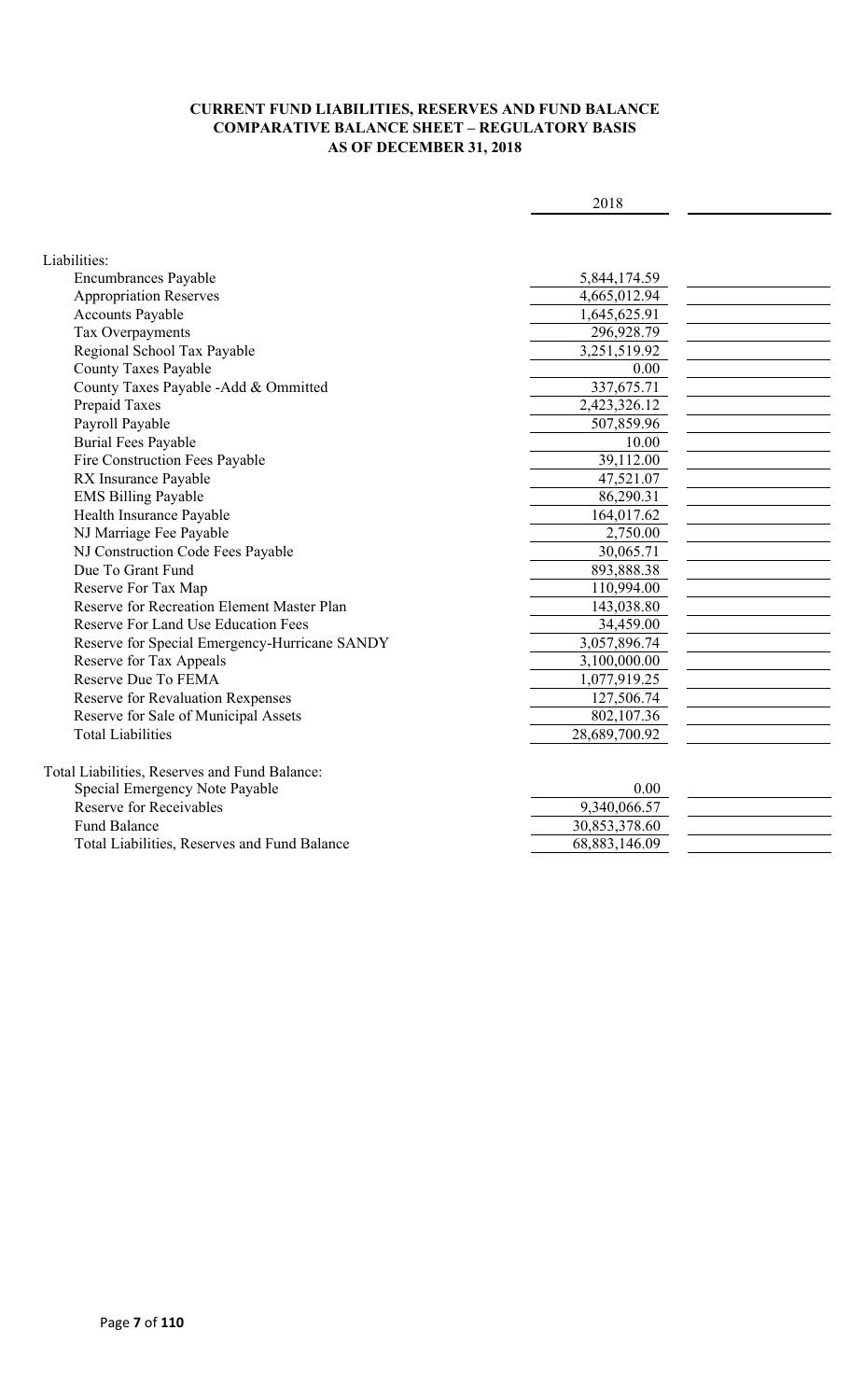### **FEDERAL AND STATE GRANT FUND COMPARATIVE BALANCE SHEET – REGULATORY BASIS AS OF DECEMBER 31, 2018**

|                                                      | 2018         |  |
|------------------------------------------------------|--------------|--|
|                                                      |              |  |
| Assets                                               |              |  |
| Federal and State Grants Receivable                  | 1,983,327.61 |  |
| Due From Current Fund                                | 893,888.38   |  |
| Total Assets Federal and State Grant Fund            | 2,877,215.99 |  |
| Liabilities                                          |              |  |
| Reserve for Encumbrances                             | 300,788.51   |  |
| Appropriated Reserves for Federal and State Grants   | 2,576,427.48 |  |
| Unappropriated Reserves for Federal and State Grants | 0.00         |  |
| Total Liabilities Federal and State Grant Fund       | 2,877,215.99 |  |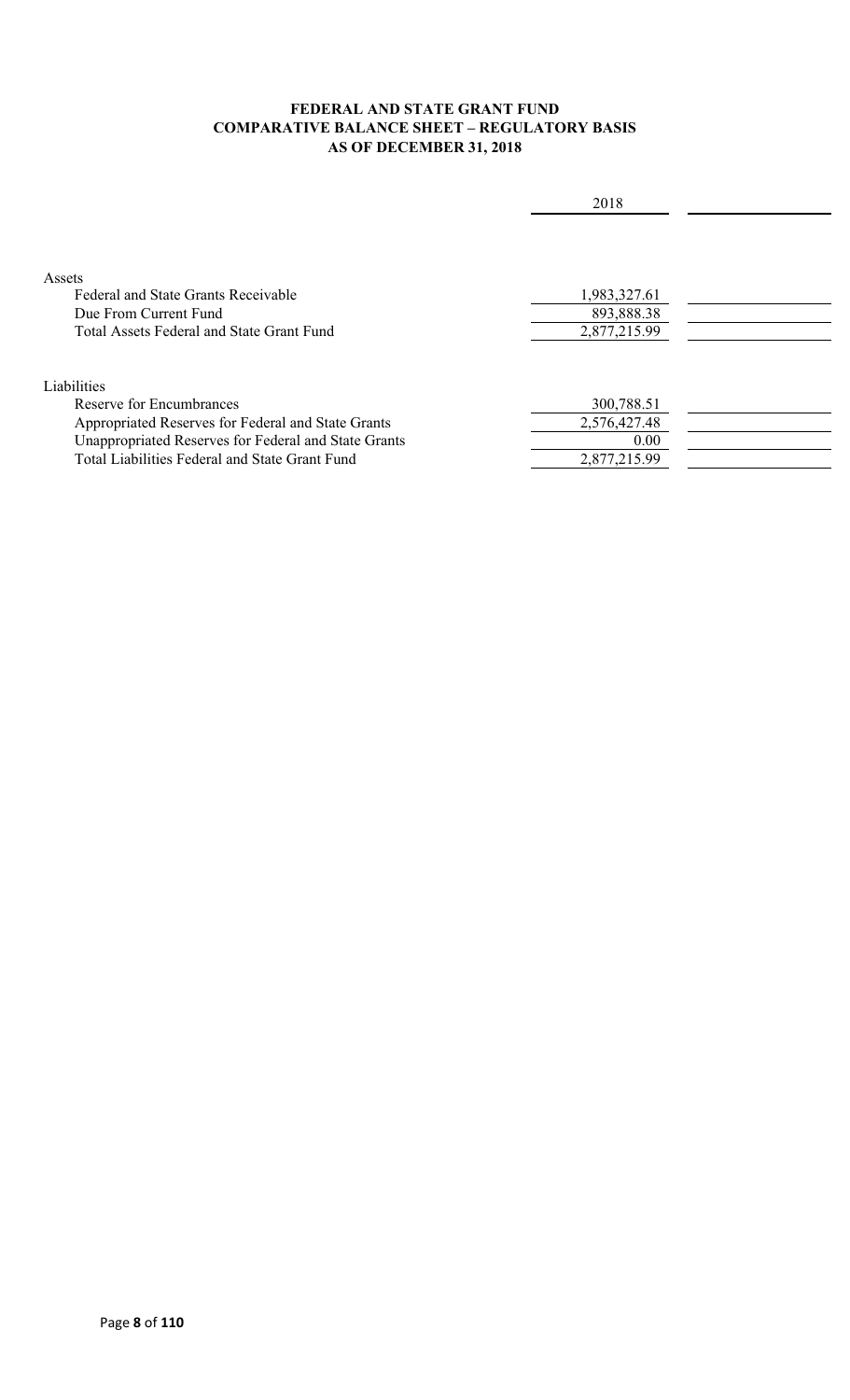#### **CAPITAL FUND COMPARATIVE BALANCE SHEET – REGULATORY BASIS AS OF DECEMBER 31, 2018**

|                                                 | 2018           |  |
|-------------------------------------------------|----------------|--|
|                                                 |                |  |
| Assets                                          |                |  |
| Cash                                            | 21,564,505.20  |  |
| Due From Open Space Trust Fund                  | 0.00           |  |
|                                                 |                |  |
| Deferred Charges                                |                |  |
| Deferred Charges To Future Taxation-Unfunded    | 75,970,734.00  |  |
| Deferred Charges To Future Taxation- Funded     | 80,075,563.60  |  |
| <b>Total Deferred Charges</b>                   | 156,046,297.60 |  |
|                                                 |                |  |
| Total Assets General Capital Fund               | 177,610,802.80 |  |
|                                                 |                |  |
| Liabilities                                     |                |  |
| Reserve for Encumbrances                        | 21,954,450.95  |  |
| Improvement Authorizations - Funded             | 4,332,510.88   |  |
| Improvement Authorizations - Unfunded           | 35,862,955.11  |  |
| General Capital Serial Bonds Payable            | 79,902,000.00  |  |
| <b>Bond Anticipation Notes</b>                  | 29,145,255.00  |  |
| Environmental Infrastructure Trust Loan Payable | 173,563.60     |  |
| <b>General Capital Reserves</b>                 | 120,170.35     |  |
| Capital Improvement Fund                        | 504,564.45     |  |
| <b>General Capital Reserves</b>                 | 4,518,530.76   |  |
| Due To Current Fund                             | 0.00           |  |
| <b>Total Liabilities and Reserves</b>           | 176,514,001.10 |  |
|                                                 |                |  |
| <b>Fund Balance</b>                             |                |  |
| Capital Surplus- Fund Balance                   | 1,096,801.70   |  |
| <b>Total General Capital Liabilities</b>        | 177,610,802.80 |  |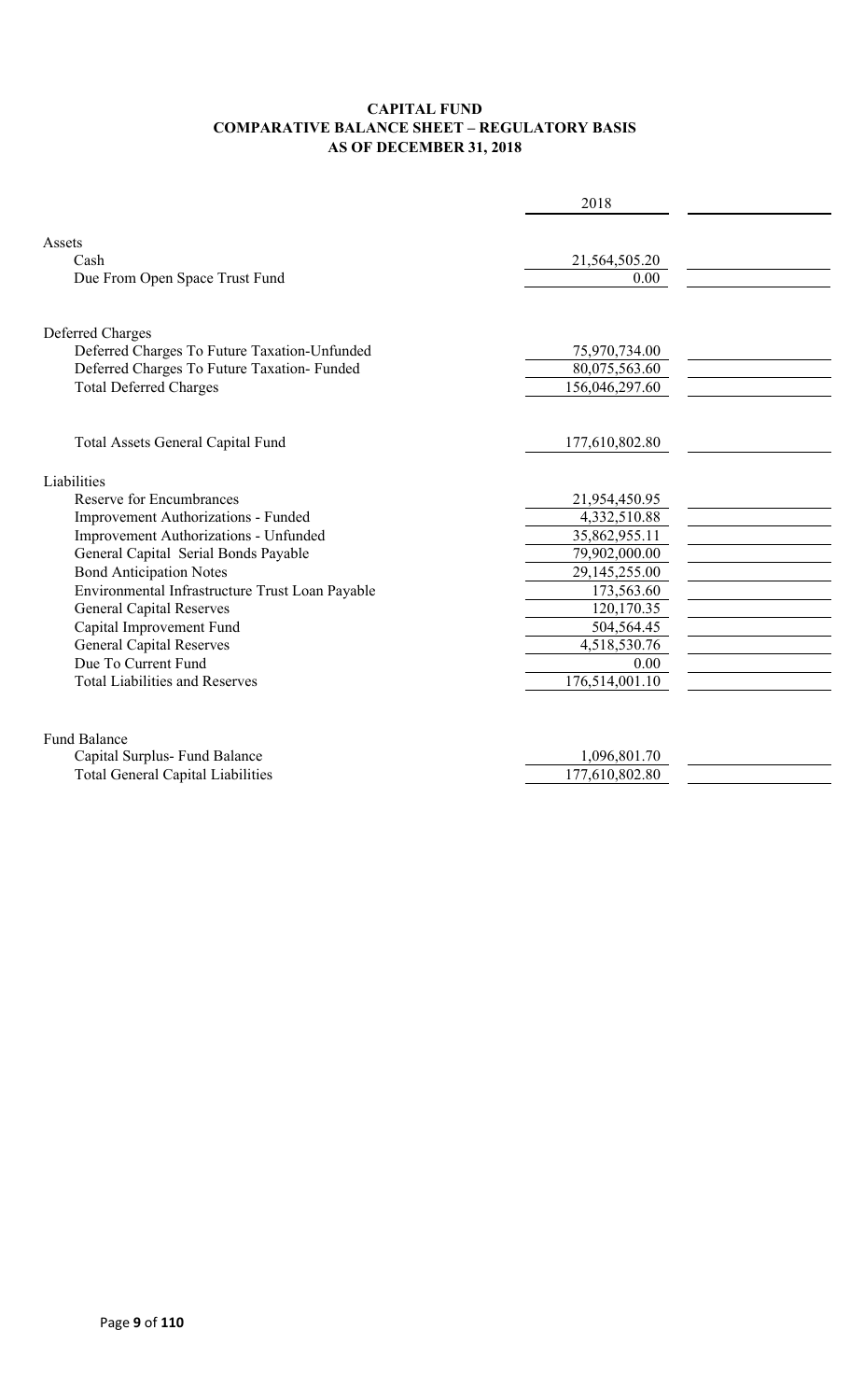#### **TRUST ASSESSMENT FUND COMPARATIVE BALANCE SHEET – REGULATORY BASIS AS OF DECEMBER 31, 2018**

|                                                                                              | 2018 |  |
|----------------------------------------------------------------------------------------------|------|--|
| Cash:<br>Sub Total Cash                                                                      |      |  |
| Investments<br><b>Sub Total Investments</b>                                                  |      |  |
| Assets not offset by Receivables<br>Sub Total Assets not offset by Receivables               |      |  |
| Assets offset by the Reserve for Receivables<br>Assets offset by the Reserve for Receivables |      |  |
| Deferred Charges<br>Sub Total Deferred Charges                                               |      |  |
| <b>Total Assets</b>                                                                          |      |  |
| Liabilities and Reserves<br><b>Total Liabilities and Reserves</b>                            |      |  |
| <b>Fund Balance</b><br>Total Liabilities, Reserves, and Fund Balance                         |      |  |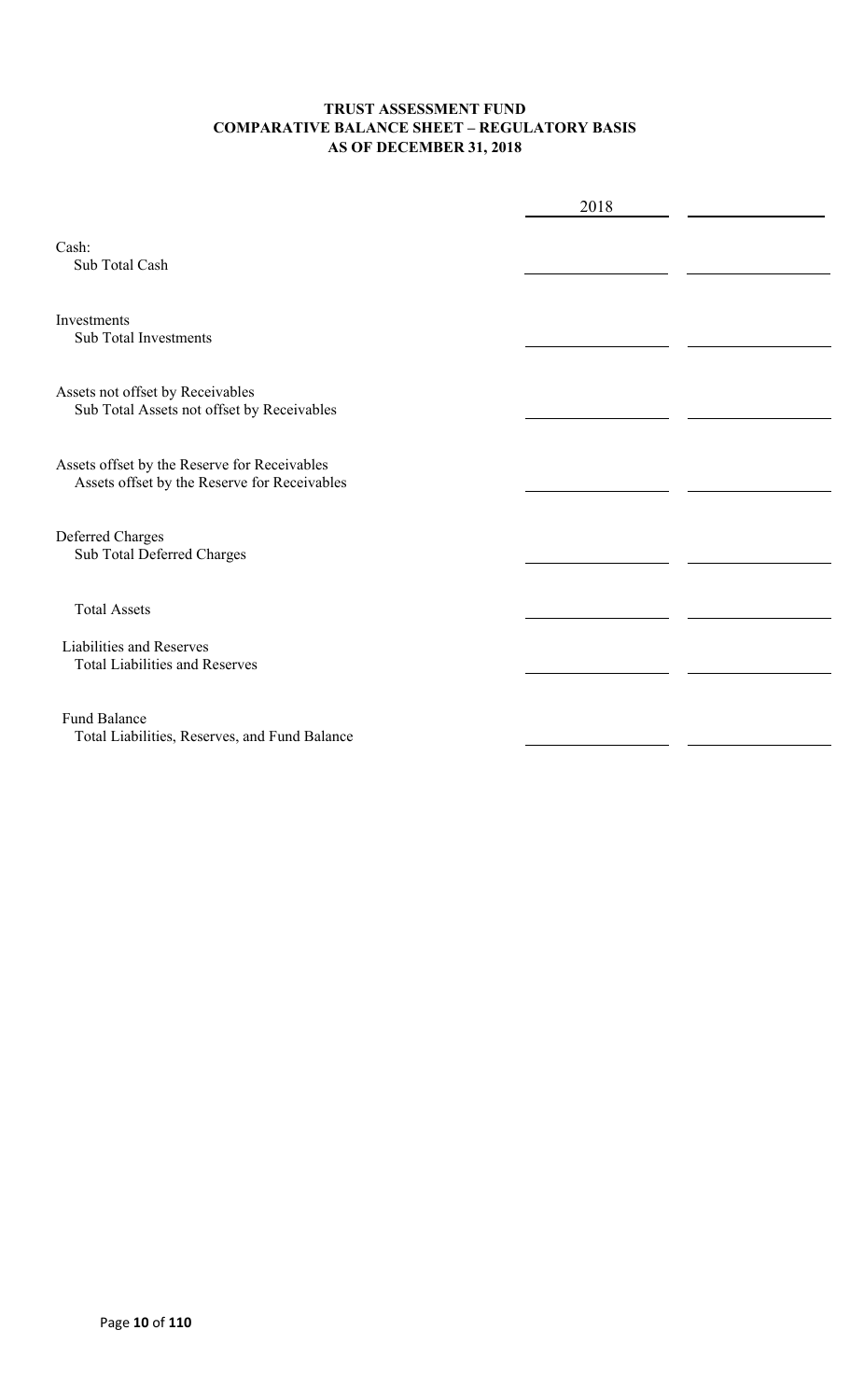#### **OTHER TRUST FUND COMPARATIVE BALANCE SHEET – REGULATORY BASIS AS OF DECEMBER 31, 2018**

|                                                              | 2018          |  |
|--------------------------------------------------------------|---------------|--|
|                                                              |               |  |
| <b>Animal Control Trust Assets</b>                           |               |  |
| Cash                                                         | 340,310.19    |  |
| <b>Total Dog Trust Assets</b>                                | 340,310.19    |  |
|                                                              |               |  |
| <b>Animal Control Trust Liabilities</b>                      |               |  |
| Due To State of New Jersey                                   | 10.80         |  |
| Reserve for Animal Control                                   | 340,299.39    |  |
| <b>Total Dog Trust Reserves</b>                              | 340,310.19    |  |
|                                                              |               |  |
| <b>CDBG Trust Assets</b>                                     |               |  |
| <b>Total CDBG Trust Assets</b>                               |               |  |
|                                                              |               |  |
| <b>CDBG</b> Trust Liabilities                                |               |  |
| <b>Total CDBG Trust Reserves and Liabilities</b>             | 0.00          |  |
|                                                              |               |  |
|                                                              |               |  |
| <b>LOSAP Trust Assets</b><br><b>Total LOSAP Trust Assets</b> |               |  |
|                                                              |               |  |
| <b>LOSAP Trust Liabilities</b>                               |               |  |
| <b>Total LOSAP Trust Reserves</b>                            |               |  |
|                                                              |               |  |
| Open Space Trust Assets                                      |               |  |
| Open Space Cash                                              | 727,593.21    |  |
| Due from Current Fund                                        | 0.00          |  |
| <b>Total Open Space Trust Assets</b>                         | 727,593.21    |  |
|                                                              |               |  |
| Open Space Trust Liabilities                                 |               |  |
| Due to General Capital Fund                                  | 0.00          |  |
| Reserve for Open Space, Recreation, Farmland and Historic    | 727,593.21    |  |
| <b>Preservation Trust</b>                                    |               |  |
| <b>Total Open Space Trust Reserves</b>                       | 727,593.21    |  |
|                                                              |               |  |
| <b>Other Trust Assets</b>                                    |               |  |
| Cash-Trust                                                   | 26,797,542.19 |  |
| Cash                                                         | 0.00          |  |
| Due From HUD                                                 | 516,272.52    |  |
| Non-Cash Guaranteed Deposits                                 | 8,433,388.11  |  |
| Due From HOPWA                                               | 199.70        |  |
| <b>Total Other Trust Assets</b>                              | 35,747,402.52 |  |
|                                                              |               |  |
| <b>Other Trust Liabilities</b>                               |               |  |
| Bond & Interest Fund: Due To Current                         | 4,999.99      |  |
| Due To General Capital Fund                                  | 0.00          |  |
| Due To Current Fund                                          | 1,821.55      |  |
| Reserve for Trust Fund Deposits                              | 35,740,580.98 |  |
| Total Miscellaneous Trust Reserves (31-287)                  |               |  |
| Total Trust Escrow Reserves (31-286)                         |               |  |
|                                                              |               |  |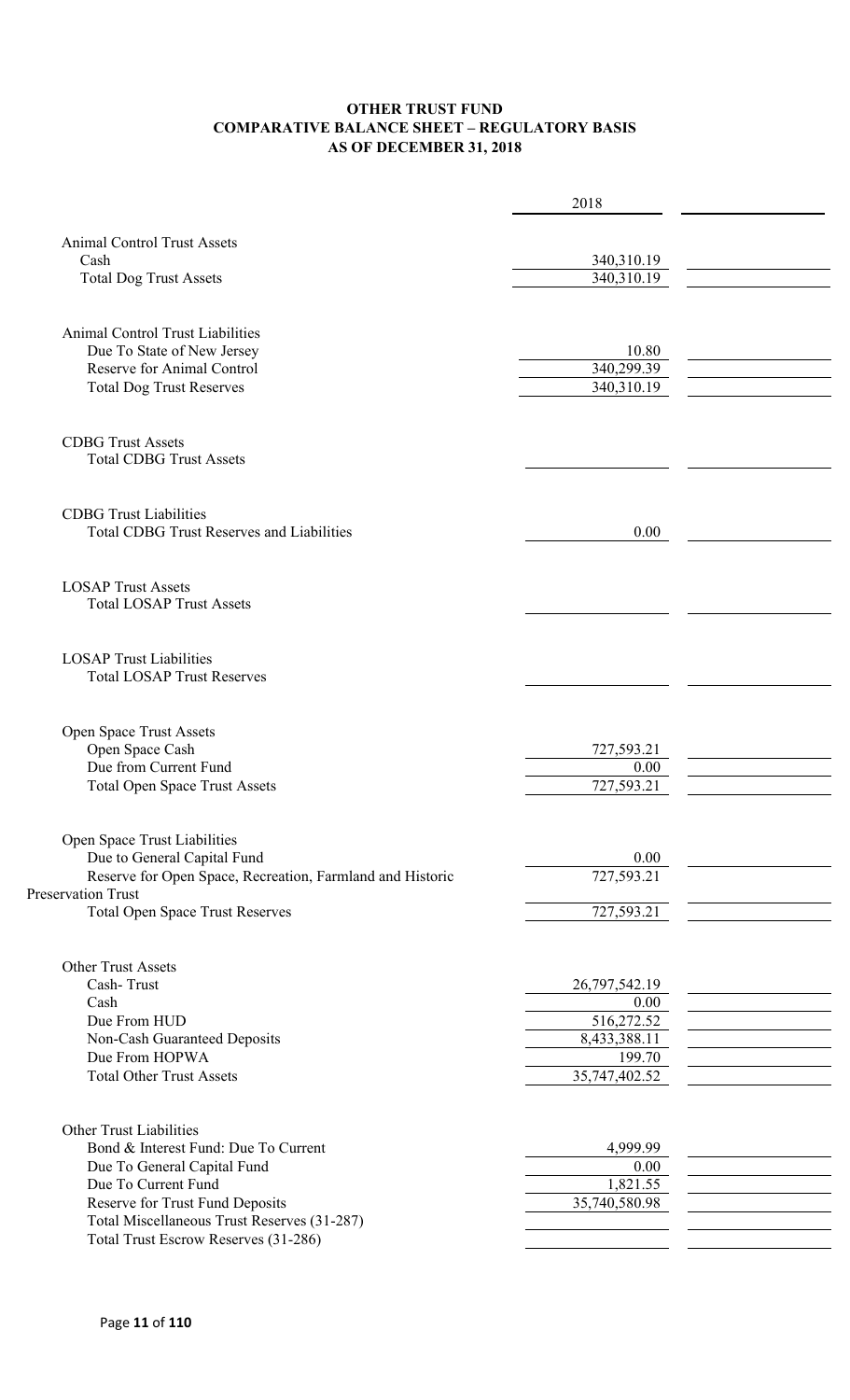Total Other Trust Reserves and Liabilities 35,747,402.52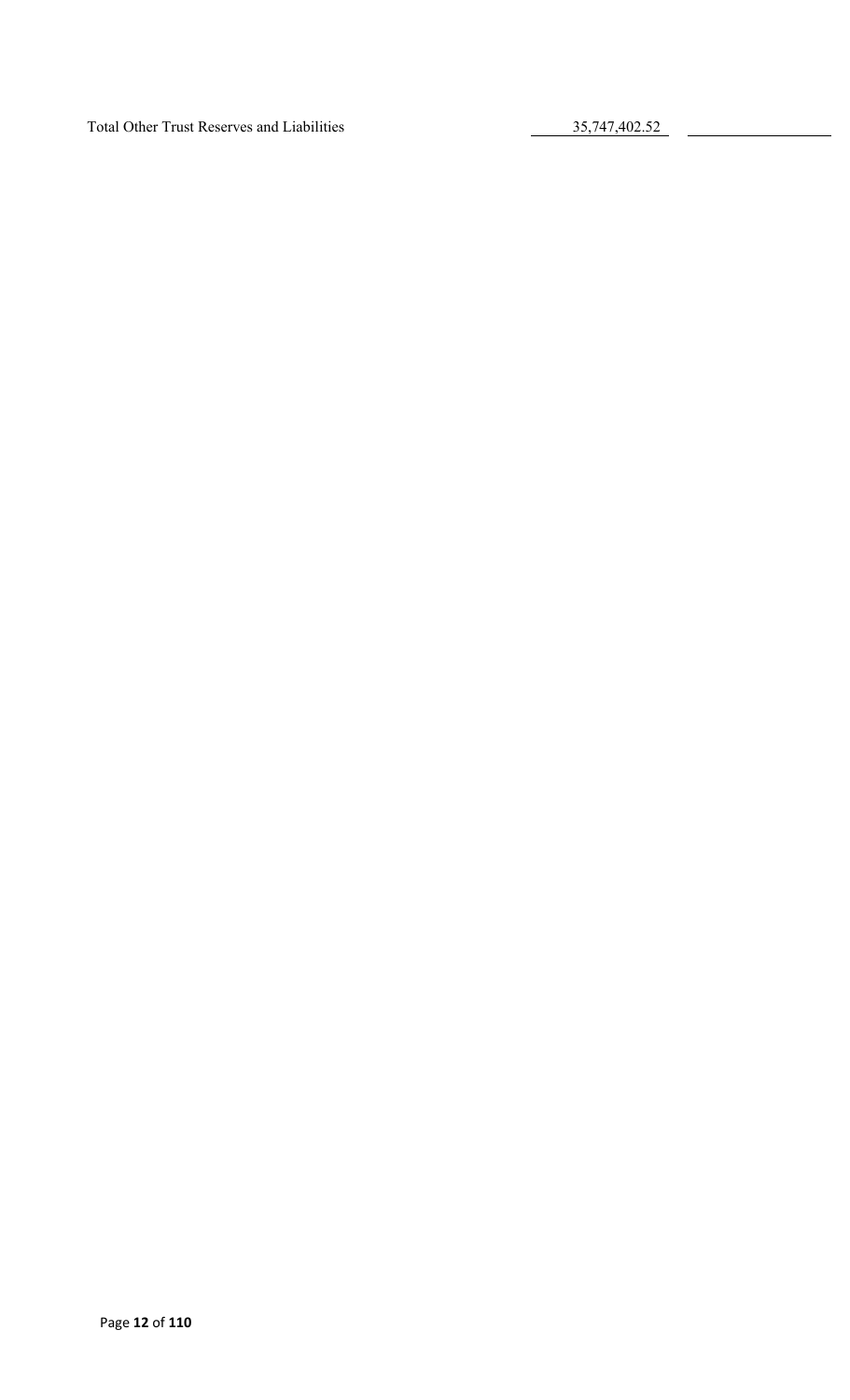#### **PUBLIC ASSISTANCE FUND COMPARATIVE BALANCE SHEET – REGULATORY BASIS AS OF DECEMBER 31, 2018**

2018

Assets

Total Public Assistance Assets

Liabilities and Reserves

Total Public Assistance Reserves and Liabilities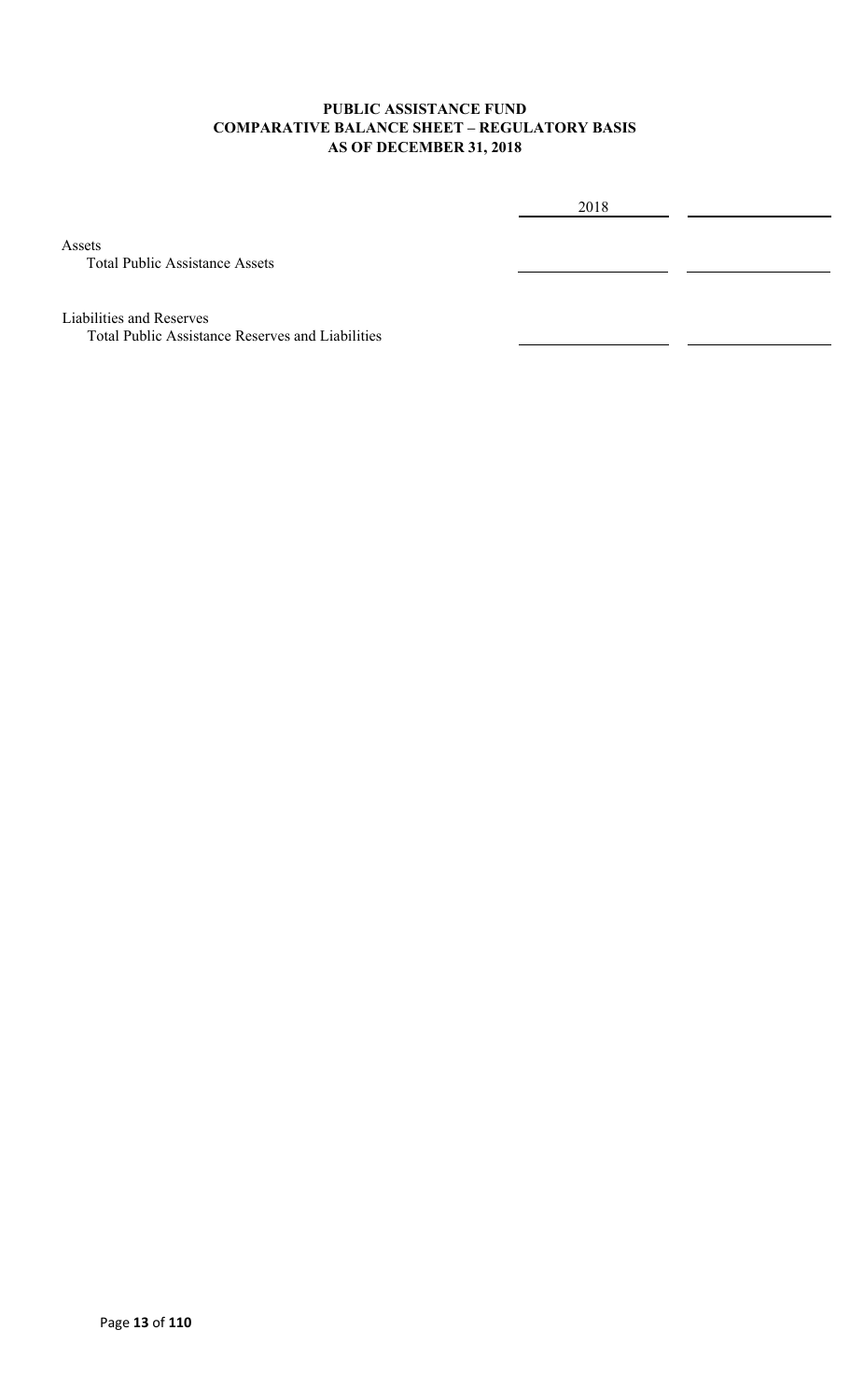# **SCHEDULE OF TRUST FUND RESERVES**

| Purpose                                        | Amount Dec. 31, 2017 Per<br><b>Audit Report</b> | <b>Receipts</b> | Disbursements  | Balance as of<br>Dec. 31, 2018 |
|------------------------------------------------|-------------------------------------------------|-----------------|----------------|--------------------------------|
| <b>Accumulated Absences</b>                    | \$1,093,812.39                                  | \$1,712,227.72  | \$842,671.32   | \$1,963,368.79                 |
| <b>Basin Maintenance</b>                       | \$89,250.00                                     |                 |                | \$89,250.00                    |
| BID Guarantee-Pool Concession-Snug Harbor      | \$800.00                                        |                 |                | \$800.00                       |
| <b>BOFC Commodity Sale</b>                     | \$1,713.19                                      | \$22,126.36     | \$21,371.11    | \$2,468.44                     |
| <b>Camp Discovery Donations</b>                | \$5.03                                          | \$37,466.85     | \$7,440.49     | \$30,031.39                    |
| Developers Escrow Fund                         | \$16,366,196.50                                 | \$1,799,449.14  | \$2,277,648.76 | \$15,887,996.88                |
| Developers Fees-Housing Trust Fund             | \$1,353,659.08                                  | \$911,714.29    | \$84,267.46    | \$2,181,105.91                 |
| Disposal of Forfeited Property                 | \$111,367.74                                    | \$56,704.45     | \$88,400.33    | \$79,671.86                    |
| Donations By Friends of Amanda                 | \$250.00                                        |                 |                | \$250.00                       |
| Donations of Memorial Type Capital Items       | \$1,960.00                                      | \$12,580.00     | \$6,850.00     | \$7,690.00                     |
| <b>Emergency Management Donations</b>          | \$337.23                                        |                 |                | \$337.23                       |
| <b>Environmental Learning Center Donations</b> | \$10,000.00                                     |                 |                | \$10,000.00                    |
| Federal Asset Forfeiture Funds                 | \$804,613.23                                    | \$105,386.44    | \$217,834.90   | \$692,164.77                   |
| Housing and Community Development-HUD          | \$413,355.44                                    | \$364,015.00    | \$265,041.83   | \$512,328.61                   |
| <b>HUD Program Income</b>                      | \$12,317.01                                     |                 |                | \$12,317.01                    |
| <b>Interest Due HUD</b>                        | \$1,428.14                                      | \$78.24         |                | \$1,506.38                     |
| Self Insurance Trust                           | \$918,381.37                                    | \$493,106.31    | \$155,739.60   | \$1,255,748.08                 |
| Municipal Alliance -Program Income             | \$18,283.34                                     | \$8,850.00      | \$7,303.02     | \$19,830.32                    |
| Municipal Public Defender                      | \$118,697.73                                    | \$48,817.50     | \$95,560.98    | \$71,954.25                    |
| Outside Employment of Off-Duty Police          | \$305,075.70                                    | \$1,460,223.50  | \$1,487,546.97 | \$277,752.23                   |
| Parking Offenses Adjudication Act              | \$7,162.53                                      | \$1,486.00      |                | \$8,648.53                     |
| Potentially Dangerous Dog Act                  | \$2,250.00                                      | \$1,400.00      |                | \$3,650.00                     |
| <b>Recreation Trust Fund</b>                   | \$93,289.62                                     | \$237,227.43    | \$235,417.31   | \$95,099.74                    |
| Reserve for Compost Lease Fee                  | \$1,460.00                                      |                 |                | \$1,460.00                     |
| Reserve for Penny Drive for Trees              | \$10.00                                         |                 |                | \$10.00                        |
| Reserve for Sidewalk Improvements              | \$3,000.00                                      |                 |                | \$3,000.00                     |
| Reserve for Vending Machine&Concession         |                                                 |                 |                |                                |
| <b>Security Deposits</b>                       | \$1,300.00                                      | \$1,300.00      |                | \$2,600.00                     |
| <b>Storm Recovery Reserve</b>                  | \$4,553,455.88                                  | \$2,692,539.71  | \$366,280.61   | \$6,879,714.98                 |
| <b>Special Recreation Trust</b>                | \$29,245.48                                     | \$118.64        |                | \$29,364.12                    |
| <b>Street Opening Deposits</b>                 | \$551,974.12                                    | \$219,180.00    | \$191,450.00   | \$579,704.12                   |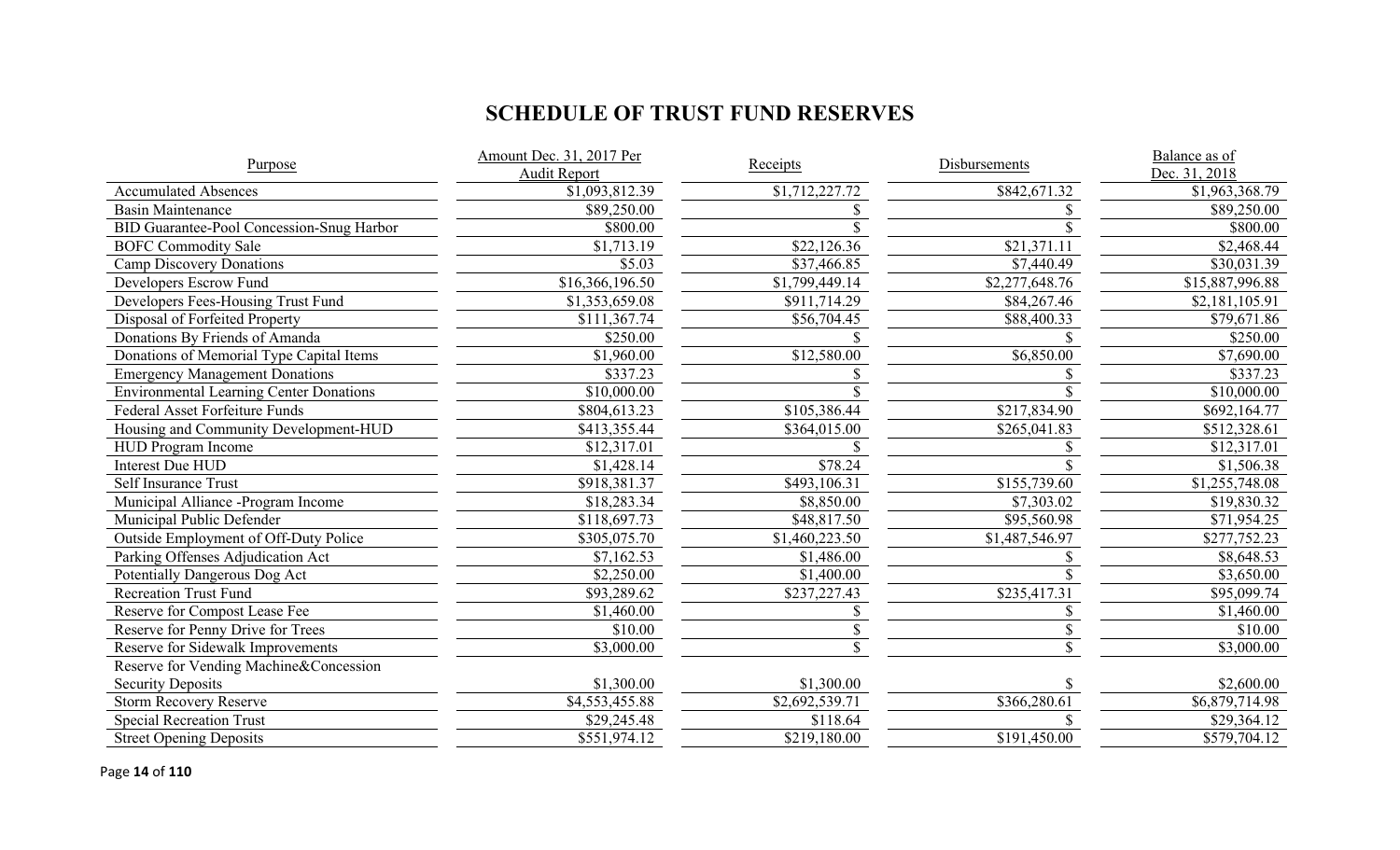| Purpose                                 | Amount Dec. 31, 2017 Per<br>Receipts<br>Audit Report |                 | Disbursements   | Balance as of<br>Dec. 31, 2018 |
|-----------------------------------------|------------------------------------------------------|-----------------|-----------------|--------------------------------|
| Tax Sale Premiums                       | \$4,431,100.00                                       | \$2,204,400.00  | \$2,822,300.00  | \$3,813,200.00                 |
| TR Regional Schools Commodity Resale    | \$126,996.36                                         | \$410,000.00    | \$463,925.78    | \$73,070.58                    |
| TTL Redemptions                         | \$344,233.44                                         | \$2,913,645.78  | \$3,074,872.85  | \$183,006.37                   |
| Unemplovment                            | \$753,886.04                                         | \$212,634.37    | \$35,287.86     | \$931,232.55                   |
| <b>Youth Service Recreation Program</b> | \$2,177.54                                           | \$102,505.25    | \$64,434.95     | \$40,247.84                    |
| Totals                                  | \$32,523,044.13                                      | \$16,029,182.98 | \$12,811,646.13 | \$35,740,580.98                |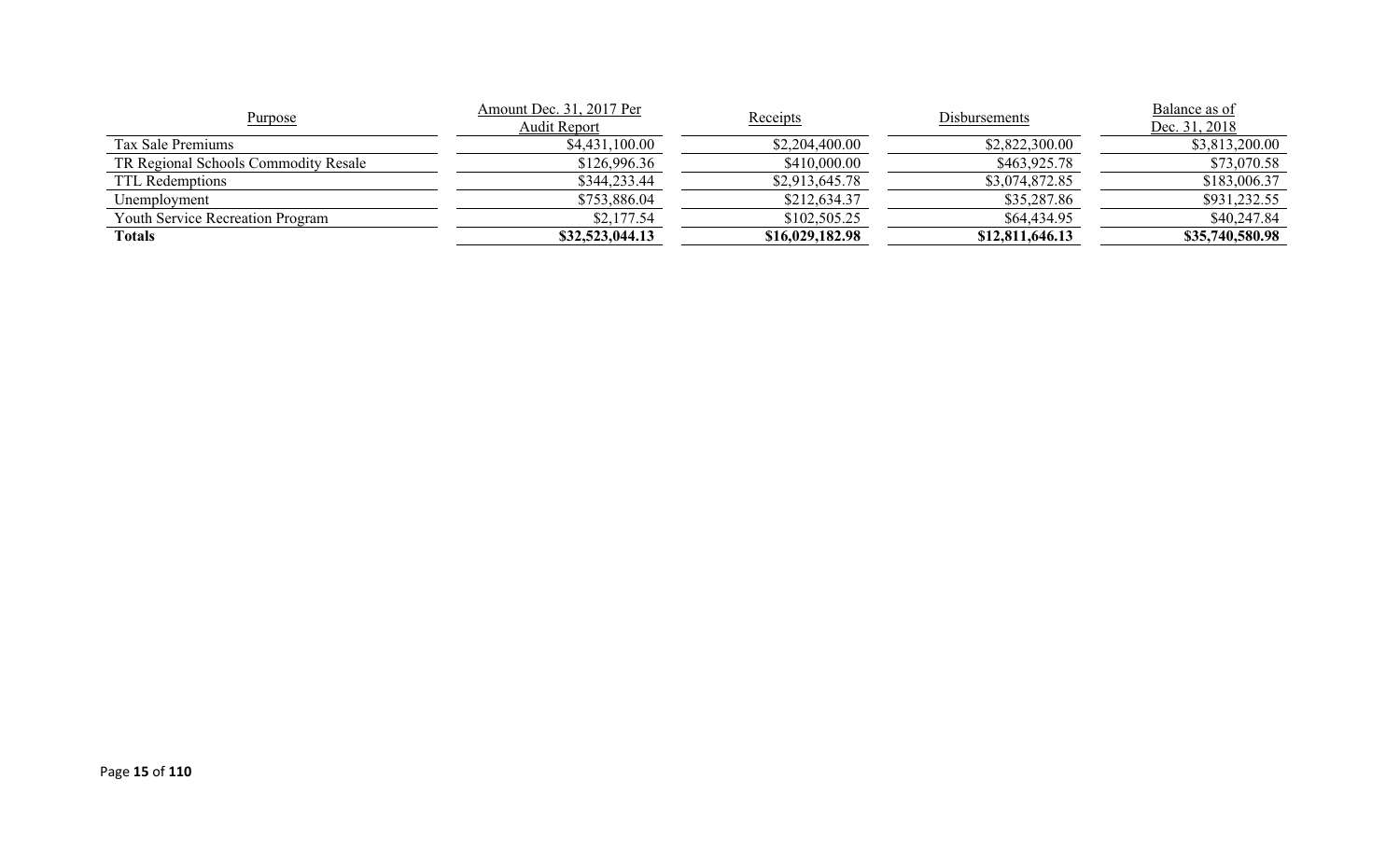# **ANALYSIS OF TRUST ASSESSMENT CASH AND INVESTMENTS PLEDGED TO LIABILITIES AND SURPLUS**

| Title of Liability to which Cash and Investments are<br>Pledged | Audit Balance Dec. |                          | <b>Receipts</b>       |       |               | Balance Dec. 31, 2018 |
|-----------------------------------------------------------------|--------------------|--------------------------|-----------------------|-------|---------------|-----------------------|
|                                                                 | 31, 2017           | Assessments<br>and Liens | <b>Current Budget</b> | Other | Disbursements |                       |
|                                                                 |                    |                          |                       |       |               |                       |
|                                                                 |                    |                          |                       |       |               |                       |
| Assessment Bond Anticipation Note Issues:                       |                    |                          |                       |       |               |                       |
|                                                                 |                    |                          |                       |       |               |                       |
| Other Liabilities                                               |                    |                          |                       |       |               |                       |
|                                                                 |                    |                          |                       |       |               |                       |
| <b>Trust Surplus</b>                                            |                    |                          |                       |       |               |                       |
| <b>Trust Surplus</b>                                            | $0.00\,$           |                          |                       |       |               | $0.00\,$              |
| Less Assets "Unfinanced"                                        |                    |                          |                       |       |               |                       |
|                                                                 |                    |                          |                       |       |               |                       |
| Totals                                                          | $0.00\,$           |                          |                       |       |               | $0.00\,$              |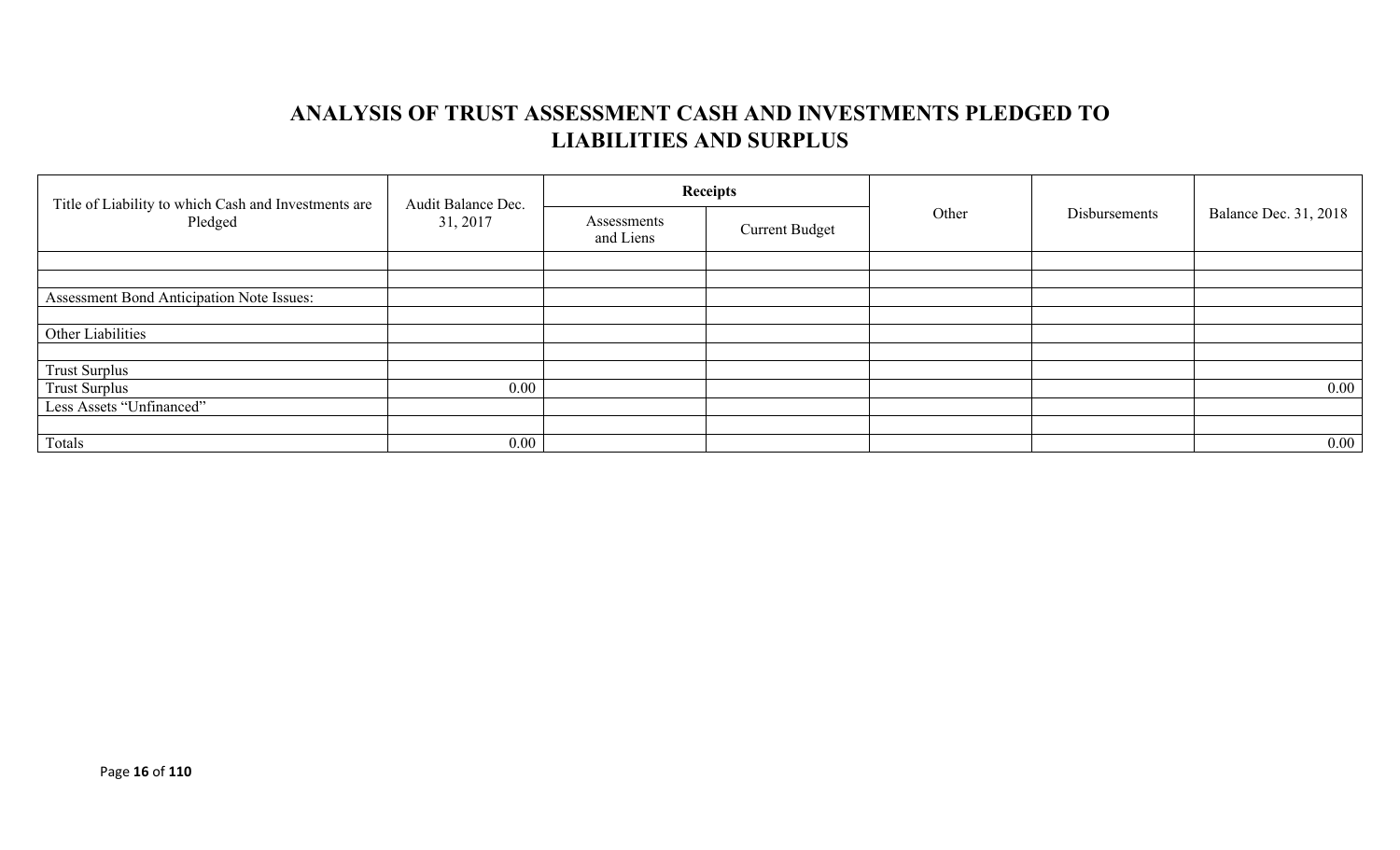# **CASH RECONCILIATION DECEMBER 31, 2018**

|                                | Cash         |                | Less Checks  | Cash Book Balance |  |
|--------------------------------|--------------|----------------|--------------|-------------------|--|
|                                | On Hand      | On Deposit     | Outstanding  |                   |  |
| Open Space Trust               |              | 1,005,102.01   | 277,508.80   | 727,593.21        |  |
| Capital - General              | 640,276.00   | 24,514,688.24  | 3,590,459.04 | 21,564,505.20     |  |
| Current                        | 3,941,446.30 | 59,079,419.59  | 4,631,545.23 | 58,389,320.66     |  |
| Golf - Capital                 |              | 212,865.68     | 114.80       | 212,750.88        |  |
| Golf - Operating               | 3,835.24     | 461,521.44     | 83,788.62    | 381,568.06        |  |
| Other Utility Assessment Trust |              |                |              |                   |  |
| Other Utility Capital          |              | 60,000.00      |              | 60,000.00         |  |
| Other Utility Operating        | 37,114.00    | 463,362.31     | 88,324.23    | 412,152.08        |  |
| Trust - Dog License            |              | 391,193.39     | 50,883.20    | 340,310.19        |  |
| Trust - Other                  | 18,232.79    | 27,210,436.39  | 431,126.99   | 26,797,542.19     |  |
| Total                          | 4,640,904.33 | 113,398,589.05 | 9,153,750.91 | 108,885,742.47    |  |

\* - Include Deposits In Transit

\*\* - Be sure to include a Public Assistance reconciliation and trial balance if the municipality maintains such a bank account

#### **REQUIRED CERTIFICATION**

I hereby certify that all amounts shown in the "Cash on Deposit" column on Sheet 9 and 9(a) have been verified with the applicable bank statements, certificates, agreements or passbooks at December 31, 2018.

I also certify that all amounts, if any, shown for Investments in Savings and Loan Associations on any trial balance have been verified with the applicable passbooks at December 31, 2018.

All "Certificates of Deposit", "Repurchase Agreements" and other investments must be reported as cash and included in this certification.

(THIS MUST BE SIGNED BY THE REGISTERED MUNICIPAL ACCOUNTANT (STATUTORY AUDITOR) OR CHIEF FINANCIAL OFFICER) depending on who prepared this Annual Financial Statement as certified to on Sheet 1 or 1(a).

Signature: Sharon Smith Title: Chief Financial Officer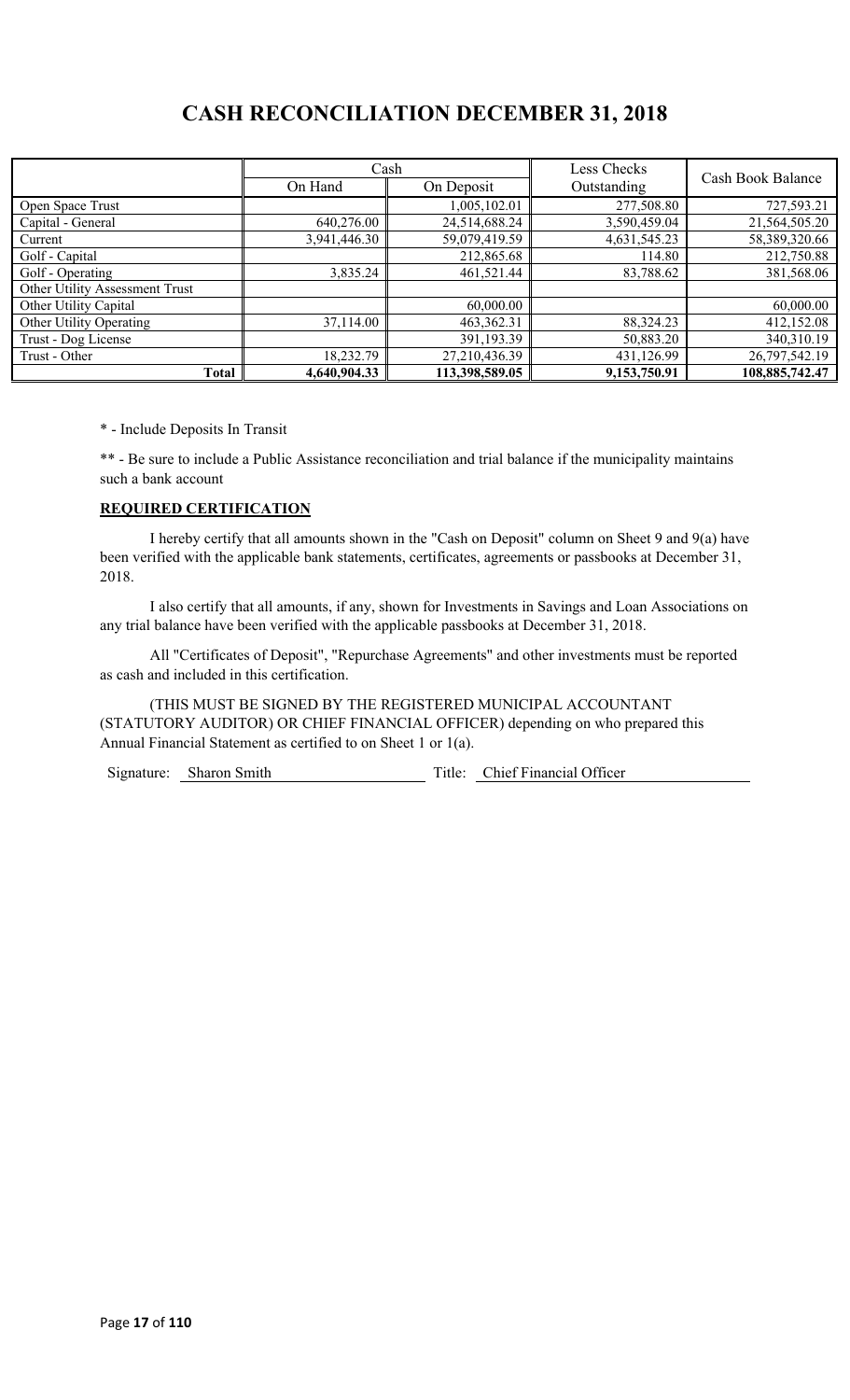# **CASH RECONCILIATION DECEMBER 31, 2018 (CONT'D)**

LIST BANKS AND AMOUNTS SUPPORTING "CASH ON DEPOSIT"

| <b>Bank</b>                                     | <b>Amount</b>  |
|-------------------------------------------------|----------------|
| Bond & Interest Ac                              | 4,999.99       |
| Capital: Capital Checking ac                    | 24,394,517.89  |
| Capital: Capital/Affordable Hsg Trust Debt Ac   | 120,170.35     |
| Current: Clearing Checking Ac                   | 51,211,535.40  |
| Current: Current Investmt Ac                    | 325,678.70     |
| Current: FEMA Reimbursement Ac                  | 1,077,919.25   |
| Current: Payroll Ac                             | 3,312,722.94   |
| Current: Payroll Agency Ac                      | 93,666.56      |
| <b>Current: SENs Proceeds Ac</b>                | 3,057,896.74   |
| Golf Cap: Bey Lea Capital Investment Ac         | 7,172.55       |
| Golf Cap: Bey Lea Checking Ac                   | 205,693.13     |
| Golf Op: Bey Lea Checking Ac                    | 461,521.44     |
| Ice Rink Cap: Winding River Ice Rink Capital Ac | 60,000.00      |
| Ice Rink Op: Winding River Operating Ac         | 463,362.31     |
| Trust Other: Affordable Housing Trust Ac        | 2,151,059.77   |
| Trust Other: CDBG Ac                            | 32,901.02      |
| Trust Other: Dev Master Escrow Ac               | 4,314,263.81   |
| Trust Other: Developer Escrow Ac                | 78,159.23      |
| Trust Other: Drainage Assessment Fees Ac        | 89,250.00      |
| Trust Other: Engineering Inspection Fee Escrow  | 12,846.59      |
| Trust Other: Federal Asset Forfeiture Fund Ac   | 711,570.77     |
| Trust Other: Land Use & Dev Escrow              | 22,035.92      |
| Trust Other: Master Engineering Insp Escrow Ac  | 592,630.31     |
| Trust Other: Master Land Use Escrow             | 692,814.64     |
| Trust Other: Open Space Trust                   | 1,005,102.01   |
| Trust Other: Pedestrian Safety Fund Ac          | 635,836.67     |
| Trust Other: Self Insurance Ac                  | 1,291,239.54   |
| Trust Other: Lakeland Trust Cking               | 1,001,194.57   |
| Trust Other: Special Recreation Trust Ac        | 29,364.12      |
| Trust-Other: Trust Checking Ac                  | 10,517,317.11  |
| Trust Other: TTL redemption Ac                  | 4, 101, 719.78 |
| Trust Other: Unemployment Trust Ac              | 931,232.55     |
| Trust: Animal Control Ac                        | 391,193.39     |
|                                                 |                |
| <b>Total</b>                                    | 113,398,589.05 |

Note: Sections N.J.S.A. 40A:4-61, 40A:4-62 and 40A:4-63 of the Local Budget Law require that separate bank accounts be maintained for each allocated fund.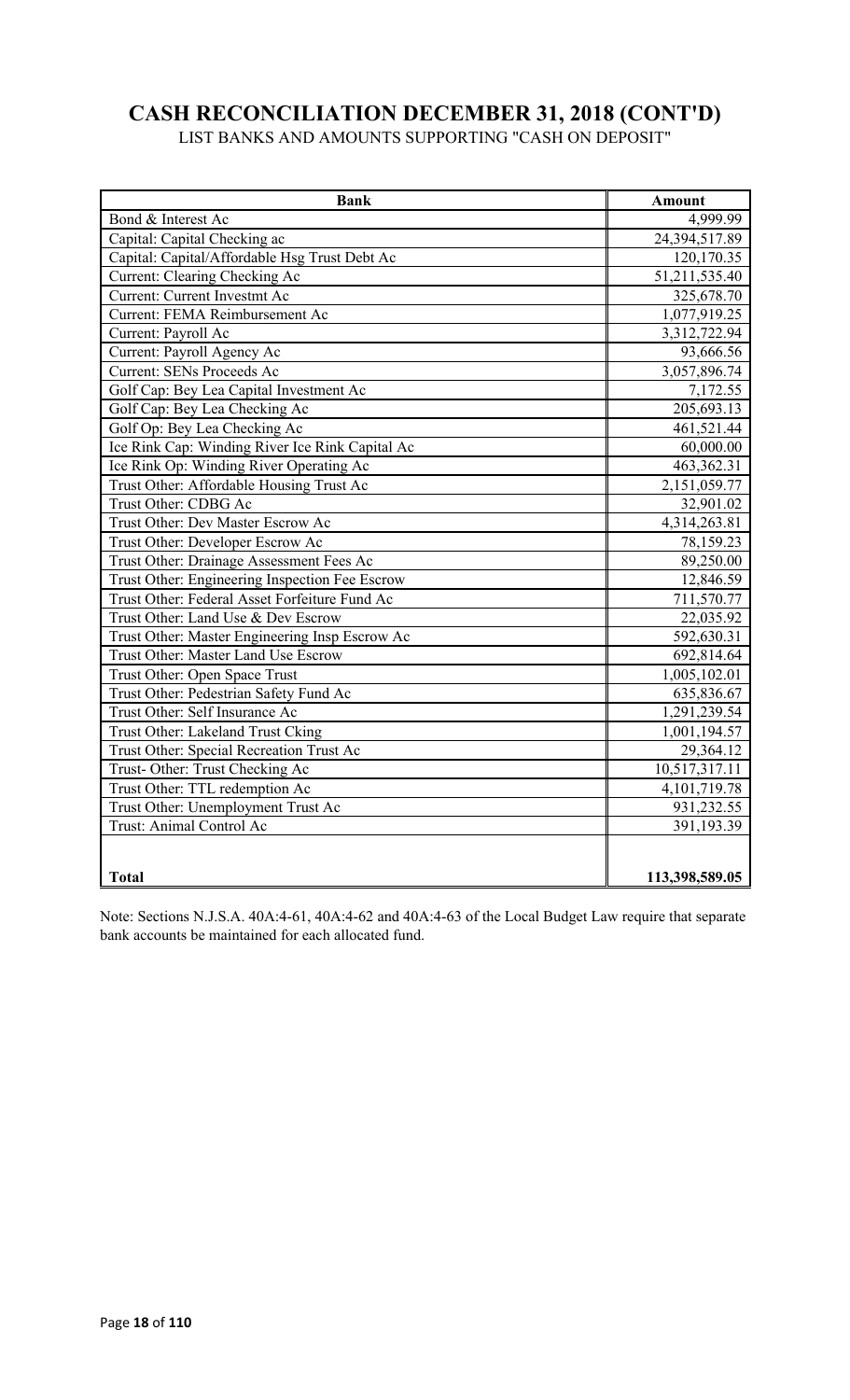# **MUNICIPALITIES AND COUNTIES FEDERAL AND STATE GRANTS RECEIVABLE**

| Grant                                                        | Balance Jan. 1, 2018 | 2018 Budget<br>Revenue Realized | Received   | Canceled   | Other         | Balance<br>Dec. 31, 2018 | Other Grant Receivable<br>Description |
|--------------------------------------------------------------|----------------------|---------------------------------|------------|------------|---------------|--------------------------|---------------------------------------|
| 2018 Senior Center/Caregiver Grant                           |                      | 162,421.00                      | 162,421.00 |            |               | 0.00                     |                                       |
| 2018 OC Senior Transportation Grant                          |                      | 2,000.00                        | 2,000.00   |            |               | 0.00                     |                                       |
| FY17 Homeland Security Grant                                 |                      | 15,000.00                       | 15,000.00  |            |               | 0.00                     |                                       |
| FY18 Homeland Security Grant                                 |                      | 35,000.00                       |            |            |               | 35,000.00                |                                       |
| <b>DDACTS FFY18</b>                                          |                      | 25,000.00                       | 25,000.00  |            |               | 0.00                     |                                       |
| DDEF FY19                                                    |                      | 30,004.47                       | 30,004.47  |            |               | 0.00                     |                                       |
| Safe & Secure FY19                                           |                      | 60,000.00                       | 15,000.00  |            |               | 45,000.00                |                                       |
| Municipal Alliance FY19                                      |                      | 55,162.00                       |            |            |               | 55,162.00                |                                       |
| Clean Communities Grant-2018                                 |                      | 209,273.13                      | 209,273.13 |            |               | 0.00                     |                                       |
|                                                              |                      |                                 |            |            |               |                          | <b>Transferred from Reserve</b>       |
| Recycling Tonnage Grant                                      |                      | 152,337.06                      |            |            | $-152,337.06$ | 0.00                     | for Grants Unappropriated             |
| NJDOT- Elevation of 6th Terrace<br>Harborside                |                      | 475,000.00                      |            |            |               | 475,000.00               |                                       |
| Toms River Police Dept STEP Grant<br>FFY9/30/19              |                      | 78,580.00                       |            |            |               | 78,580.00                |                                       |
| State of NJ MVC "LEASE" Program -<br>$7/1/18 - 6/30/19$      |                      | 94,085.00                       | 47,042.52  |            |               | 47,042.48                |                                       |
| DDACTS FFY19 PT-19-03-08-001                                 |                      | 25,000.00                       |            |            |               | 25,000.00                |                                       |
| 2016 Susteen Community Outreach<br>Mobile Forensic Grt       | 4,700.00             |                                 |            | 4,700.00   |               | 0.00                     |                                       |
| Edward Byrne JAG-2014                                        | 10,062.00            |                                 |            | 10,062.00  |               | 0.00                     |                                       |
| <b>Emergency Management Agency Asst</b><br>Grant (EMAA FY16) | 9,400.00             |                                 | 9,400.00   |            |               | 0.00                     |                                       |
| <b>Emergency Management Agency Asst</b><br>Grnat (EMAA FY17) | 10,000.00            |                                 |            |            |               | 10,000.00                |                                       |
| Municipal Alliance Grant FY17                                | 0.23                 |                                 |            | 0.23       |               | 0.00                     |                                       |
| Municipal Alliance Grant FY2018                              | 44,512.78            |                                 | 44,073.69  | 439.09     |               | 0.00                     |                                       |
| NJ Sustainable Small Grant-2017                              | 10,000.00            |                                 |            |            |               | 10,000.00                |                                       |
| NJDEP Emergency Dune Replacement                             |                      |                                 |            |            |               |                          |                                       |
| (Increase)                                                   | 726,121.60           |                                 | 85,845.60  | 640,276.00 |               | 0.00                     |                                       |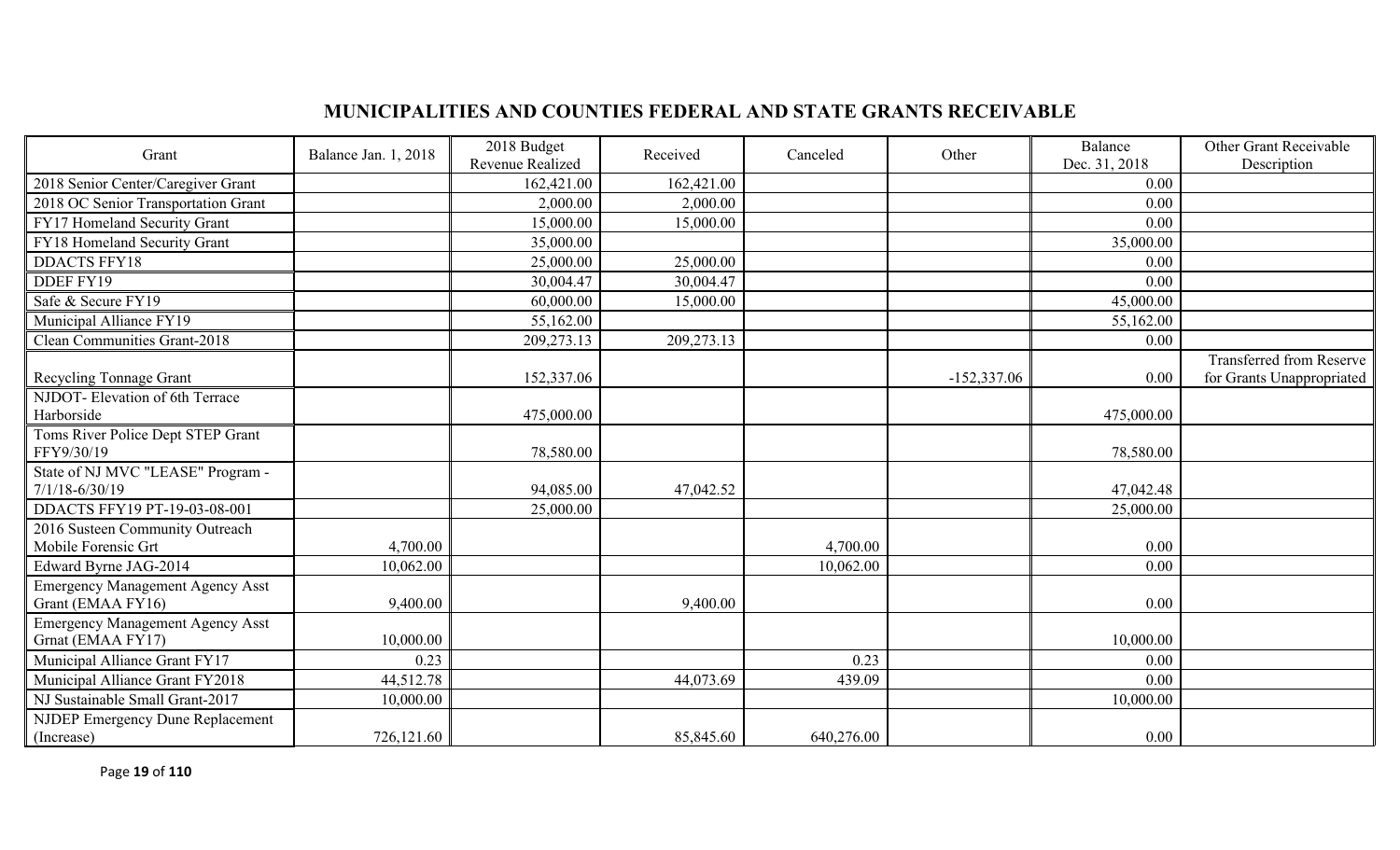| Grant                                    | Balance Jan. 1, 2018 | 2018 Budget<br>Revenue Realized | Received     | Canceled   | Other         | Balance<br>Dec. 31, 2018 | Other Grant Receivable<br>Description |
|------------------------------------------|----------------------|---------------------------------|--------------|------------|---------------|--------------------------|---------------------------------------|
| NJDOT Elevation of Washington            |                      |                                 |              |            |               |                          |                                       |
| Avenue                                   | 81,250.00            |                                 | 81,250.00    |            |               | 0.00                     |                                       |
| NJDOT FY17 Muni Aid Prog-Elevation       |                      |                                 |              |            |               |                          |                                       |
| of Bay Breeze & Sea Breeze               | 263,000.00           |                                 |              |            |               | 263,000.00               |                                       |
| <b>NJDOT Transportation Alternatives</b> |                      |                                 |              |            |               |                          |                                       |
| Program $(TA-2016)$                      | 939,000.00           |                                 |              |            |               | 939,000.00               |                                       |
| Safe & Secure FY2018                     | 60,000.00            |                                 | 60,000.00    |            |               | 0.00                     |                                       |
| School Zone Pedestrian Safety Grant      |                      |                                 |              |            |               |                          |                                       |
| $7/1/17 - 5/31/18$                       | 55,850.00            |                                 | 55,489.00    | 361.00     |               | 0.00                     |                                       |
| State of NJ MVC "LEASE" Program-         |                      |                                 |              |            |               |                          |                                       |
| $7/1/17 - 6/30/18$                       | 47,042.48            |                                 | 47,042.48    |            |               | 0.00                     |                                       |
| STEP Grant FFY 9/30/17 & Amendment       | 34,451.89            |                                 | 32,722.24    | 1,729.65   |               | 0.00                     |                                       |
| Sustainable & Resiliant Coastal          |                      |                                 |              |            |               |                          |                                       |
| Communities Program CP-16-012            | 34,179.78            |                                 | 20,963.17    | 13,216.61  |               | 0.00                     |                                       |
| Toms River Police Dept STEP Grant        |                      |                                 |              |            |               |                          |                                       |
| FFY 9/30/18                              | 87,190.00            |                                 | 86,646.87    |            |               | 543.13                   |                                       |
| <b>Total</b>                             | 2,416,760.76         | 1,418,862.66                    | 1,029,174.17 | 670,784.58 | $-152,337.06$ | 1,983,327.61             |                                       |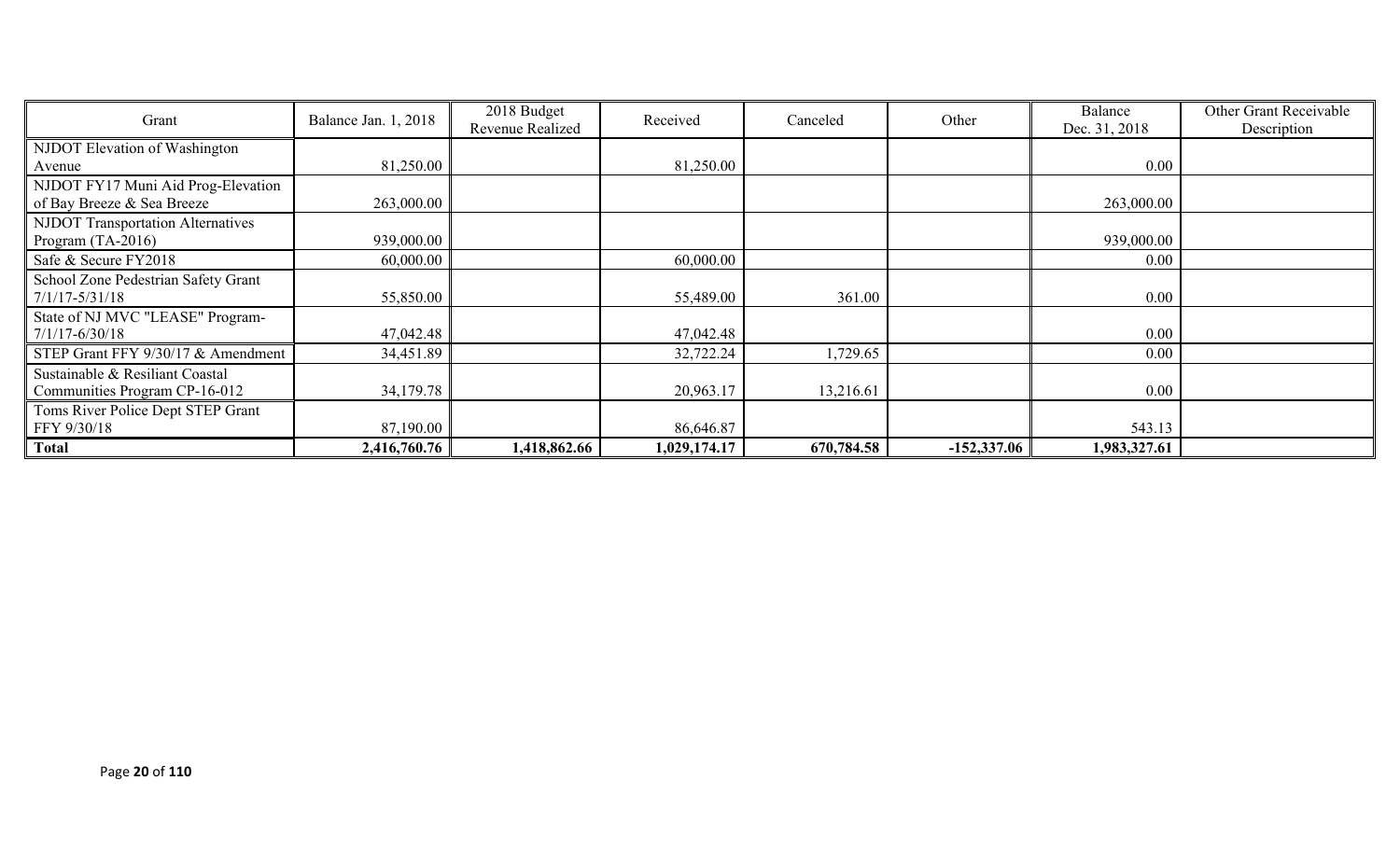# **SCHEDULE OF APPROPRIATED RESERVES FOR FEDERAL AND STATE GRANTS**

|                                                          | Balance      | Transferred from 2018 Budget<br>Appropriations |                              |            |           |              | Balance      | Other Grant Receivable                   |
|----------------------------------------------------------|--------------|------------------------------------------------|------------------------------|------------|-----------|--------------|--------------|------------------------------------------|
| Grant                                                    | Jan. 1, 2018 | Budget                                         | Appropriation by<br>40A:4-87 | Expended   | Cancelled | Other        | Dec. 31 2018 | Description                              |
| 2016 Susteen Comm Outreach<br>Mobile Forensic- Match     | 4,684.00     |                                                |                              |            | 4,684.00  |              | 0.00         |                                          |
| 2016 Susteen Communication<br>Outreach Mobile Forensic   | 16.00        |                                                |                              |            | 16.00     |              | 0.00         |                                          |
| 2018 Caregivers Grant-Additional<br>Funds-O/E            |              |                                                | 7,500.00                     | 5,175.03   |           | $-1,557.77$  | 767.20       | CY E/P                                   |
| 2018 Senior Center Grant-<br>Additional Funds- S&W & O/E |              |                                                | 20,000.00                    | 14,560.73  |           | $-629.02$    | 4,810.25     | CY E/P                                   |
| Body Armor Grant 2017                                    | 12,195.22    |                                                |                              | 6,960.00   |           | $-386.26$    | 4,848.96     | PY E/P 1160.00 less<br>CY E/P 1,546.26   |
| Body Armor Grant-2016                                    |              |                                                |                              | 6,495.19   |           | 6,495.19     | 0.00         | PY E/P                                   |
| Caregiver Match Fringe-2016                              | 65,342.40    |                                                |                              |            | 65,342.40 |              | 0.00         |                                          |
| Caregiver Participation-2016                             | 800.00       |                                                |                              |            | 800.00    |              | 0.00         |                                          |
| Caregivers Match & Fringe-2018                           |              | 50,353.00                                      |                              | 32,272.04  |           |              | 18,080.96    |                                          |
| Caregivers Participation-2018                            |              | 1,200.00                                       |                              |            |           |              | 1,200.00     |                                          |
| Caregivers S&W-2018                                      |              | 58,940.00                                      |                              | 58,940.00  |           |              | 0.00         |                                          |
| Clean Communities-2015                                   | 8.35         |                                                |                              | 8.35       |           |              | 0.00         |                                          |
| Clean Communities Grant -2016                            | 0.17         |                                                |                              | 0.17       |           |              | 0.00         |                                          |
| <b>Clean Communities Grant FY18</b>                      |              |                                                | 209,273.13                   | 145,013.77 |           | $-43,814.98$ | 20,444.38    | CY E/P                                   |
| Clean Communities Grant-2017                             | 48,321.39    |                                                |                              | 35,019.30  |           | $-13,302.09$ | 0.00         | PY E/P 1,157.06 Less<br>CY E/P 14,459.15 |
| Comcast of NJ LLC Technology<br>Grant                    | 26,918.55    |                                                |                              |            |           |              | 26,918.55    |                                          |
| <b>DDACTS FY18</b>                                       |              | 25,000.00                                      |                              | 25,000.00  |           |              | 0.00         |                                          |
| DDACTS FY19-PT-19-03-08-01                               |              |                                                | 25,000.00                    |            |           |              | 25,000.00    |                                          |
| DDEF FY19                                                |              |                                                | 30,004.47                    |            |           |              | 30,004.47    |                                          |
| DDEF FY2018                                              | 31,124.84    |                                                |                              | 28,954.21  |           |              | 2,170.63     |                                          |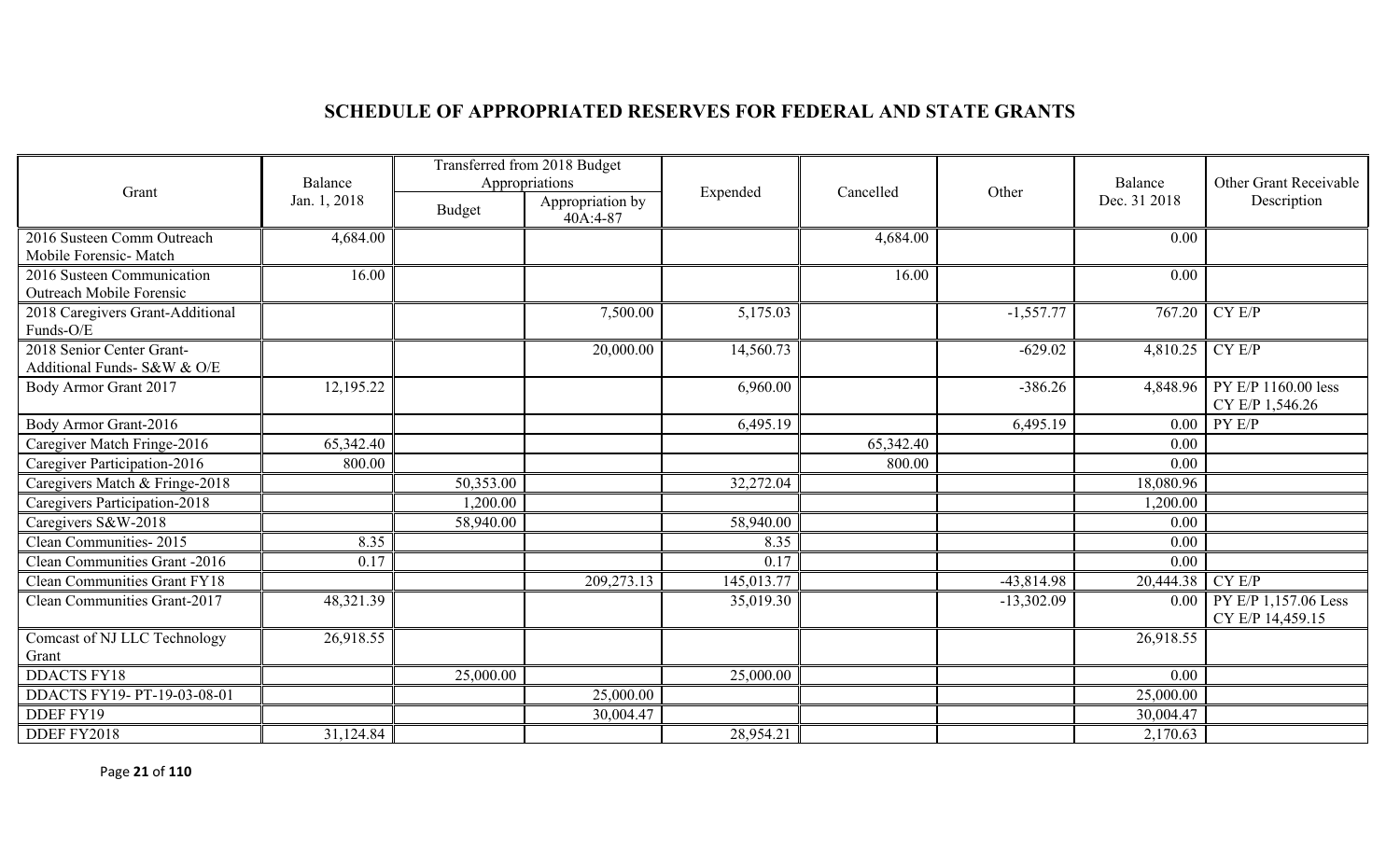|                                                             | Balance      | Transferred from 2018 Budget<br>Appropriations |                              |           |           |              | Balance      | Other Grant Receivable                         |
|-------------------------------------------------------------|--------------|------------------------------------------------|------------------------------|-----------|-----------|--------------|--------------|------------------------------------------------|
| Grant                                                       | Jan. 1, 2018 | Budget                                         | Appropriation by<br>40A:4-87 | Expended  | Cancelled | Other        | Dec. 31 2018 | Description                                    |
| Edward Byrne JAG-2014                                       |              |                                                |                              |           | 10,062.00 | 10,062.00    | 0.00         | negative expenditure                           |
| Fy16 Emergency Management<br><b>Agency Asst Grant</b>       | 9,400.00     |                                                |                              | 9,400.00  |           |              | 0.00         |                                                |
| FY16 Emergency Management<br><b>Agency Asst Grant MATCH</b> | 9,400.00     |                                                |                              | 9,400.00  |           |              | 0.00         |                                                |
| FY17 Emergency Management<br><b>Agency Asst Grant</b>       | 10,000.00    |                                                |                              | 10,000.00 |           |              | 0.00         |                                                |
| FY17 Emergency Management<br><b>Agency Asst Grant MATCH</b> | 10,000.00    |                                                |                              | 10,000.00 |           |              | 0.00         |                                                |
| Homeland Security Grant FY17 &<br><b>FY18</b>               |              | 15,000.00                                      | 35,000.00                    | 19,208.95 |           | $-27,178.95$ | 3,612.10     | CY E/P 27178.95                                |
| Master Plan REXM/Update CH348<br><b>LUR CDBG 000345</b>     |              |                                                |                              | 2,411.31  |           | 2,411.31     |              | $0.00$ PY E/P                                  |
| Municipal Alliance Grant FY19                               |              | 55,162.00                                      |                              | 25,224.68 |           | $-16,367.12$ | 13,570.20    | CY E/P                                         |
| Municipal Alliance Grant FY2017                             | 0.23         |                                                |                              |           | 0.23      |              | 0.00         |                                                |
| Municipal Alliance Grant FY2017                             | 20,856.36    |                                                |                              | 33,517.27 | 439.09    | 13,100.00    |              | $0.00$ PY E/P                                  |
| Municipal Alliance Grant Match<br>FY19                      |              | 13,790.50                                      |                              | 228.00    |           |              | 13,562.50    |                                                |
| Municipal Alliance Grant Match<br>FY2017                    | 0.56         |                                                |                              |           | 0.56      |              | 0.00         |                                                |
| Municipal Alliance Grant Match<br>FY2017                    | 13,790.50    |                                                |                              | 13,785.96 | 4.54      |              | 0.00         |                                                |
| New Jersey Sustainable Small<br>Grant-2017                  | 20,000.00    |                                                |                              | 10,000.00 |           | $-8,509.29$  | 1,490.71     | CY E/P                                         |
| NJ Sustainable Small Grant                                  |              |                                                |                              |           |           | 0.00         |              | $0.00$ PY E/P 380.00 CY E/P<br>380.00          |
| NJDEP Forrestry Svcs-No Net Loss<br>Grant-2014              |              |                                                |                              | 87,334.07 |           | 87,334.07    | 0.00         | PY E/P 236,180.04<br>Less CY E/P<br>148,845.97 |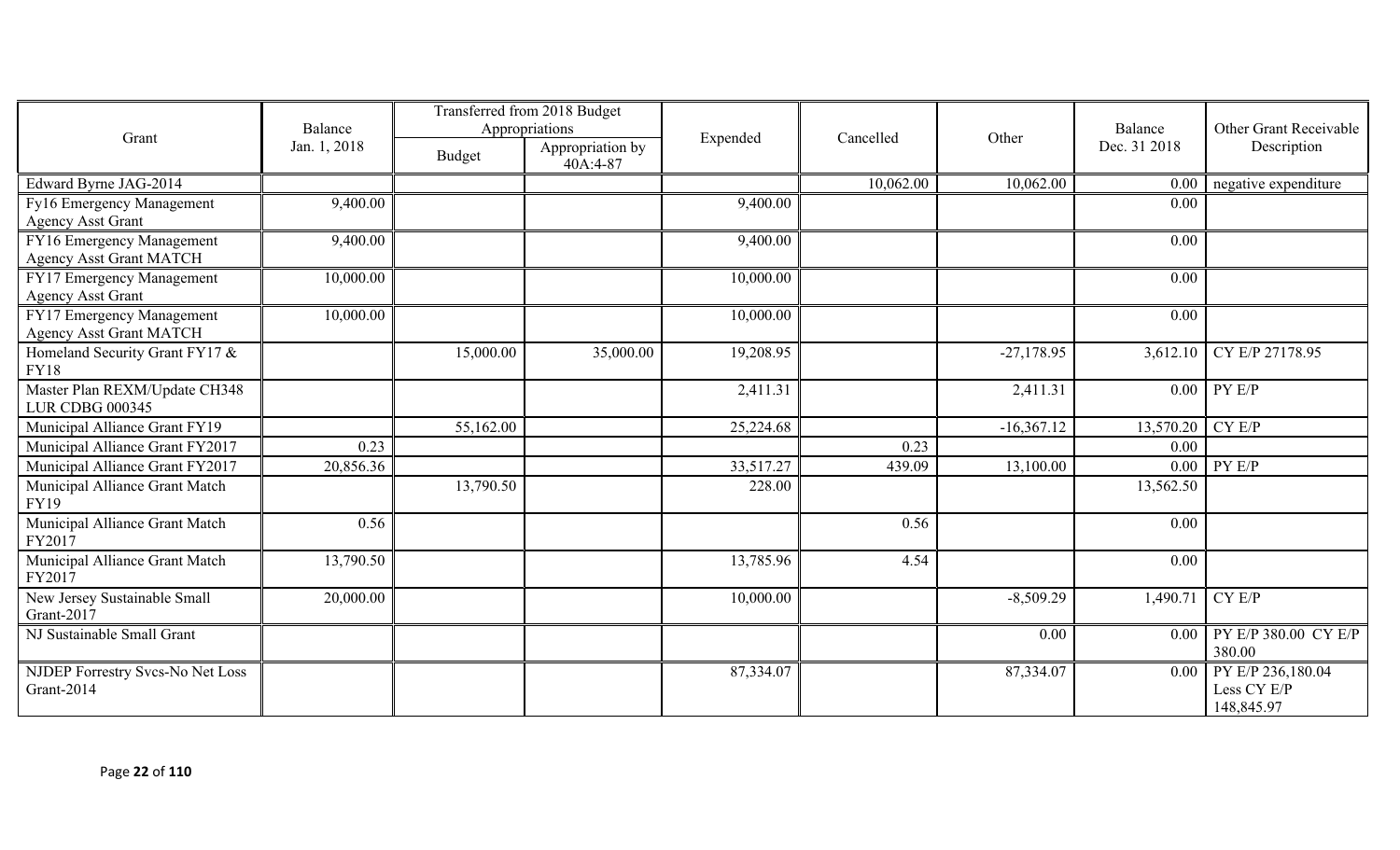|                                                                                |                         |               | Transferred from 2018 Budget                   |            |           |        |                         |                                       |
|--------------------------------------------------------------------------------|-------------------------|---------------|------------------------------------------------|------------|-----------|--------|-------------------------|---------------------------------------|
| Grant                                                                          | Balance<br>Jan. 1, 2018 | <b>Budget</b> | Appropriations<br>Appropriation by<br>40A:4-87 | Expended   | Cancelled | Other  | Balance<br>Dec. 31 2018 | Other Grant Receivable<br>Description |
| <b>NJDEP Municipal Stormwater</b><br>Program WQ05-437                          | 10,309.00               |               |                                                |            |           |        | 10,309.00               |                                       |
| NJDOT Elevation of 6th Terrace<br>Harborside                                   |                         | 475,000.00    |                                                |            |           |        | 475,000.00              |                                       |
| NJDOT FY17 Muni AId Program-<br>Elevation of Bay Breeze & Sea<br><b>Breeze</b> | 263,000.00              |               |                                                |            |           |        | 263,000.00              |                                       |
| <b>NJDOT</b> Transportation Alternatives<br>Program (TA-2016)                  | 939,000.00              |               |                                                |            |           |        | 939,000.00              |                                       |
| Recycling Tonnage Grant                                                        | 240,509.77              |               |                                                |            |           |        | 240,509.77              |                                       |
| Recycling Tonnage Grant (2014)                                                 | 174,085.48              |               |                                                | 96,067.38  |           |        | 78,018.10               |                                       |
| Recycling Tonnage Grant (2015)                                                 |                         | 152,337.06    |                                                |            |           |        | 152,337.06              |                                       |
| Recycling Tonnage Grant-2013                                                   | 174,524.62              |               |                                                | 174,524.62 |           |        | 0.00                    |                                       |
| Safe & Secure FY19-18-1507                                                     |                         | 60,000.00     |                                                | 30,000.00  |           |        | 30,000.00               |                                       |
| Safe & Secure FY2018 (6/26/17-<br>6/25/18                                      | 45,000.00               |               |                                                | 45,000.00  |           |        | 0.00                    |                                       |
| School Zone Pedestrian Safety Grant<br>$(7/1/17 - 5/31/18)$                    | 3,056.00                |               |                                                | 2,695.00   | 361.00    |        | 0.00                    |                                       |
| Senior Caregiver Match&Fringe-<br>2017                                         | 2,520.32                |               |                                                |            | 2,520.32  |        | 0.00                    |                                       |
| Senior Caregivers Participation-2017                                           | 1,000.00                |               |                                                |            | 1,000.00  |        | 0.00                    |                                       |
| Senior Center Match Fringe-2017                                                | 65,525.64               |               |                                                |            | 65,525.64 |        | 0.00                    |                                       |
| Senior Center Match Fringe-2018                                                |                         | 145,707.00    |                                                | 115,392.90 |           |        | 30,314.10               |                                       |
| Senior Center Match O/E-2017                                                   | 22,361.38               |               |                                                | 5,741.11   | 17,074.06 | 453.79 |                         | $0.00$ PY E/P                         |
| Senior Center Match O/E-2018                                                   |                         | 51,500.00     |                                                | 42,226.43  |           |        | 9,273.57                |                                       |
| Senior Center Match S&W-2018                                                   |                         | 305,382.00    |                                                | 265,482.58 |           |        | 39,899.42               |                                       |
| Senior Center -Participation O/E-<br>2017                                      | 361.04                  |               |                                                |            | 361.04    |        | 0.00                    |                                       |
| Senior Center Participation O/E-<br>2018                                       |                         | 3,200.00      |                                                | 2,962.65   |           |        | 237.35                  |                                       |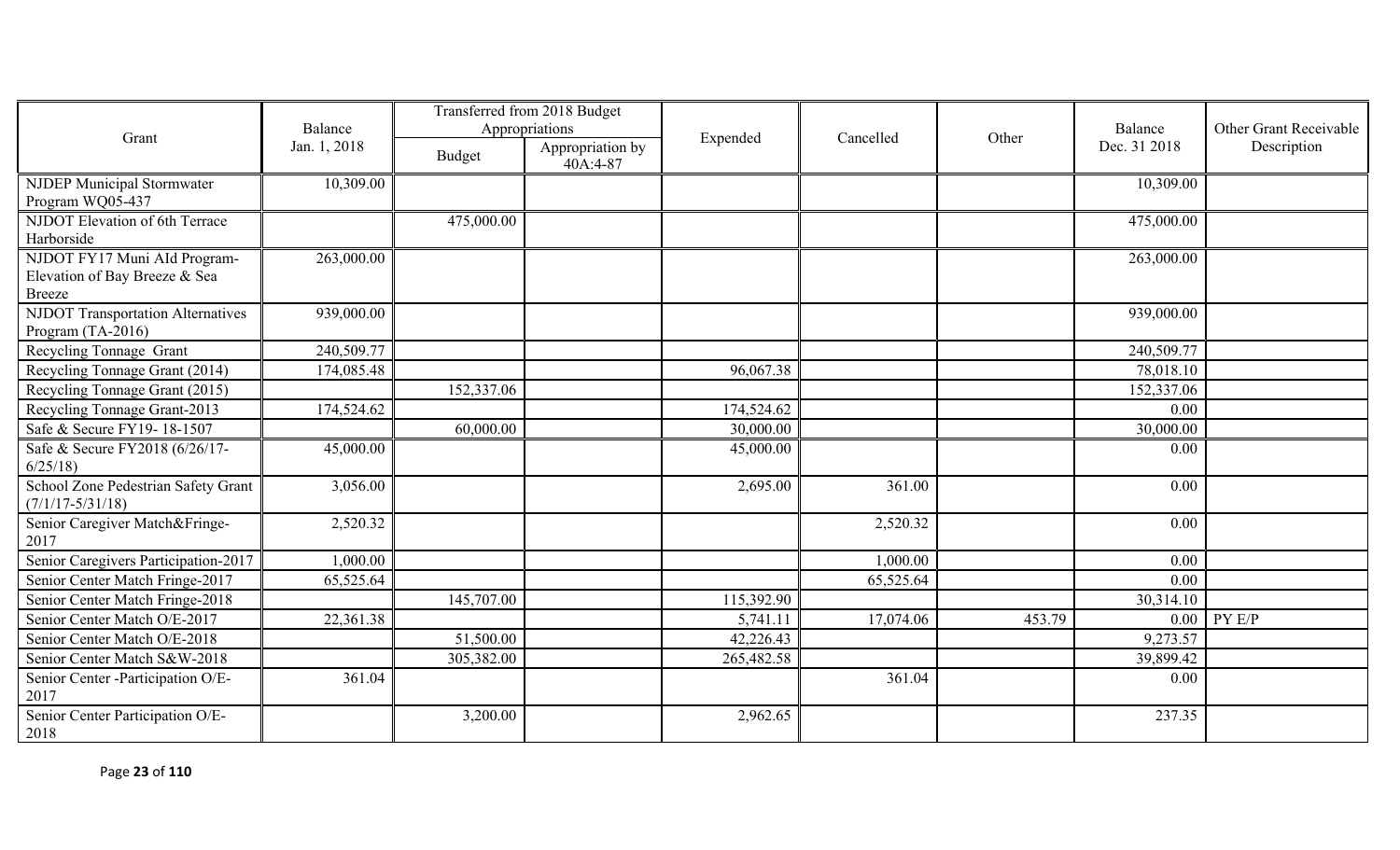|                                                         | Balance      |              | Transferred from 2018 Budget<br>Appropriations |              |            |           | Balance<br>Dec. 31 2018 | Other Grant Receivable |
|---------------------------------------------------------|--------------|--------------|------------------------------------------------|--------------|------------|-----------|-------------------------|------------------------|
| Grant                                                   | Jan. 1, 2018 | Budget       | Appropriation by<br>40A:4-87                   | Expended     | Cancelled  | Other     |                         | Description            |
| Senior Center S&W-2018                                  |              | 75,981.00    |                                                | 75,981.00    |            |           | 0.00                    |                        |
| Senior Center-Match S&W 2017                            | 13,355.89    |              |                                                |              | 14,911.61  | 1,555.72  | 0.00                    | Negative expenditure   |
| Senior Grant-Match Fringe 2016                          | 13,470.99    |              |                                                |              | 13,470.99  |           | 0.00                    |                        |
| Senior Grant-Match O/E-2016                             | 23,874.07    |              |                                                |              | 23,874.07  |           | 0.00                    |                        |
| Senior Participation -2016                              | 1,934.98     |              |                                                |              | 1,934.98   |           | 0.00                    |                        |
| Senior Transportation Grant-2017                        | 2,000.00     |              |                                                | 2,000.00     |            |           | 0.00                    |                        |
| Senior Transportation Grant-2018                        |              |              | 2,000.00                                       | 2,000.00     |            |           | 0.00                    |                        |
| State of NJ MVC "LEASE" Program<br>$(7/1/17 - 6/30/18)$ | 51,849.50    |              |                                                | 52,462.00    |            | 612.50    | 0.00                    | PY E/P                 |
| State of NJ MVC "LEASE" Program<br>FY19                 |              |              | 94,085.00                                      | 42,879.00    |            |           | 51,206.00               |                        |
| Stormwater Management WQ05-437                          | 10,310.00    |              |                                                |              |            |           | 10,310.00               |                        |
| Sustainable & Resilient Coastal<br>Communities          | 33,428.83    |              |                                                | 20,212.22    | 13,216.61  |           | 0.00                    |                        |
| Toms River Police Dept STEP Grant<br>FFY 9/30/17        |              |              |                                                |              | 1,729.65   | 1,729.65  | 0.00                    | negative expenditure   |
| Toms River Police Dept STEP Grant<br>FY9/30/19          |              |              | 78,580.00                                      | 3,590.93     |            |           | 74,989.07               |                        |
| TR Police Dept STEP Grant<br>FFY9/30/2018               | 85,890.02    |              |                                                | 85,346.89    |            |           | 543.13                  |                        |
| <b>US Tennis Association</b>                            | 5,000.00     |              |                                                |              |            |           | 5,000.00                |                        |
| Total                                                   | 2,465,226.10 | 1,488,552.56 | 501,442.60                                     | 1,653,473.74 | 237,328.79 | 12,008.75 | 2,576,427.48            |                        |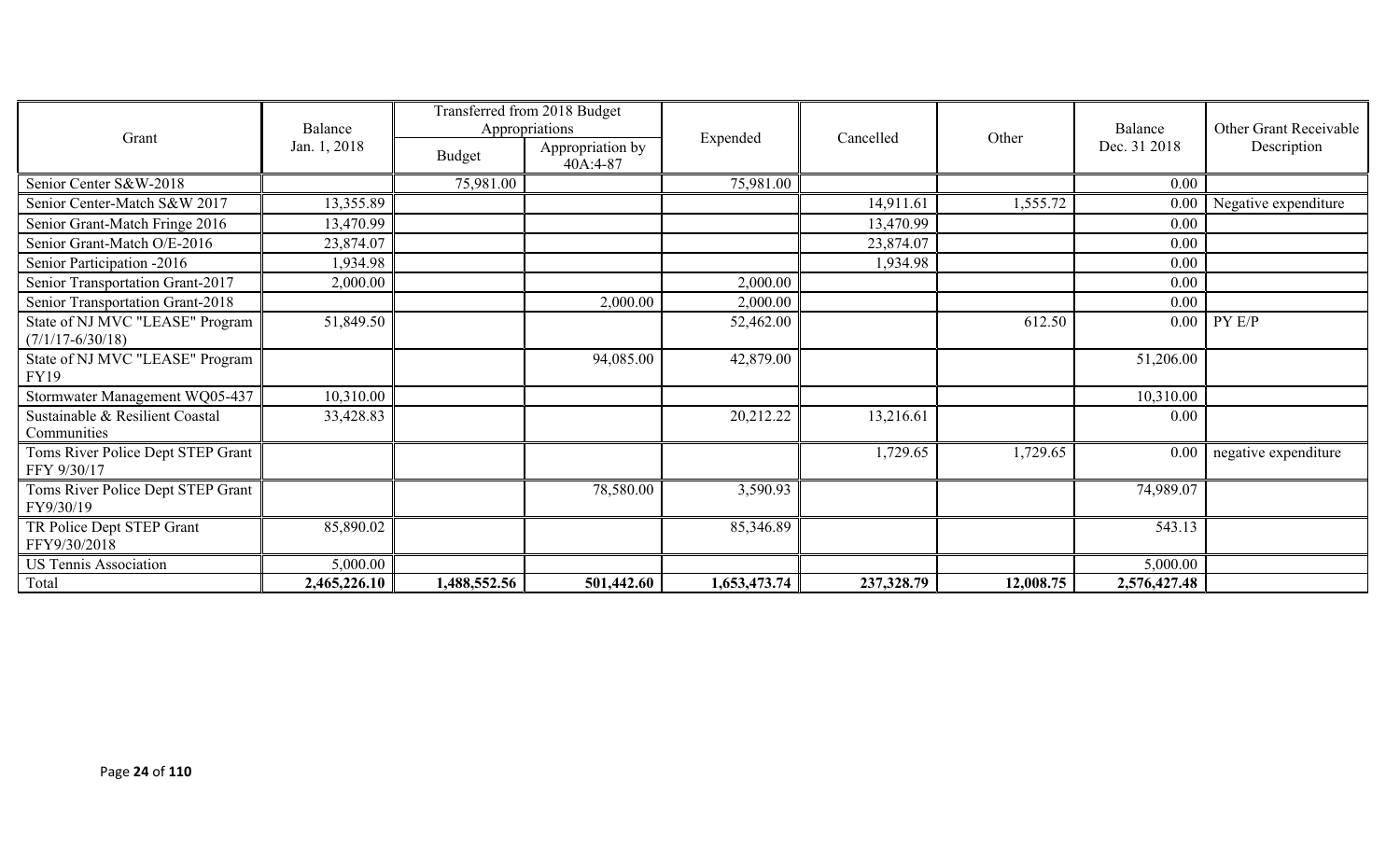### **SCHEDULE OF UNAPPROPRIATED RESERVES FOR FEDERAL AND STATE GRANTS**

|                                | Balance      |                                               | Transferred from 2018 Budget<br>Appropriations | <b>Grants Receivable</b><br>Receipts |               | Other       | Balance | Other Grant Receivable |
|--------------------------------|--------------|-----------------------------------------------|------------------------------------------------|--------------------------------------|---------------|-------------|---------|------------------------|
| Grant                          | Jan. 1, 2018 | Appropriation By<br><b>Budget</b><br>40A:4-87 |                                                |                                      | Dec. 31, 2018 | Description |         |                        |
| Recycling Tonnage Grant (2015) | 152,337.06   | 152,337.06                                    |                                                |                                      |               |             | 0.00    |                        |
| Total                          | 152,337.06   | 152,337.06                                    | 0.00                                           | 0.00                                 | 0.00          | 0.00        | 0.00    |                        |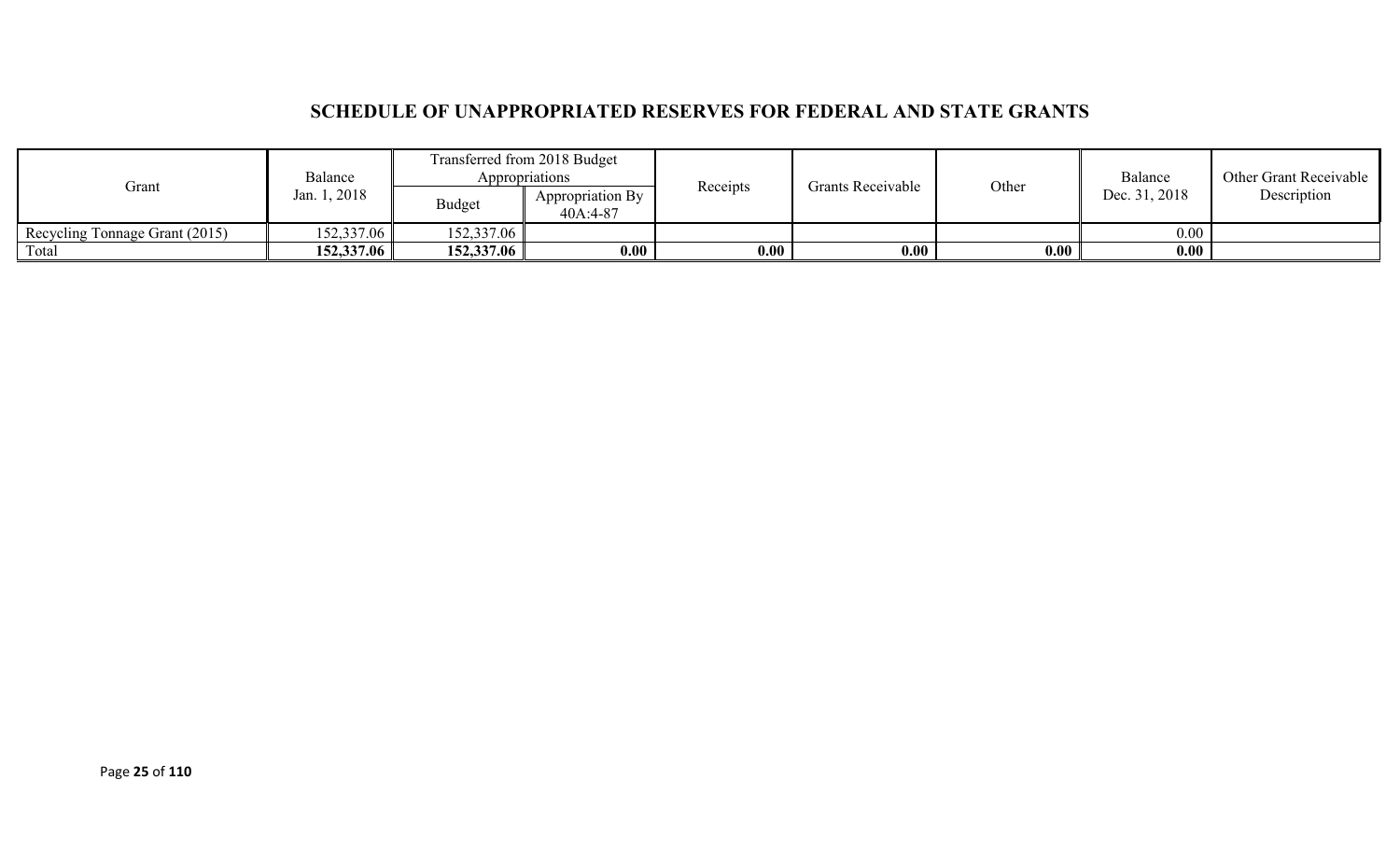# **LOCAL DISTRICT SCHOOL TAX**

|                                              | Debit      | Credit     |
|----------------------------------------------|------------|------------|
| <b>Balance January 1, 2018</b>               | XXXXXXXXXX | XXXXXXXXXX |
| School Tax Payable #                         | XXXXXXXXXX | 0.00       |
| School Tax Deferred                          |            |            |
| (Not in excess of 50% of Levy - 2017 - 2018) | XXXXXXXXXX | 0.00       |
| Prepaid Beginning Balance                    |            | XXXXXXXXXX |
| Levy School Year July 1, 2018- June 30, 2019 | XXXXXXXXXX |            |
| Levy Calendar Year 2018                      | XXXXXXXXXX |            |
| Paid                                         |            | XXXXXXXXXX |
| <b>Balance December 31, 2018</b>             | XXXXXXXXXX | XXXXXXXXXX |
| School Tax Payable #                         | 0.00       | XXXXXXXXXX |
| School Tax Deferred                          |            |            |
| (Not in excess of 50% of Levy -2018 -2019)   | 0.00       | XXXXXXXXXX |
| Prepaid Ending Balance                       |            | XXXXXXXXXX |
|                                              | 0.00       | 0.00       |

Amount Deferred during year

\* Not including Type 1 school debt service, emergency authorizations-schools, transfer to Board of Education for use of local schools

# Must include unpaid requisitions

# **MUNICIPAL OPEN SPACE TAX**

|                                  | Debit        | Credit       |
|----------------------------------|--------------|--------------|
|                                  |              |              |
| <b>Balance January 1, 2018</b>   | XXXXXXXXXX   | 1,042,365.73 |
|                                  |              |              |
| <b>2018 Levy</b>                 | XXXXXXXXXX   | 1,940,231.20 |
|                                  |              |              |
| Added and Omitted Levy           | XXXXXXXXXX   | 10,271.61    |
|                                  |              |              |
| <b>Interest Earned</b>           | XXXXXXXXXX   | 7,221.35     |
|                                  |              |              |
| Expenditures                     | 2,272,496.68 | XXXXXXXXXX   |
|                                  |              |              |
| <b>Balance December 31, 2018</b> | 727,593.21   | XXXXXXXXXX   |
|                                  | 3,000,089.89 | 3,000,089.89 |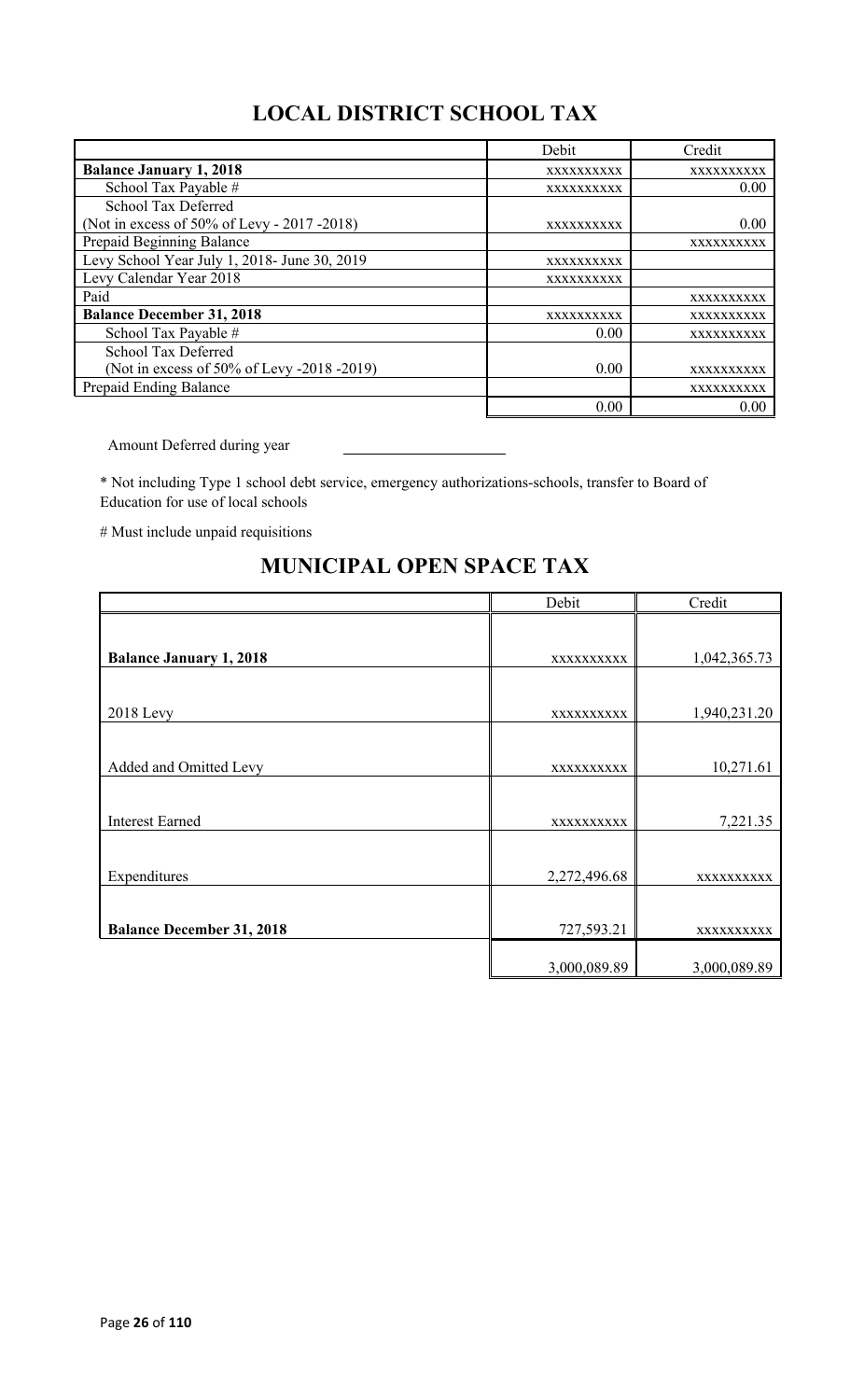# **REGIONAL SCHOOL TAX**

|                                              | Debit          | Credit         |
|----------------------------------------------|----------------|----------------|
| <b>Balance January 1, 2018</b>               | XXXXXXXXXX     | XXXXXXXXXX     |
| School Tax Payable                           | XXXXXXXXXX     | 1,605,931.88   |
| School Tax Deferred                          |                |                |
| (Not in excess of 50% of Levy - 2017 -2018)  | XXXXXXXXXX     | 33,448,809.09  |
| Prepaid Beginning Balance                    |                | XXXXXXXXXX     |
| Levy School Year July 1, 2018- June 30, 2019 | XXXXXXXXXX     | 148,007,789.00 |
| Levy Calendar Year 2018                      | XXXXXXXXXX     |                |
| Paid                                         | 146,362,200.96 | XXXXXXXXXX     |
| <b>Balance December 31, 2018</b>             | XXXXXXXXXX     | XXXXXXXXXX     |
| School Tax Payable                           | 3,251,519.92   | XXXXXXXXXX     |
| School Tax Deferred                          |                |                |
| (Not in excess of 50% of Levy - 2018 -2019)  | 33,448,809.09  | XXXXXXXXXX     |
| Prepaid Ending Balance                       |                | XXXXXXXXXX     |
|                                              | 183,062,529.97 | 183,062,529.97 |

Amount Deferred during Year

# Must include unpaid requisitions

# **REGIONAL HIGH SCHOOL TAX**

|                                              | Debit      | Credit     |
|----------------------------------------------|------------|------------|
| <b>Balance January 1, 2018</b>               | XXXXXXXXXX | XXXXXXXXXX |
| School Tax Payable                           | XXXXXXXXXX | 0.00       |
| School Tax Deferred                          |            |            |
| (Not in excess of 50% of Levy - 2017 - 2018) | XXXXXXXXXX | 0.00       |
| Prepaid Beginning Balance                    |            | XXXXXXXXXX |
| Levy School Year July 1, 2018- June 30, 2019 | XXXXXXXXXX |            |
| Levy Calendar Year 2018                      | XXXXXXXXXX |            |
| Paid                                         |            | XXXXXXXXXX |
| <b>Balance December 31, 2018</b>             | XXXXXXXXXX | XXXXXXXXXX |
| School Tax Payable                           | 0.00       | XXXXXXXXXX |
| <b>School Tax Deferred</b>                   |            |            |
| (Not in excess of 50% of Levy - 2018 -2019)  | 0.00       | XXXXXXXXXX |
| Prepaid Ending Balance                       |            | XXXXXXXXXX |
|                                              | 0.00       | 0.00       |

Amount Deferred during year

# Must include unpaid requisitions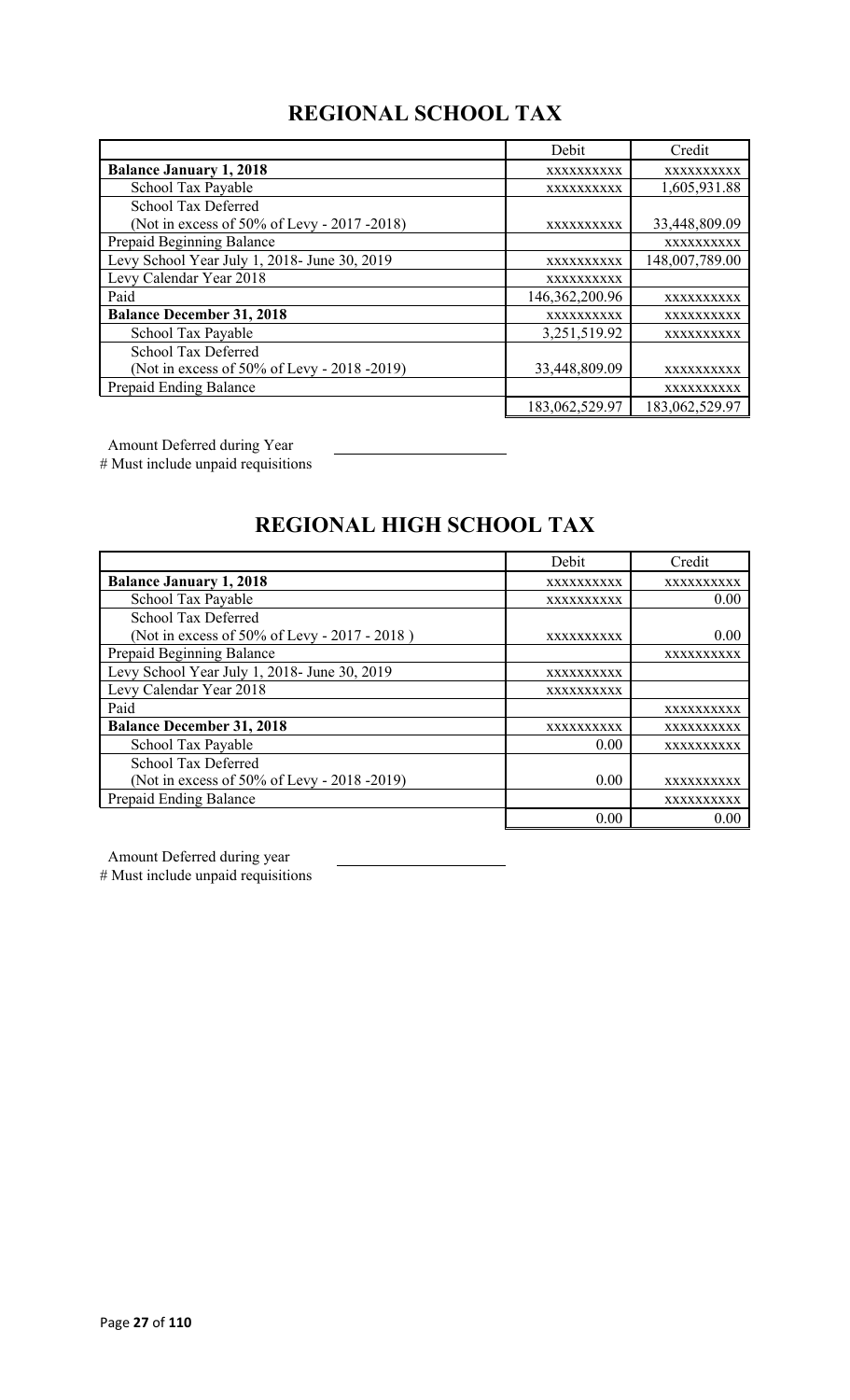### **COUNTY TAXES PAYABLE**

|                                        | Debit         | Credit        |
|----------------------------------------|---------------|---------------|
| <b>Balance January 1, 2018</b>         | XXXXXXXXXX    | XXXXXXXXXX    |
| <b>County Taxes</b>                    | XXXXXXXXXX    | 0.00          |
| Due County for Added and Omitted Taxes | XXXXXXXXXX    | 411,521.50    |
| $2018$ Levy                            | XXXXXXXXXX    | XXXXXXXXXX    |
| General County                         | XXXXXXXXXX    | 53,796,369.92 |
| County Library                         | XXXXXXXXXX    | 5,869,883.96  |
| <b>County Health</b>                   | XXXXXXXXXX    | 2,119,543.84  |
| <b>County Open Space Preservation</b>  | XXXXXXXXXX    | 1,859,890.96  |
| Due County for Added and Omitted Taxes | XXXXXXXXXX    | 337,675.71    |
| Paid                                   | 64,057,210.18 | XXXXXXXXXX    |
| <b>Balance December 31, 2018</b>       | XXXXXXXXXX    | XXXXXXXXXX    |
| <b>County Taxes</b>                    | 0.00          | XXXXXXXXXX    |
| Due County for Added and Omitted Taxes | 337,675.71    | XXXXXXXXXX    |
|                                        | 64,394,885.89 | 64,394,885.89 |

Paid for Regular County Levies 63,645,688.68 Paid for Added and Omitted Taxes 411,521.50

# **SPECIAL DISTRICT TAXES**

|                                          | Debit             | Credit       |
|------------------------------------------|-------------------|--------------|
| <b>Balance January 1, 2018</b>           | XXXXXXXXXX        | 0.00         |
| 2018Levy (List Each Type of District Tax | XXXXXXXXXX        | XXXXXXXXXX   |
| Separately – see Footnote)               |                   |              |
| Fire District #1                         | XXXXXXXXXX        | 5,422,530.23 |
| Fire District #2                         | XXXXXXXXXX        | 3,070,008.10 |
| Special Improvement                      | XXXXXXXXXX        | 270,000.00   |
| Total 2018 Levy                          | <b>XXXXXXXXXX</b> | 8,762,538.33 |
| Paid                                     | 8,762,538.33      | XXXXXXXXXX   |
| <b>Balance December 31, 2018</b>         | 0.00              | XXXXXXXXXX   |
|                                          | 8,762,538.33      | 8,762,538.33 |

Footnote: Please state the number of districts in each instance.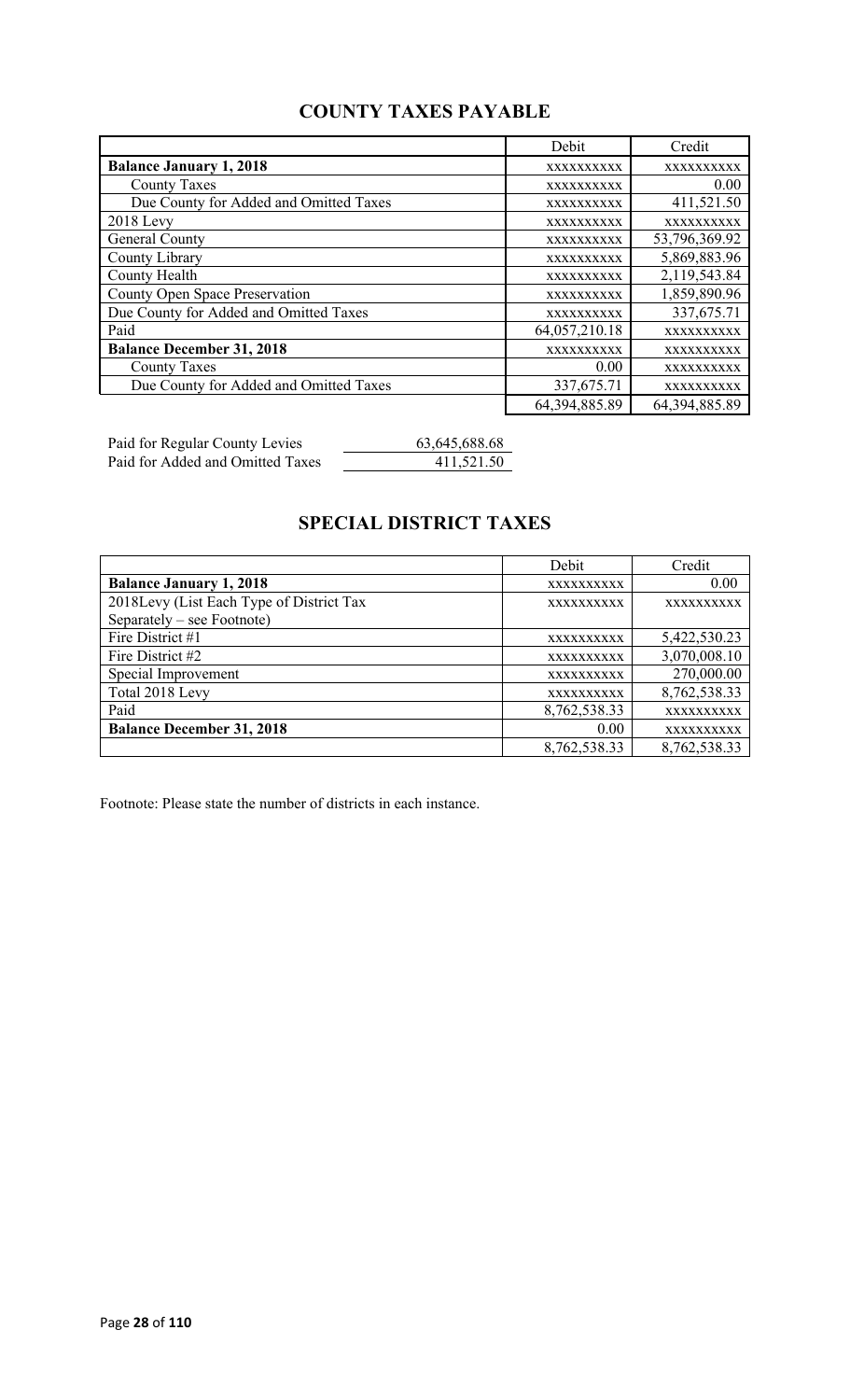| Source                                                     | Budget -01     | Realized -02   | Excess or<br>Deficit -03 |
|------------------------------------------------------------|----------------|----------------|--------------------------|
| Surplus Anticipated                                        | 17,000,000.00  | 17,000,000.00  | 0.00                     |
| Surplus Anticipated with Prior Written Consent of Director |                |                |                          |
| of Local Government                                        |                |                |                          |
| <b>Adopted Budget</b>                                      | 20,978,656.25  | 22,591,714.03  | 1,613,057.78             |
| Added by N.J.S.A. 40A:4-87                                 | 527,442.60     | 527,442.60     | 0.00                     |
| Total Miscellaneous Revenue Anticipated                    | 21,506,098.85  | 23,119,156.63  | 1,613,057.78             |
| Receipts from Delinquent Taxes                             | 4,800,000.00   | 5,250,674.78   | 450,674.78               |
|                                                            |                |                |                          |
| Amount to be Raised by Taxation:                           | XXXXXXXXXX     | XXXXXXXXXX     | XXXXXXXXX                |
| (a) Local Tax for Municipal Purposes                       | 82,089,203.09  | XXXXXXXXXX     | XXXXXXXXXX               |
| (b) Addition to Local District School Tax                  |                | XXXXXXXXXX     | XXXXXXXXXX               |
| (c) Minimum Library Tax                                    |                | XXXXXXXXXX     | XXXXXXXXXX               |
| County Only: Total Raised by Taxation                      | XXXXXXXXXX     |                | XXXXXXXXXX               |
| Total Amount to be Raised by Taxation                      | 82,089,203.09  | 87,726,943.81  | 5,637,740.72             |
|                                                            | 125,395,301.94 | 133,096,775.22 | 7,701,473.28             |

### **STATEMENT OF GENERAL BUDGET REVENUES 2018**

### **ALLOCATION OF CURRENT TAX COLLECTIONS**

|                                                      | Debit             | Credit         |
|------------------------------------------------------|-------------------|----------------|
| <b>Current Taxes Realized in Cash</b>                | XXXXXXXXXX        | 299,604,169.30 |
| <b>Amount to be Raised by Taxation:</b>              | XXXXXXXXXX        | XXXXXXXXXX     |
| Local District School Tax                            |                   | XXXXXXXXXX     |
| Regional School Tax                                  | 148,007,789.00    | XXXXXXXXXX     |
| Regional High School Tax                             |                   | XXXXXXXXXX     |
| <b>County Taxes</b>                                  | 63,645,688.68     | XXXXXXXXXX     |
| Due County for Added and Omitted Taxes               | 337,675.71        | XXXXXXXXXX     |
| <b>Special District Taxes</b>                        | 8,762,538.33      | XXXXXXXXXX     |
| Municipal Open Space Tax                             | 1,950,502.81      | XXXXXXXXXX     |
| <b>Reserve for Uncollected Taxes</b>                 | XXXXXXXXXX        | 10,826,969.04  |
| Deficit in Required Collection of Current Taxes (or) | XXXXXXXXXX        |                |
| Balance for Support of Municipal Budget (or)         | 87,726,943.81     | XXXXXXXXXX     |
| *Excess Non-Budget Revenue (see footnote)            |                   | XXXXXXXXXX     |
| *Deficit Non-Budget Revenue (see footnote)           | XXXXXXXXXX        |                |
|                                                      | 310, 431, 138. 34 | 310,431,138.34 |

\* These items are applicable only when there is no "Amount to be Raised by Taxation" in the "Budget" column of the statement at the top of this sheet. In such instances, any excess or deficit in the above allocation would apply to "Non-Budget Revenue" only.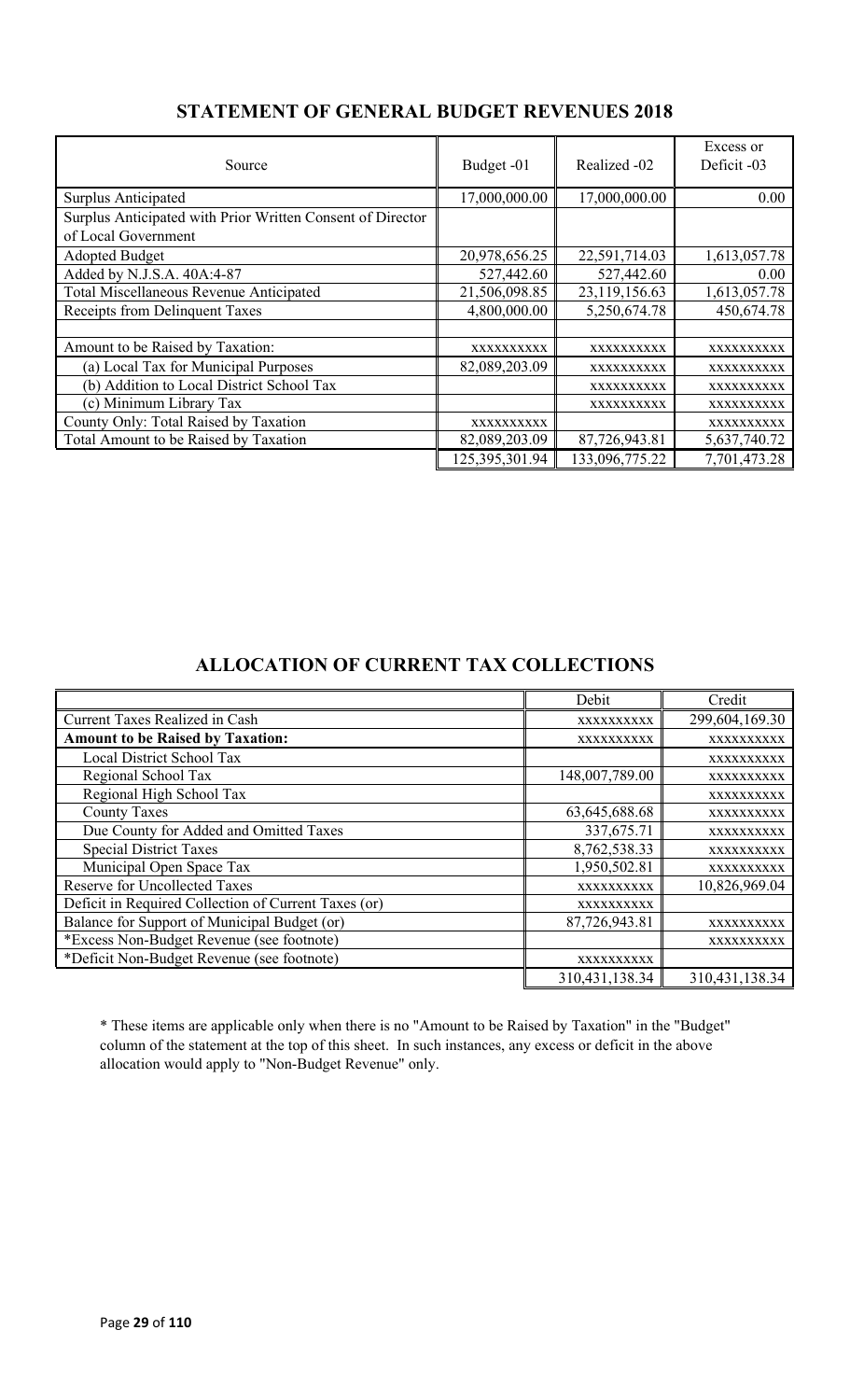### **STATEMENT OF GENERAL BUDGET REVENUES 2018** MISCELLANEOUS REVENUES ANTICIPATED: ADDED BY N.J.S.A. 40A:4-87

| Source                                     | Budget     | Realized   | Excess or (Deficit) |
|--------------------------------------------|------------|------------|---------------------|
| Senior/Caregiver Grant Amendment           | 27,500.00  | 27,500.00  | 0.00                |
| FY18 Homeland Security Grant               | 35,000.00  | 35,000.00  | 0.00                |
| <b>DDACTS</b>                              | 25,000.00  | 25,000.00  | 0.00                |
| Shared Svc: South Toms River               |            |            |                     |
| <b>Construction Office</b>                 | 16,000.00  | 16,000.00  | 0.00                |
| Shared Svc: Island Hts Construction Office | 10,000.00  | 10,000.00  | 0.00                |
| <b>Clean Communities</b>                   | 209,273.13 | 209,273.13 | 0.00                |
| <b>DDEF</b>                                | 30,004.47  | 30,004.47  | 0.00                |
| NJ Div of Purchase& Property-MVC           |            |            |                     |
| "LEASE" Prog                               | 94,085.00  | 94,085.00  | 0.00                |
| Senior Transportation Grant                | 2,000.00   | 2,000.00   | 0.00                |
| TR Police Dept STEP Grant                  | 78,580.00  | 78,580.00  | 0.00                |
| <b>TOTAL</b>                               | 527,442.60 | 527,442.60 | 0.00                |

I hereby certify that the above list of Chapter 159 insertions of revenue have been realized in cash or I have received written notification of the award of public or private revenue. These insertions meet the statutory requirements of N.J.S.A. 40A:4-87 and matching funds have been provided if applicable.

CFO Signature: Sharon Smith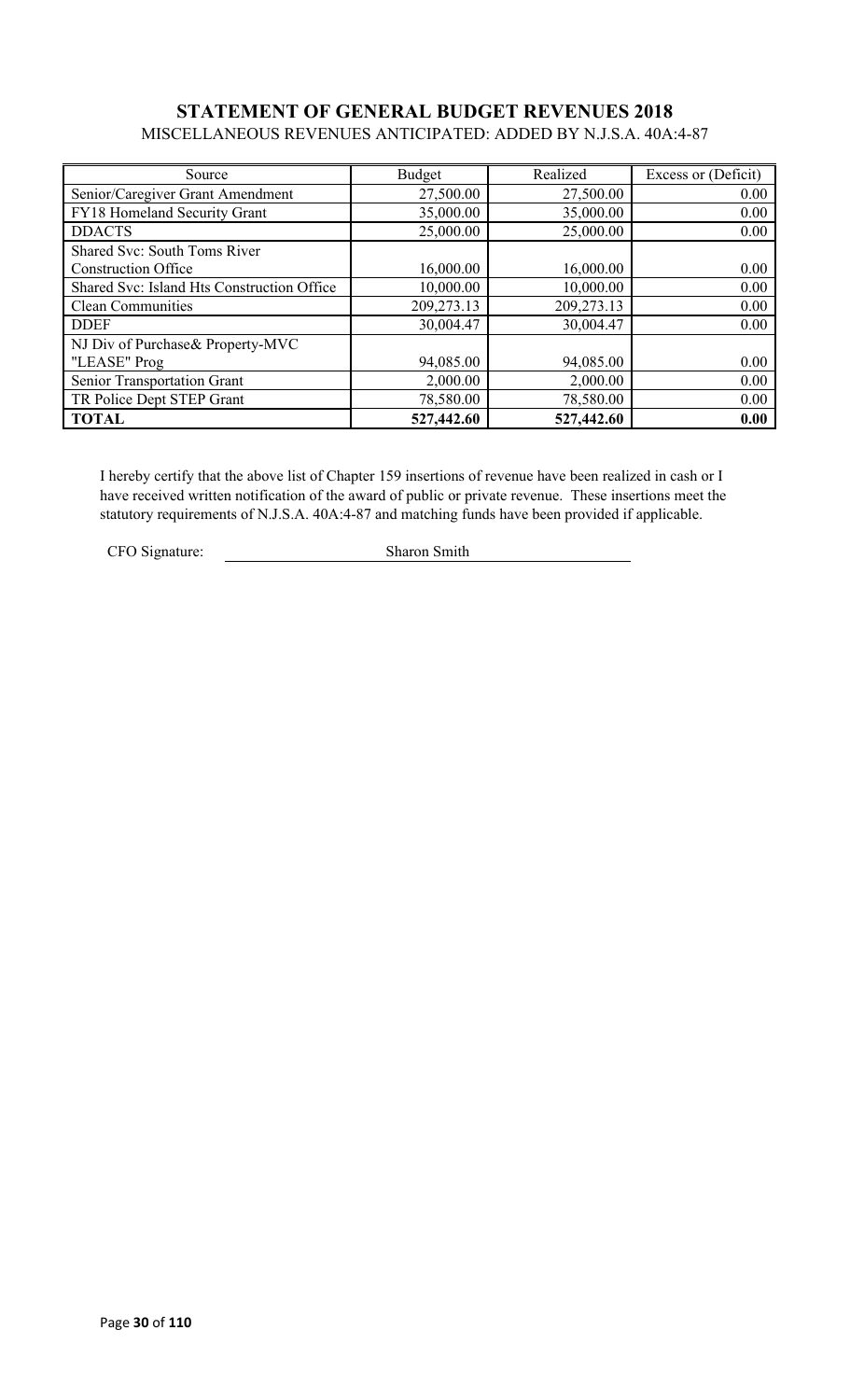### **STATEMENT OF GENERAL BUDGET APPROPRIATIONS 2018**

| 2018 Budget as Adopted                                                  |                | 124,867,859.34 |
|-------------------------------------------------------------------------|----------------|----------------|
| 2018 Budget - Added by N.J.S.A. 40A:4-87                                |                | 527,442.60     |
| Appropriated for 2018 (Budget Statement Item 9)                         |                | 125,395,301.94 |
| Appropriated for 2018 Emergency Appropriation (Budget Statement Item 9) |                |                |
| Total General Appropriations (Budget Statement Item 9)                  |                | 125,395,301.94 |
| Add: Overexpenditures (see footnote)                                    |                |                |
| <b>Total Appropriations and Overexpenditures</b>                        |                | 125,395,301.94 |
|                                                                         |                |                |
| Deduct Expenditures:                                                    |                |                |
| Paid or Charged [Budget Statement Item (L)]                             | 109,902,708.21 |                |
| Paid or Charged - Reserve for Uncollected Taxes                         | 10,826,969.04  |                |
| Reserved                                                                | 4,665,012.94   |                |
| <b>Total Expenditures</b>                                               |                | 125,394,690.19 |
| Unexpended Balances Cancelled (see footnote)                            |                | 611.75         |

#### **FOOTNOTES** - RE: OVEREXPENDITURES

Every appropriation overexpended in the budget document must be marked with an \* and must agree in the aggregate with this item.

RE: UNEXPENDED BALANCES CANCELED:

Are not to be shown as "Paid or Charged" in the budget document. In all instances "Total Appropriations" and "Overexpenditures" must equal the sum of "Total Expenditures" and "Unexpended Balances Canceled."

# **SCHEDULE OF EMERGENCY APPROPRIATIONS FOR LOCAL DISTRICT SCHOOL PURPOSES**

(EXCEPT FOR TYPE I SCHOOL DEBT SERVICE)

| 2018 Authorizations                             |  |
|-------------------------------------------------|--|
| N.J.S.A. 40A:4-46 (After adoption of Budget)    |  |
| N.J.S.A. 40A:4-20 (Prior to adoption of Budget) |  |
| <b>Total Authorizations</b>                     |  |
| Deduct Expenditures:                            |  |
| Paid or Charged                                 |  |
| Reserved                                        |  |
| <b>Total Expenditures</b>                       |  |
|                                                 |  |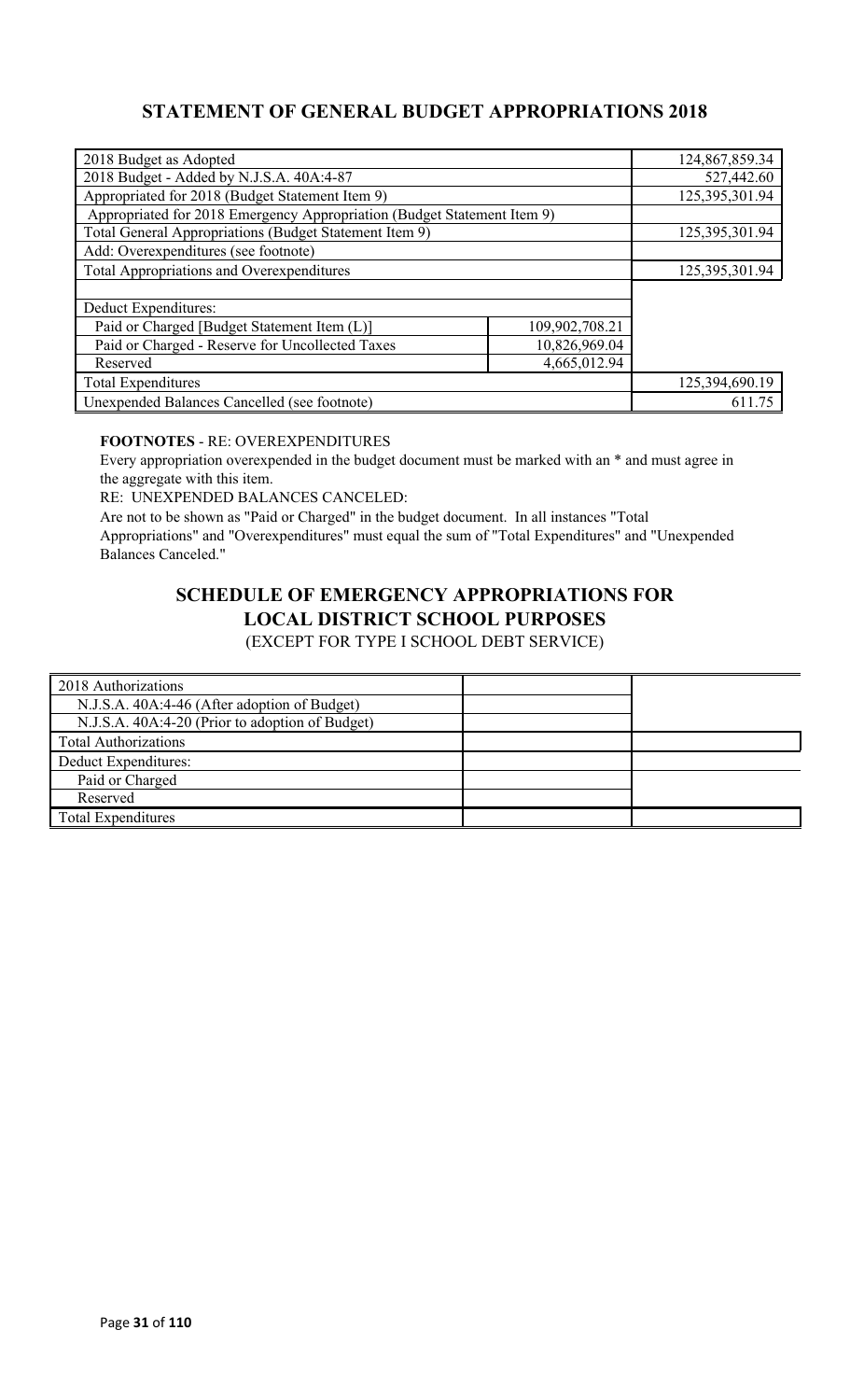# **RESULTS OF 2018 OPERATION**

CURRENT FUND

|                                                       | Debit         | Credit        |
|-------------------------------------------------------|---------------|---------------|
| Prior Year Checks Cancelled                           |               | 10.00         |
| Accounts Payable Cancelled/Reduced                    |               | 2,206,984.29  |
| <b>Cancellation of Various Reserves</b>               |               | 13,636.98     |
| Cancelation of Reserves for Federal and State Grants  |               |               |
| (Credit)                                              |               | 237,328.79    |
| Cancellation of Anticipated Revenue by Resolution     |               |               |
| Cancellation of Federal and State Grants Receivable   |               |               |
| (Debit)                                               | 670,784.58    |               |
| Change Fund                                           |               | 300.00        |
| Deferred School Tax Revenue: Balance December 31,     |               |               |
| <b>CY</b>                                             |               | 33,448,809.09 |
| Deferred School Tax Revenue: Balance January 1, CY    | 33,448,809.09 |               |
| Deficit in Anticipated Revenues: Miscellaneous        |               |               |
| <b>Revenues Anticipated</b>                           | 0.00          |               |
| <b>Excess of Anticipated Revenues: Delinquent Tax</b> |               |               |
| Collections                                           |               | 450,674.78    |
| <b>Excess of Anticipated Revenues: Miscellaneous</b>  |               |               |
| <b>Revenues Anticipated</b>                           |               | 1,613,057.78  |
| Excess of Anticipated Revenues: Required Collection   |               |               |
| of Current Taxes                                      |               | 5,637,740.72  |
| Interfund Advances Originating in CY (Debit)          | 12,580.79     |               |
| Miscellaneous Revenue Not Anticipated                 |               | 2,294,733.47  |
| Miscellaneous Revenue Not Anticipated: Proceeds of    |               |               |
| Sale of Foreclosed Property                           |               |               |
| Prior Years Interfunds Returned in CY (Credit)        |               | 10,573.93     |
| Refund of Prior Year Revenue (Debit)                  |               |               |
| Refund of PY Taxes & Revenue                          | 1,175,047.27  |               |
| Senior Citizen Deductions Disallowed - Prior Year     |               |               |
| Taxes (Debit)                                         | 28,936.29     |               |
| Statutory Excess in Reserve for Dog Fund              |               |               |
| Expenditures (Credit)                                 |               |               |
| Unexpended Balances of CY Budget Appropriations       |               | 611.75        |
| Unexpended Balances of PY Appropriation Reserves      |               |               |
| (Credit)                                              |               | 4,952,594.25  |
| <b>Surplus Balance</b>                                | 15,530,897.81 | XXXXXXXXX     |
| Deficit Balance                                       | XXXXXXXXXX    |               |
|                                                       | 50,867,055.83 | 50,867,055.83 |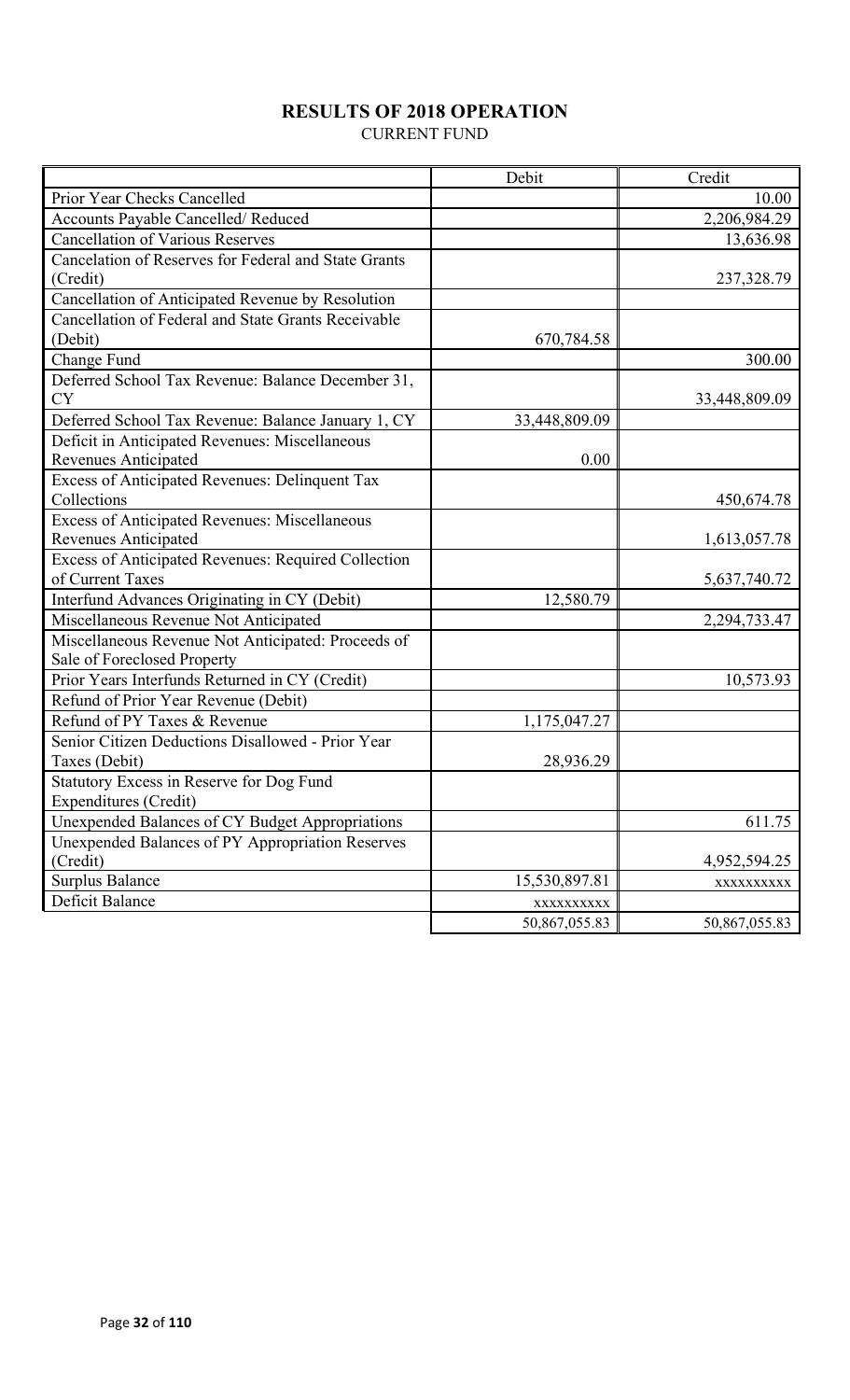# **SCHEDULE OF MISCELLANEOUS REVENUES NOT ANTICIPATED**

| <b>Source</b>                                                 | <b>Amount Realized</b> |
|---------------------------------------------------------------|------------------------|
| Admininstrative Fee- Senior Citizens/Veterans                 | 17,660.13              |
| <b>Auction Proceeds</b>                                       | 175.00                 |
| <b>Bad Check Fees</b>                                         | 752.00                 |
| <b>Castle Park Concession</b>                                 | 5,257.00               |
| <b>Cat Licenses</b>                                           | 1,507.00               |
| CMS Retiree Drug Subsidy                                      | 117,104.83             |
| Copy Fees                                                     | 178.75                 |
| Cost of Advertising                                           | 122,677.43             |
| <b>DMV</b> Inspection                                         | 1,347.34               |
| DumpsterRental/Non Profit Solid Waste                         | 34,799.38              |
| Group Health Insurance Premium Contributions                  | 191,089.68             |
| JIF Safety Award Incentive & Dividend                         | 172,854.00             |
| Landfill Cost Reimbursement/Insurance                         | 66,872.40              |
| Legal/Certificate of Redemption Fees                          | 8,475.00               |
| Miscellaneous                                                 | 3,577.50               |
| Municpal Court Unclaimed Bail                                 | 1,161.00               |
| NJ Turnpike Authority EMS Pick Up                             | 1,000.00               |
| <b>Cancellation of Various Trust Reserves</b>                 | 19,730.00              |
| Office Lease-Congressman MacArthur                            | 2,400.00               |
| Polling Place Rent                                            | 2,000.00               |
| Senior Center Participation Contribution                      | 4,900.00               |
| <b>Refunds and Reimbursements</b>                             | 24,693.77              |
| Restitution                                                   | 1,089.00               |
| Sale of Containers                                            | 114,100.00             |
| Vacant Property Registration                                  | 237,875.00             |
| Snug Harbor Pool Concession                                   | 2,560.00               |
| Special Duty Administration Fee                               | 163,079.00             |
| <b>Stale Checks</b>                                           | 704.00                 |
| <b>Street Vacation-Clerk</b>                                  | 250.00                 |
| Tax Collector Miscellaneous                                   | 53,340.22              |
| <b>Tower Rental</b>                                           | 135,024.43             |
| TR Girls Softball League Concession                           | 3,200.00               |
| TR Parking Authority-Phone/Internet                           | 2,700.00               |
| Jonas PW809 Snow Storm Reimbursement                          | 535,022.42             |
| Various Rentals                                               | 28,210.52              |
| Vending Machine Commissions                                   | 8,623.44               |
| Waste Material/Scrap Metal                                    | 76,372.11              |
| Youth Program Fees                                            | 132,371.12             |
| <b>Total Amount of Miscellaneous Revenues Not Anticipated</b> | \$2,294,733.47         |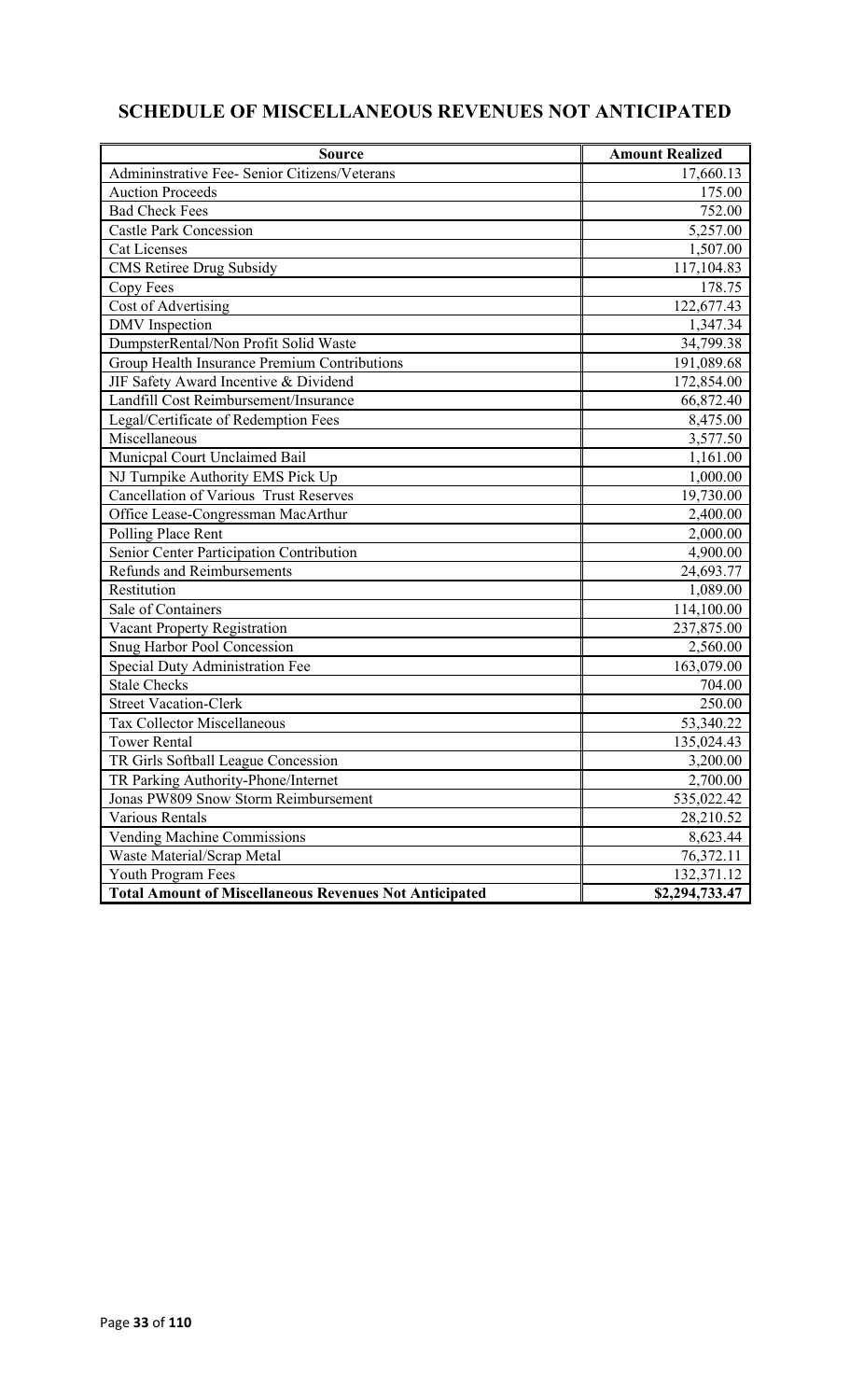### **SURPLUS – CURRENT FUND YEAR 2018**

|                                                 | Debit         | Credit        |
|-------------------------------------------------|---------------|---------------|
| Balance January 1, CY (Credit)                  |               | 32,322,480.79 |
| Amount Appropriated in the CY Budget - Cash     | 17,000,000.00 |               |
| Amount Appropriated in the CY Budget - with     |               |               |
| Prior Written Consent of Director of Local      |               |               |
| <b>Government Services</b>                      |               |               |
| Excess Resulting from CY Operations             |               | 15,530,897.81 |
| Miscellaneous Revenue Not Anticipated: Payments |               |               |
| in Lieu of Taxes on Real Property (Credit)      |               |               |
| Balance December 31, 2018                       | 30,853,378.60 | XXXXXXXXXX    |
|                                                 |               |               |
|                                                 | 47,853,378.60 | 47,853,378.60 |

### **ANALYSIS OF BALANCE DECEMBER 31, 2018 (FROM CURRENT FUND – TRIAL BALANCE)**

| Cash                                                     |            | 58,389,320.66 |
|----------------------------------------------------------|------------|---------------|
| Investments                                              |            |               |
|                                                          |            |               |
| Sub-Total                                                |            | 58,389,320.66 |
| Deduct Cash Liabilities Marked with "C" on Trial Balance |            | 28,689,700.92 |
| Cash Surplus                                             |            | 29,699,619.74 |
| Deficit in Cash Surplus                                  |            |               |
| Other Assets Pledged to Surplus                          |            |               |
| Due from State of N.J. Senior Citizens and Veterans      |            |               |
| Deduction                                                | 285.16     |               |
| Deferred Charges #                                       | 0.00       |               |
| Cash Deficit                                             | 0.00       |               |
| Due From FEMA                                            | 804,746.98 |               |
| Due From Non-Federal Cost Share (Match)                  |            |               |
| Program                                                  | 348,726.72 |               |
|                                                          |            |               |
|                                                          |            |               |
| <b>Total Other Assets</b>                                |            | 1,153,758.86  |
|                                                          |            |               |
|                                                          |            | 30,853,378.60 |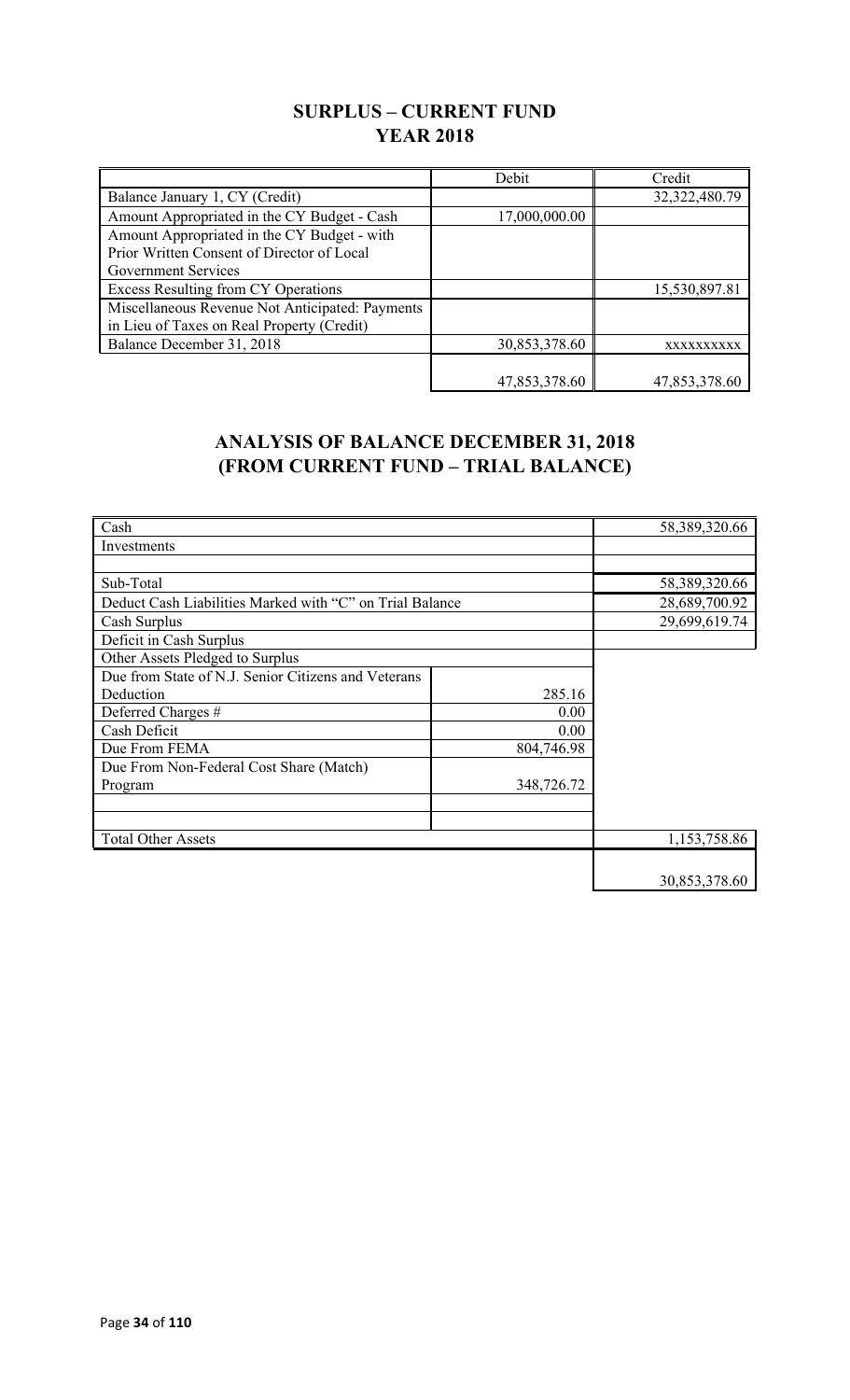### **(FOR MUNICIPALITIES ONLY) CURRENT TAXES – 2018 LEVY**

| 1.  | Amount of Levy as per Duplicate (Analysis) #                           |                  | \$304,554,433.41         |
|-----|------------------------------------------------------------------------|------------------|--------------------------|
|     | or                                                                     |                  |                          |
|     | (Abstract of Ratables)                                                 |                  | $\frac{1}{2}$            |
| 2.  | Amount of Levy Special District Taxes                                  |                  | $\overline{\$}$          |
| 3.  | Amount Levied for Omitted Taxes under N.J.S.A. 54:4-63.12 et. seq.     |                  | $\overline{\mathcal{S}}$ |
| 4.  | Amount Levied for Added Taxes under                                    |                  | \$1,611,639.97           |
|     | N.J.S.A. 54:4-63.1 et. seq.                                            |                  |                          |
| 5a. | Subtotal 2018 Levy                                                     | \$306,166,073.38 |                          |
| 5b. | Reductions due to tax appeals **                                       | \$               |                          |
| 5c. | Total 2018 Tax Levy                                                    |                  | \$306,166,073.38         |
| 6.  | Transferred to Tax Title Liens                                         |                  | \$54,226.21              |
| 7.  | <b>Transferred to Foreclosed Property</b>                              |                  | \$                       |
| 8.  | Remitted, Abated or Canceled                                           |                  | \$1,410,762.95           |
| 9.  | Discount Allowed                                                       |                  | \$                       |
| 10. | Collected in Cash: In 2017                                             | \$10,491,397.11  |                          |
|     | In 2018*                                                               | \$288,213,928.35 |                          |
|     | Homestead Benefit Revenue                                              | \$               |                          |
|     | State's Share of 2018 Senior Citizens and Veterans                     |                  |                          |
|     | <b>Deductions Allowed</b>                                              | \$898,843.84     |                          |
|     | Total to Line 14                                                       | \$299,604,169.30 |                          |
| 11. | <b>Total Credits</b>                                                   |                  | \$301,069,158.46         |
| 12. | Amount Outstanding December 31, 2018                                   |                  | \$5,096,914.92           |
| 13. | Percentage of Cash Collections to Total 2018 Levy,                     |                  |                          |
|     | (Item 10 divided by Item 5c) is<br>97.8568                             |                  |                          |
|     | <b>Note: Did Municipality Conduct Accelerated Tax Sale or Tax Levy</b> |                  |                          |
|     | Sale?                                                                  |                  | N <sub>0</sub>           |
| 14. | Calculation of Current Taxes Realized in Cash:                         |                  |                          |
|     | Total of Line 10                                                       |                  | \$299,604,169.30         |
|     | Less: Reserve for Tax Appeals Pending                                  |                  | \$                       |
|     | State Division of Tax Appeals                                          |                  |                          |

To Current Taxes Realized in Cash \$299,604,169.30

Note A: In showing the above percentage the following should be noted:

Where Item 5 shows \$306,166,073.38, and Item 10 shows \$299,604,169.30, the percentage represented by the cash collections would be \$299,604,169.30 / \$306,166,073.38 or 97.8568. The correct percentage to be shown as Item 13 is 97.8568%.

# Note: On Item 1 if Duplicate (Analysis) Figure is used; be sure to include Senior Citizens and Veterans Deductions.

\* Include overpayments applied as part of 2018 collections.

\*\* Tax appeals pursuant to R.S. 54:3-21 et seq and/or R.S. 54:48-1 et seq approved by resolution of the governing body prior to introduction of municipal budget. (N.J.S.A. 40A:4-41)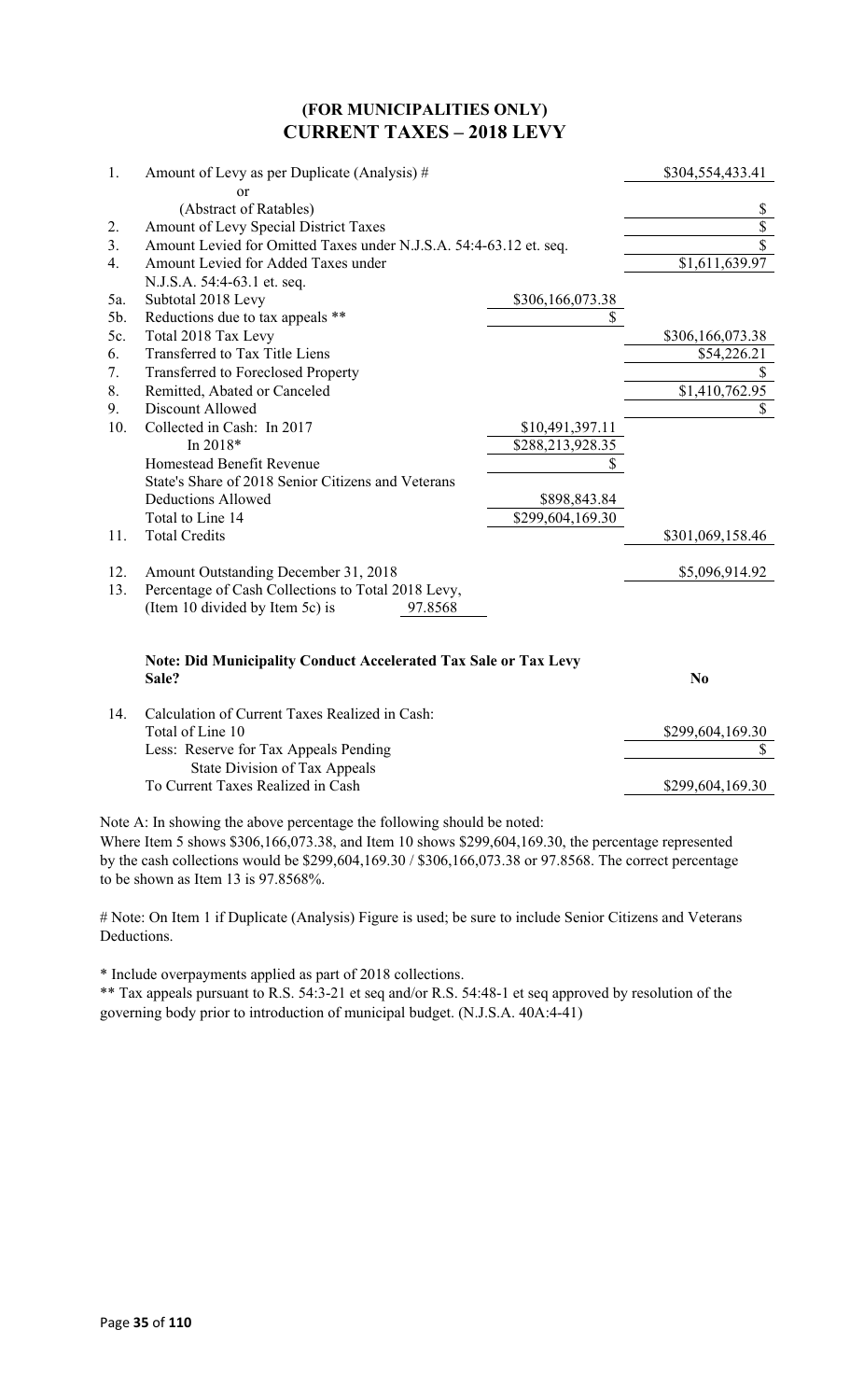### **ACCELERATED TAX SALE/TAX LEVY SALE – CHAPTER 99 To Calculate Underlying Tax Collection Rate for 2018**

Utilize this sheet only if you conducted an Accelerated Tax Sale or Tax Levy Sale pursuant to Chapter 99, P.L. 1997

| (1) Utilizing Accelerated Tax Sale                               |  |
|------------------------------------------------------------------|--|
|                                                                  |  |
|                                                                  |  |
|                                                                  |  |
| Line 5c Total 2018 Tax Levy                                      |  |
| Percentage of Collection Excluding Accelerated Tax Sale Proceeds |  |
|                                                                  |  |

### **(2)Utilizing Tax Levy Sale**

| Line 5c Total 2018 Tax Levy                                      |  |
|------------------------------------------------------------------|--|
| Percentage of Collection Excluding Accelerated Tax Sale Proceeds |  |
|                                                                  |  |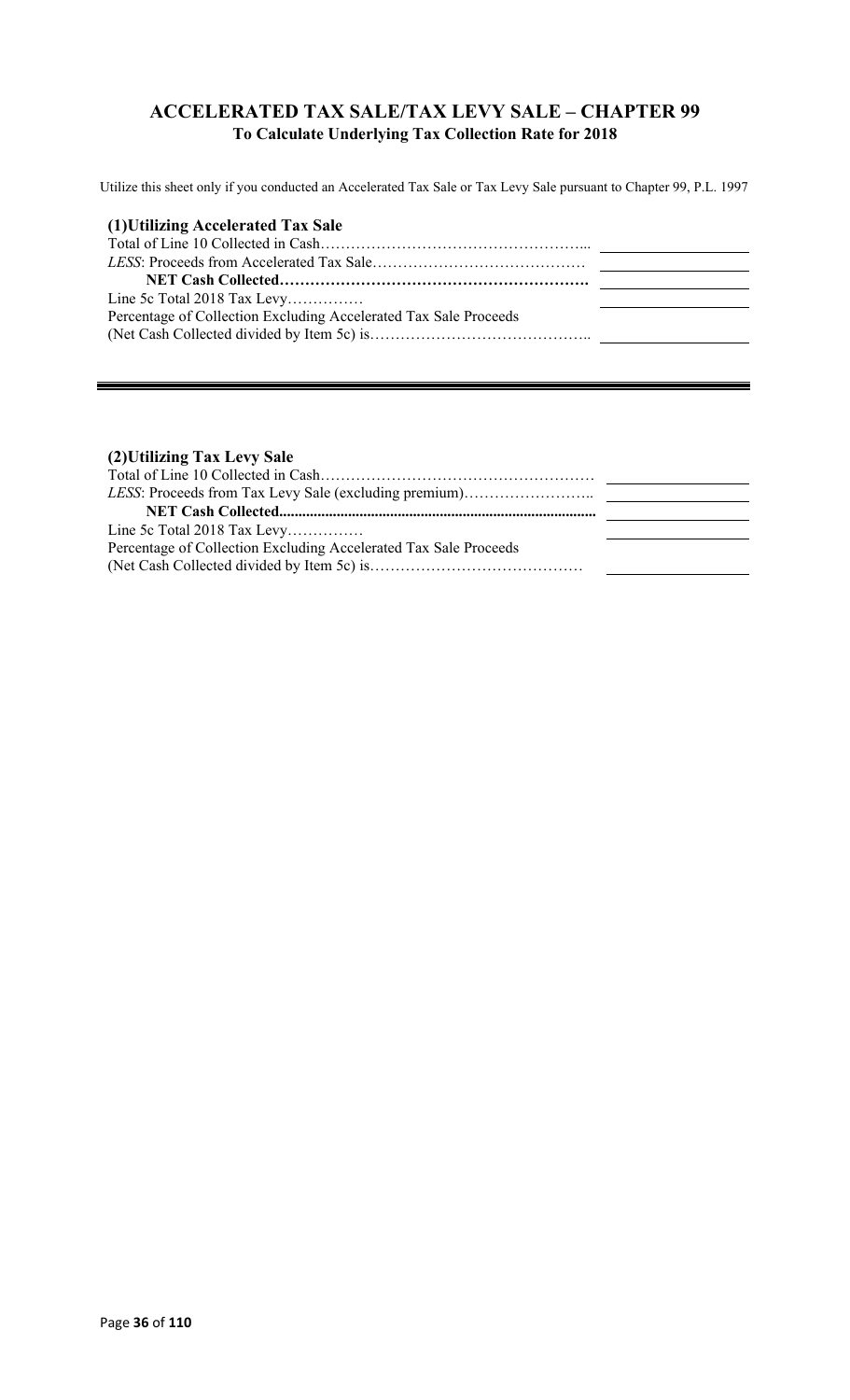### **SCHEDULE OF DUE FROM/TO STATE OF NEW JERSEY FOR SENIOR CITIZENS AND VETERANS DEDUCTIONS**

|                |                                             | Debit      | Credit     |
|----------------|---------------------------------------------|------------|------------|
| $\mathbf{1}$   | Balance Jan 1, CY: Due From State of New    | 13,383.99  |            |
|                | Jersey (Debit)                              |            |            |
|                | Balance Jan 1, CY: Due To State of New      |            | 0.00       |
|                | Jersey (Credit)                             |            |            |
| $\overline{2}$ | Sr. Citizens Deductions Per Tax Billings    | 170,750.00 |            |
|                | (Debit)                                     |            |            |
| $\overline{3}$ | <b>Veterans Deductions Per Tax Billings</b> | 728,421.00 |            |
|                | (Debit)                                     |            |            |
| $\overline{4}$ | Sr. Citizen & Veterans Deductions Allowed   | 23,253.00  |            |
|                | by Collector (Debit)                        |            |            |
| 7              | Sr. Citizen & Veterans Deductions           |            | 23,580.16  |
|                | Disallowed by Collector (Credit)            |            |            |
| 8              | Sr. Citizens Deductions Disallowed By Tax   |            | 28,936.29  |
|                | Collector PY Taxes (Credit)                 |            |            |
| 9              | Received in Cash from State (Credit)        |            | 883,006.38 |
|                | Balance December 31, 2018                   |            | 285.16     |
|                |                                             | 935,807.99 | 935,807.99 |

Calculation of Amount to be included on Sheet 22, Item 10- 2018 Senior Citizens and Veterans Deductions Allowed

| Line 2       | 170,750.00 |
|--------------|------------|
| Line 3       | 728,421.00 |
| Line 4       | 23,253.00  |
| Sub-Total    | 922,424.00 |
| Less: Line 7 | 23,580.16  |
| To Item 10   | 898,843.84 |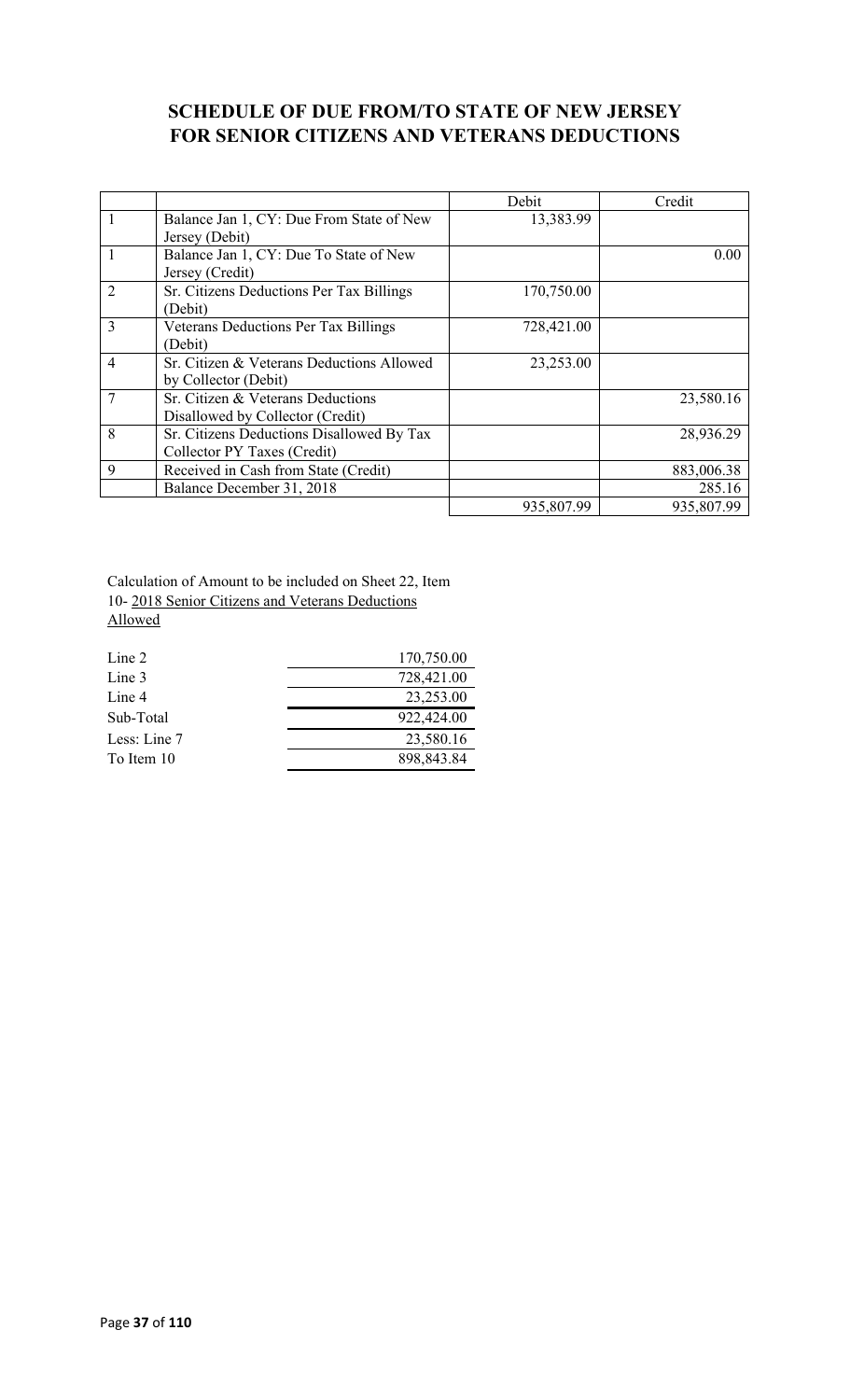# **SCHEDULE OF RESERVE FOR TAX APPEALS PENDING (N.J.S.A. 54:3-27)**

|                                                             |            | Debit             | Credit            |
|-------------------------------------------------------------|------------|-------------------|-------------------|
| <b>Balance January 1, 2018</b>                              | XXXXXXXXXX | 0.00              |                   |
| <b>Taxes Pending Appeals</b>                                |            | <b>XXXXXXXXXX</b> | <b>XXXXXXXXXX</b> |
| <b>Interest Earned on Taxes Pending</b>                     |            |                   |                   |
| Appeals                                                     | 0.00       | <b>XXXXXXXXXX</b> | <b>XXXXXXXXXX</b> |
| Contested Amount of 2018 Taxes Collected which are          |            |                   |                   |
| Pending State Appeal                                        |            | <b>XXXXXXXXXX</b> |                   |
| Interest Earned on Taxes Pending State Appeals              |            | XXXXXXXXXX        |                   |
| <b>Budget Appropriation</b>                                 | XXXXXXXXXX |                   |                   |
| Cash Paid to Appellants                                     |            |                   |                   |
| (Including 5% Interest from Date of Payment                 |            |                   | <b>XXXXXXXXXX</b> |
| Closed to Results of Operations                             |            |                   |                   |
| (Portion of Appeal won by Municipality, including Interest) |            |                   | <b>XXXXXXXXXX</b> |
|                                                             |            |                   |                   |
| <b>Balance December 31, 2018</b>                            |            | 0.00              | <b>XXXXXXXXXX</b> |
| Taxes Pending Appeals*<br>0.00                              |            | XXXXXXXXXX        | XXXXXXXXXX        |
| <b>Interest Earned on Taxes Pending</b>                     |            |                   |                   |
| Appeals                                                     |            | <b>XXXXXXXXXX</b> | XXXXXXXXXX        |
|                                                             |            | 0.00              | 0.00              |

\*Includes State Tax Court and County Board of Taxation Appeals Not Adjusted by December 31, 2018

Carl Dileo Signature of Tax Collector T-1573 3/29/2019 License # Date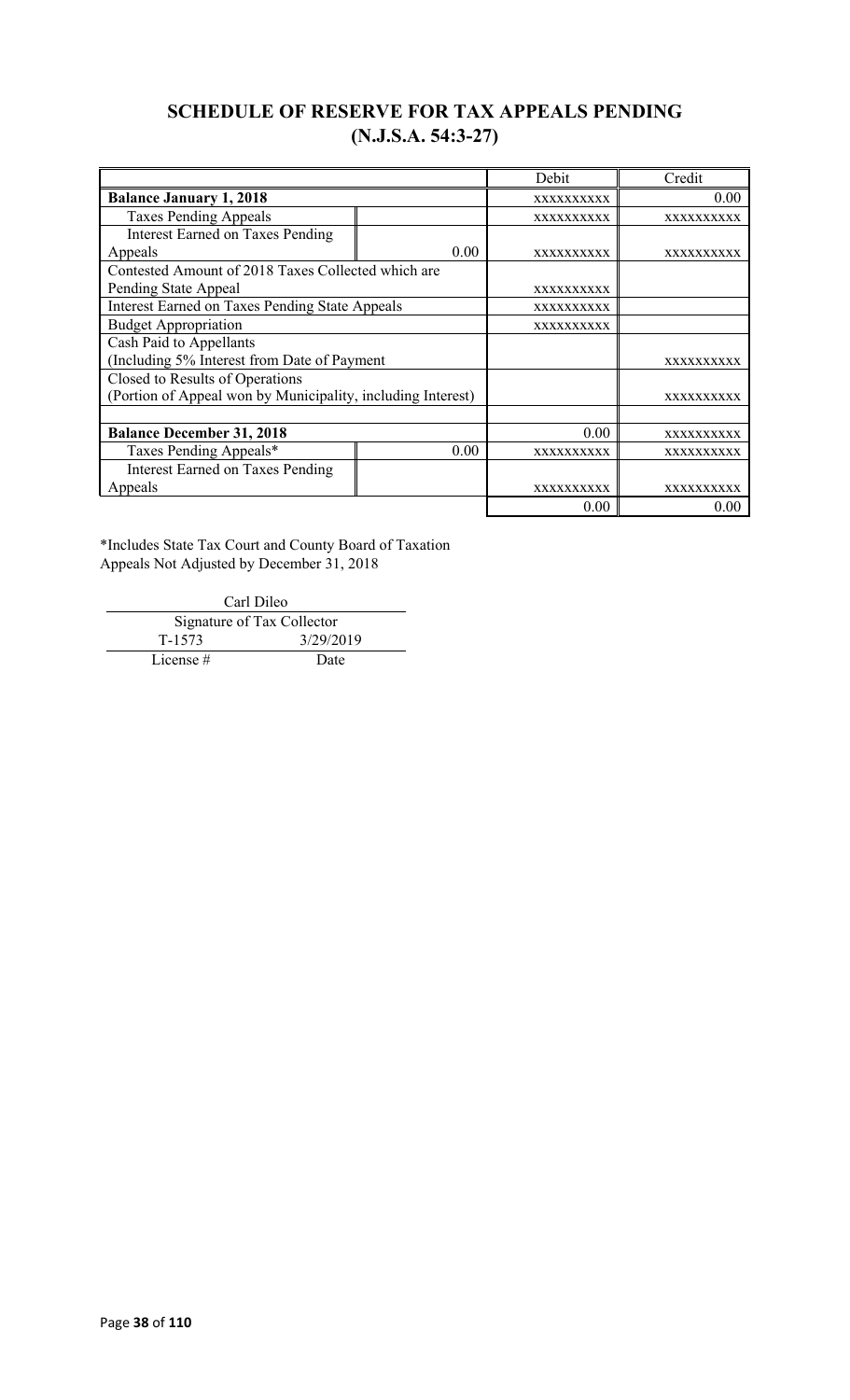# **SCHEDULE OF DELINQUENT TAXES AND TAX TITLE LIENS**

|     |                                                                                                        |              |               | Credit        |
|-----|--------------------------------------------------------------------------------------------------------|--------------|---------------|---------------|
| 1.  | <b>Balance January 1, 2018</b>                                                                         |              | 5,533,816.04  | XXXXXXXXXX    |
|     | A. Taxes                                                                                               | 5,236,520.49 | XXXXXXXXXX    | XXXXXXXXXX    |
|     | <b>B.</b> Tax Title Liens                                                                              | 297, 295.55  | XXXXXXXXXX    | XXXXXXXXXX    |
| 2.  | Cancelled                                                                                              |              |               |               |
|     | A. Taxes                                                                                               |              | XXXXXXXXXX    | 1,142,026.29  |
|     | <b>B.</b> Tax Title Liens                                                                              |              | XXXXXXXXXX    |               |
| 3.  | Transferred to Foreclosed Tax Title Liens:                                                             |              |               |               |
|     | A. Taxes                                                                                               |              | XXXXXXXXXX    |               |
|     | <b>B.</b> Tax Title Liens                                                                              |              | XXXXXXXXXX    |               |
| 4.  | <b>Added Taxes</b>                                                                                     |              | 1,207,284.13  | XXXXXXXXXX    |
| 5.  | <b>Added Tax Title Liens</b>                                                                           |              | 487.60        | XXXXXXXXXX    |
| 6.  | Adjustment between Taxes (Other than current year)                                                     |              |               |               |
|     | A. Taxes - Transfers to Tax Title Liens                                                                |              | XXXXXXXXXX    | 803.75        |
|     | B. Tax Title Liens - Transfers from                                                                    |              |               |               |
|     | Taxes                                                                                                  |              | 803.75        | XXXXXXXXXX    |
| 7.  | <b>Balance Before Cash Payments</b>                                                                    |              | XXXXXXXXXX    | 5,599,561.48  |
| 8.  | Totals                                                                                                 |              | 6,742,391.52  | 6,742,391.52  |
| 9.  | Collected:                                                                                             |              | XXXXXXXXXX    | 5,250,674.78  |
|     | A. Taxes                                                                                               | 5,249,708.01 | XXXXXXXXXX    | XXXXXXXXXX    |
|     | <b>B.</b> Tax Title Liens                                                                              | 966.77       | XXXXXXXXXX    | XXXXXXXXXX    |
| 10. | Interest and Costs - 2018 Tax Sale                                                                     |              | 1,776.54      | XXXXXXXXXX    |
| 11. | 2018 Taxes Transferred to Liens                                                                        |              | 54,226.21     | XXXXXXXXXX    |
| 12. | 2018 Taxes                                                                                             |              | 5,096,914.92  | XXXXXXXXXX    |
| 13. | <b>Balance December 31, 2018</b>                                                                       |              | XXXXXXXXXX    | 5,501,804.37  |
|     | A. Taxes<br>5, 148, 181. 49                                                                            |              | XXXXXXXXXX    | XXXXXXXXXX    |
|     | B. Tax Title Liens                                                                                     | 353,622.88   | XXXXXXXXXX    | XXXXXXXXXX    |
| 14. | Totals                                                                                                 |              | 10,752,479.15 | 10,752,479.15 |
| 15. | Percentage of Cash Collections to<br><b>Adjusted Amount Outstanding</b><br>(Item No. 9 divided by Item |              |               |               |

(Item No. 9 divided by Item No. 7) is 93.7694

16. Item No. 14 multiplied by percentage<br>shown above is

 $5,159,008.95$  and represents the

maximum amount that may be anticipated in 2019.

(See Note A on Sheet 22 - Current Taxes) (1) These amounts will always be the

same.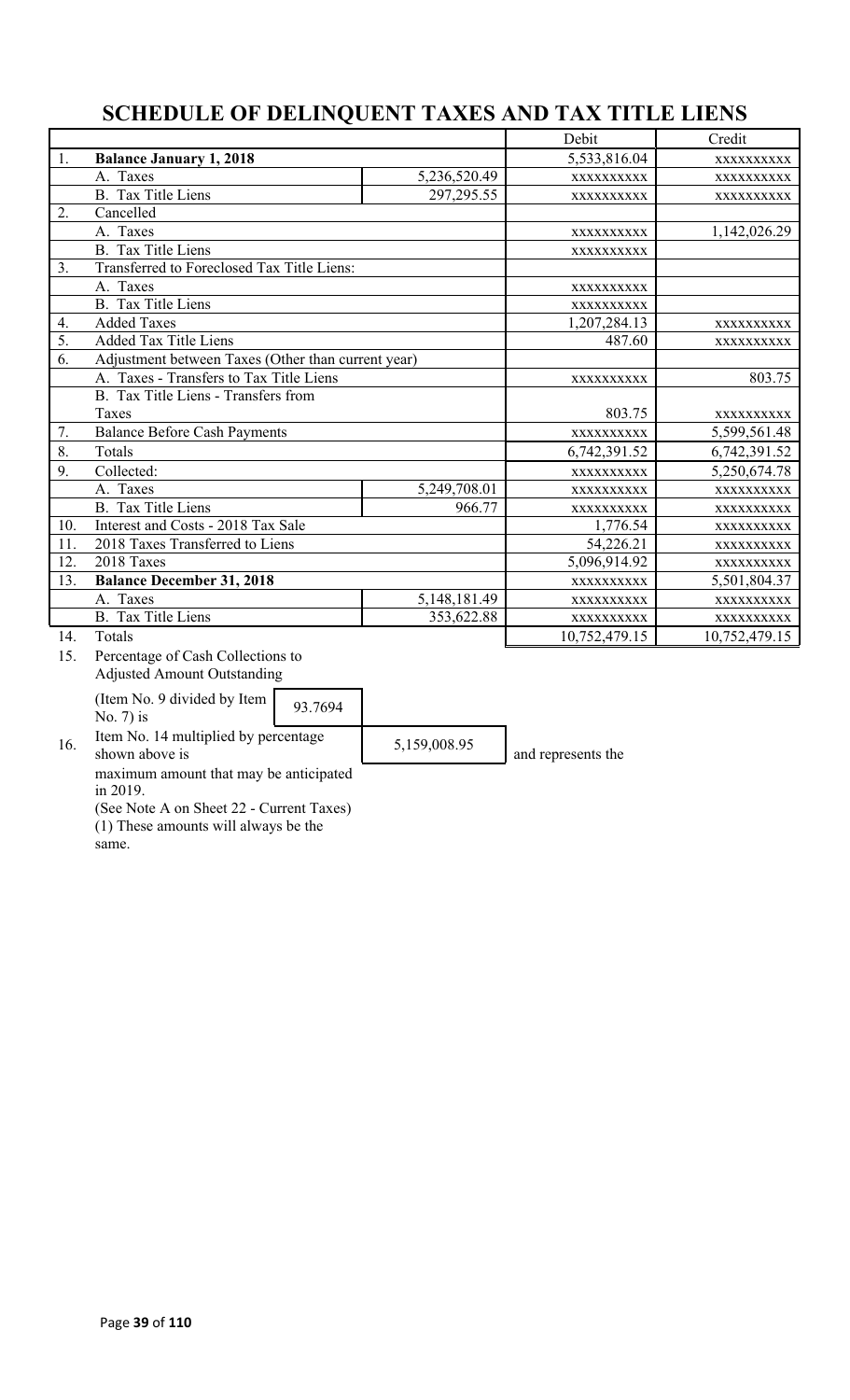# **SCHEDULE OF FORECLOSED PROPERTY (PROPERTY ACQUIRED BY TAX TITLE LIEN LIQUIDATION)**

|                                                     | Debit        | Credit       |
|-----------------------------------------------------|--------------|--------------|
| Balance January 1, CY (Debit)                       | 3,725,230.00 |              |
| Adjustment to Assessed Valuation (Credit)           |              |              |
| Adjustment to Assessed Valuation (Debit)            |              |              |
| Foreclosed or Deeded in CY: Tax Title Liens (Debit) |              |              |
| Foreclosed or Deeded in CY: Taxes Receivable        |              |              |
| (Debit)                                             |              |              |
| Sales: Cash* (Credit)                               |              |              |
| Sales: Contract (Credit)                            |              |              |
| Sales: Gain on Sales (Debit)                        |              |              |
| Sales: Loss on Sales (Credit)                       |              |              |
| Sales: Mortgage (Credit)                            |              |              |
| Balance December 31, 2018                           | XXXXXXXXXX   | 3,725,230.00 |
|                                                     | 3,725,230.00 | 3,725,230.00 |

# **CONTRACT SALES**

|                                           | Debit      | Credit |
|-------------------------------------------|------------|--------|
| Balance January 1, CY (Debit)             | 0.00       |        |
| Collected * (Credit)                      |            |        |
| CY Sales from Foreclosed Property (Debit) |            |        |
| Balance December 31, 2018                 | XXXXXXXXXX |        |
|                                           |            |        |

# **MORTGAGE SALES**

|                                           | Debit             | Credit |
|-------------------------------------------|-------------------|--------|
| Balance January 1, CY (Debit)             | 0.00              |        |
| Collected * (Credit)                      |                   |        |
| CY Sales from Foreclosed Property (Debit) |                   |        |
| Balance December 31, 2018                 | <b>XXXXXXXXXX</b> |        |
|                                           |                   |        |

| Analysis of Sale of Property: | \$0.00 |
|-------------------------------|--------|
| *Total Cash Collected in 2018 |        |
| Realized in 2018 Budget       |        |
| To Results of Operation       | 0.00   |
|                               |        |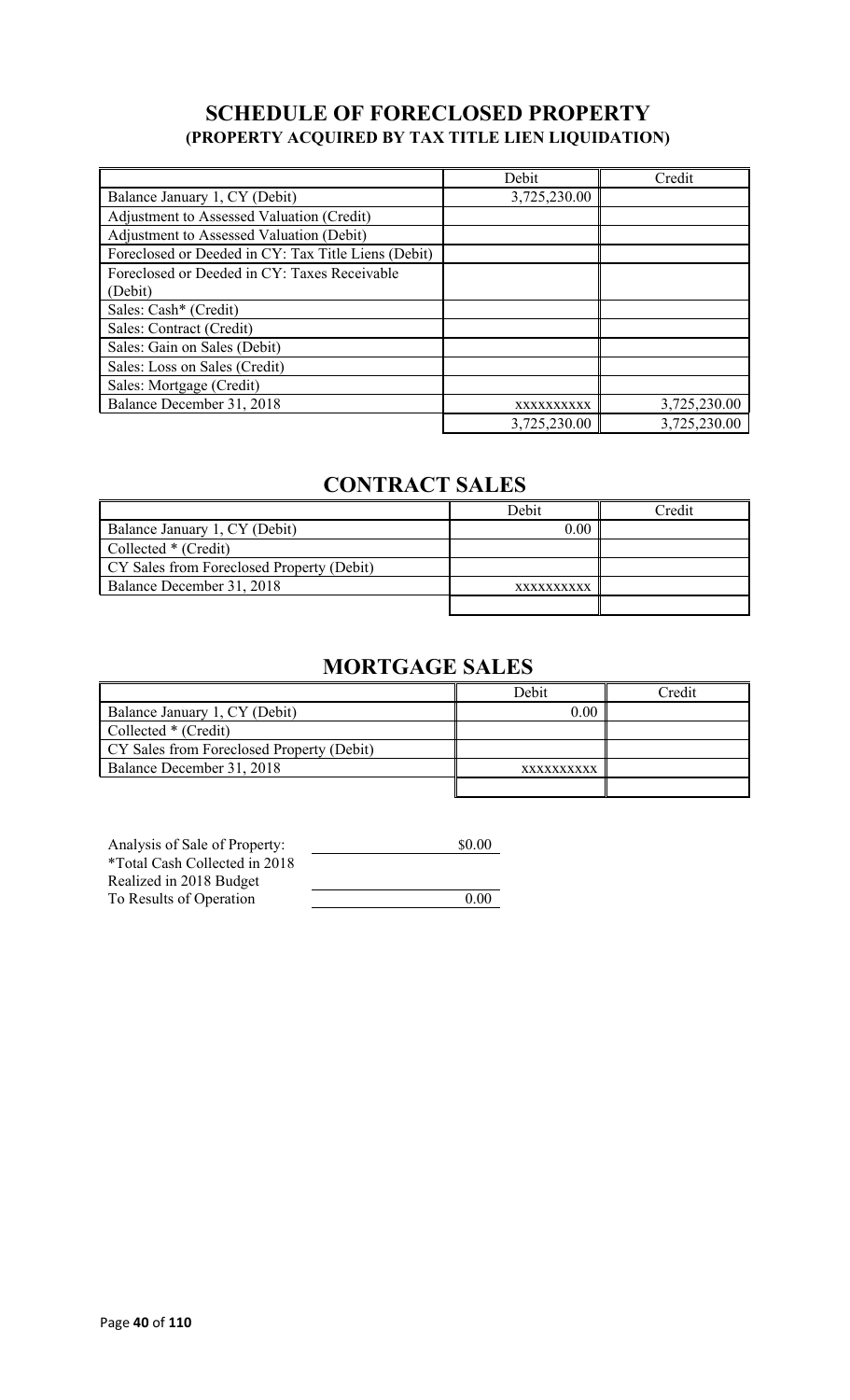#### **DEFERRED CHARGES - MANDATORY CHARGES ONLY - CURRENT, TRUST, AND GENERAL CAPITAL FUNDS (Do not include the emergency authorizations pursuant to**

**N.J.S.A. 40A:4-55, N.J.S.A. 40A:4-55.1 or N.J.S.A. 40A:4-55.13)**

|                               | Amount        |             |                |               |
|-------------------------------|---------------|-------------|----------------|---------------|
|                               | Dec. 31, 2017 |             | Amount         |               |
|                               | per Audit     | Amount in   | Resulting from | Balance as at |
| Caused By                     | Report        | 2018 Budget | 2018           | Dec. 31, 2018 |
| Animal Control Fund           | \$0.00        |             |                |               |
| Capital -                     | \$0.00        |             |                |               |
| Deficit from Operations       | \$0.00        |             | \$0.00         | \$0.00        |
| <b>Trust Assessment</b>       | \$0.00        |             |                |               |
| Trust Other                   | \$0.00        |             |                |               |
| <b>Subtotal Current Fund</b>  | \$0.00        |             | \$0.00         | \$0.00        |
| <b>Subtotal Trust Fund</b>    | \$0.00        |             |                |               |
| Subtotal Capital Fund         | \$0.00        |             |                |               |
| <b>Total Deferred Charges</b> | \$0.00        |             | \$0.00         | \$0.00        |

#### **EMERGENCY AUTHORIZATIONS UNDER N.J.S.A. 40A:4-47 WHICH HAVE BEEN FUNDED OR REFUNDED UNDER N.J.S.A. 40A:2-3 OR N.J.S.A. 40A:2-51**

Date Purpose **Purpose** Amount

 $\overline{\$}$ 

## **JUDGEMENTS ENTERED AGAINST MUNICIPALITY AND NOT SATISFIED**

|             |               |              |        | Appropriated for in |
|-------------|---------------|--------------|--------|---------------------|
|             |               |              |        | Budget of Year      |
| In Favor Of | On Account Of | Date Entered | Amount | 2019                |
|             |               |              |        |                     |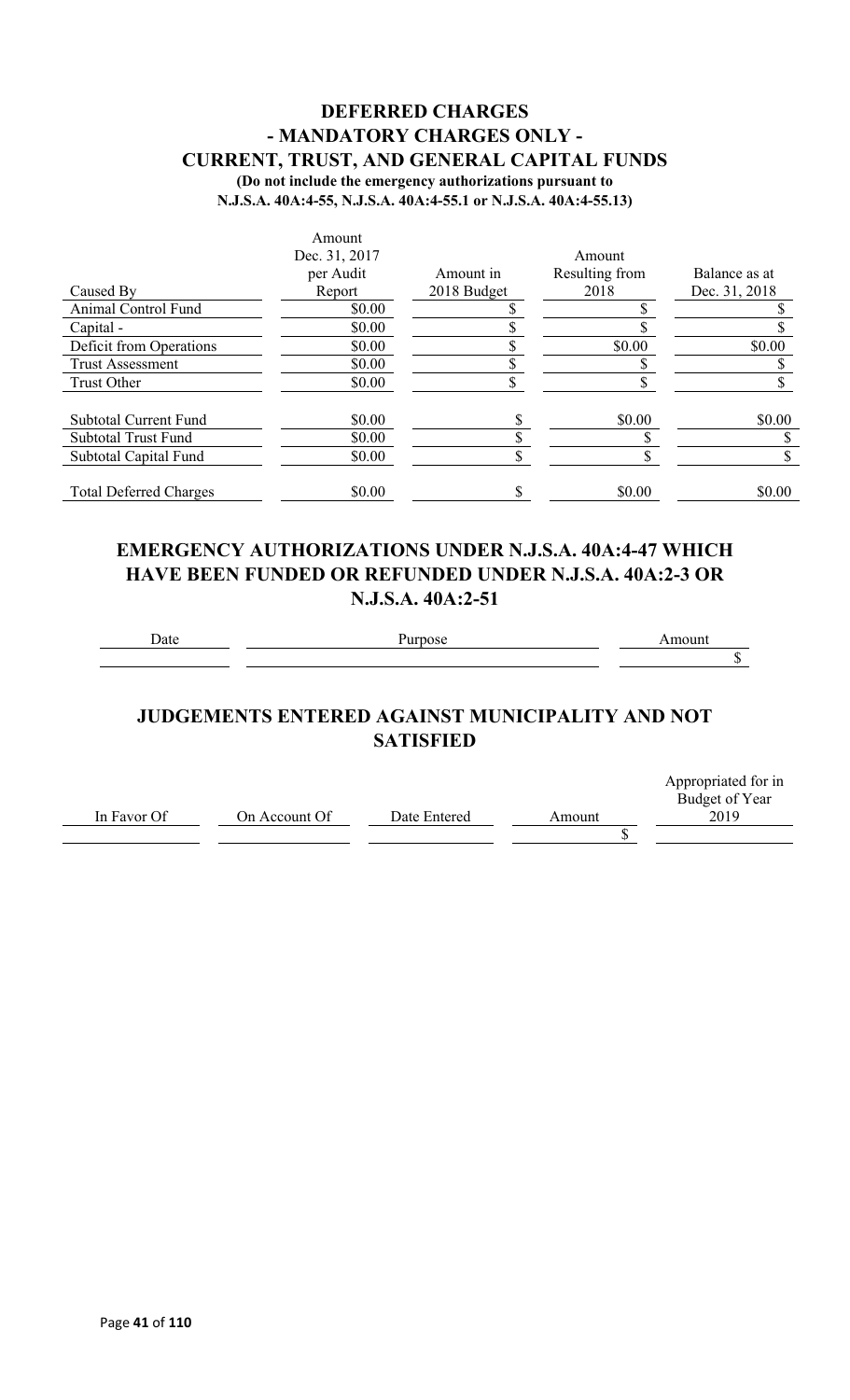#### **N.J.S.A. 40A:4-53 SPECIAL EMERGENCY** - TAX MAP; REVALUATION; MASTER PLAN; REVISION AND CODIFICATION OF ORDINANCES; DRAINAGE MAPS FOR FLOOD CONTROL; PRELIMINARY ENGINEERING STUDIES, ETC. FOR SANITARY SEWER SYSTEM; MUNICI- PAL CONSOLIDATION ACT; FLOOD OR HURRICANE DAMAGE.

|            |                                           |                      | Not Less Than 1/5        |                          |                | Reduced in 2018            | Balance       |
|------------|-------------------------------------------|----------------------|--------------------------|--------------------------|----------------|----------------------------|---------------|
| Date       | Purpose                                   | Amount<br>Authorized | of Amount<br>Authorized* | Balance<br>Dec. 31, 2017 | By 2018 Budget | Cancelled by<br>Resolution | Dec. 31, 2018 |
|            | <b>Additional Expenses Resulting from</b> |                      |                          |                          |                |                            |               |
| 4/23/2013  | Super Storm SANDY                         | 21,000,000.00        | 175,000.00               | 525,000.00               | 525,000.00     |                            | 0.00          |
| 11/12/2013 | Severance Liabilities-Terminal Leave      | 3,000,000.00         | 600,000.00               | 600,000.00               | 600,000.00     |                            | 0.00          |
|            | Totals                                    | 24,000,000.00        | 775,000.00               | 1,125,000.00             | ,125,000.00    | 0.00                       | 0.00          |

It is hereby certified that all outstanding "Special Emergency" appropriations have been adopted by the governing body in full compliance with N.J.S.A. 40A:4-53 et seq. and are recorded on this page.

> Sharon Smith Chief Financial Officer

\* Not less than one-fifth (1/5) of amount authorized but not more than the amount shown in the column Balance Dec. 31, 2018 must be entered here and then raised in the 2019 budget.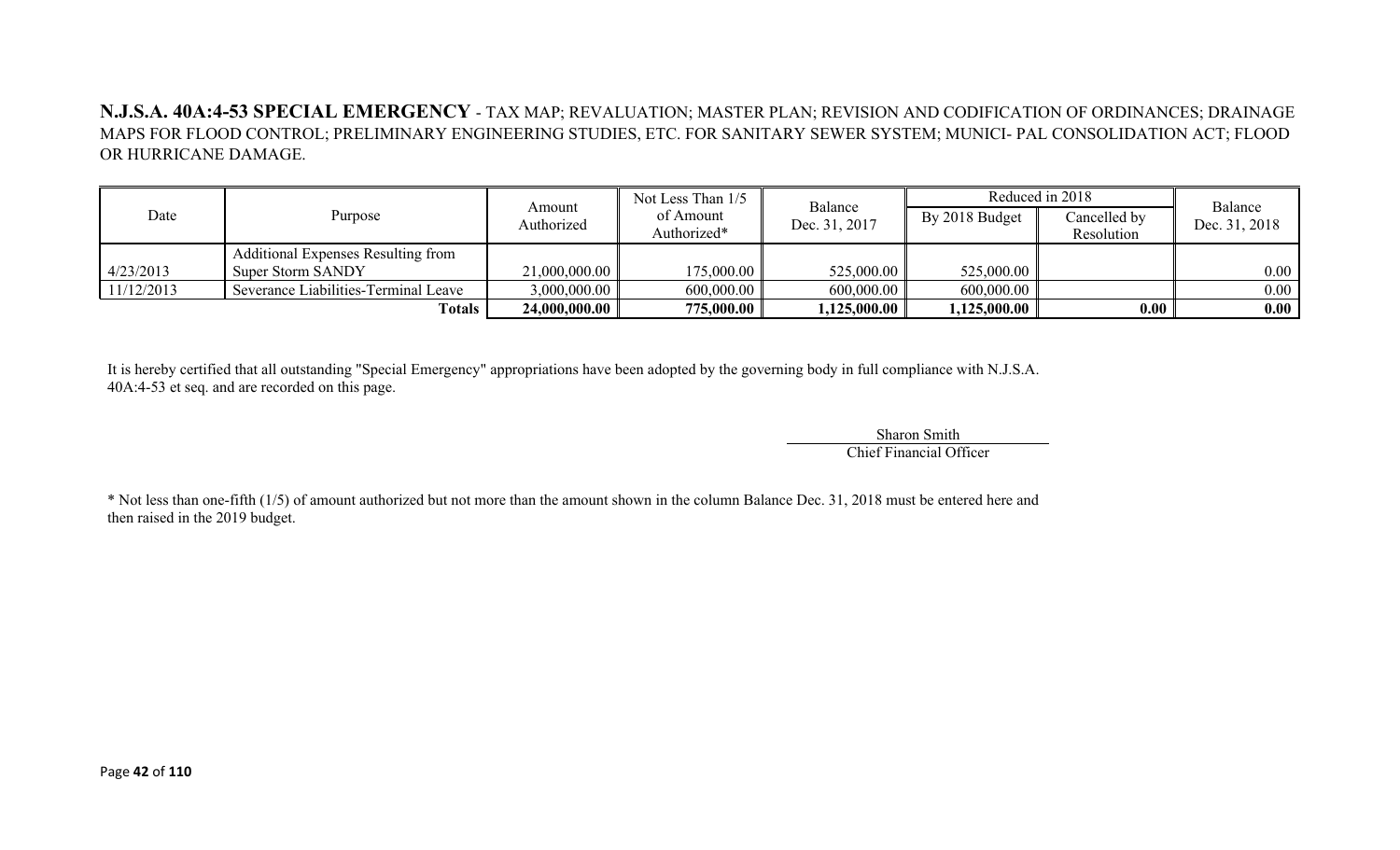## **N.J.S.A. 40A:4-55.1, ET SEQ., SPECIAL EMERGENCY - DAMAGE CAUSED TO ROADS/BRIDGES BY SNOW, ICE, FROST OR FLOOD N.J.S.A. 40A:4-55.13, ET SEQ., SPECIAL EMERGENCY - PUBLIC EXIGENCIES CAUSED BY CIVIL DISTURBANCES**

|      |             |                      | Not Less Than 1/3        | Balance       | Reduced in 2018 |                            | Balance       |
|------|-------------|----------------------|--------------------------|---------------|-----------------|----------------------------|---------------|
| Date | Purpose     | Amount<br>Authorized | of Amount<br>Authorized* | Dec. 31, 2017 | By 2018 Budget  | Cancelled by<br>Resolution | Dec. 31, 2018 |
|      |             |                      |                          |               |                 |                            |               |
|      | Totals $\ $ |                      |                          |               |                 |                            |               |

It is hereby certified that all outstanding "Special Emergency" appropriations have been adopted by the governing body in full compliance with N.J.S.A. 40A:4-55 et seq. and N.J.S.A 40A:4-55.13 et seq. are recorded on this page.

> Sharon Smith Chief Financial Officer

\* Not less than one-third (1/3) of amount authorized but not more than the amount shown in the column Balance Dec. 31, 2018 must be entered here and then raised in the 2019 budget.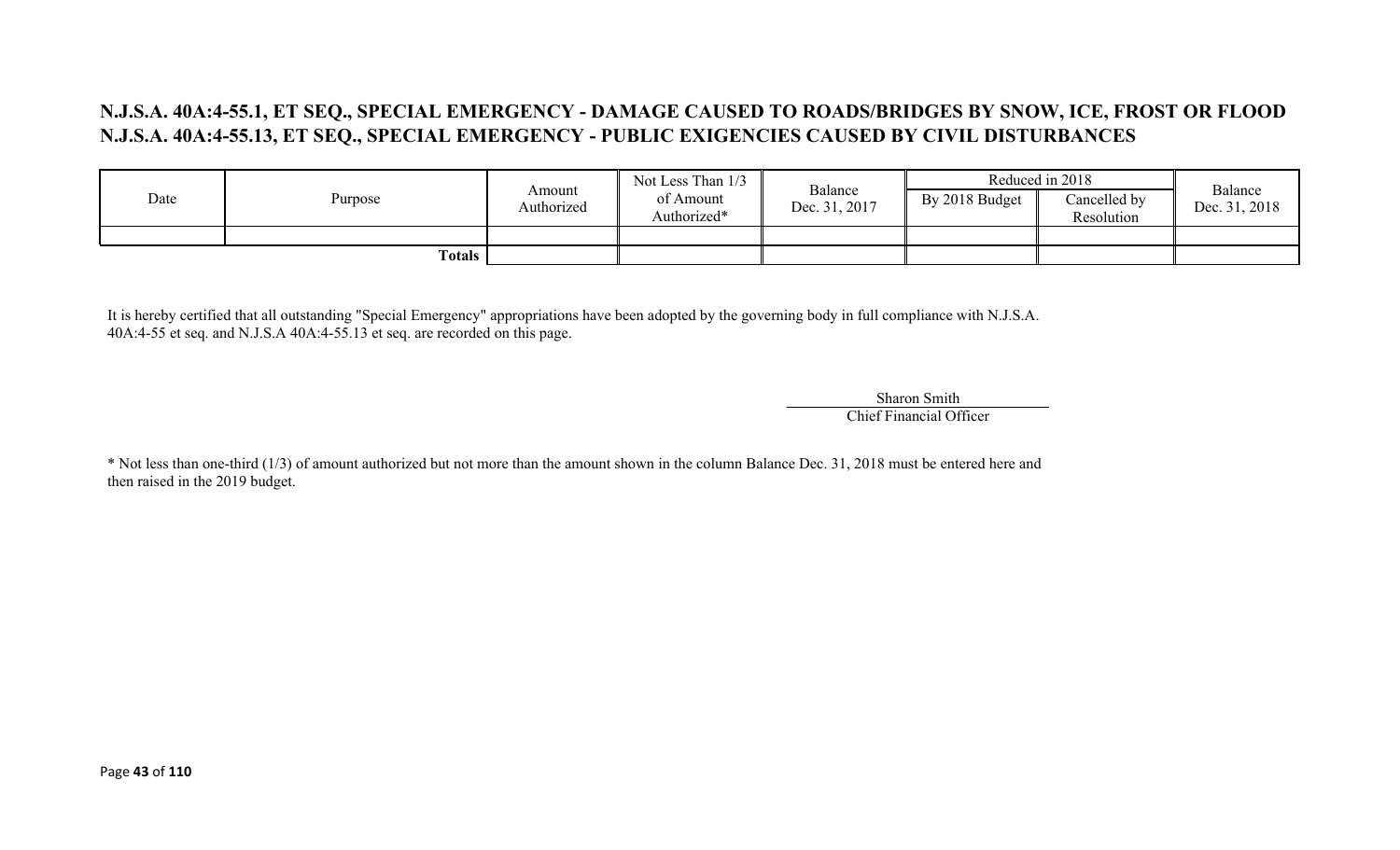## **SCHEDULE OF BONDS ISSUED AND OUTSTANDING AND 2019 DEBT SERVICE FOR BONDS MUNICIPAL GENERAL CAPITAL BONDS**

|                                              | Debit         | Credit        | 2019 Debt Service |
|----------------------------------------------|---------------|---------------|-------------------|
| Outstanding January 1, CY (Credit)           |               | 91,842,000.00 |                   |
| Cancelled (Debit)                            |               |               |                   |
| Issued (Credit)                              |               |               |                   |
| Paid (Debit)                                 | 11,940,000.00 |               |                   |
| Outstanding Dec. 31, 2018                    | 79,902,000.00 | XXXXXXXXXX    |                   |
|                                              | 91,842,000.00 | 91,842,000.00 |                   |
| 2019 Bond Maturities – General Capital Bonds |               |               | \$12,155,000.00   |
| 2019 Interest on Bonds                       |               | 2,875,968.75  |                   |

# **ASSESSMENT SERIAL BONDS**

| Outstanding January 1, CY (Credit)           | 0.00       |  |
|----------------------------------------------|------------|--|
| Issued (Credit)                              |            |  |
| Paid (Debit)                                 |            |  |
| Outstanding Dec. 31, 2018                    | XXXXXXXXXX |  |
|                                              |            |  |
| 2019 Bond Maturities – General Capital Bonds |            |  |
| 2019 Interest on Bonds                       |            |  |

#### **LIST OF BONDS ISSUED DURING 2018**

| Purpose      | 2019 Maturity | <b>Amount Issued</b> | Date of<br>Issue | Interest<br>Rate |
|--------------|---------------|----------------------|------------------|------------------|
|              |               |                      |                  |                  |
| <b>Total</b> |               |                      |                  |                  |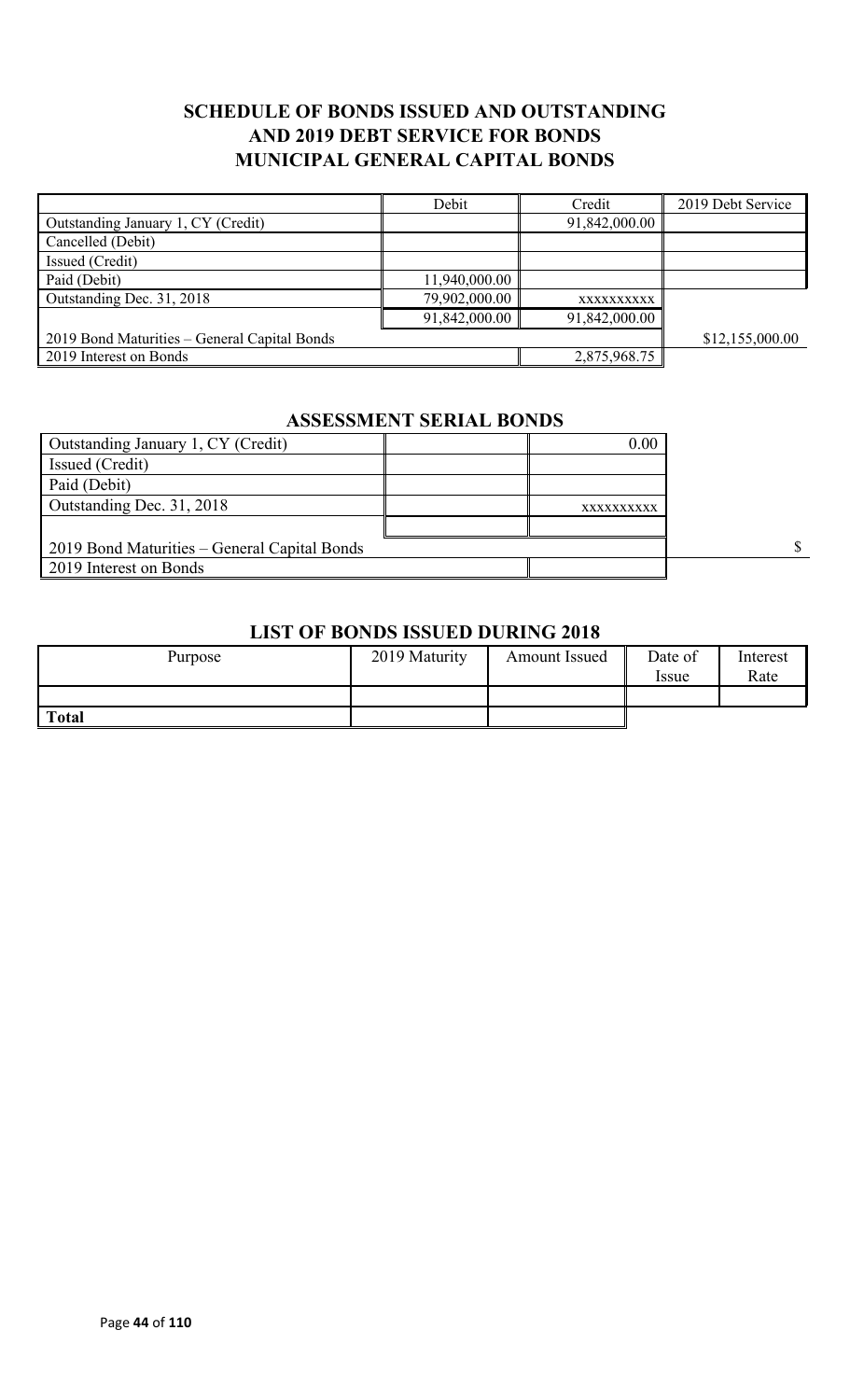# **SCHEDULE OF LOANS ISSUED AND OUTSTANDING**

## **AND 2019 DEBT SERVICE FOR LOANS MUNICIPAL GREEN ACRES TRUST LOAN**

|                                    | Debit      | Credit      | 2019 Debt Service |
|------------------------------------|------------|-------------|-------------------|
| Outstanding January 1, CY (Credit) |            | 219,052.21  |                   |
| Issued (Credit)                    |            |             |                   |
| Paid (Debit)                       | 45,488.61  |             |                   |
| Outstanding Dec. 31,2018           | 173,563.60 | XXXXXXXXXXX |                   |
|                                    | 219,052.21 | 219,052.21  |                   |
| 2019 Loan Maturities               |            |             | \$44,673.63       |
| 2019 Interest on Loans             |            |             | \$5,175.00        |
| Total 2019 Debt Service for Loan   |            |             | \$49,848.63       |

#### **GREEN ACRES TRUST LOAN**

| Outstanding January 1, CY (Credit) | 0.00       |  |
|------------------------------------|------------|--|
| Issued (Credit)                    |            |  |
| Paid (Debit)                       |            |  |
| Outstanding Dec. 31,2018           | XXXXXXXXXX |  |
|                                    |            |  |
| 2019 Loan Maturities               |            |  |
| 2019 Interest on Loans             |            |  |
| Total 2019 Debt Service for Loan   |            |  |

#### **LIST OF LOANS ISSUED DURING 2018**

| Purpose      | 2019 Maturity | <b>Amount Issued</b> | Date of<br><i>Issue</i> | Interest<br>Rate |
|--------------|---------------|----------------------|-------------------------|------------------|
|              |               |                      |                         |                  |
| <b>Total</b> |               |                      |                         |                  |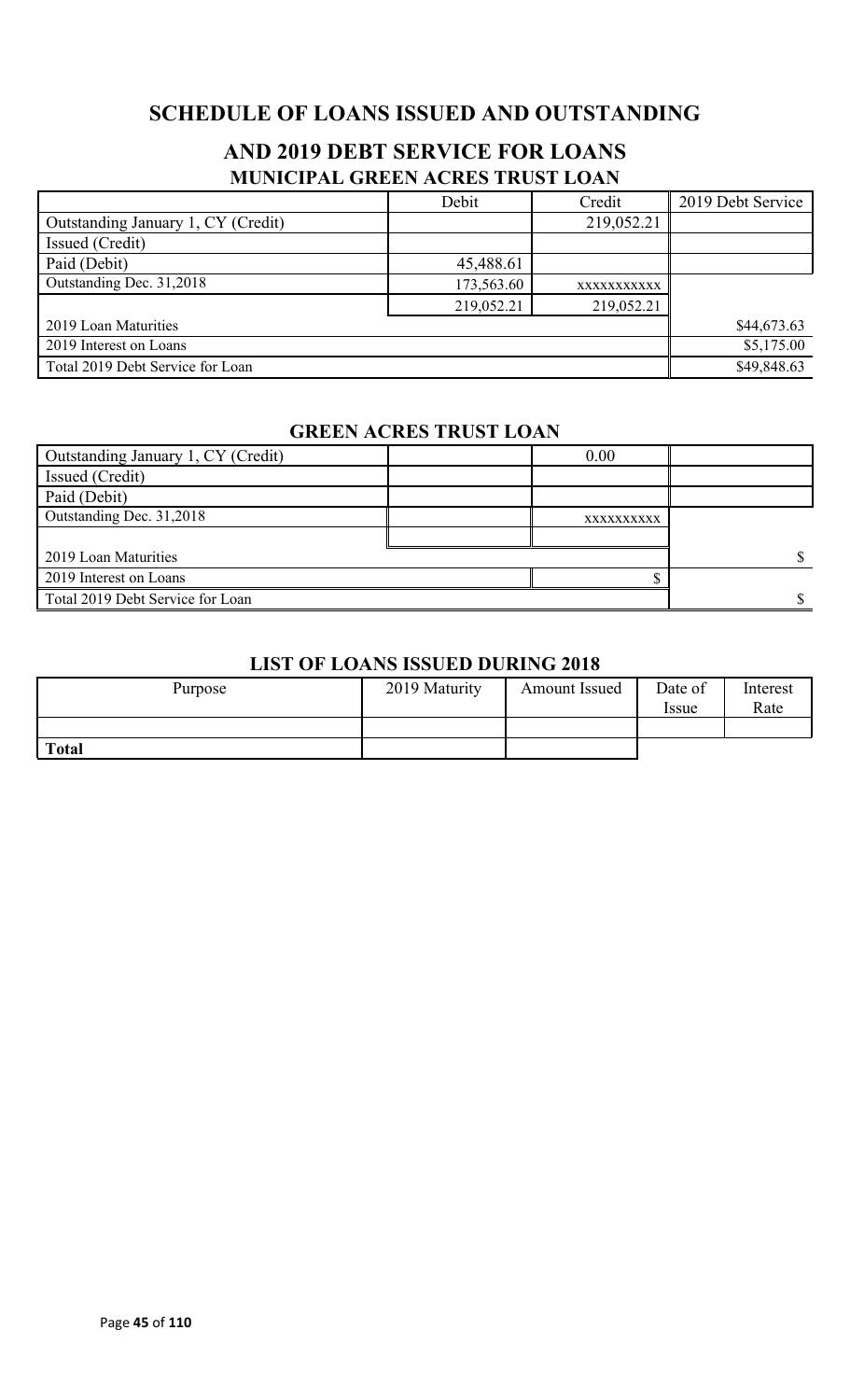# **SCHEDULE OF LOANS ISSUED AND OUTSTANDING AND 2018 DEBT SERVICE FOR LOANS**

|                             | Debit | Credit | Debt Service |
|-----------------------------|-------|--------|--------------|
| Outstanding January 1,      |       |        |              |
| Issued                      |       |        |              |
|                             |       |        |              |
|                             |       |        |              |
|                             |       |        |              |
| Paid                        |       |        |              |
| Outstanding December 31,    |       |        |              |
| Loan Maturities             |       |        |              |
| Interest on Loans           |       |        |              |
| Total Debt Service for Loan |       |        |              |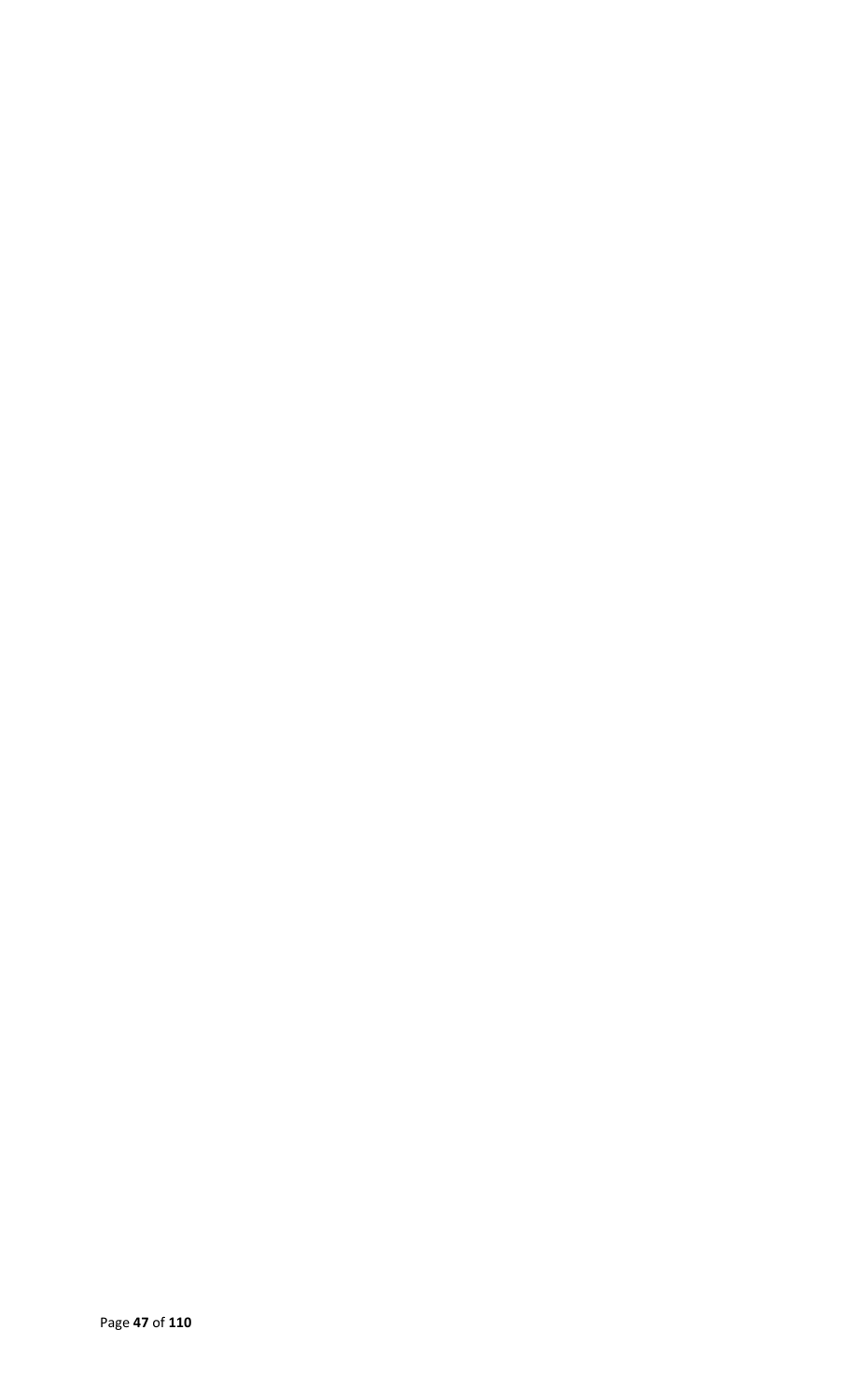# **SCHEDULE OF BONDS ISSUED AND OUTSTANDING**

#### **AND 2019 DEBT SERVICE FOR BONDS TYPE I SCHOOL TERM BONDS**

|                                    | Debit | Credit     | 2019 Debt Service |
|------------------------------------|-------|------------|-------------------|
| Outstanding January 1, CY (Credit) |       | 0.00       |                   |
| Paid (Debit)                       |       |            |                   |
| Outstanding Dec. 31, 2018          |       | XXXXXXXXXX |                   |
|                                    |       |            |                   |
| 2019 Bond Maturities – Term Bonds  |       |            |                   |
| 2019 Interest on Bonds             |       |            |                   |

#### **TYPE I SCHOOL SERIAL BOND**

| Outstanding January 1, CY (Credit)            | 0.00       |  |
|-----------------------------------------------|------------|--|
| Issued (Credit)                               |            |  |
| Paid (Debit)                                  |            |  |
| Outstanding Dec. 31, 2018                     | XXXXXXXXXX |  |
|                                               |            |  |
| 2019 Interest on Bonds                        |            |  |
| 2019 Bond Maturities - Serial Bonds           |            |  |
| Total "Interest on Bonds – Type 1 School Debt |            |  |
| Service"                                      |            |  |

#### **LIST OF BONDS ISSUED DURING 2018**

| Purpose      | 2019 Maturity -01 | Amount Issued -02 | Date of<br><i>Issue</i> | Interest<br>Rate |
|--------------|-------------------|-------------------|-------------------------|------------------|
|              |                   |                   |                         |                  |
| <b>Total</b> |                   |                   |                         |                  |

#### **2019 INTEREST REQUIREMENT – CURRENT FUND DEBT ONLY**

| Outstanding   | 2019 Interest |
|---------------|---------------|
| Dec. 31, 2018 | Requirement   |
|               |               |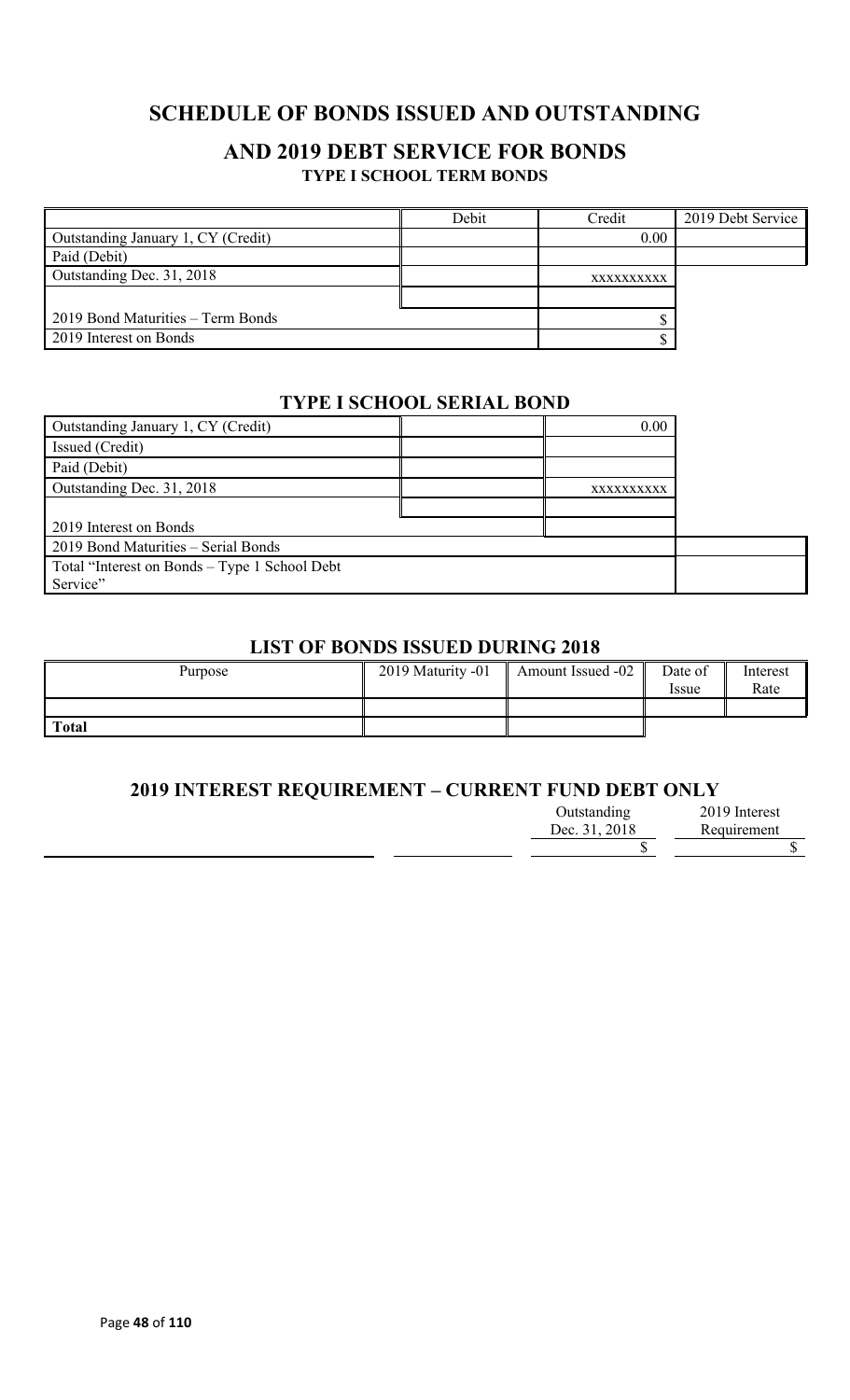### **DEBT SERVICE FOR NOTES (OTHER THAN ASSESSMENT NOTES)**

|                                   | Original Amount | Original Date of | Amount of Note                                                       |            |               | 2019 Budget Requirement |                              | Interest   |
|-----------------------------------|-----------------|------------------|----------------------------------------------------------------------|------------|---------------|-------------------------|------------------------------|------------|
| Title or Purpose of Issue         | Issued          | Issue            | Date of Maturity<br>Rate of Interest<br>Outstanding<br>Dec. 31, 2018 |            | For Principal | For Interest            | Computed to<br>(Insert Date) |            |
| ORD 4463-14 Various Capital       |                 |                  |                                                                      |            |               |                         |                              |            |
| Improvements                      | 155,000.00      | 6/19/2018        | 155,000.00                                                           | 6/19/2019  | 3.00          |                         | 4,650.00                     | 6/19/2019  |
| ORD 4464-14 Variuos Paving,       |                 |                  |                                                                      |            |               |                         |                              |            |
| Drainage & Bulkhead Impr          | 175,000.00      | 6/19/2018        | 175,000.00                                                           | 6/19/2019  | 3.00          |                         | 5,250.00                     | 6/19/2019  |
| ORD 4564-17 Purch & replacemt     |                 |                  |                                                                      |            |               |                         |                              |            |
| of Various Equipmt & Vehicles for |                 |                  |                                                                      |            |               |                         |                              |            |
| Twp Depts                         | 1,505,000.00    | 6/19/2018        | ,505,000.00                                                          | 6/19/2019  | 3.00          |                         | 45,150.00                    | 6/19/2019  |
| ORD 4565-17 Various Capital       |                 |                  |                                                                      |            |               |                         |                              |            |
| Improvements                      | 1,300,000.00    | 6/19/2018        | ,300,000.00                                                          | 6/19/2019  | 3.00          |                         | 39,000.00                    | 6/19/2019  |
| ORD 4572-18 Acquisition &         |                 |                  |                                                                      |            |               |                         |                              |            |
| Preparation Site located at 2 W   |                 |                  |                                                                      |            |               |                         |                              |            |
| Water Street                      | 3,300,000.00    | 6/19/2018        | 3,300,000.00                                                         | 6/19/2019  | 3.00          |                         | 99,000.00                    | 6/19/2019  |
| Ord 4398-13 Various Capital       |                 |                  |                                                                      |            |               |                         |                              |            |
| Improvements                      | 3,000,000.00    | 6/20/2017        | 3,000,000.00                                                         | 6/19/2019  | 3.00          |                         | 90,000.00                    | 6/19/2019  |
| Ord 4398-13 Various Capital       |                 |                  |                                                                      |            |               |                         |                              |            |
| Improvements                      | 17,000,000.00   | 6/26/2013        | 8,675,255.00                                                         | 6/19/2019  | 3.00          | 460,719.84              | 260,257.65                   | 6/19/2019  |
| Ord 4398-13 Various Capital       |                 |                  |                                                                      |            |               |                         |                              |            |
| Improvements                      | 3,750,000.00    | 6/21/2016        | 3,750,000.00                                                         | 6/19/2019  | 3.00          | 101,629.38              | 112,500.00                   | 6/19/2019  |
| Ord 4507-16 Acq of Property and   |                 |                  |                                                                      |            |               |                         |                              |            |
| Other Related Expenses            | 9,785,000.00    | 6/21/2016        | 7,285,000.00                                                         | 6/19/2019  | 3.00          | 123,860.76              | 218,550.00                   | 6/19/2019  |
|                                   | 39,970,000.00   | XXXXXXXXXX       | 29,145,255.00                                                        | XXXXXXXXXX | XXXXXXXXXX    | 686,209.98              | 874,357.65                   | XXXXXXXXXX |

Memo: Type I School Notes should be separately listed and totaled.

Memo: Refunding Bond Anticipation Notes should be separately listed and totaled.

\* " Original Date of Issue" refers to the date when the first money was borrowed for a particular improvement, not the renewal date of subsequent notes which were issued.

All notes with an original date of issue of or prior require one legally payable installment to be budgeted if it is contemplated that such notes will be renewed in 2019 or written intent of permanent financing submitted with statement.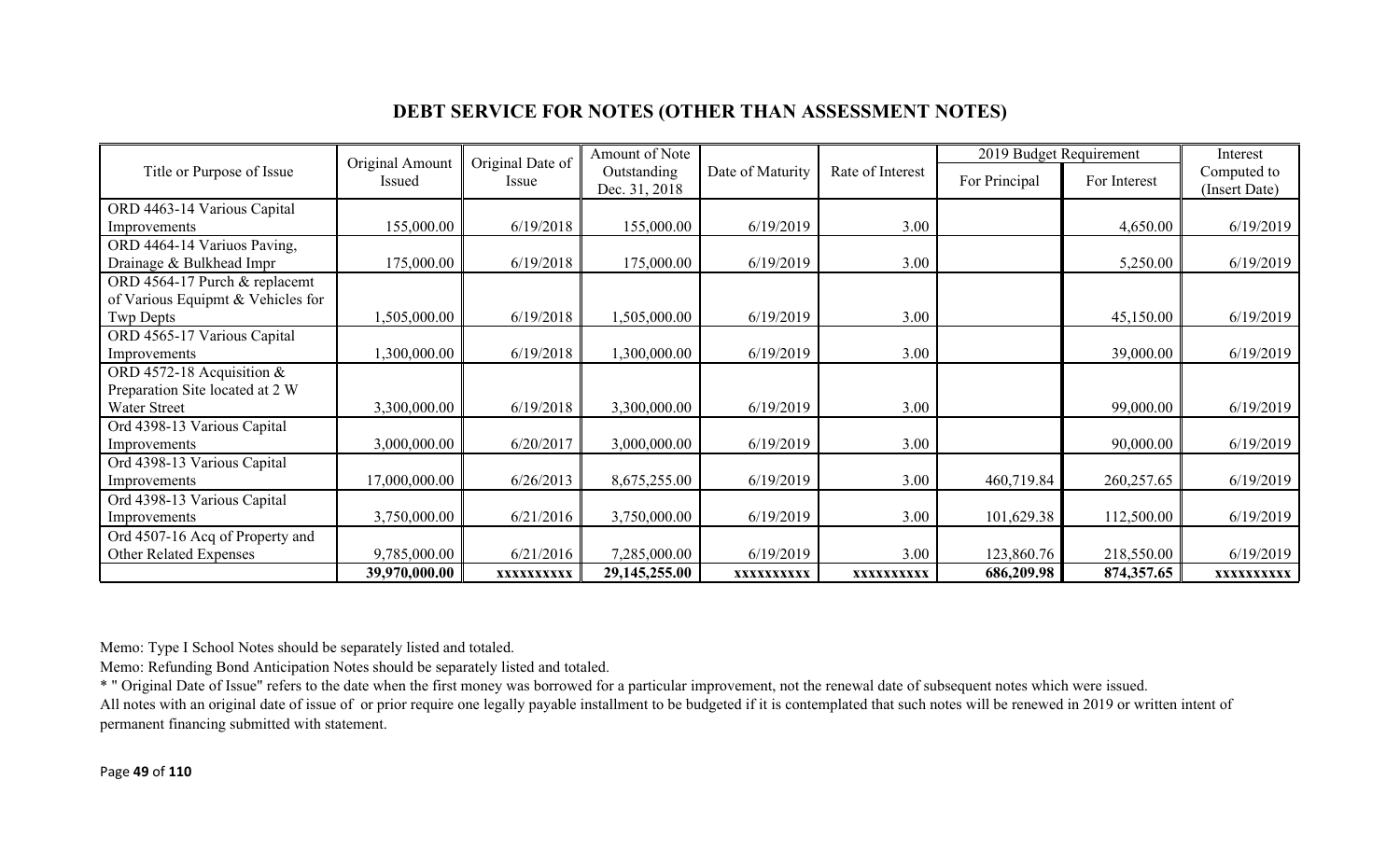\*\* If interest on notes is financed by ordinance, designate same, otherwise an amount must be included in this column.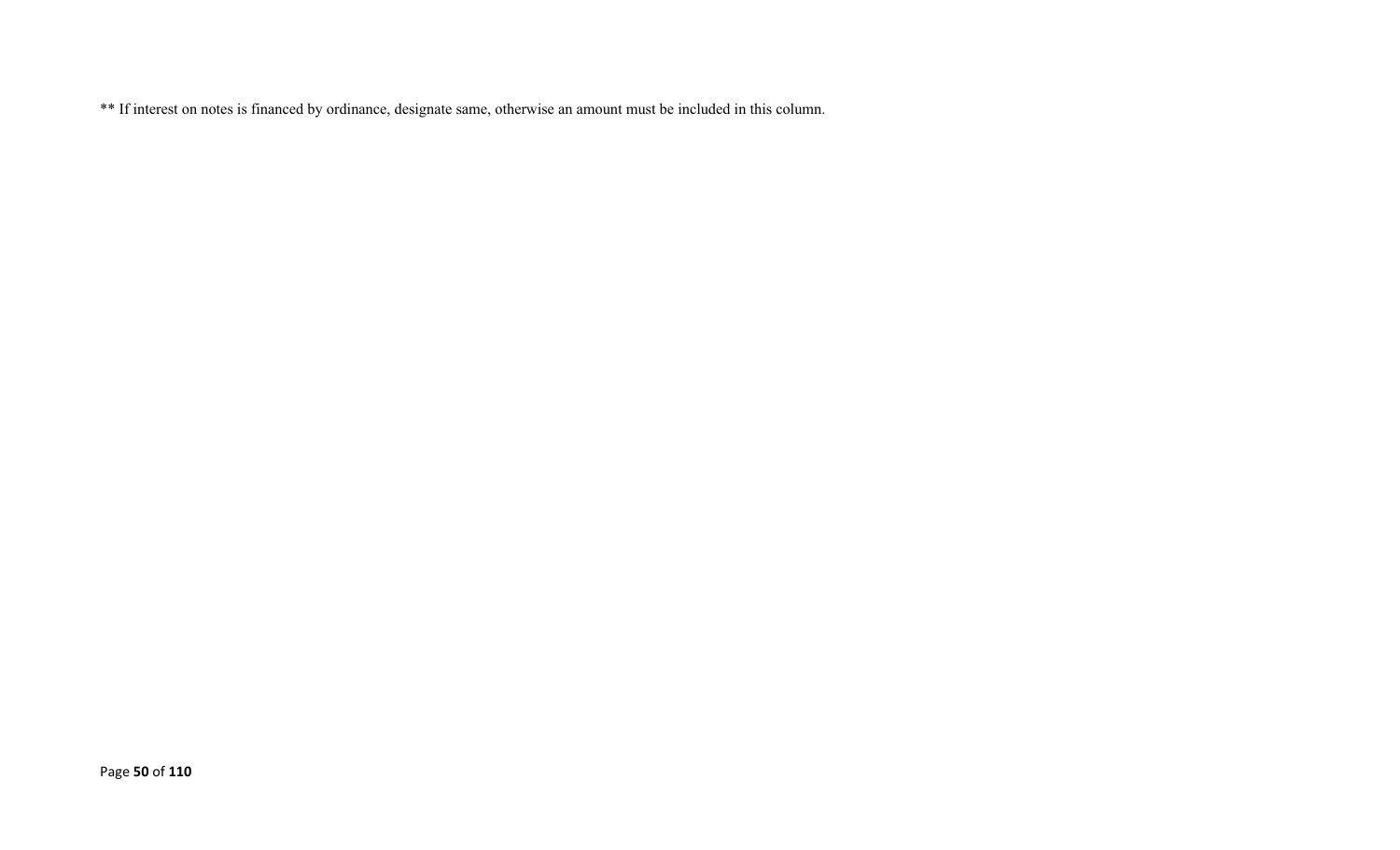#### **DEBT SERVICE SCHEDULE FOR ASSESSMENT NOTES**

|                           | Original Amount<br>Original Date of<br>Issued<br><i>ssue</i> |                                      | Amount of        |                  |               | 2019 Budget Requirement |                              | Interest          |
|---------------------------|--------------------------------------------------------------|--------------------------------------|------------------|------------------|---------------|-------------------------|------------------------------|-------------------|
| Title or Purpose of Issue |                                                              | Note<br>Outstanding<br>Dec. 31, 2018 | Date of Maturity | Rate of Interest | For Principal | For Interest            | Computed to<br>(Insert Date) |                   |
|                           |                                                              |                                      |                  |                  |               |                         |                              |                   |
|                           |                                                              | XXXXXXXXXX                           |                  | XXXXXXXXXX       | xxxxxxxxxx    |                         |                              | <b>XXXXXXXXXX</b> |

Assessment Notes with an original date of issue of December 31, or prior must be appropriated in full in the 2019 Dedicated Assessment Budget or written intent of permanent financing submitted with statement.

\*\*Interest on Assessment Notes must be included in the Current Fund Budget appropriation "Interest on Notes".

(Do not crowd - add additional sheets)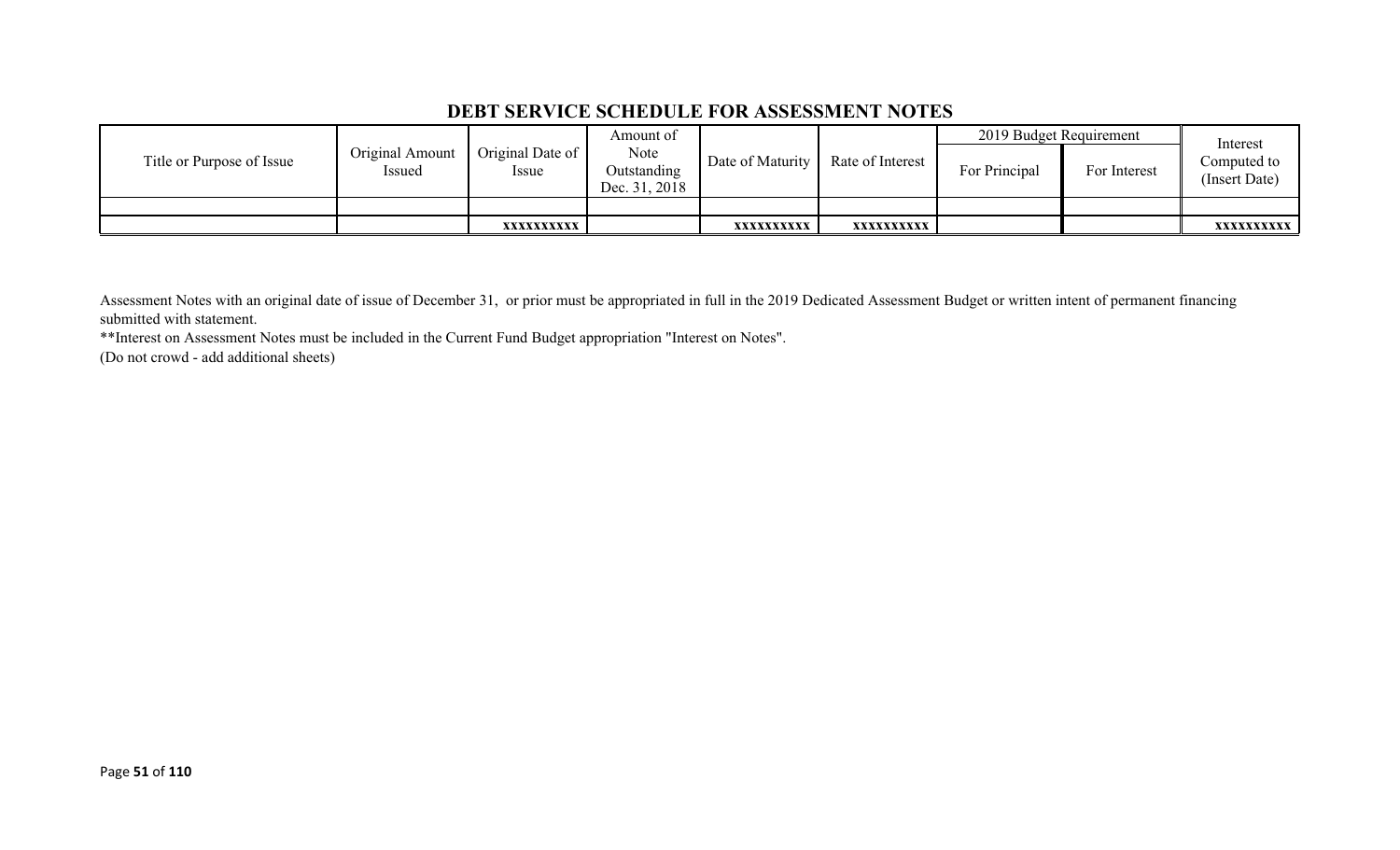# **SCHEDULE OF CAPITAL LEASE PROGRAM OBLIGATIONS**

|                                              | Amount of Obligation             | 2019 Budget Requirement |                   |  |
|----------------------------------------------|----------------------------------|-------------------------|-------------------|--|
| Purpose                                      | $\Box$ Outstanding Dec. 31, 2018 | For Principal           | For Interest/Fees |  |
| Leases approved by LFB after July 1, 2007    |                                  |                         |                   |  |
|                                              |                                  |                         |                   |  |
| Subtotal                                     |                                  |                         |                   |  |
| Leases approved by LFB prior to July 1, 2007 |                                  |                         |                   |  |
|                                              |                                  |                         |                   |  |
| Subtotal                                     |                                  |                         |                   |  |
| <b>Total</b>                                 |                                  |                         |                   |  |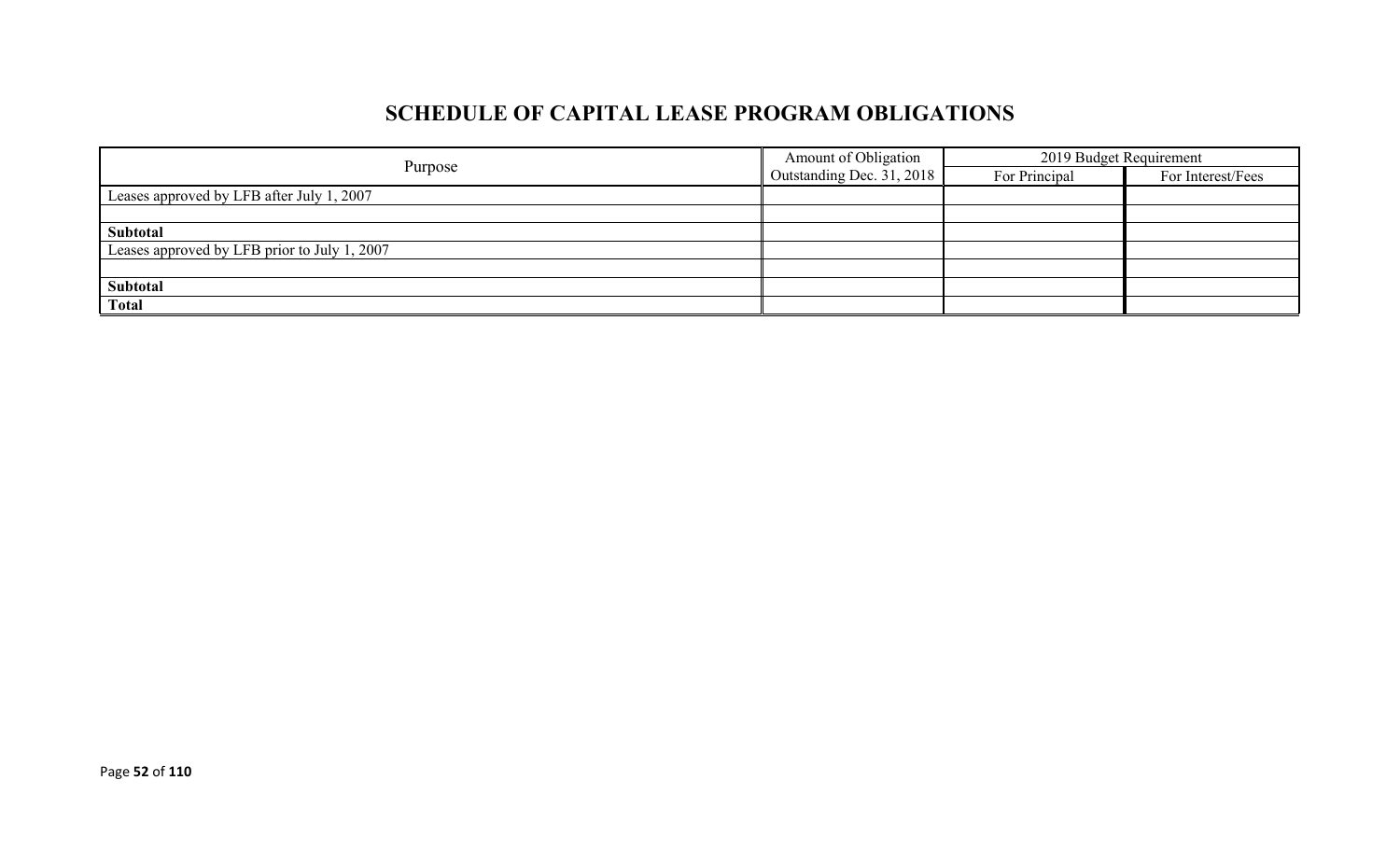# **SCHEDULE OF IMPROVEMENT AUTHORIZATIONS (GENERAL CAPITAL FUND)**

| <b>IMPROVEMENTS</b>                                                                          |        | Balance - January 1, 2018 |                        | Refunds,                     |              |                            |              | Balance – December 31, 2018 |
|----------------------------------------------------------------------------------------------|--------|---------------------------|------------------------|------------------------------|--------------|----------------------------|--------------|-----------------------------|
| Specify each authorization by purpose.<br>Do not merely designate by a code<br>number        | Funded | Unfunded                  | 2018<br>Authorizations | Transfers, &<br>Encumbrances | Expended     | Authorizations<br>Canceled | Funded       | Unfunded                    |
| Ord 3555-00 General Improvements                                                             |        |                           |                        | 1,440.00                     |              | 1,440.00                   |              |                             |
| Ord 3641-01 Various Improvements                                                             |        |                           |                        | 38,056.06                    |              | 38,056.06                  |              |                             |
| Ord 3718-02 Acquisition Of Property                                                          |        |                           |                        | 13,075.45                    | 13,075.45    |                            |              |                             |
| Ord 3785-03 Various Improvements                                                             |        |                           |                        | 553.75                       |              | 553.75                     |              |                             |
| Ord 4572-18 Acquisition & Preparation<br>of Site located at 2 WWater Street &<br>Related Exp |        |                           | 4,800,000.00           | 0.00                         | 3,446,931.37 |                            |              | 1,353,068.63                |
| Ord 3875-04 General Improvements                                                             |        |                           |                        | 6,662.23                     | 6,662.23     |                            |              |                             |
| Ord 4135-08 Various Improvements                                                             |        |                           |                        | 1,214.17                     | 1,214.17     |                            |              |                             |
| Ord 4188-09 Various Capital<br>Improvements                                                  |        |                           |                        | 173,743.31                   | 173,640.34   | 102.97                     |              |                             |
| Ord 4420-13 Road Paving & Drainage<br>Costs                                                  |        |                           |                        | 55,730.04                    | 55,730.04    |                            |              |                             |
| Ord 4499-15 Twp wide Bulkhead<br>Replacement & Impr & Related Exp                            |        |                           |                        | 75,000.00                    | 75,000.00    |                            |              |                             |
| Ord 4611-18 Various Capital<br>Improvements                                                  |        |                           | 1,862,500.00           |                              | 586.70       |                            | 92,538.30    | 1,769,375.00                |
| Ord 4612-18 Purchase & Replacement<br>of Various Equipment & Vehicles                        |        |                           | 1,832,000.00           |                              | 591.10       |                            | 91,008.90    | 1,740,400.00                |
| Ord 4613-18 Various Paving &<br>Roadway Improvements                                         |        |                           | 5,000,000.00           |                              | 580.10       |                            | 249,419.90   | 4,750,000.00                |
| Ord 4615-18 Reappropriating Proceed<br>To Provide Funding for the Acquisition<br>of Land     |        |                           |                        | 460,711.50                   |              |                            | 460,711.50   |                             |
| Ord 4616-18 Acquisition of Land For<br>Open Space Purposes                                   |        |                           | 1,169,989.71           |                              |              |                            | 1,169,989.71 |                             |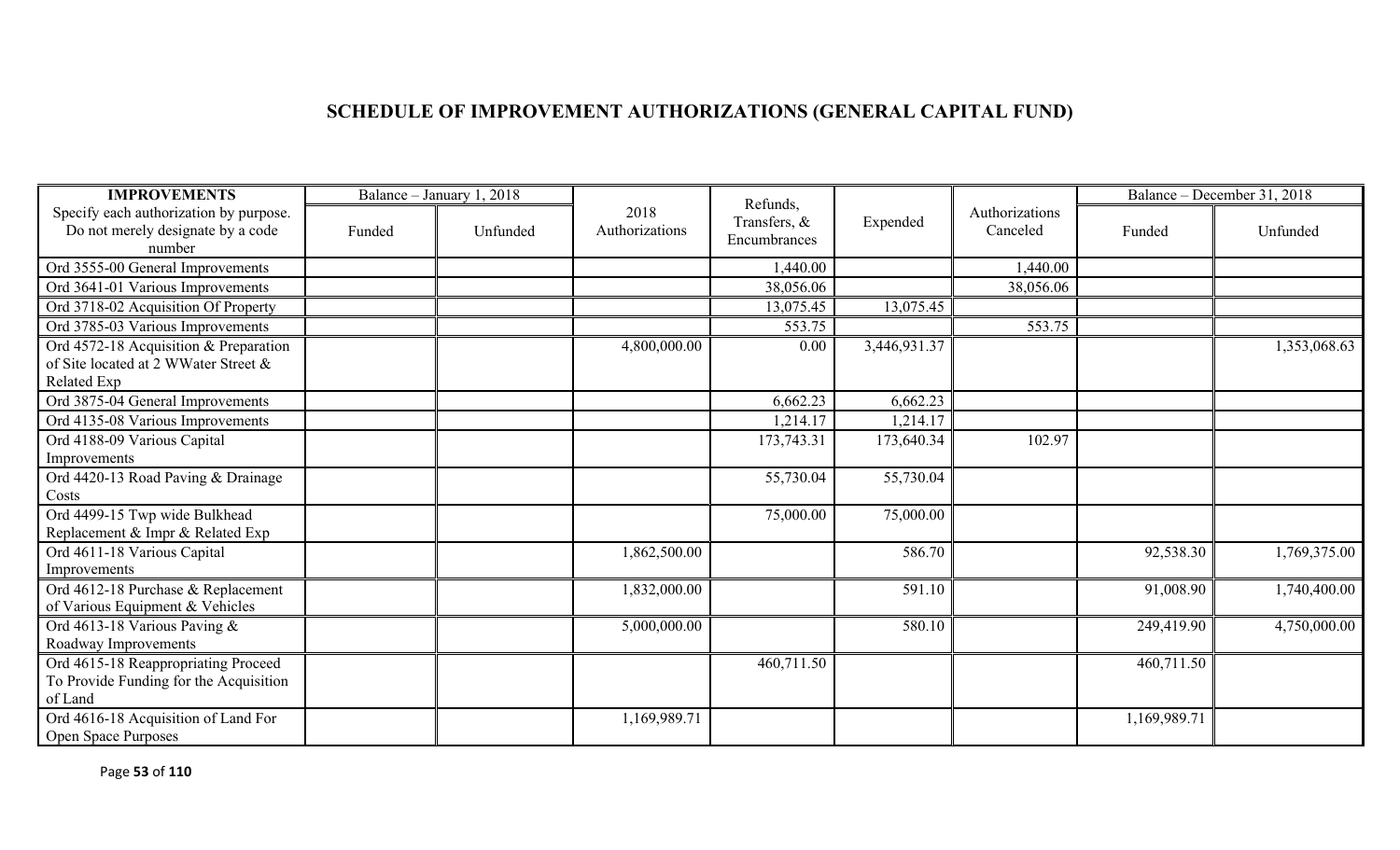| Ord 3640-01 Open Space Acquisition                                          | 1,082.00   | 0.00 |            | 1,082.00   |           |            |  |
|-----------------------------------------------------------------------------|------------|------|------------|------------|-----------|------------|--|
| Ord 3736-02 Open Space Acquisition                                          | 876.60     | 0.00 |            | 876.60     |           |            |  |
| Ord 3838-03 General Improvements                                            | 99,079.22  | 0.00 |            | 43,640.84  | 9,563.79  | 45,874.59  |  |
| Ord 3979-05 Construction Of Ice Rink                                        | 174.05     | 0.00 | 125.04     |            | 299.09    |            |  |
| Ord 3989-06 Various Improvements                                            | 52,966.28  | 0.00 | 36,579.50  | 49,788.46  | 16,040.17 | 23,717.15  |  |
| Ord 4019-06 Various Improvements                                            | 3,071.60   | 0.00 | 13,930.47  | 13,930.47  |           | 3,071.60   |  |
| Ord 4073-07 Various Improvements                                            | 1,439.37   | 0.00 |            | 1,439.37   |           |            |  |
| Ord 4282-10 Various Capital<br>Improvemements                               | 53,663.04  | 0.00 | 13,118.20  | 32,911.28  | 448.48    | 33,421.48  |  |
| Ord 4246-10 Various Improvements                                            | 61.81      | 0.00 | 16,200.00  | 16,251.51  |           | 10.30      |  |
| Ord 4281-10 Construction of Softball<br>Fields                              | 18,333.43  | 0.00 | 17,695.35  | 17,695.35  |           | 18,333.43  |  |
| Ord 4283-10 Various Capital<br>Improvements                                 | 128,708.53 | 0.00 | 409,637.70 | 436,038.23 |           | 102,308.00 |  |
| Ord 4284-10 Water Line Extension<br>Project                                 | 98,234.74  | 0.00 | 6,789.53   |            |           | 105,024.27 |  |
| Ord 4321-11 Various Drainage And<br><b>Bulkhead Improvements</b>            | 170,827.25 | 0.00 | 228,429.75 | 239,624.06 |           | 159,632.94 |  |
| Ord 4322-11 Acquisition of Various<br>Equipment                             | 21,797.24  | 0.00 | 25,300.00  | 45,228.33  |           | 1,868.91   |  |
| Ord 4323-11/4336-11 Various Capital<br>Improvements                         | 56,543.07  | 0.00 | 816,624.87 | 842,811.75 |           | 30,356.19  |  |
| Ord 4324-11 Various Improvements to<br>Twp Parks and Recreation Areas       | 7,216.35   | 0.00 | 148,767.29 | 155,983.64 |           |            |  |
| Ord 4337-11 Various Wasterwater<br>Improvements                             | 28,994.09  | 0.00 |            |            |           | 28,994.09  |  |
| Ord 4364-12 Various Capital<br>Improvements                                 | 12,337.44  | 0.00 | 131,885.00 | 144,222.44 |           |            |  |
| Ord 4369-12 Various Bulkhead<br>Improvements                                | 622,603.06 | 0.00 | 460,803.92 | 450,038.15 |           | 633,368.83 |  |
| Ord 4370-12 Various Capital<br>Improvements                                 | 321,040.55 | 0.00 | 450,048.69 | 488,058.45 |           | 283,030.79 |  |
| Ord 4371-12 Acquisition of Various<br><b>Equipment and Related Expenses</b> | 18,398.56  | 0.00 | 120,747.62 | 136,153.91 |           | 2,992.27   |  |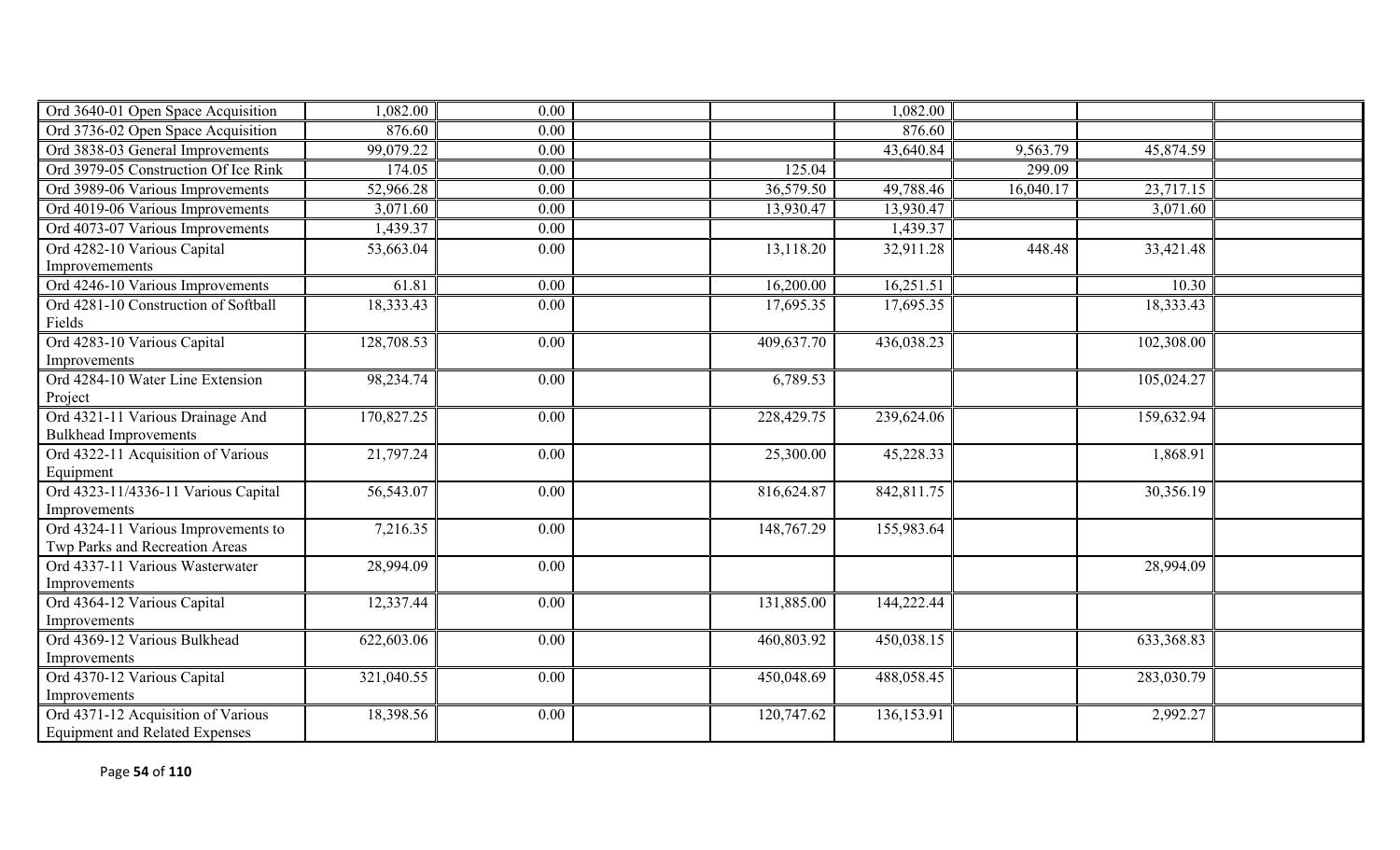| Ord 4398-13/4418-13/4515-16 Various   | 0.00         | 17,501,104.92 | 5,302,728.37  | 6,399,418.17 |            | 16,404,415.12 |
|---------------------------------------|--------------|---------------|---------------|--------------|------------|---------------|
| Capital Equipment                     |              |               |               |              |            |               |
| Ord 4419-13 Various Capital           | 0.00         | 595.51        | 1,606,314.03  | 1,599,306.83 |            | 7,602.71      |
| Improvements                          |              |               |               |              |            |               |
| Ord 4421-13 Acquisition of Various    | 0.00         | 139,434.60    | 114,789.00    | 188,424.17   |            | 65,799.43     |
| <b>Equipment and Related Expenses</b> |              |               |               |              |            |               |
| Ord 4439-14 Acquisition of Land &     | 222,473.35   | 0.00          | $-222,473.35$ |              |            |               |
| Other Related Expenses                |              |               |               |              |            |               |
| Ord 4463-14 Various Capital           | 0.00         | 2,317,816.53  | 844,537.00    | 873,894.99   |            | 2,288,458.54  |
| Improvements                          |              |               |               |              |            |               |
| Ord 4464-14 Various Paving, Drainage  | 0.00         | 1,109,416.50  | 99,237.87     | 456,241.38   |            | 752,412.99    |
| & Bulkhead Improvements               |              |               |               |              |            |               |
| Ord 4465-14 Acquisition of Land &     | 138,238.15   | 0.00          | $-138,238.15$ |              |            |               |
| Other Related Expenses                |              |               |               |              |            |               |
| Ord 4466-14 Acquisition of Various    | 0.00         | 288,416.74    | 238,000.00    | 315,926.37   |            | 210,490.37    |
| Equipment                             |              |               |               |              |            |               |
| Ord 4486-15 Acquisition of Various    | 12,061.87    | 0.00          | 50,421.00     | 50,421.00    | 12,061.87  |               |
| Computer Program Equipment &          |              |               |               |              |            |               |
| <b>Related Expenses</b>               |              |               |               |              |            |               |
| Ord 4487-15 Acquisition of Various    | 27,572.40    | 0.00          | 59,200.00     | 65,909.47    | 20,862.93  |               |
| Computer Equipment & Related          |              |               |               |              |            |               |
| Expenses                              |              |               |               |              |            |               |
| Ord 4497-15 Various Paving, Drainage  | 2,884,826.01 | 2,075,000.00  | 365,241.70    | 4,788,629.76 |            | 536,437.95    |
| & roadway Improvements and Related    |              |               |               |              |            |               |
| Expenses                              |              |               |               |              |            |               |
| Ord 4498-15 Design, Construction &    | 35,403.70    | 0.00          | 328,635.00    | 362,332.17   | 1,706.53   |               |
| Reconstruction of Twp Buildings &     |              |               |               |              |            |               |
| <b>Related Expenses</b>               |              |               |               |              |            |               |
| Ord 4500-15 Various Capital           | 1,338,205.95 | 770.00        | 2,384,988.72  | 3,055,655.82 | 667,538.85 | 770.00        |
| Improvements & Related Expenses       |              |               |               |              |            |               |
| Ord 4507-16/4522-16 Acquisition of    | 0.00         | 2,565,188.32  | 85,891.50     | 1,226,079.82 |            | 1,425,000.00  |
| Property & Other Related Expenses     |              |               |               |              |            |               |
| Ord 4519-16 Acquisition of Land       | 887,474.00   | 0.00          | 5,139.25      | 836,338.60   | 56,274.65  |               |
| Ord 4555-17 Reappropriation Ordinance | 1,712,516.08 | 0.00          | 759,943.18    | 2,466,066.36 | 6,392.90   |               |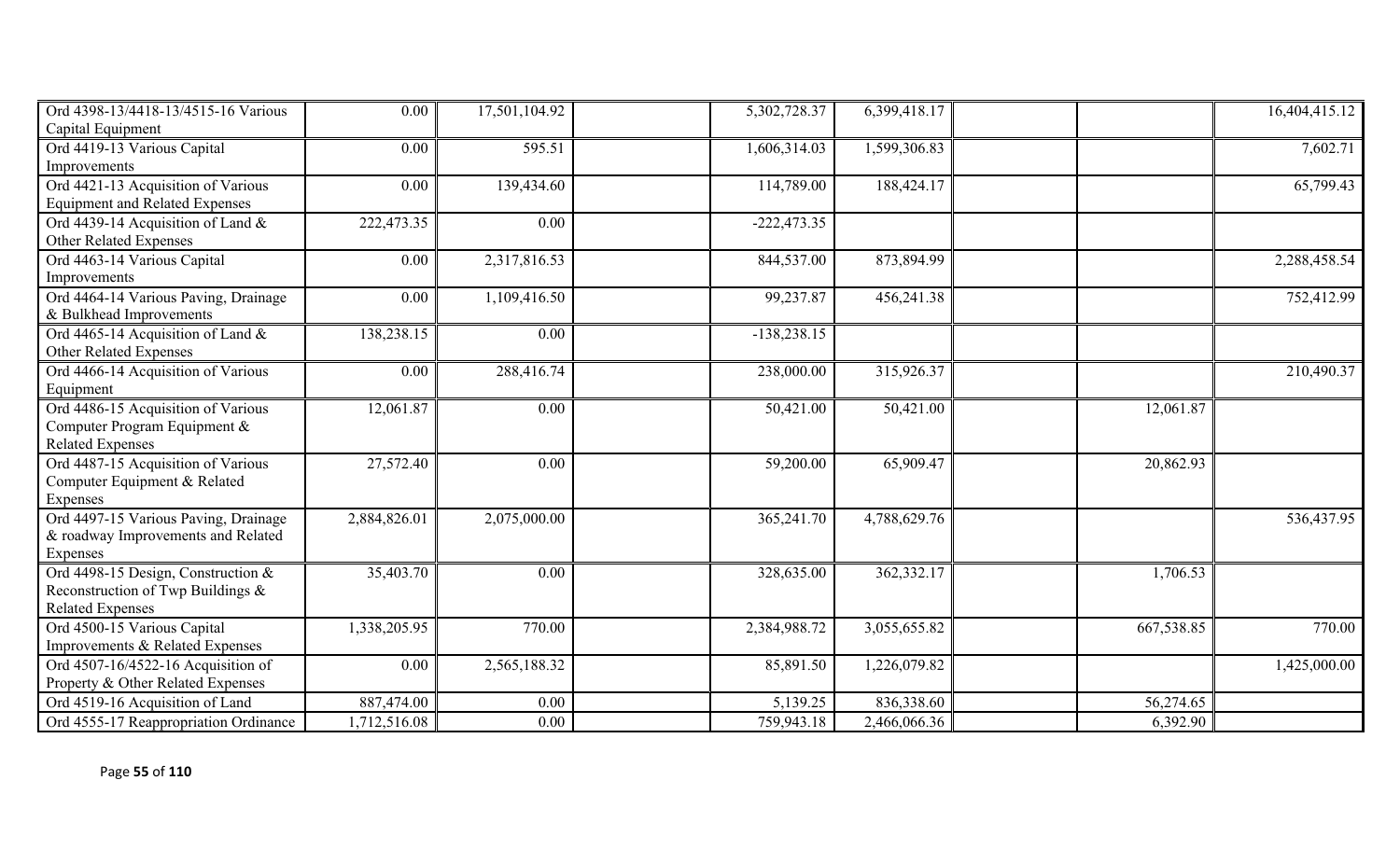| Ord 4564-17 Purchase & Replacement | 172,272.00   | 3,273,168.00  |               |               | 3,198,054.84  |           |              | 247,385.16    |
|------------------------------------|--------------|---------------|---------------|---------------|---------------|-----------|--------------|---------------|
| of Various Equipment & Vehicles    |              |               |               |               |               |           |              |               |
| Ord 4565-17 Various Capital        | 377,388.00   | 7,170,362.00  |               |               | 3,953,410.79  |           |              | 3,594,339.21  |
| Improvements                       |              |               |               |               |               |           |              |               |
| Ord 4566-17 Various Paving $&$     | 180,000.00   | 3,420,000.00  |               |               | 3,500,500.00  |           |              | 99,500.00     |
| Roadway Improvements               |              |               |               |               |               |           |              |               |
| Ord 4567-17 Various Drainage       | 32,500.00    | 617,500.00    |               |               | 500.00        |           | 32,000.00    | 617,500.00    |
| Improvements                       |              |               |               |               |               |           |              |               |
| Total                              | 9,738,379.79 | 40,478,773.12 | 14,664,489.71 | 15,607,224.56 | 40,226,896.88 | 66,504.31 | 4,332,510.88 | 35,862,955.11 |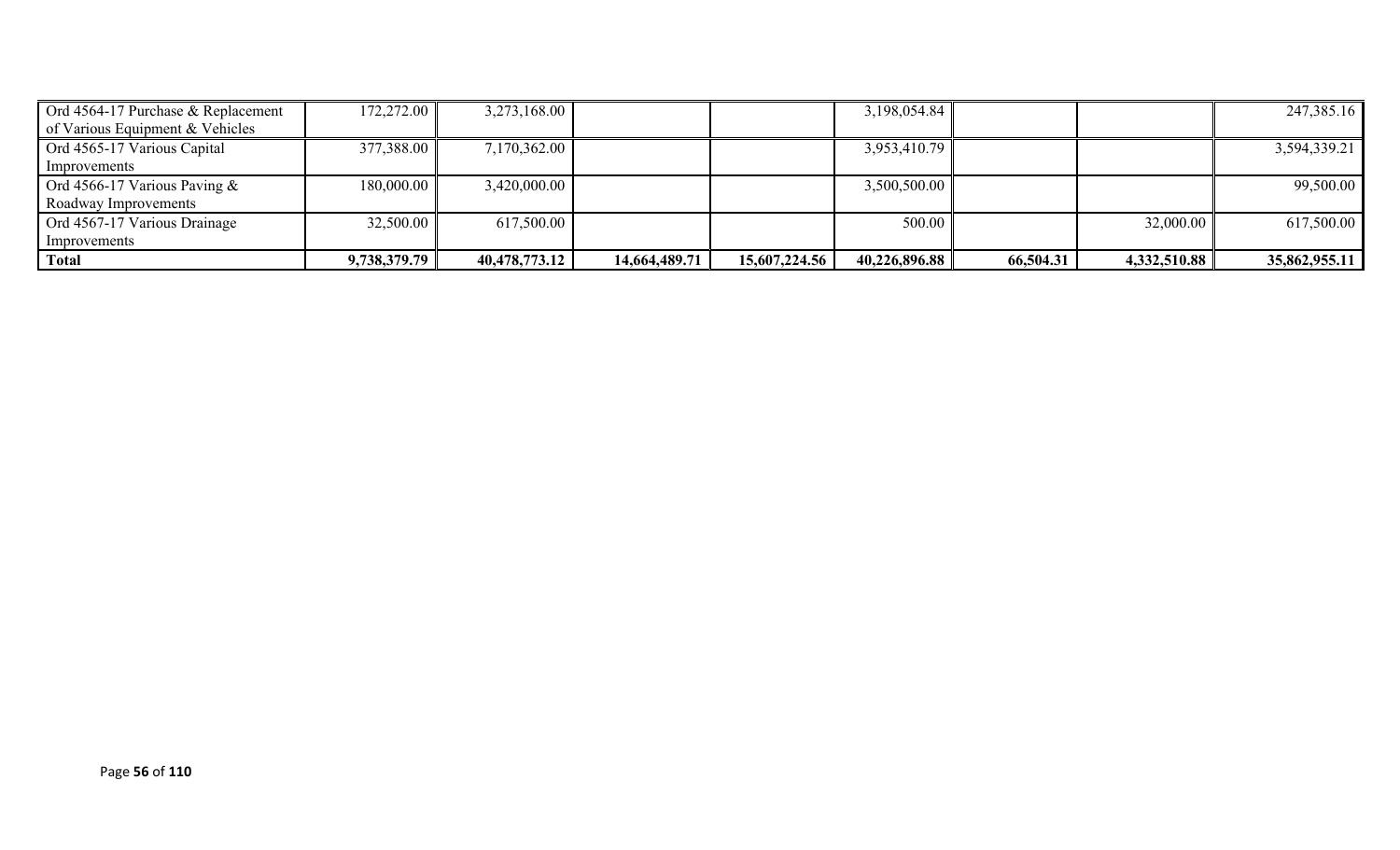# **GENERAL CAPITAL FUND SCHEDULE OF CAPITAL IMPROVEMENT FUND**

|                                                                                                     | Debit      | Credit     |
|-----------------------------------------------------------------------------------------------------|------------|------------|
| Balance January 1, CY (Credit)                                                                      |            | 539,289.45 |
| Appropriated to Finance Improvement Authorizations (Debit)                                          | 434,725.00 |            |
| Improvement Authorizations Canceled (financed in whole by the<br>Capital Improvement Fund) (Credit) |            |            |
| Received from CY Budget Appropriation * (Credit)                                                    |            | 400,000.00 |
| Balance December 31, 2018                                                                           | 504,564.45 | XXXXXXXXXX |
|                                                                                                     |            |            |
|                                                                                                     | 939,289.45 | 939,289.45 |

\* The full amount of the 2018 budget appropriation should be transferred to this account unless the balance of the appropriation is to be permitted to lapse.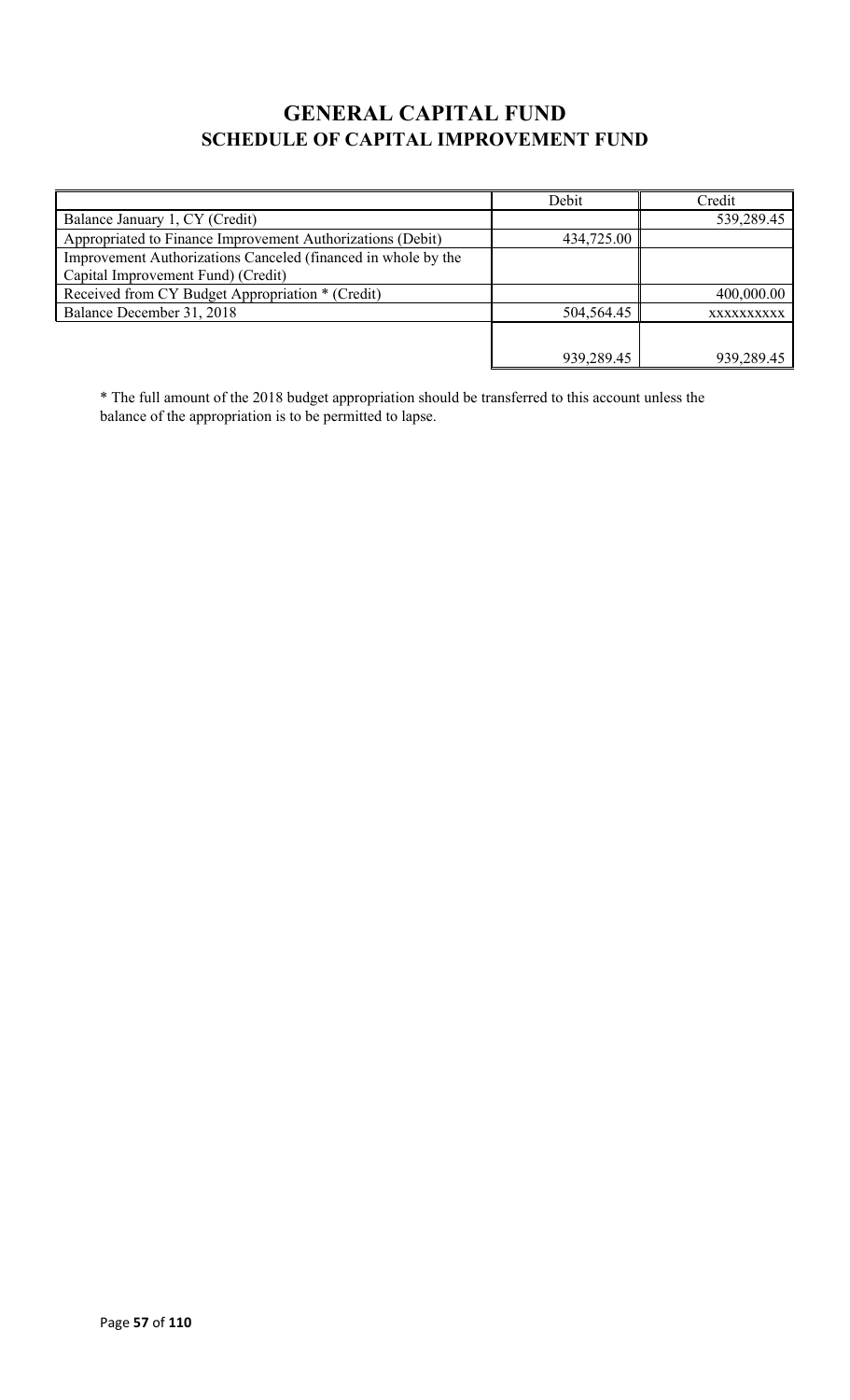# **GENERAL CAPITAL FUND SCHEDULE OF DOWN PAYMENTS ON IMPROVEMENTS**

|                                                            | Debit | Credit    |
|------------------------------------------------------------|-------|-----------|
| Balance January 1, CY (Credit)                             |       | 0.00      |
| Appropriated to Finance Improvement Authorizations (Debit) |       |           |
| Received from CY Budget Appropriation * (Credit)           |       |           |
| Received from CY Emergency Appropriation * (Credit)        |       |           |
| Balance December 31, 2018                                  |       | XXXXXXXXX |
|                                                            |       |           |
|                                                            |       |           |

\*The full amount of the 2018 appropriation should be transferred to this account unless the balance of the appropriation is permitted to lapse.

### **CAPITAL IMPROVEMENTS AUTHORIZED IN 2018 AND DOWN PAYMENTS (N.J.S.A. 40A:2-11) GENERAL CAPITAL FUND ONLY**

| Purpose                        | Amount<br>Appropriated | <b>Total Obligations</b><br>Authorized | Down Payment<br>Provided by<br>Ordinance | Amount of Down<br>Payment in<br>Budget of 2018 or<br>Prior Years |
|--------------------------------|------------------------|----------------------------------------|------------------------------------------|------------------------------------------------------------------|
| Ord 4572-18 Acquisition &      |                        |                                        |                                          |                                                                  |
| Preparation of Site located at |                        |                                        |                                          |                                                                  |
| 2 W Water Street & Related     |                        |                                        |                                          |                                                                  |
| expenses                       | 4,800,000.00           | 4,560,000.00                           | 240,000.00                               |                                                                  |
| Ord 4611-18 Various Capital    |                        |                                        |                                          |                                                                  |
| Improvements                   | 1,862,500.00           | 1,769,375.00                           | 93,125.00                                | 93,125.00                                                        |
| Ord 4612-18 Purchase $&$       |                        |                                        |                                          |                                                                  |
| Replacement of Various         |                        |                                        |                                          |                                                                  |
| Equipment & Vehicles           | 1,832,000.00           | 1,740,400.00                           | 91,600.00                                | 91,600.00                                                        |
| Ord 4613-18 Various Pavinf     |                        |                                        |                                          |                                                                  |
| & Roadway Improvements         | 5,000,000.00           | 4,750,000.00                           | 250,000.00                               | 250,000.00                                                       |
| Ord 4616-18 Acqusition of      |                        |                                        |                                          |                                                                  |
| Land for Open SPace            |                        |                                        |                                          |                                                                  |
| Purposes                       | 1,169,989.71           |                                        | 1,169,989.71                             |                                                                  |
| <b>Total</b>                   | 14,664,489.71          | 12,819,775.00                          | 1,844,714.71                             | 434,725.00                                                       |

NOTE - Where amount in column "Down Payment Provided by Ordinance" is **LESS** than 5% of amount in column "Total Obligations Authorized", explanation must be made part of or attached to this sheet.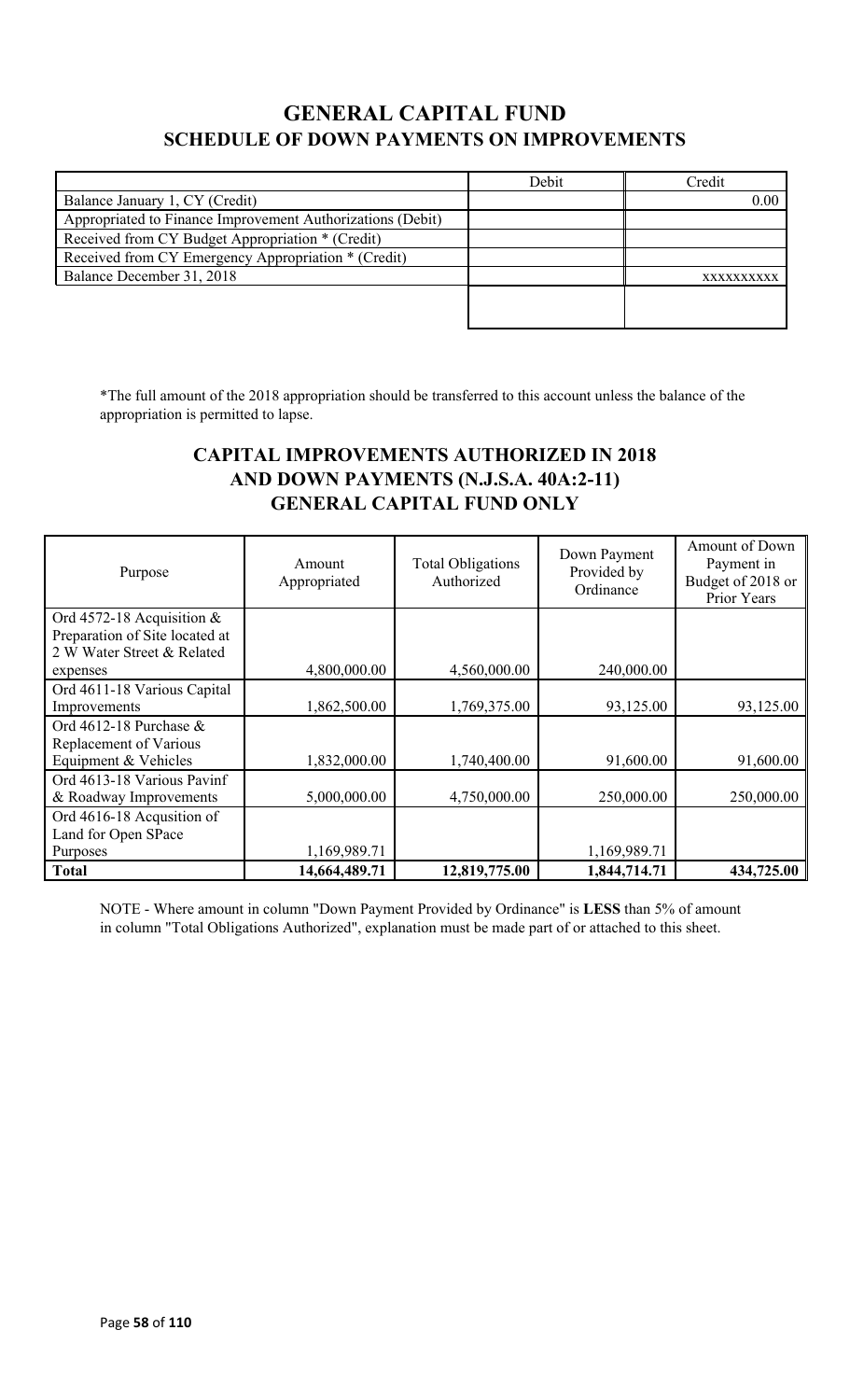## **GENERAL CAPITAL FUND STATEMENT OF CAPITAL SURPLUS YEAR – 2018**

|                                                            |              | Debit        | Credit       |
|------------------------------------------------------------|--------------|--------------|--------------|
| Balance January 1, CY (Credit)                             |              | 1,240,063.78 |              |
| Appropriated to CY Budget Revenue (Debit)                  |              |              |              |
| Appropriated to Finance Improvement Authorizations (Debit) |              | 500,000.00   |              |
| Funded Improvement Authorizations Canceled (Credit)        |              |              |              |
| Miscellaneous - Premium on Sale of Serial Bonds (Credit)   |              |              |              |
| Premium on Sale of Bonds (Credit)                          |              |              | 356,737.92   |
| Balance December 31, 2018                                  | 1,096,801.70 | XXXXXXXXXX   |              |
|                                                            |              | 1,596,801.70 | 1,596,801.70 |

### **BONDS ISSUED WITH A COVENANT OR COVENANTS**

- 1. Amount of Serial Bonds Issued Under Provisions of Chapter 233, P.L. 1944, Chapter 268, P.L. 1944, Chapter 428, P.L. 1943 or Chapter 77, Article VI-A, P.L. 1945, with Covenant or Covenants; Outstanding December 31, 2018
- 2. Amount of Cash in Special Trust Fund as of December 31, 2018(Note A)
- 3. Amount of Bonds Issued Under Item 1 Maturing in 2019
- 4. Amount of Interest on Bonds with a Covenant - 2019 Requirement
- 5. Total of 3 and 4 Gross Appropriation
- 6. Less Amount of Special Trust Fund to be Used
- 7. Net Appropriation Required

**NOTE A** - This amount to be supported by confirmation from bank or banks

Footnote: Any formula other than the one shown above and required to be used by covenant or covenants is to be attached here to item 5 must be shown as an item of appropriation, short extended, with Item 6 shown directly following as a deduction and with the amount of Item 7 extended into the 2019 appropriation column.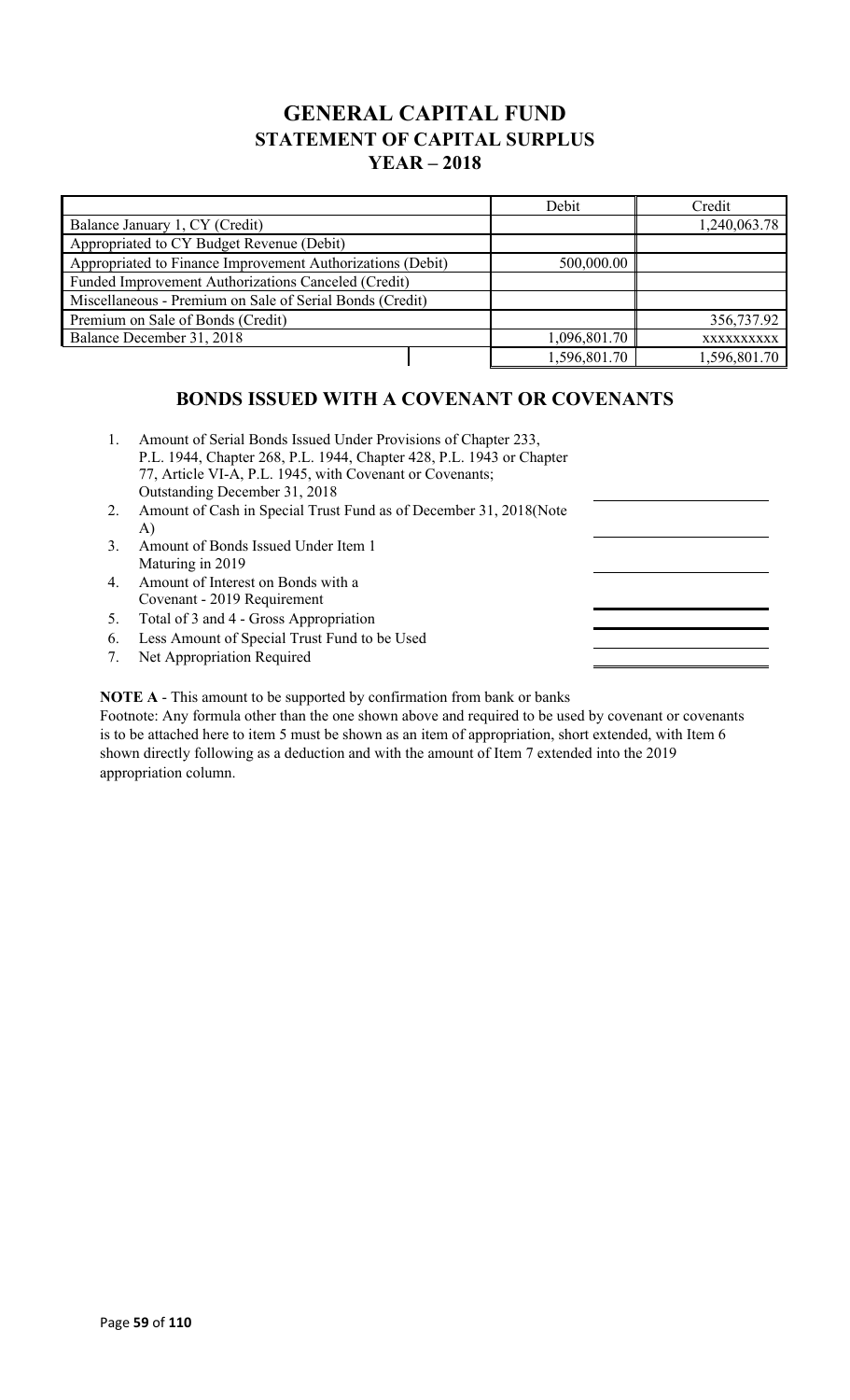#### **MUNICIPALITIES ONLY IMPORTANT!**

*This Sheet Must Be Completely Filled in or the Statement Will Be Considered Incomplete* **(N.J.S.A.52:27BB-55 as Amended by Chap. 211, P.L 1981)**

| А.<br>1. Total Tax Levy for the Year 2018 was                                                       |                                                                  |                                    | 306,166,073.38 |
|-----------------------------------------------------------------------------------------------------|------------------------------------------------------------------|------------------------------------|----------------|
| 2. Amount of Item 1 Collected in 2018 (*)                                                           |                                                                  | 299,604,169.30                     |                |
| 3. Seventy (70) percent of Item 1                                                                   |                                                                  |                                    | 214,316,251.37 |
| (*) Including prepayments and overpayments applied.                                                 |                                                                  |                                    |                |
|                                                                                                     |                                                                  |                                    |                |
| <b>B.</b>                                                                                           |                                                                  |                                    |                |
| 1. Did any maturities of bonded obligations or notes fall due during the year 2018?                 |                                                                  |                                    |                |
| Answer YES or NO:                                                                                   |                                                                  | Yes                                |                |
| 2. Have payments been made for all bonded obligations or notes due on or before December 31, 2018?  |                                                                  |                                    |                |
| Answer YES or NO:                                                                                   |                                                                  | Yes                                |                |
| If answer is "NO" give details                                                                      |                                                                  |                                    |                |
|                                                                                                     |                                                                  |                                    |                |
|                                                                                                     |                                                                  |                                    |                |
|                                                                                                     | NOTE: If answer to Item B1 is YES, then Item B2 must be answered |                                    |                |
|                                                                                                     |                                                                  |                                    |                |
| C.                                                                                                  |                                                                  |                                    |                |
| Does the appropriation required to be included in the 2019 budget for the liquidation of all bonded |                                                                  |                                    |                |
| obligations or notes exceed 25% of the total of appropriations for operating purposes in the        |                                                                  |                                    |                |
| budget for the year just ended?                                                                     |                                                                  |                                    |                |
| Answer YES or NO:                                                                                   |                                                                  | $\underline{\mathbf{N}\mathbf{o}}$ |                |
|                                                                                                     |                                                                  |                                    |                |
| D.                                                                                                  |                                                                  |                                    |                |
| 1. Cash Deficit 2017                                                                                |                                                                  |                                    | 0.00           |
| 2a. 2017 Tax Levy                                                                                   |                                                                  |                                    |                |
| 2b. 4% of 2017 Tax Levy for all purposes:                                                           |                                                                  |                                    |                |
| 3. Cash Deficit 2018                                                                                |                                                                  |                                    |                |
| 4.4% of 2018 Tax Levy for all purposes:                                                             |                                                                  |                                    | 0.00           |
|                                                                                                     |                                                                  |                                    |                |
| E.                                                                                                  |                                                                  |                                    |                |
| Unpaid                                                                                              | 2017                                                             | 2018                               | Total          |
| 1. State Taxes                                                                                      | \$0.00                                                           | \$                                 | \$             |
| 2. County Taxes                                                                                     | \$                                                               | \$337,675.71                       | \$337,675.71   |
| 3. Amounts due Special                                                                              |                                                                  |                                    |                |
| Districts                                                                                           | \$0.00                                                           | \$0.00                             | \$0.00         |
| 4. Amounts due School                                                                               |                                                                  |                                    |                |
| Districts for Local School Tax                                                                      | \$0.00                                                           | \$0.00                             | \$             |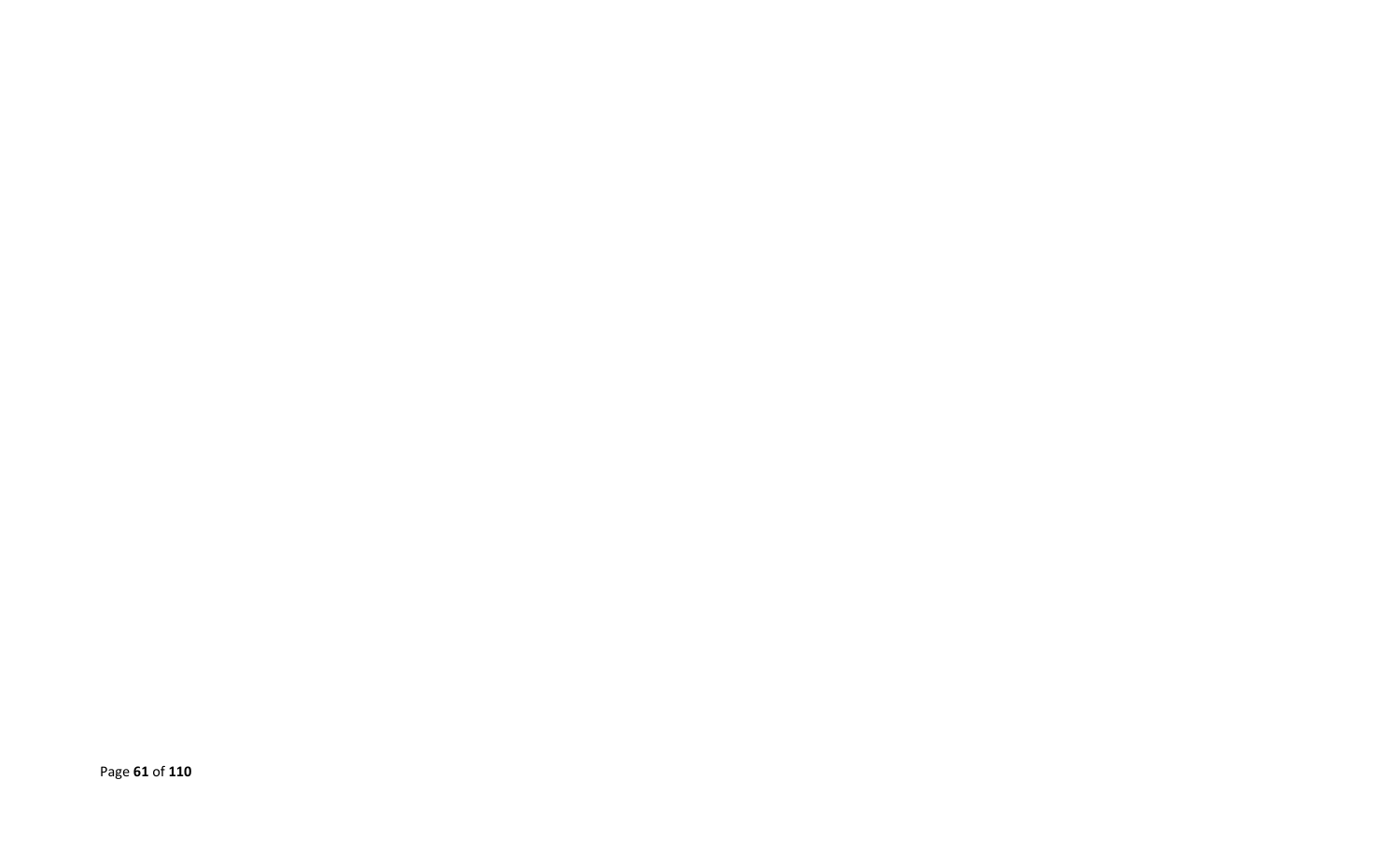UTILITIES ONLY

Note: If no "utility fund" existed on the books of account and if no utility was owned and operated by the municipality during the year 2018, please observe instructions of Sheet 2.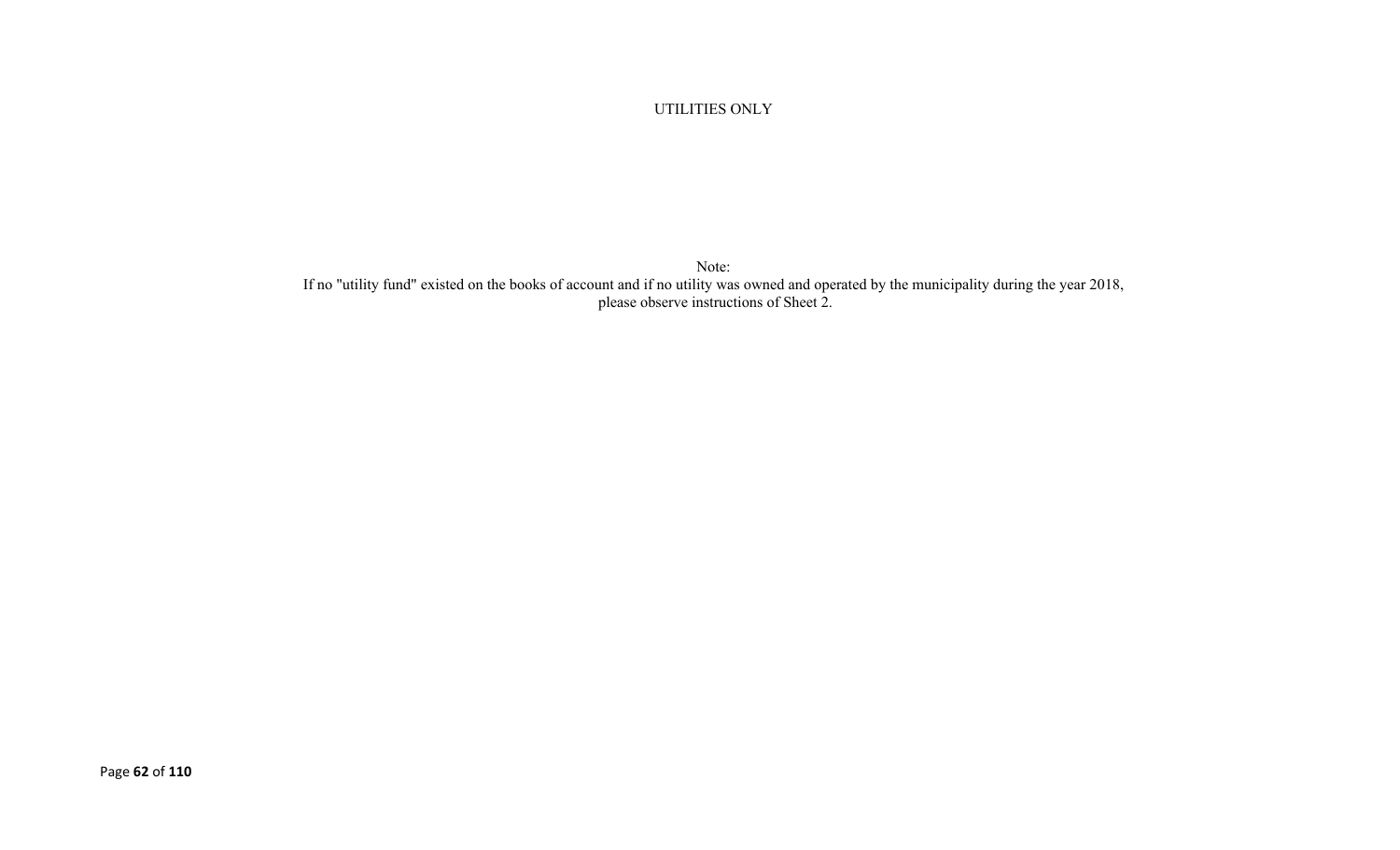#### **Balance Sheet - Golf Course Utility Operating Fund Assets AS OF DECEMBER 31, 2018**

|                                                           | 2018                     |  |
|-----------------------------------------------------------|--------------------------|--|
| Cash:<br>Cash<br>Sub Total Cash                           | 381,568.06<br>381,568.06 |  |
| Investments:<br>Sub Total Investments                     | $0.00\,$                 |  |
| Accounts Receivable:<br>Sub Total Accounts Receivable     | $0.00\,$                 |  |
| Interfunds Receivable:<br>Sub Total Interfunds Receivable | $0.00\,$                 |  |
| Deferred Charges<br>Sub Total Deferred Charges            | $0.00\,$                 |  |
| <b>Total Assets</b>                                       | 381,568.06               |  |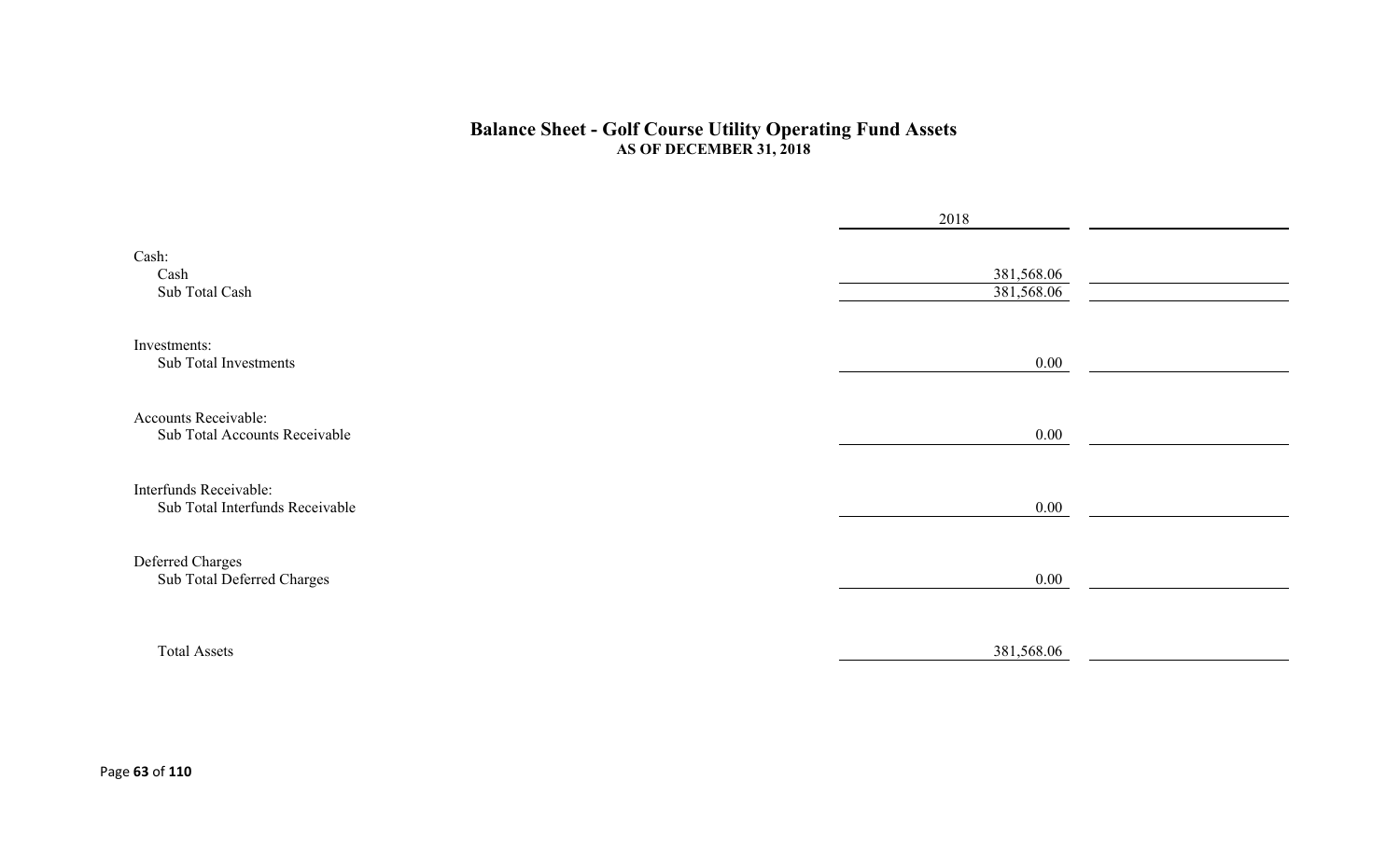#### **Balance Sheet - Golf Course Utility Operating Fund Liabilities, Reserves & Fund Balance AS OF DECEMBER 31, 2018**

|                                            | 2018       |  |
|--------------------------------------------|------------|--|
|                                            |            |  |
| Liabilities:                               |            |  |
| Encumbrances Payable                       | 13,848.76  |  |
| <b>Appropriation Reserves</b>              | 27,058.66  |  |
| <b>Accounts Payable</b>                    |            |  |
| Accrued Interest on Bonds, Loans and Notes | 2,455.73   |  |
| Sales Tax Payable                          | 484.39     |  |
| <b>Total Liabilities</b>                   | 43,847.54  |  |
|                                            |            |  |
| Fund Balance:                              |            |  |
| Fund Balance                               | 337,720.52 |  |
| Total Utility Fund                         | 381,568.06 |  |
|                                            |            |  |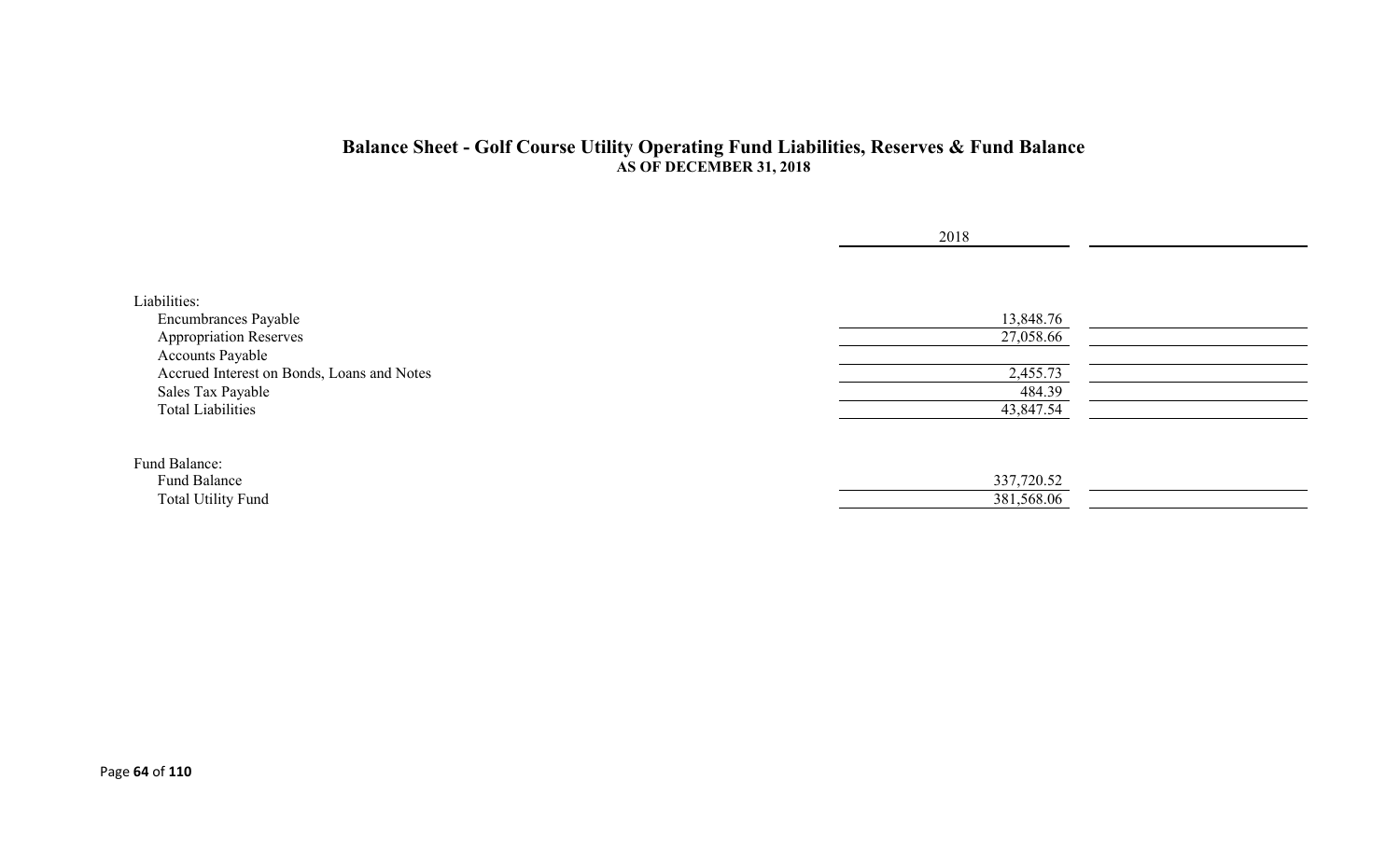#### **Balance Sheet - Golf Course Utility Capital Fund Assets AS OF DECEMBER 31, 2018**

|                                                                                                                        | 2018                                         |
|------------------------------------------------------------------------------------------------------------------------|----------------------------------------------|
| Cash:<br>Cash<br>Sub Total Cash                                                                                        | 212,750.88<br>212,750.88                     |
| <b>Accounts Receivable:</b><br>Fixed Capital<br>Fixed Capital Authorized & Uncomplete<br>Sub Total Accounts Receivable | 3,976,343.89<br>3,003,200.00<br>6,979,543.89 |
| <b>Total Assets</b>                                                                                                    | 7,192,294.77                                 |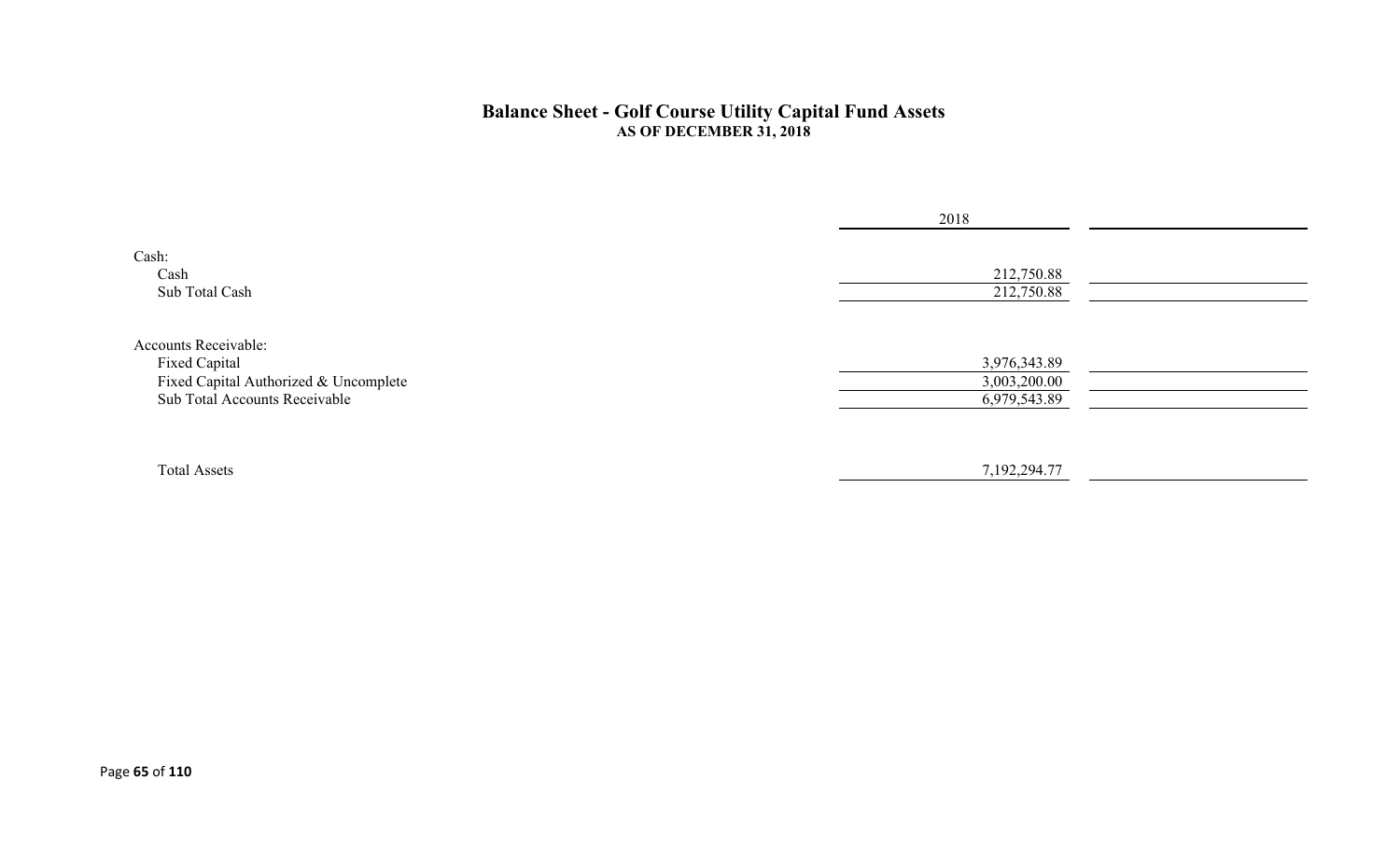#### **Balance Sheet - Golf Course Utility Capital Fund Liabilities, Reserves & Fund Balance AS OF DECEMBER 31, 2018**

|                                             | 2018         |  |
|---------------------------------------------|--------------|--|
| Liabilities:                                |              |  |
| Improvement Authorizations - Funded         | 1,946.65     |  |
| Improvement Authorizations - Unfunded       | 96.21        |  |
| Serial Bonds Payable                        | 1,030,000.00 |  |
| <b>Reserve for Encumbrances</b>             | 407,902.92   |  |
| Capital Improvement Fund                    | 30,540.00    |  |
| Reserve for Amortization                    | 5,546,343.89 |  |
| Deferred Reserve for Amortization           | 132,660.00   |  |
| <b>Total Liabilities</b>                    | 7,149,489.67 |  |
| Total Liabilities, Reserves & Fund Balance: |              |  |
| Capital Surplus                             | 42,805.10    |  |
| Total Liabilities, Reserves and Surplus     | 7,192,294.77 |  |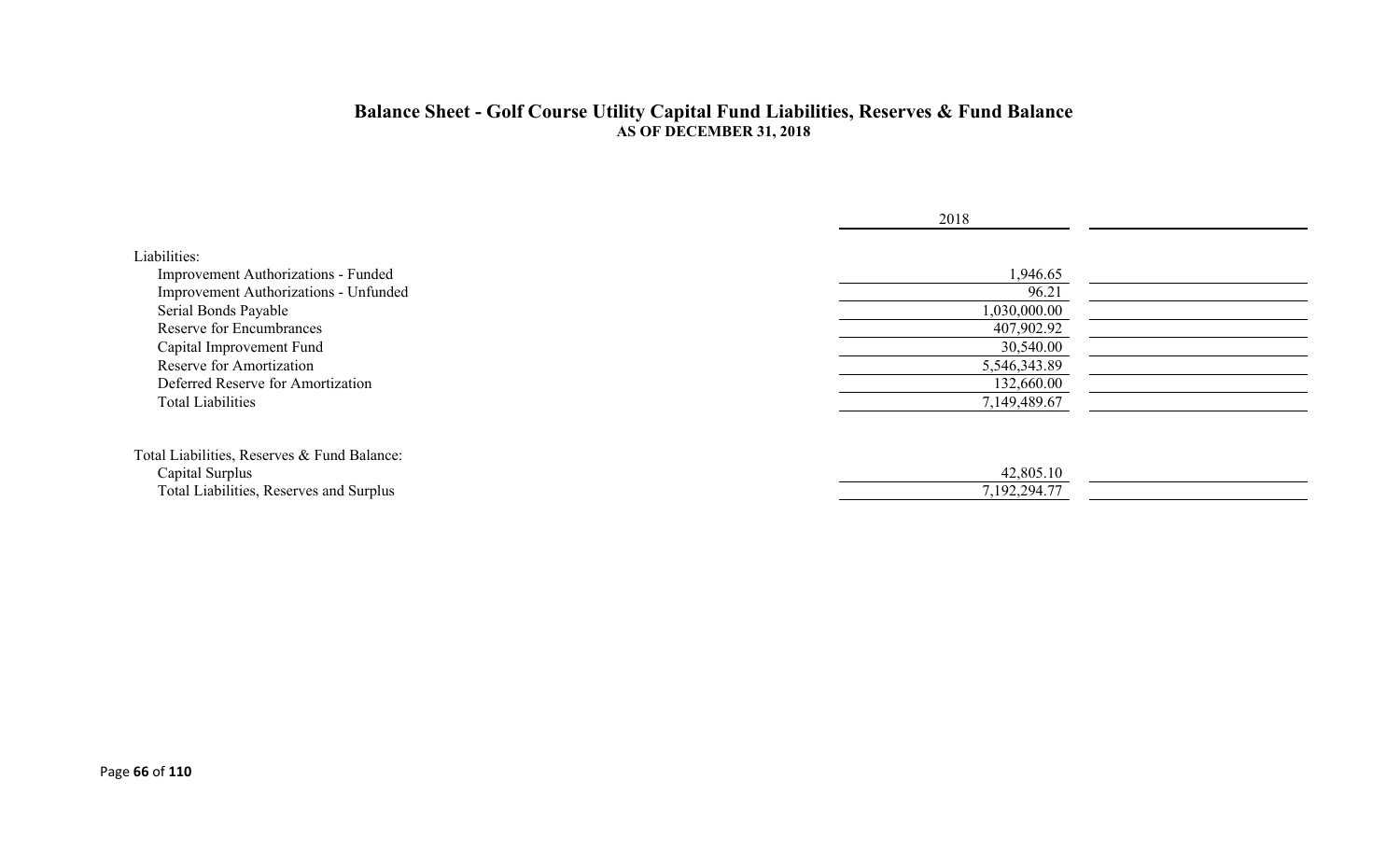#### **Balance Sheet - Golf Course Utility Assessment Fund AS OF DECEMBER 31, 2018**

2018

Assets:

Liabilities and Reserves:

Liabilities, Reserves, and Fund Balance: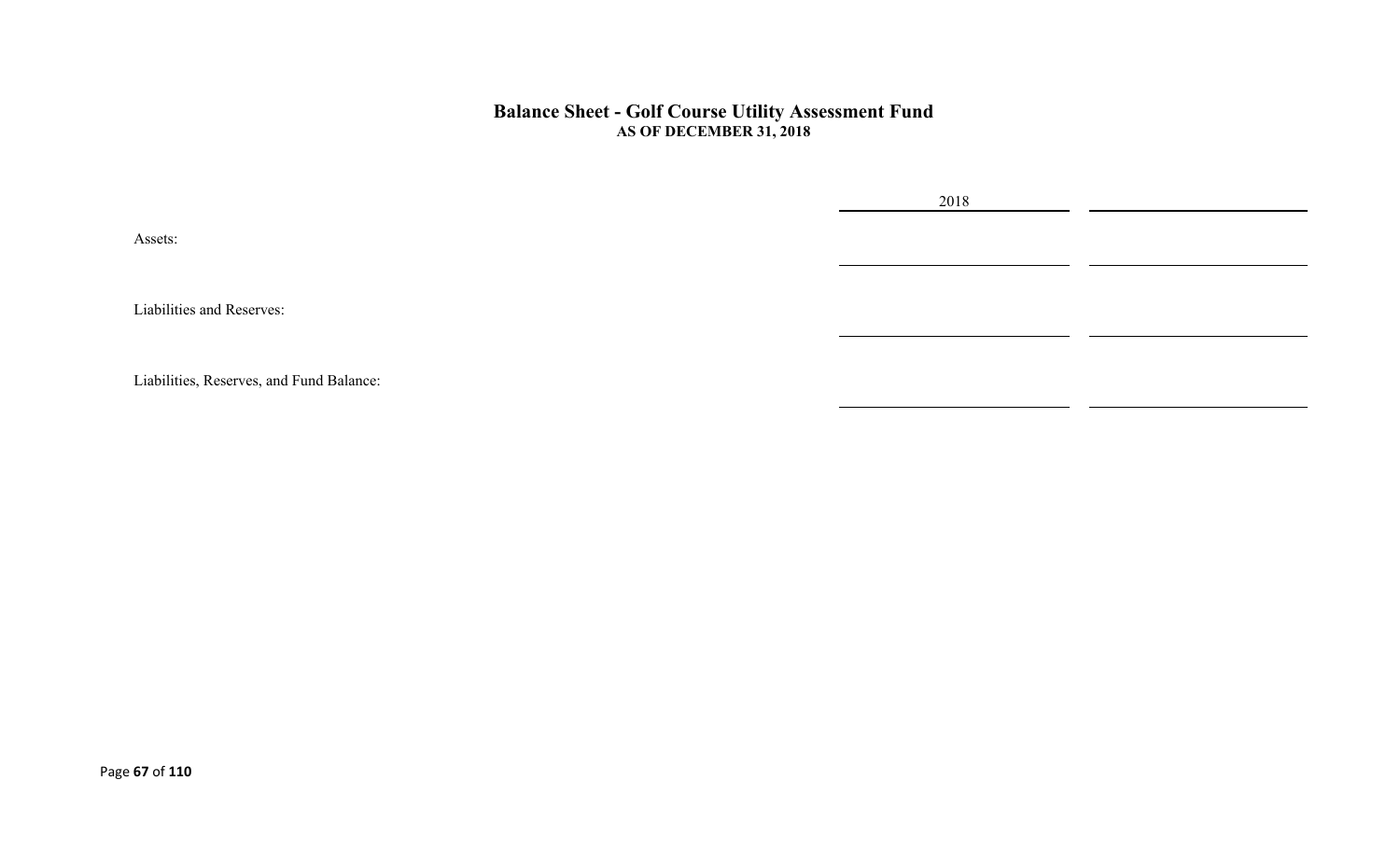# **Analysis of Golf Course Utility Assessment Trust Cash and Investments Pledged to Liabilities and Surplus**

|                                                                 |                                       |                          | Receipts                |       |               |                              |
|-----------------------------------------------------------------|---------------------------------------|--------------------------|-------------------------|-------|---------------|------------------------------|
| Title of Liability to which Cash and Investments are<br>Pledged | <b>Audit Balance</b><br>Dec. 31, 2017 | Assessments and<br>Liens | <b>Operating Budget</b> | Other | Disbursements | <b>Balance Dec. 31, 2018</b> |
| Assessment Serial Bond Issues:                                  |                                       |                          |                         |       |               |                              |
|                                                                 |                                       |                          |                         |       |               |                              |
| <b>Assessment Bond Anticipation Notes</b>                       |                                       |                          |                         |       |               |                              |
| <b>Trust Surplus</b>                                            | 0.00                                  |                          |                         |       |               | $0.00\,$                     |
| Other Liabilities                                               |                                       |                          |                         |       |               |                              |
|                                                                 |                                       |                          |                         |       |               |                              |
| <b>Trust Surplus</b>                                            |                                       |                          |                         |       |               |                              |
|                                                                 |                                       |                          |                         |       |               |                              |
| Less Assets "Unfinanced"                                        |                                       |                          |                         |       |               |                              |
|                                                                 |                                       |                          |                         |       |               |                              |
| Total                                                           | 0.00                                  |                          |                         |       |               | $0.00\,$                     |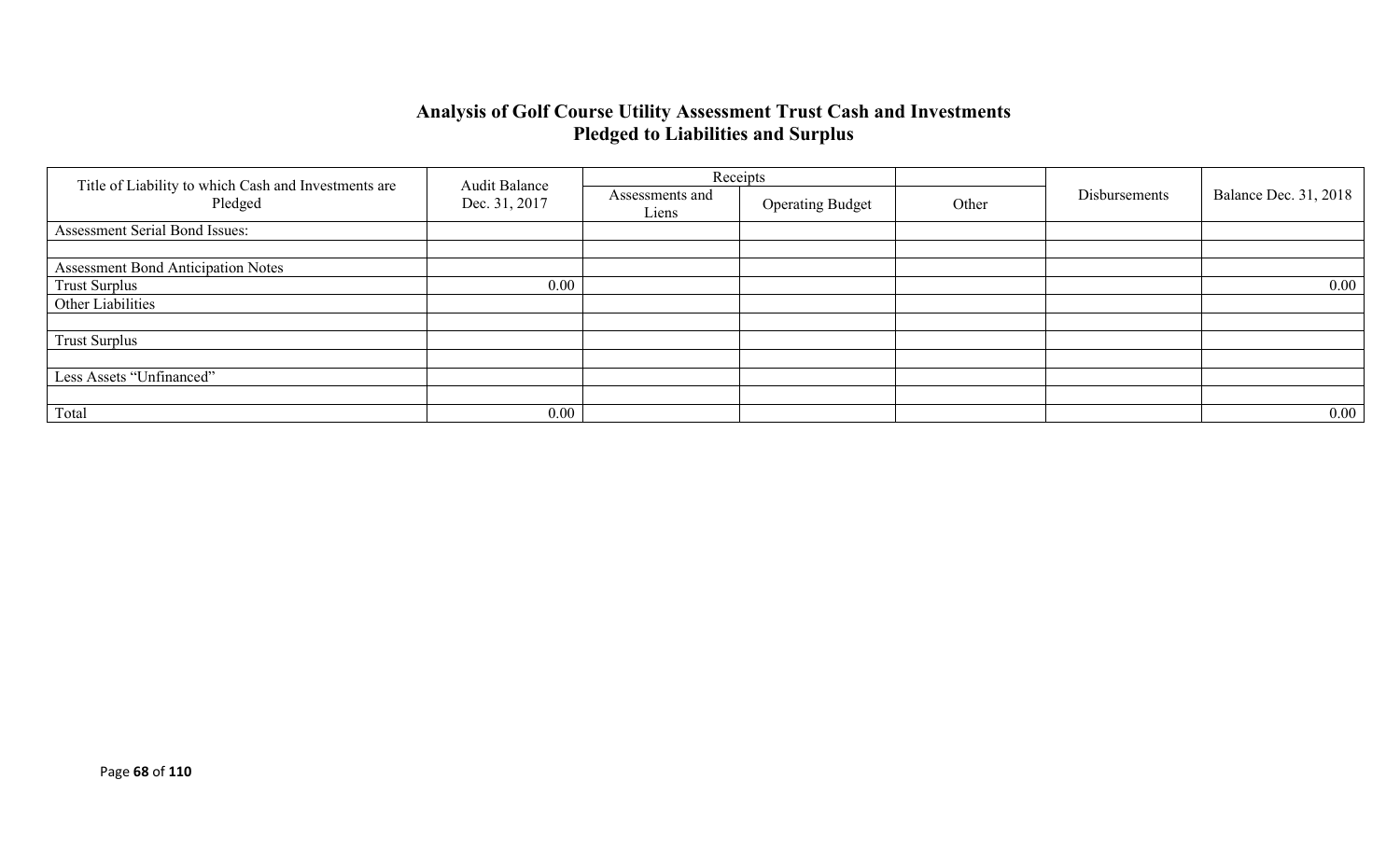#### **Schedule of Golf Course Utility Budget - 2018 Budget Revenues**

| Source                                                          | Budget       | Received in Cash | <b>Excess or Deficit</b> |
|-----------------------------------------------------------------|--------------|------------------|--------------------------|
| <b>Operating Surplus Anticipated</b>                            | 267,390.00   | 267,390.00       | 0.00                     |
| Operating Surplus Anticipated with Consent of Director of Local |              |                  |                          |
| Govt. Services                                                  |              |                  |                          |
| Rents                                                           |              |                  |                          |
| Miscellaneous Revenue Anticipated                               | 500.00       | 262.36           | $-237.64$                |
| Miscellaneous                                                   |              |                  |                          |
| Concession Income                                               | 90,000.00    | 96,793.00        | 6,793.00                 |
| Greens Fees                                                     | 1,100,000.00 | 1,041,701.31     | $-58,298.69$             |
| Added by N.J.S.A. 40A:4-87: (List)                              |              |                  |                          |
|                                                                 |              |                  |                          |
| <b>Subtotal Additional Miscellaneous Revenues</b>               | 1,190,000.00 | 1,138,494.31     | $-51,505.69$             |
| Subtotal                                                        | 1,457,890.00 | ,406,146.67      | $-51,743.33$             |
| Deficit (General Budget)                                        |              |                  |                          |
|                                                                 | 1,457,890.00 | 1,406,146.67     | $-51,743.33$             |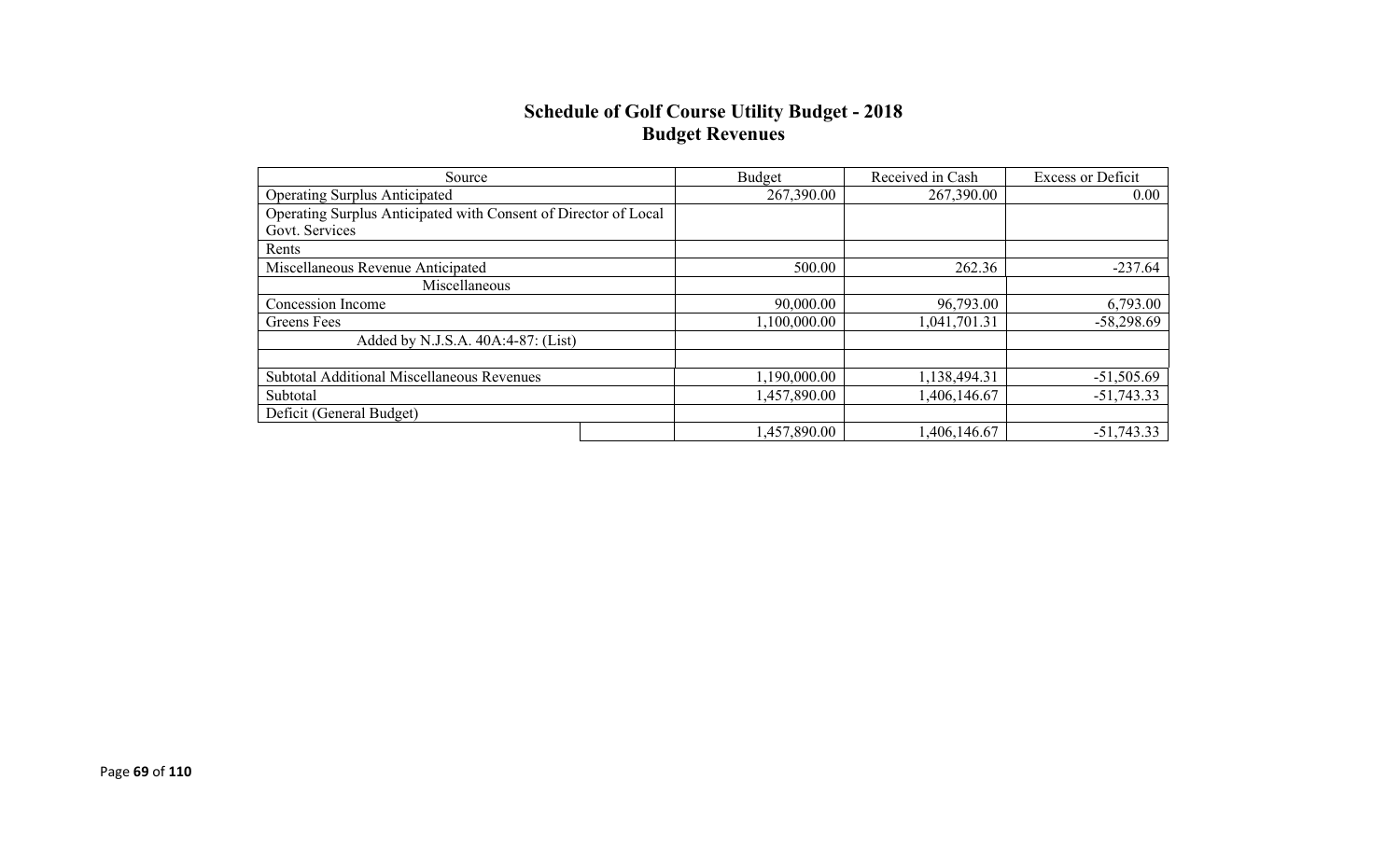# **Statement of Budget Appropriations**

| Appropriations                          |              |
|-----------------------------------------|--------------|
| Adopted Budget                          | 1,457,890.00 |
| <b>Total Appropriations</b>             | 1,457,890.00 |
| Add: Overexpenditures                   |              |
|                                         |              |
| Total Overexpenditures                  |              |
| Total Appropriations & Overexpenditures | 1,457,890.00 |
| <b>Deduct Expenditures</b>              |              |
| Paid or Charged                         | 1,327,740.93 |
| Reserved                                | 27,058.66    |
| Surplus                                 |              |
|                                         |              |
| <b>Total Surplus</b>                    |              |
| Total Expenditure & Surplus             | 1,354,799.59 |
| <b>Unexpended Balance Cancelled</b>     | 103,090.41   |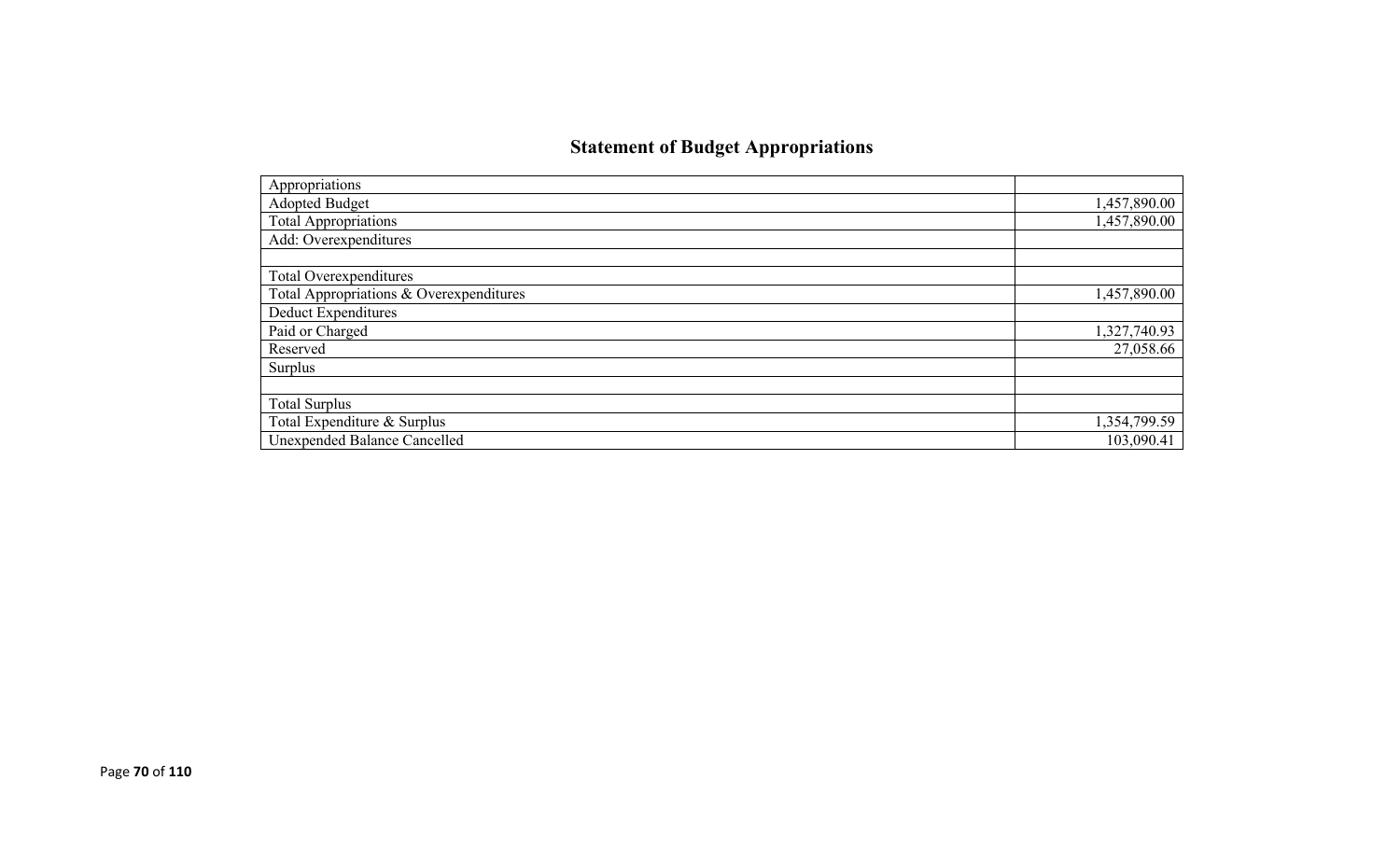## **Statement of 2018 Operation Golf Course Utility**

NOTE: Section 1 of this sheet is required to be filled out ONLY IF the 2018 budget year Golf Course Utility Budget contained either an item of revenue "Deficit (General Budget)" or an item of appropriation "Surplus (General Budget)"

Section 2 should be filled out in every case.

| <b>Section 1:</b>                                                                          |              |              |
|--------------------------------------------------------------------------------------------|--------------|--------------|
| <b>Revenue Realized</b>                                                                    | 1,406,146.67 |              |
| Miscellaneous Revenue Not Anticipated                                                      |              |              |
| <b>Appropriation Reserves Canceled</b><br>2017                                             | 97,088.75    |              |
|                                                                                            |              |              |
|                                                                                            |              |              |
| <b>Total Revenue Realized</b>                                                              |              | 1,503,235.42 |
| Expenditures                                                                               |              |              |
| <b>Expended Without Appropriation</b>                                                      |              |              |
| Cash Refund of Prior Year's Revenue                                                        |              |              |
| Overexpenditure of Appropriation Reserves                                                  |              |              |
| <b>Total Expenditures</b>                                                                  | 1,354,799.59 |              |
| Less: Deferred Charges Included in Above "Total Expenditures"                              |              |              |
| Total Expenditures - As Adjusted                                                           |              | 1,354,799.59 |
|                                                                                            |              |              |
| Excess                                                                                     |              | 148,435.83   |
| Balance of "Results of 2017 Operation"                                                     |              |              |
| Remainder= ("Excess in Operations")                                                        | 148,435.83   |              |
| Deficit                                                                                    |              |              |
| Balance of "Results of 2017 Operation" Remainder= ("Operating Deficit - to Trial Balance") | 0.00         |              |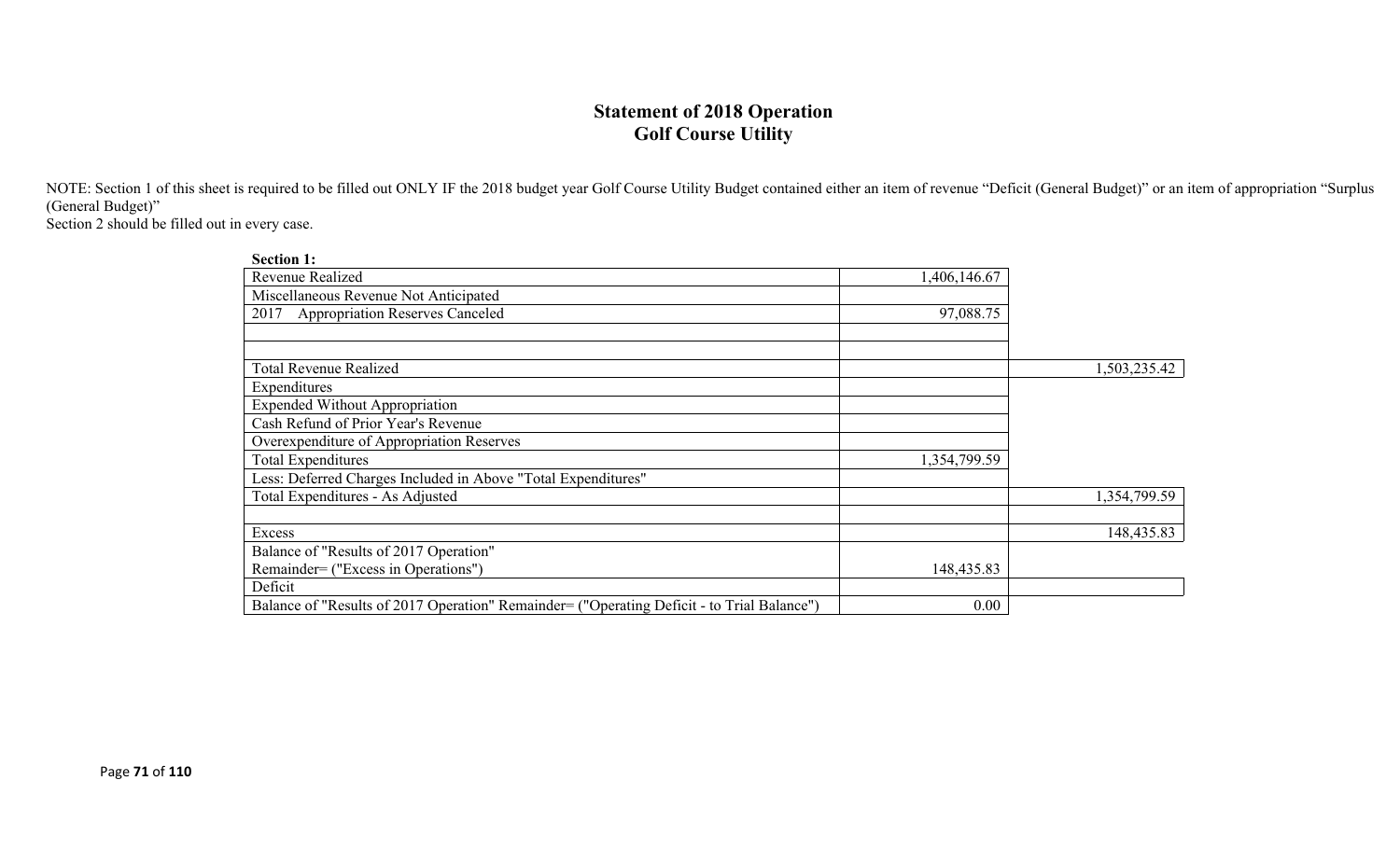#### **Section 2:**

The following Item of 2017 Appropriation Reserves Canceled in 2018 Is Due to the Current Fund TO THE EXTENT OF the amount Received and Due from the General Budget of 2017 for an Anticipated Deficit in the Golf Course Utility for: 2017

| 2017 Appropriation Reserves Canceled in 2018                                              | 97,088.75 |           |
|-------------------------------------------------------------------------------------------|-----------|-----------|
| Less: Anticipated Deficit in 2017 Budget - Amount Received and Due from Current Fund - If |           |           |
| $\perp$ none, check "None" $\Box$                                                         | 0.00      |           |
| *Excess (Revenue Realized)                                                                |           | 97,088.75 |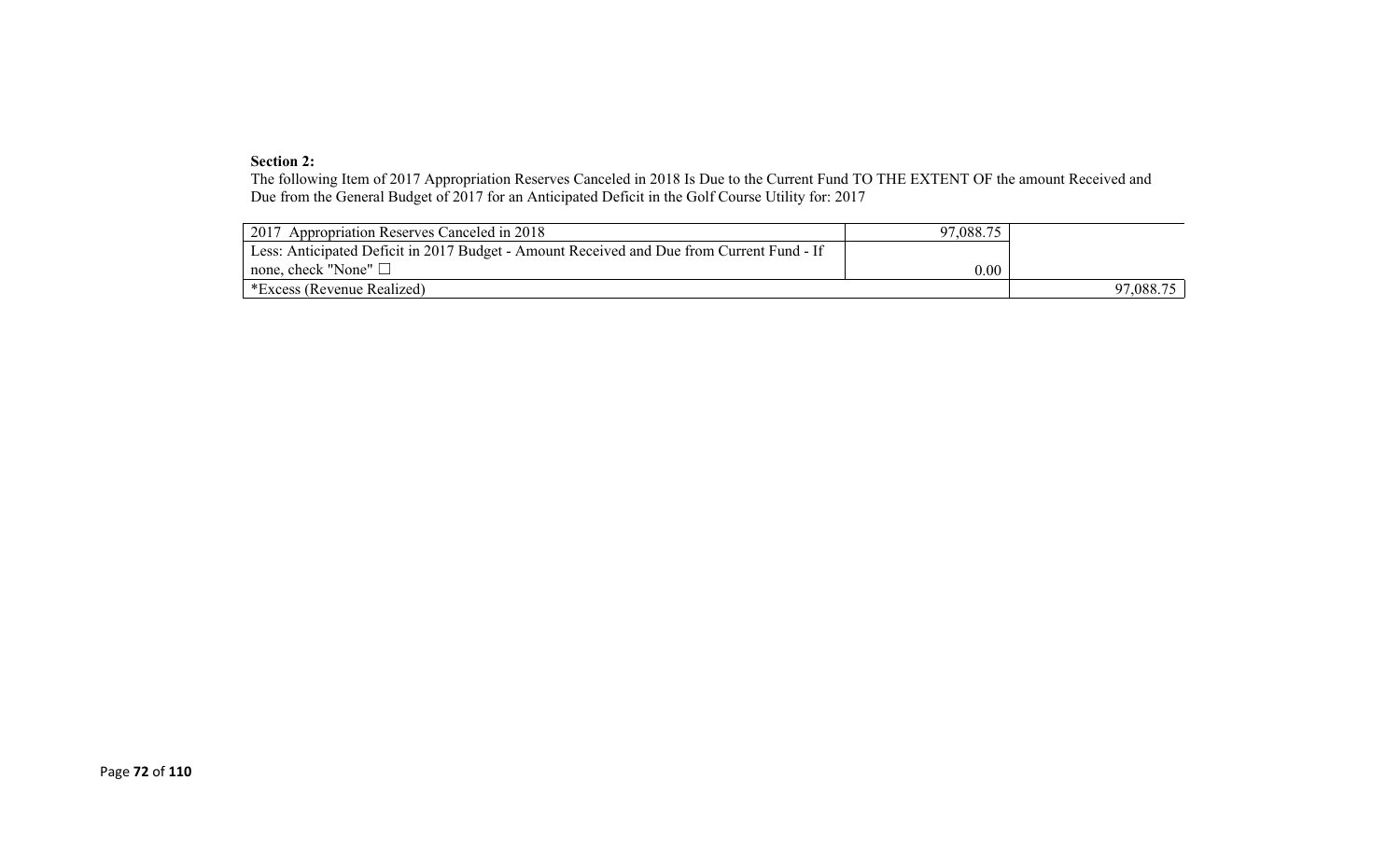|                                                    | Debit        | Credit       |
|----------------------------------------------------|--------------|--------------|
| Cancellation of Accounts Payable                   |              | 23,042.56    |
| Deficit in Anticipated Revenue                     | 51,743.33    |              |
| <b>Excess in Anticipated Revenues</b>              |              |              |
| Excess in Operations - to Operating Surplus        |              |              |
| Miscellaneous Revenue Not Anticipated              |              |              |
| Operating Deficit - to Trial Balance               |              |              |
| Unexpended Balances of Appropriations              |              | 103,090.41   |
| Unexpended Balances of PY Appropriation Reserves * |              | 97,088.75    |
| <b>Operating Excess</b>                            | 171,478.39   |              |
| <b>Operating Deficit</b>                           |              |              |
| Total Results of Current Year Operations           | 223, 221. 72 | 223, 221. 72 |

# **Results of 2018 Operations – Golf Course Utility**

## **Operating Surplus– Golf Course Utility**

|                                                                                  | Debit      | Credit     |
|----------------------------------------------------------------------------------|------------|------------|
| Amount Appropriated in CY Budget - Cash                                          | 267,390.00 |            |
| Amount Appropriated in CY Budget with Prior Written Consent of Director of Local |            |            |
| Government Services (Debit)                                                      |            |            |
| Balance January 1, CY (Credit)                                                   |            | 433,632.13 |
| Excess in Results of CY Operations                                               |            | 171,478.39 |
| Balance December 31, 2018                                                        | 337,720.52 |            |
| <b>Total Operating Surplus</b>                                                   | 605,110.52 | 605,110.52 |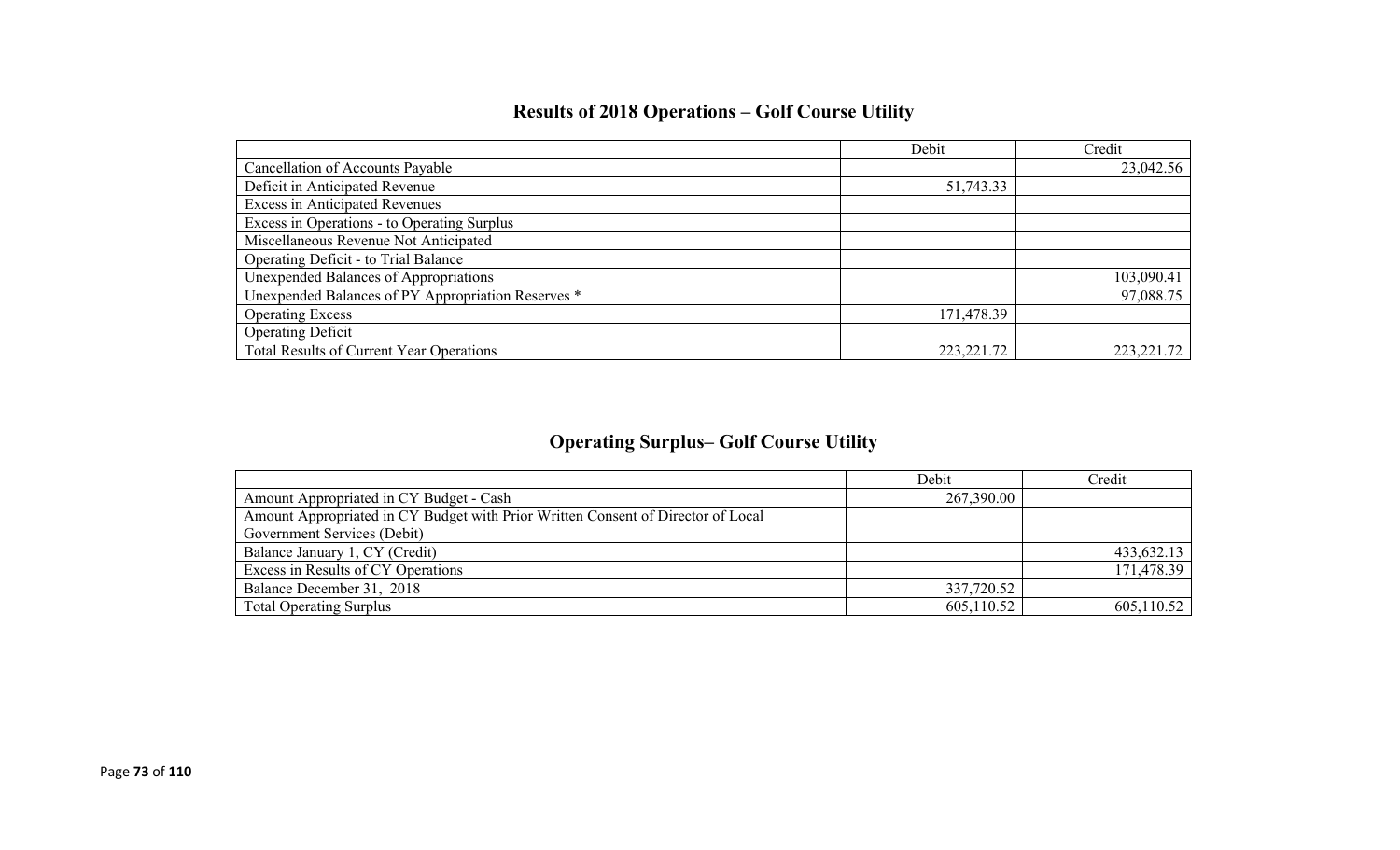#### **Analysis of Balance December 31, 2018 (From Utility – Trial Balance)**

| Cash                                                          | 381,568.06 |
|---------------------------------------------------------------|------------|
| Investments                                                   |            |
| <b>Interfund Accounts Receivable</b>                          |            |
| Subtotal                                                      | 381,568.06 |
| Deduct Cash Liabilities Marked with "C" on Trial Balance      | 43,847.54  |
| Operating Surplus Cash or (Deficit in Operating Surplus Cash) | 337,720.52 |
| Other Assets Pledged to Operating Surplus*                    |            |
| Deferred Charges #                                            |            |
| Operating Deficit #<br>0.00                                   |            |
| <b>Total Other Assets</b>                                     | 0.00       |
|                                                               | 337,720.52 |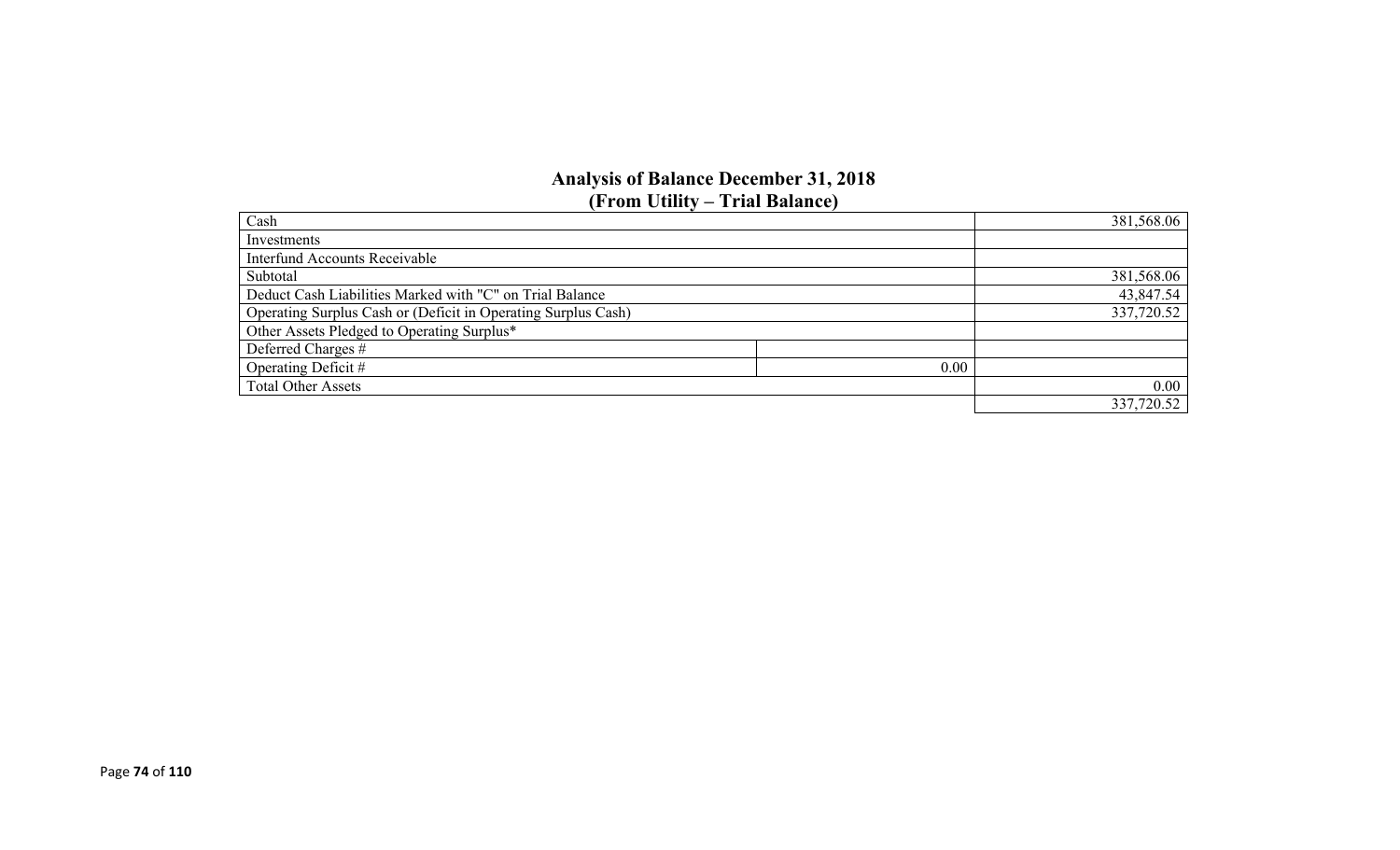# **Schedule of Golf Course Utility Accounts Receivable**

| Balance December 31, 2017                                                                 |                                              | 0.00     |
|-------------------------------------------------------------------------------------------|----------------------------------------------|----------|
| Increased by:<br>Rents Levied                                                             |                                              |          |
| Decreased by:<br>Collections<br>Overpayments applied<br>Transfer to Utility Lien<br>Other |                                              |          |
| Balance December 31, 2018                                                                 |                                              | 0.00     |
|                                                                                           | <b>Schedule of Golf Course Utility Liens</b> |          |
| Balance December 31, 2017                                                                 |                                              | $0.00\,$ |
| Increased by:<br>Transfers from Accounts Receivable<br>Penalties and Costs<br>Other       |                                              |          |
| Decreased by:<br>Collections<br>Other                                                     |                                              |          |
| Balance December 31, 2018                                                                 | 0.00                                         |          |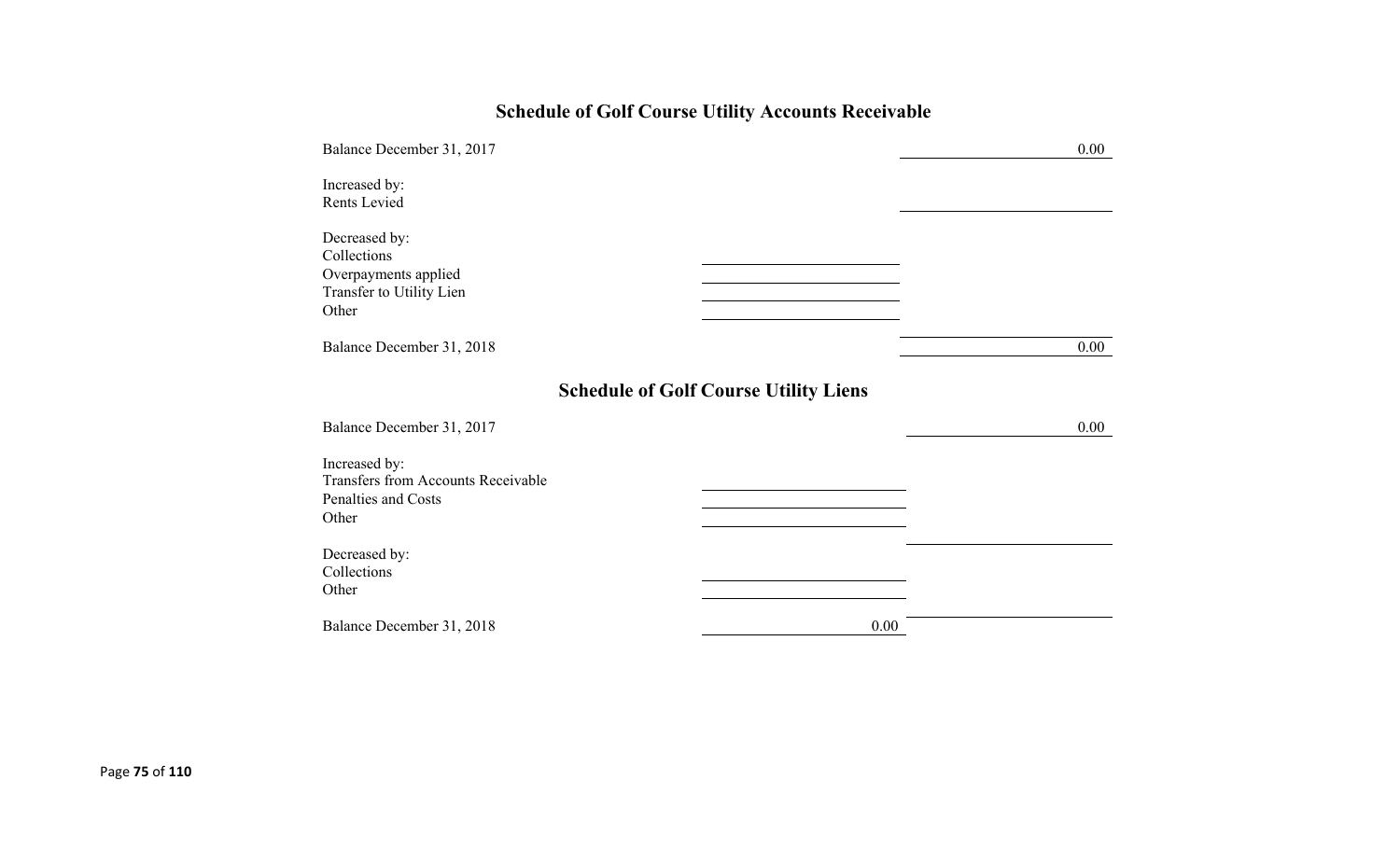### **Deferred Charges - Mandatory Charges Only - Golf Course Utility Fund**

(Do not include the emergency authorizations pursuant to N.J.S.A. 40A:4-55)

| Caused by              | Amount Dec. 31, 2017 per<br>Audit Report | Amount in 2018 Budget | Amount Resulting from 2018 | Balance as at Dec. 31, 2018 |
|------------------------|------------------------------------------|-----------------------|----------------------------|-----------------------------|
| Utility Operating Fund | 0.00                                     |                       | 0.00                       | 0.00                        |
| Total Operating        | 0.00                                     |                       | 0.00                       | 0.00                        |
| Total Capital          | 0.00                                     |                       |                            |                             |

\*Do not include items funded or refunded as listed below.

### **Emergency Authorizations Under N.J.S.A. 40A:4-47 Which Have Been Funded or Refunded Under N.J.S.A. 40A:2-3 OR N.J.S.A. 40A:2-51**

| Date        | Purpose       |                                                                  |        | Amount                     |
|-------------|---------------|------------------------------------------------------------------|--------|----------------------------|
|             |               | <b>Judgements Entered Against Municipality and Not Satisfied</b> |        |                            |
| In Favor Of | On Account Of | Date Entered                                                     | Amount | Appropriated for in Budget |
|             |               |                                                                  |        | of Year 2019               |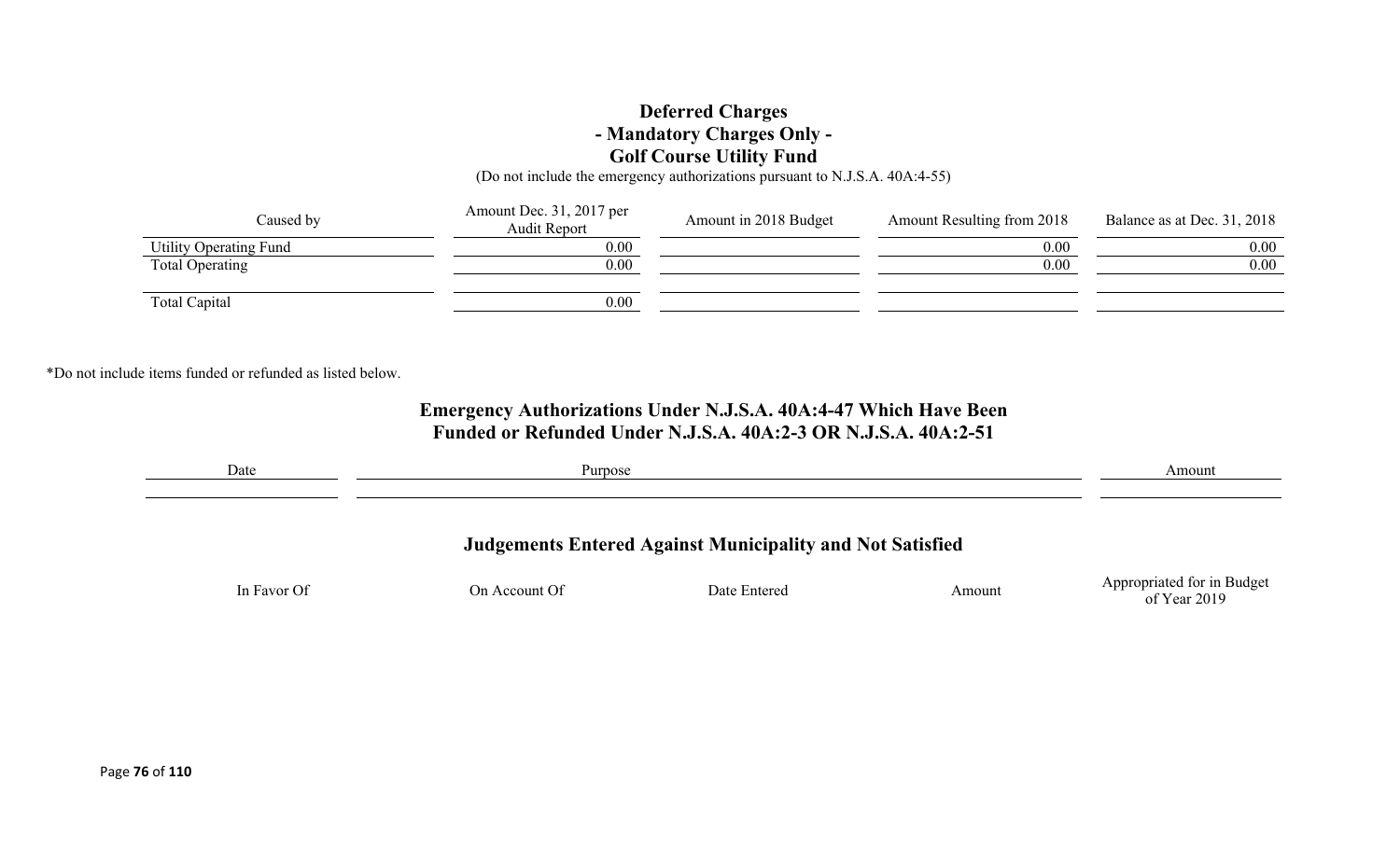#### **Schedule of Bonds Issued and Outstanding and 2019 Debt Service for Bonds** Golf Course UTILITY ASSESSMENT BONDS

|                                         | Debit | Credit | 2019 Debt Service |
|-----------------------------------------|-------|--------|-------------------|
| Issued (Credit)                         |       |        |                   |
| Outstanding January 1, CY (Credit)      |       | 0.00   |                   |
| Paid (Debit)                            |       |        |                   |
| Outstanding December 31, 2018           |       |        |                   |
|                                         |       |        |                   |
| 2019 Bond Maturities - Assessment Bonds |       |        |                   |
| 2019 Interest on Bonds                  |       |        |                   |

### **Golf Course Utility Capital Bonds**

|                                         | Debit        | Credit       | 2019 Debt Service |
|-----------------------------------------|--------------|--------------|-------------------|
| Issued (Credit)                         |              |              |                   |
| Outstanding January 1, CY (Credit)      |              | 1,365,000.00 |                   |
| Paid (Debit)                            | 335,000.00   |              |                   |
| Outstanding December 31, 2018           | 1,030,000.00 |              |                   |
|                                         | 1,365,000.00 | 1,365,000.00 |                   |
| 2019 Bond Maturities – Assessment Bonds |              |              | 335,000.00        |
| 2019 Interest on Bonds                  |              | 30,237.50    |                   |

### **Interest on Bonds – Golf Course Utility Budget**

|                                                      | .         |           |
|------------------------------------------------------|-----------|-----------|
| 2019 Interest on Bonds (*Items)                      | 30,237.50 |           |
| Less: Interest Accrued to 12/31/2018 (Trial Balance) | 2,455.73  |           |
| Subtotal                                             | 27,781.77 |           |
| Add: Interest to be Accrued as of $12/31/2019$       | .989.06   |           |
| Required Appropriation 2019                          |           | 29,770.83 |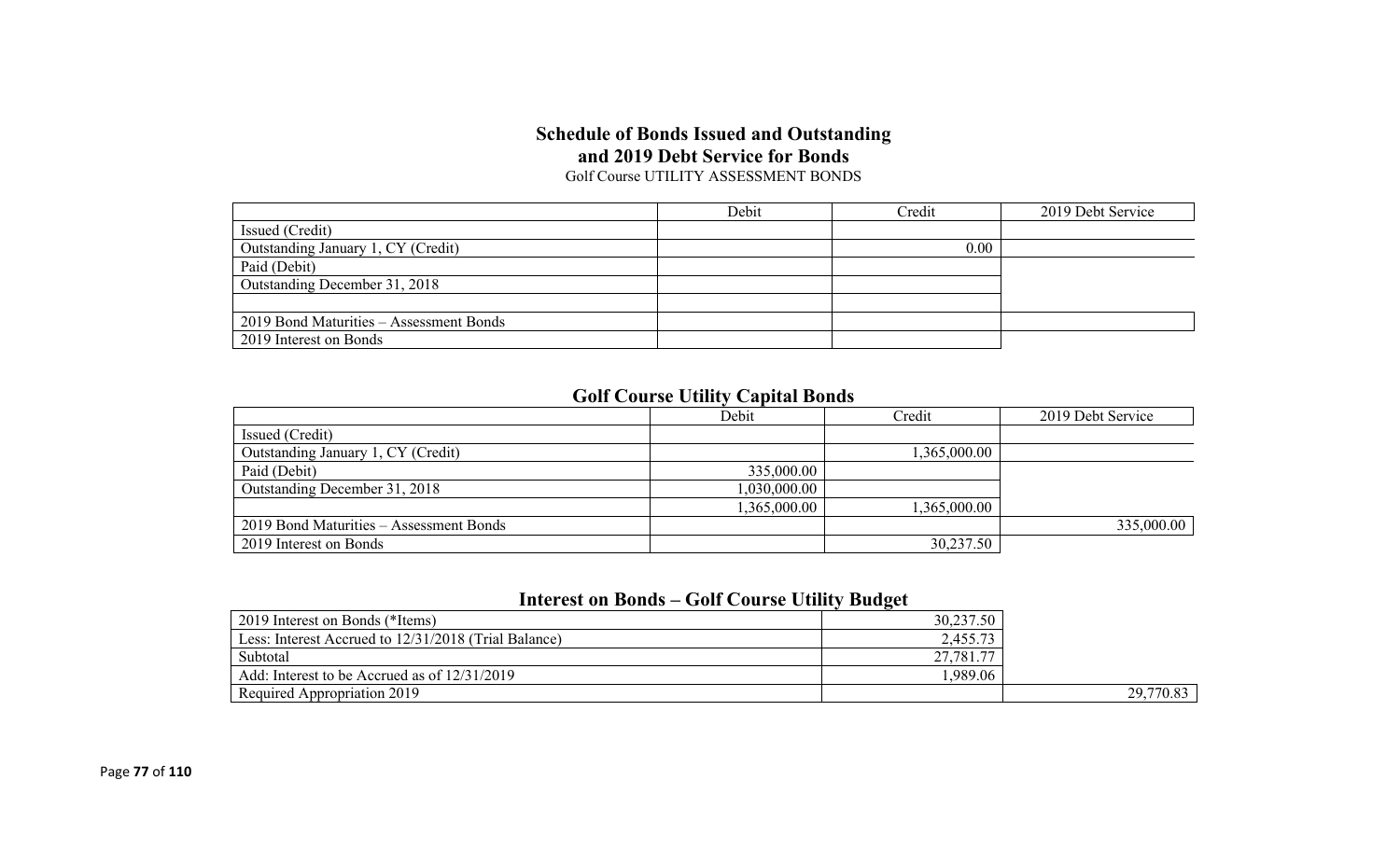# **List of Bonds Issued During 2018**

| Purpose | 201<br>Maturity | Amount Issued | <b>Issue</b><br>Date<br>ΩT | Rate<br>Interest |  |  |
|---------|-----------------|---------------|----------------------------|------------------|--|--|
|         |                 |               |                            |                  |  |  |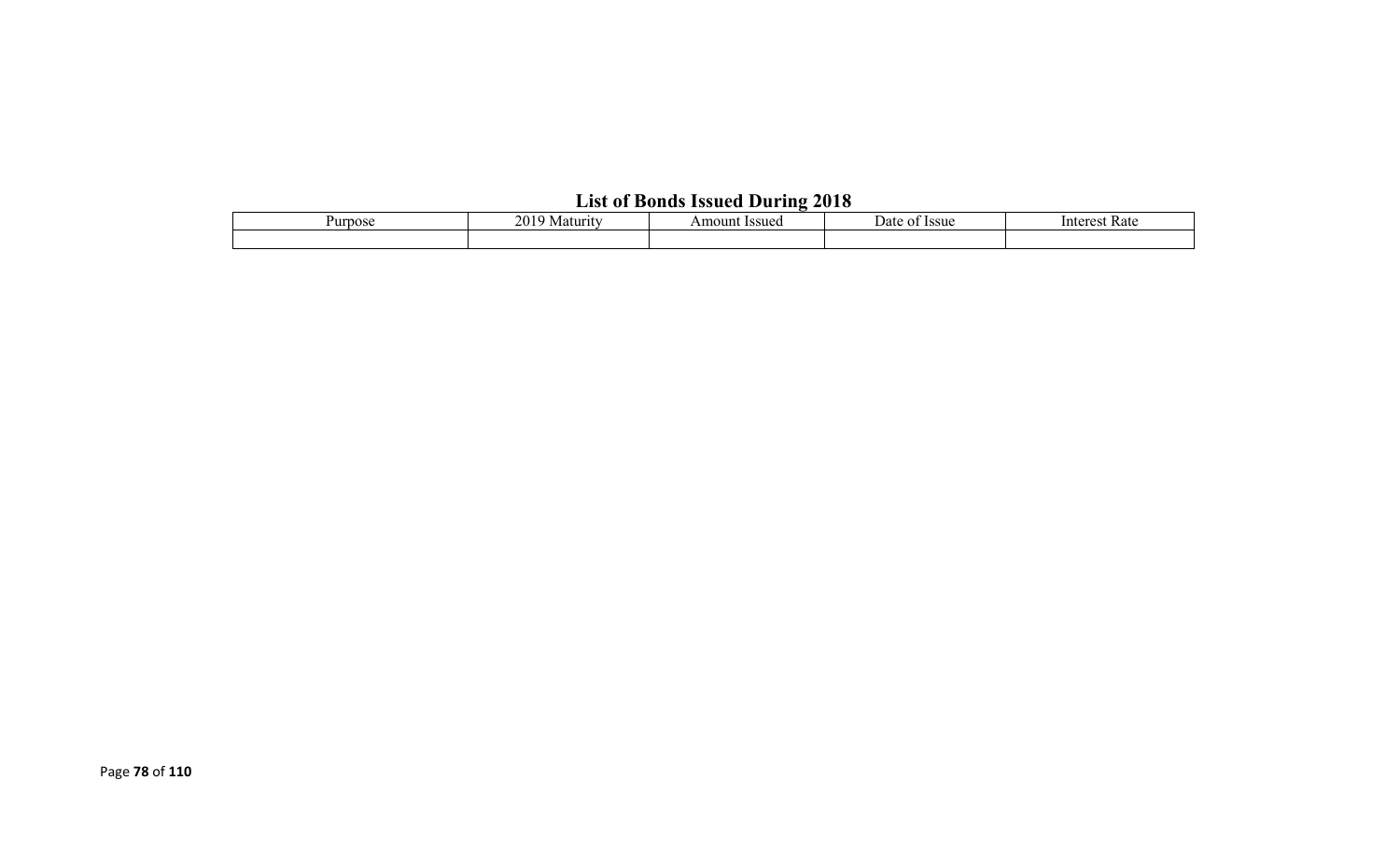### **Schedule of Loans Issued and Outstanding and 2019 Debt Service for Loans**

Golf Course UTILITY LOAN

| Loan | Outstanding<br>1,2018<br>Januarv | <b>Issued</b> | Paid | Other<br>Description | Other Debit | Other Credit | Outstanding<br>December 31.<br>2018 | Maturities<br>$L$ oan | Interest on Loans |
|------|----------------------------------|---------------|------|----------------------|-------------|--------------|-------------------------------------|-----------------------|-------------------|
|      |                                  |               |      |                      |             |              |                                     |                       |                   |

## **Interest on Loans – Golf Course Utility Budget**

| 2019Interest on Loans (*Items)                       |  |
|------------------------------------------------------|--|
| Less: Interest Accrued to 12/31/2018 (Trial Balance) |  |
| Subtotal                                             |  |
| Add: Interest to be Accrued as of 12/31/2019         |  |
| Required Appropriation 2019                          |  |

## **List of Loans Issued During 2018**

| Purpose | 201<br>YMaturity | Amount Issued | Date<br><i>ssue</i> | ≺ат |
|---------|------------------|---------------|---------------------|-----|
|         |                  |               |                     |     |
|         |                  |               |                     |     |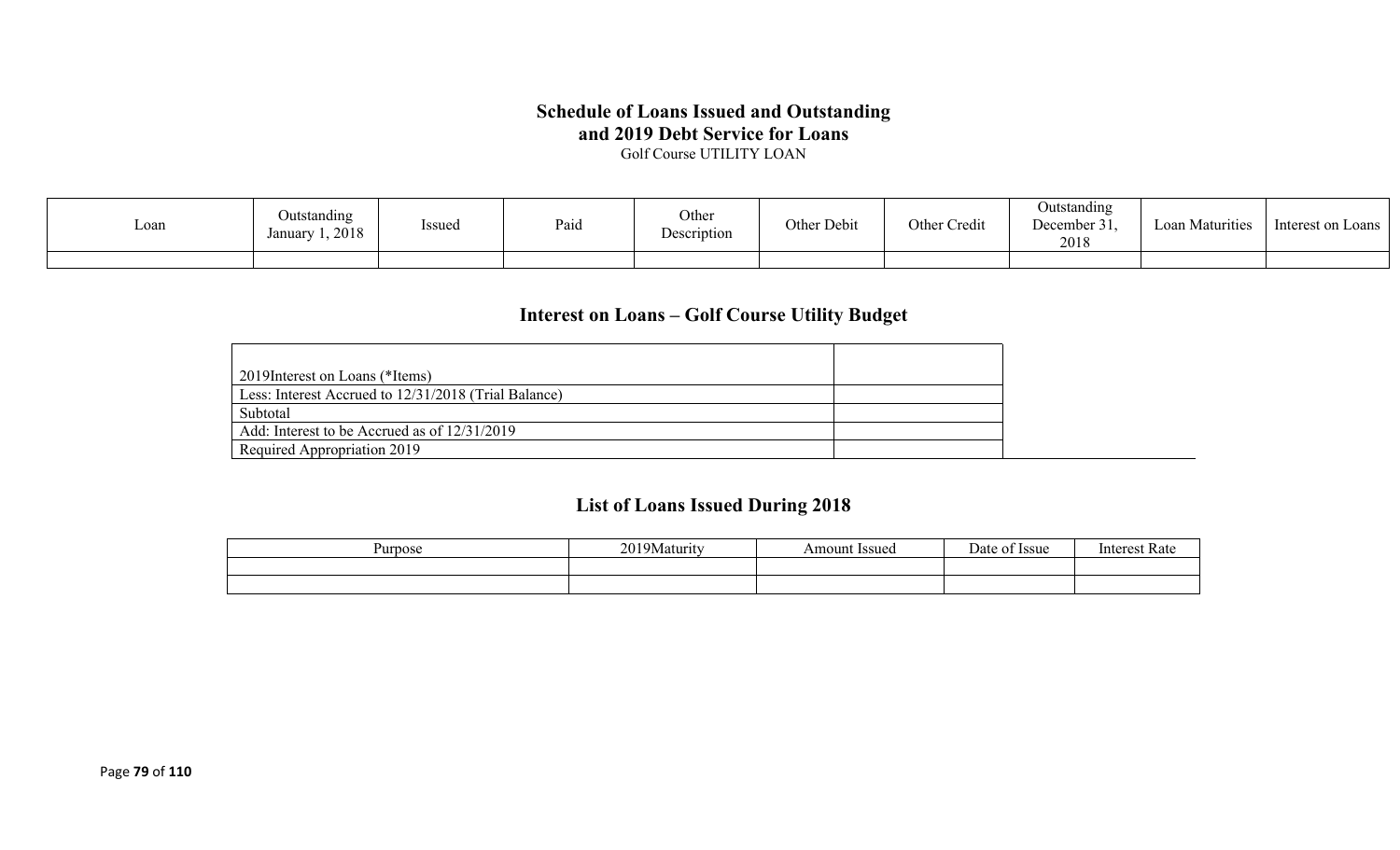### **Debt Service Schedule for Utility Notes (Other than Utility Assessment Notes)**

|                               | Original Date of<br>Original Amount |              | Amount of Note             | Date of  |                     | 2019 Budget Requirement |              | Date Interest |
|-------------------------------|-------------------------------------|--------------|----------------------------|----------|---------------------|-------------------------|--------------|---------------|
| Title or Purpose of the Issue | Issued                              | <i>Issue</i> | Outstanding Dec.<br>, 2018 | Maturity | Rate of<br>Interest | For Principal           | For Interest | Computed to   |
|                               |                                     |              |                            |          |                     |                         |              |               |
|                               |                                     |              |                            |          |                     |                         |              |               |

| Important: If there is more than one utility in the municipality, identify each note.            | INTERST ON NOTES - Golf Course UTILITY BUDGET        |      |
|--------------------------------------------------------------------------------------------------|------------------------------------------------------|------|
|                                                                                                  | 2019 Interest on Notes                               |      |
| All notes with an original date of issue of or prior require one legal payable installment to be | Less: Interest Accrued to 12/31/2018 (Trial Balance) | 0.00 |
| budgeted if it is contemplated that such notes will be renewed in 2019 or written intent of      | Subtotal                                             | 0.00 |
| permanent financing submitted.                                                                   | Add: Interest to be Accrued as of 12/31/2019         |      |
| ** If interest on note is financed by ordinance, designate same, otherwise an amount must be     |                                                      |      |
| included in this column.                                                                         | Required Appropriation - 2019                        | 0.00 |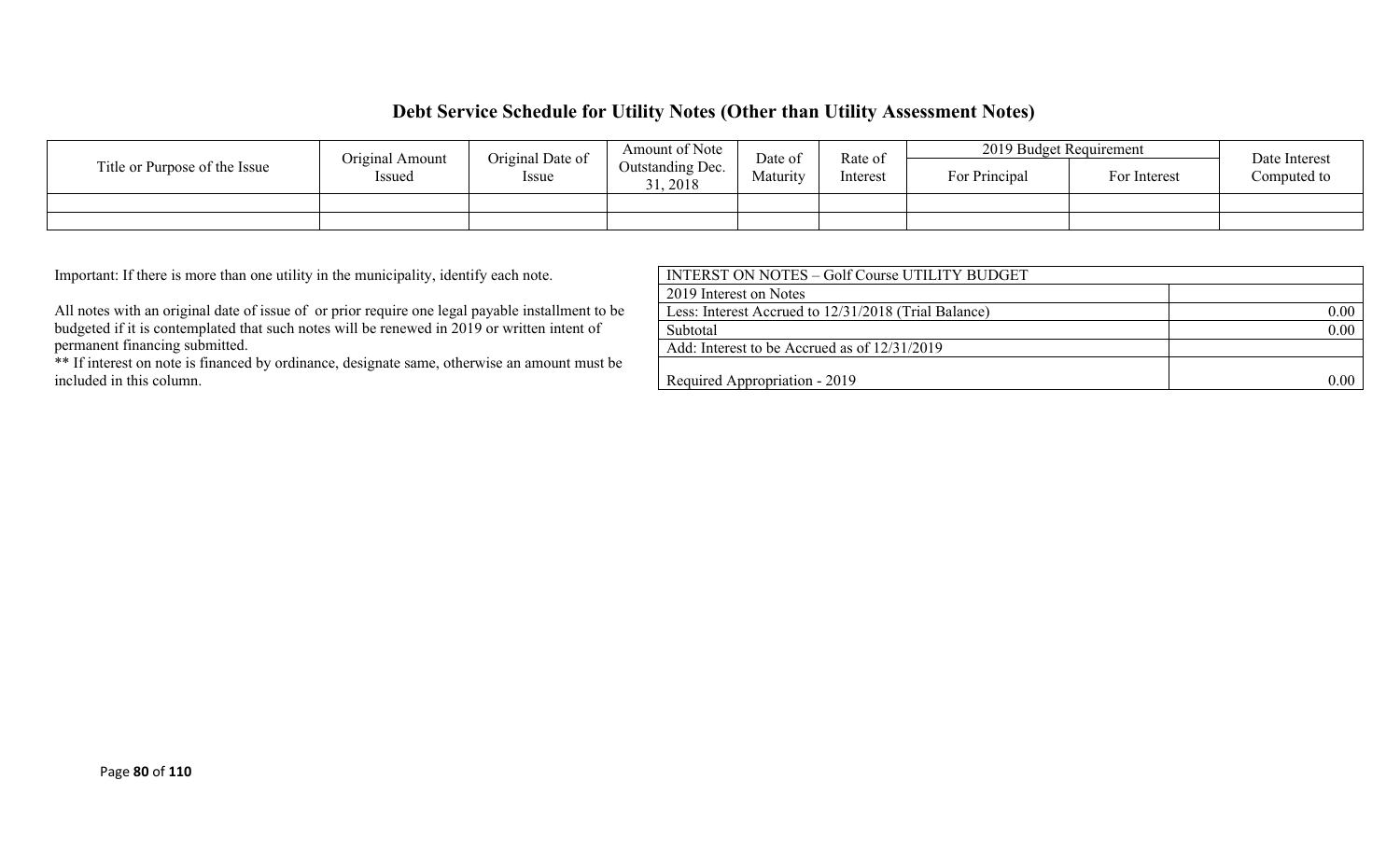## **Debt Service Schedule for Utility Assessment Notes**

|                           | Original Amount | Original Date of | Amount of Note               | Date of  | Rate of  | 2019 Budget Requirement |              | <b>Interest Computed</b> |
|---------------------------|-----------------|------------------|------------------------------|----------|----------|-------------------------|--------------|--------------------------|
| Title or Purpose of Issue | Issued          | Issue            | Outstanding Dec.<br>31, 2018 | Maturity | Interest | For Principal           | For Interest | to (Insert Date)         |
|                           |                 |                  |                              |          |          |                         |              |                          |
|                           |                 |                  |                              |          |          |                         |              |                          |

Important: If there is more than one utility in the municipality, identify each note.

Utility Assessment Notes with an original date of issue of December 31, or prior require one legally payable installment to be budgeted in the 2019 Dedicated Utility Assessment Budget if it is contemplated that such notes will be renewed in 2019 or written intent of permanent financing submitted with statement.

\*\* Interest on Utility Assessment Notes must be included in the Utility Budget appropriation "Interest on Notes".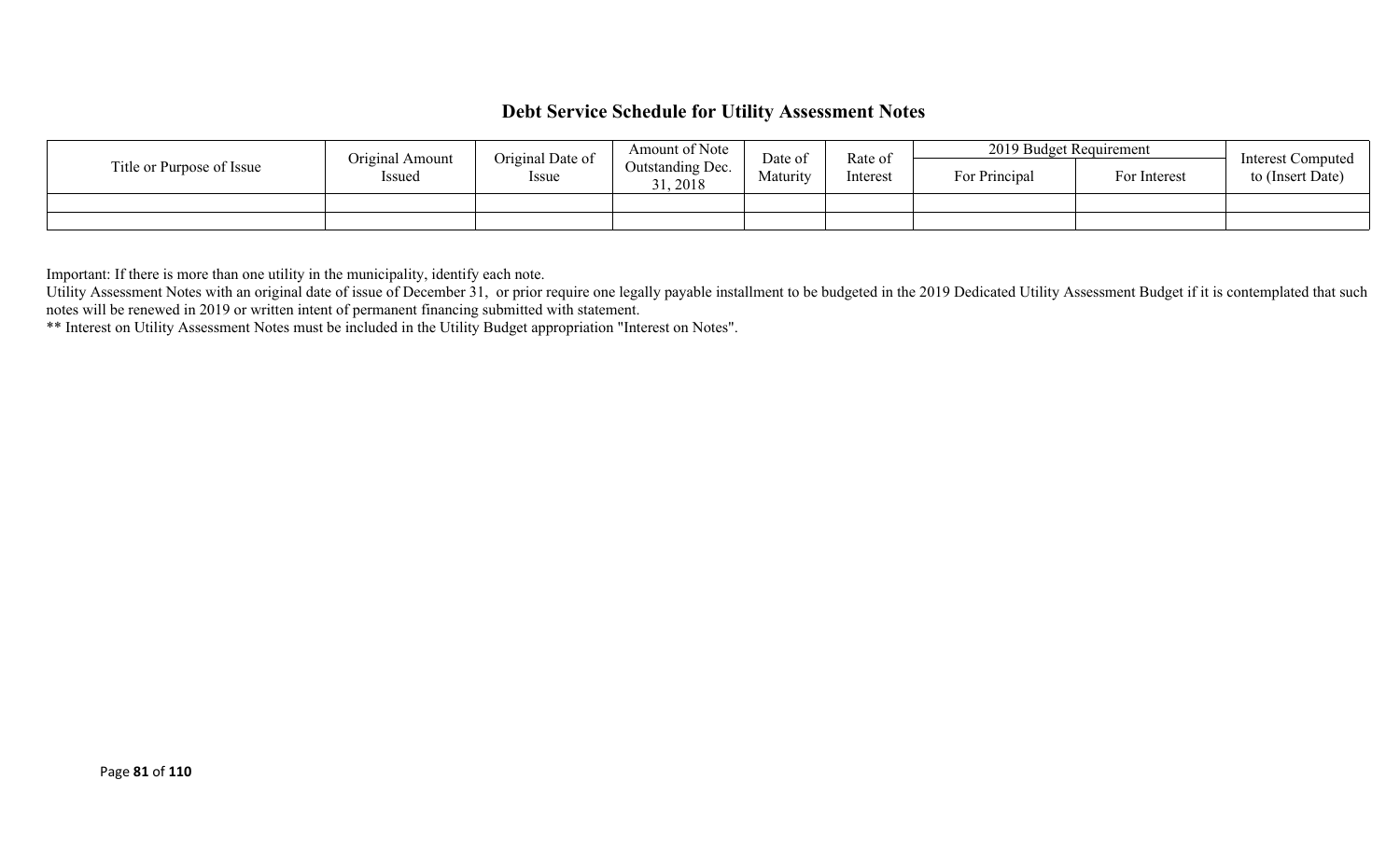# **Schedule of Capital Lease Program Obligations**

|                                              | Amount of Obligation      | 2019 Budget Requirement |                   |  |
|----------------------------------------------|---------------------------|-------------------------|-------------------|--|
| Purpose                                      | Outstanding Dec. 31, 2018 | For Principal           | For Interest/Fees |  |
| Leases approved by LFB after July 1, 2007    |                           |                         |                   |  |
|                                              |                           |                         |                   |  |
| Subtotal                                     |                           |                         |                   |  |
| Leases approved by LFB prior to July 1, 2007 |                           |                         |                   |  |
|                                              |                           |                         |                   |  |
|                                              |                           |                         |                   |  |
| Subtotal                                     |                           |                         |                   |  |
| Total                                        |                           |                         |                   |  |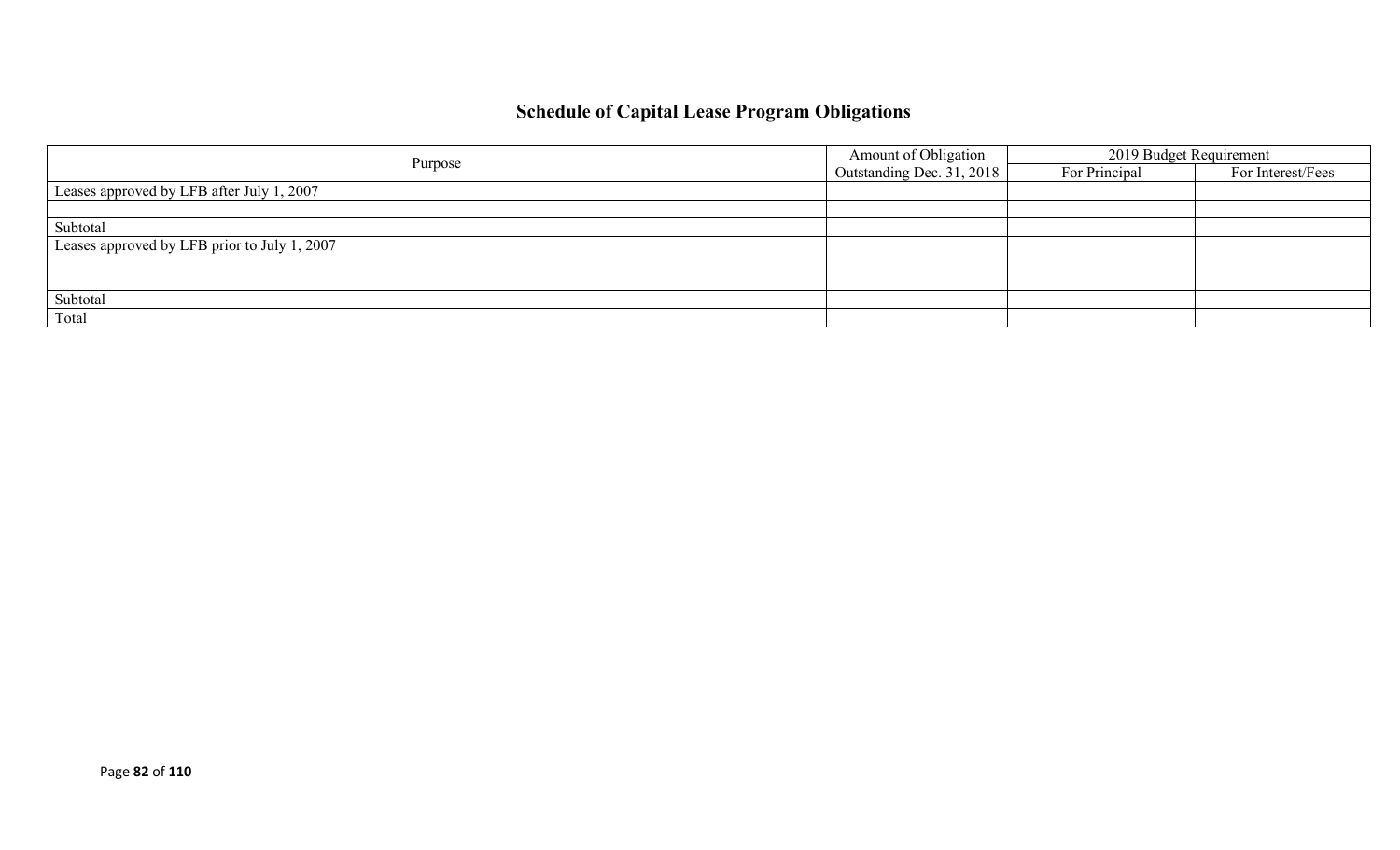# **Schedule of Improvement Authorizations (Utility Capital Fund)**

| <b>IMPROVEMENTS</b>              |           | Balance - January 1, 2018 |                     | Refunds, Transfers |            |                | Balance December 31, 2018 |          |
|----------------------------------|-----------|---------------------------|---------------------|--------------------|------------|----------------|---------------------------|----------|
| Specify each authorization by    |           |                           | 2018 Authorizations | and Encumbrances   | Expended   | Authorizations |                           |          |
| purpose. Do not merely designate | Funded    | Unfunded                  |                     |                    |            | Canceled       | Funded                    | Unfunded |
| by a code number                 |           |                           |                     |                    |            |                |                           |          |
| ORD 4319-11: Various Golf        |           |                           |                     |                    |            |                |                           |          |
| Course Utility CApital           |           |                           |                     |                    |            |                |                           |          |
| Improvements                     |           |                           |                     | 350,000.00         | 350,000.00 |                |                           |          |
| Ord 3494-99 Various Golf         |           |                           |                     |                    |            |                |                           |          |
| Course Utility Capital           |           |                           |                     |                    |            |                |                           |          |
| Improvements                     | 904.17    | $0.00\,$                  |                     |                    | 130.00     | 774.17         |                           |          |
| Ord 3554-00 Bey Lea              |           |                           |                     |                    |            |                |                           |          |
| Improvements                     | 65.24     | $0.00\,$                  |                     |                    | 65.24      |                |                           |          |
| Ord 3605-01 Various Golf         |           |                           |                     |                    |            |                |                           |          |
| Course Utility Capital           |           |                           |                     |                    |            |                |                           |          |
| Improvements                     | 3,634.53  | $0.00\,$                  |                     |                    | 1,959.98   | 1,674.55       |                           |          |
| Ord 3642-01 Various Golf         |           |                           |                     |                    |            |                |                           |          |
| Course Utility Capital           |           |                           |                     |                    |            |                |                           |          |
| Improvements                     | 2,862.63  | 0.00                      |                     |                    | 2,859.49   | 3.14           |                           |          |
| Ord 3671-02 Various Golf         |           |                           |                     |                    |            |                |                           |          |
| Course Utility Capital           |           |                           |                     |                    |            |                |                           |          |
| Improvements                     | 295.56    | 0.00                      |                     |                    | 295.56     |                |                           |          |
| Ord 3737-02 Various Golf         |           |                           |                     |                    |            |                |                           |          |
| Course Utility Capital           |           |                           |                     |                    |            |                |                           |          |
| Improvements                     | 2,747.46  | 1,950.00                  |                     | 593.05             | 3,340.51   | 1,950.00       |                           |          |
| Ord 3990-06 Various Golf         |           |                           |                     |                    |            |                |                           |          |
| Course Utility Capital           |           |                           |                     |                    |            |                |                           |          |
| Improvements                     | 8,864.73  | 0.00                      |                     | 16,000.00          | 22,918.08  |                | 1,946.65                  |          |
| Ord 4124-07 Golf Course Utility  |           |                           |                     |                    |            |                |                           |          |
| Capital Irrigation Improvements  | 52,587.81 | 20,000.00                 |                     | 24,631.86          | 97,123.46  |                |                           | 96.21    |
| Total                            | 71,962.13 | 21,950.00                 | 0.00                | 391,224.91         | 478,692.32 | 4,401.86       | 1,946.65                  | 96.21    |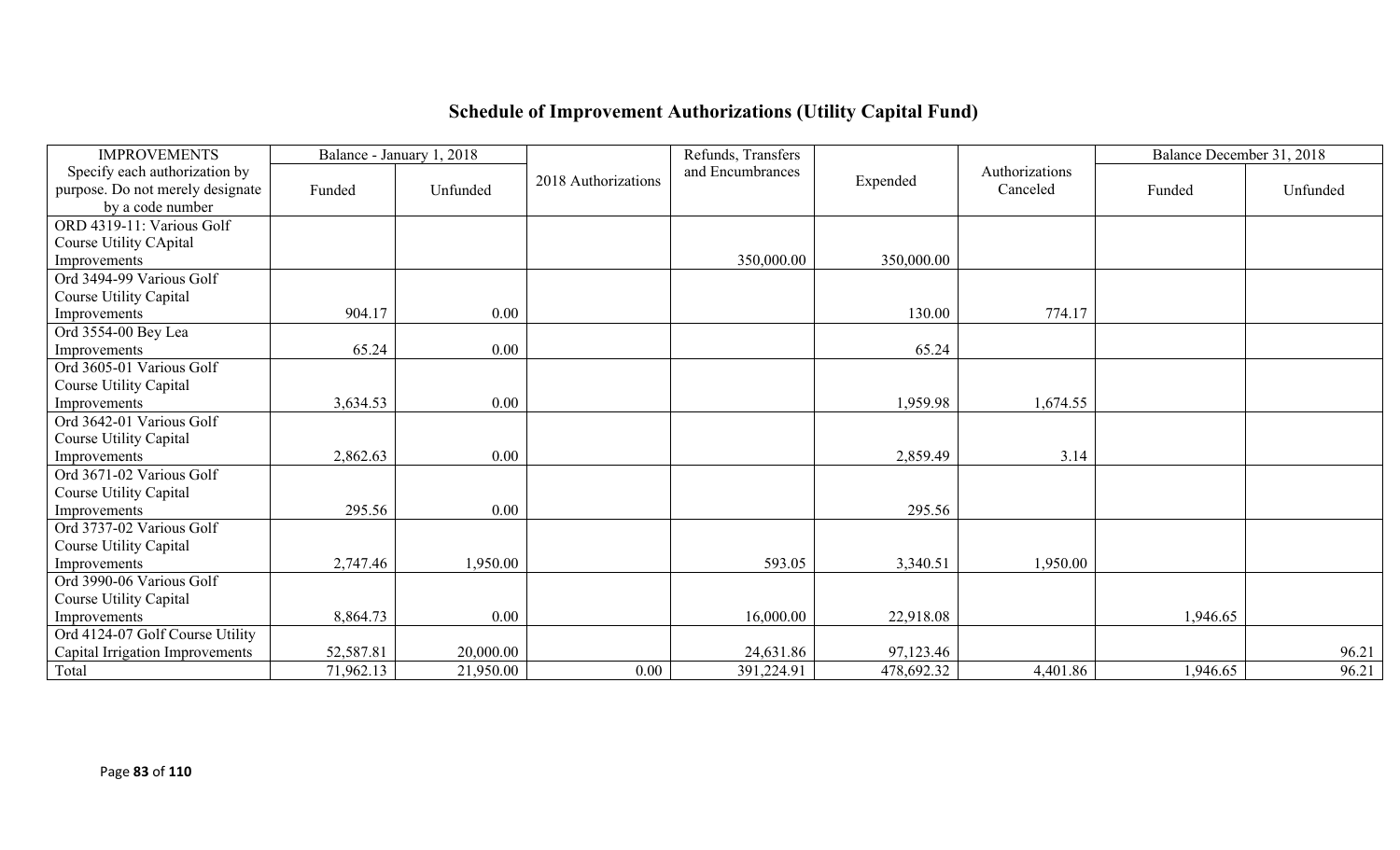## **Golf Course Utility Capital Surplus**

SCHEDULE OF CAPITAL IMPROVEMENT FUND

|                                                                                   | Debit     | Credit    |
|-----------------------------------------------------------------------------------|-----------|-----------|
| Appropriated to Finance Improvement Authorizations (Debit)                        |           |           |
| Balance January 1, CY (Credit)                                                    |           | 29,540.00 |
| Improvement Authorizations Canceled (financed in whole by the Capital Improvement |           |           |
| Fund) (Credit)                                                                    |           |           |
| Received from CY Budget Appropriation * (Credit)                                  |           | 1,000.00  |
| Balance December 31, 2018                                                         | 30,540.00 |           |
|                                                                                   | 30,540.00 | 30,540.00 |

## **Golf Course Utility Capital Surplus**

SCHEDULE OF DOWN PAYMENTS ON IMPROVEMENTS

|                                                            | Debit | Credit |
|------------------------------------------------------------|-------|--------|
| Appropriated to Finance Improvement Authorizations (Debit) |       |        |
| Balance January 1, CY (Credit)                             |       | 0.00   |
| Received from CY Budget Appropriation (Credit)             |       |        |
| Received from CY Emergency Appropriation * (Credit)        |       |        |
| Balance December 31, 2018                                  |       |        |
|                                                            |       |        |

\*The full amount of the 2018 appropriation should be transferred to this account unless the balance of the appropriation is permitted to lapse.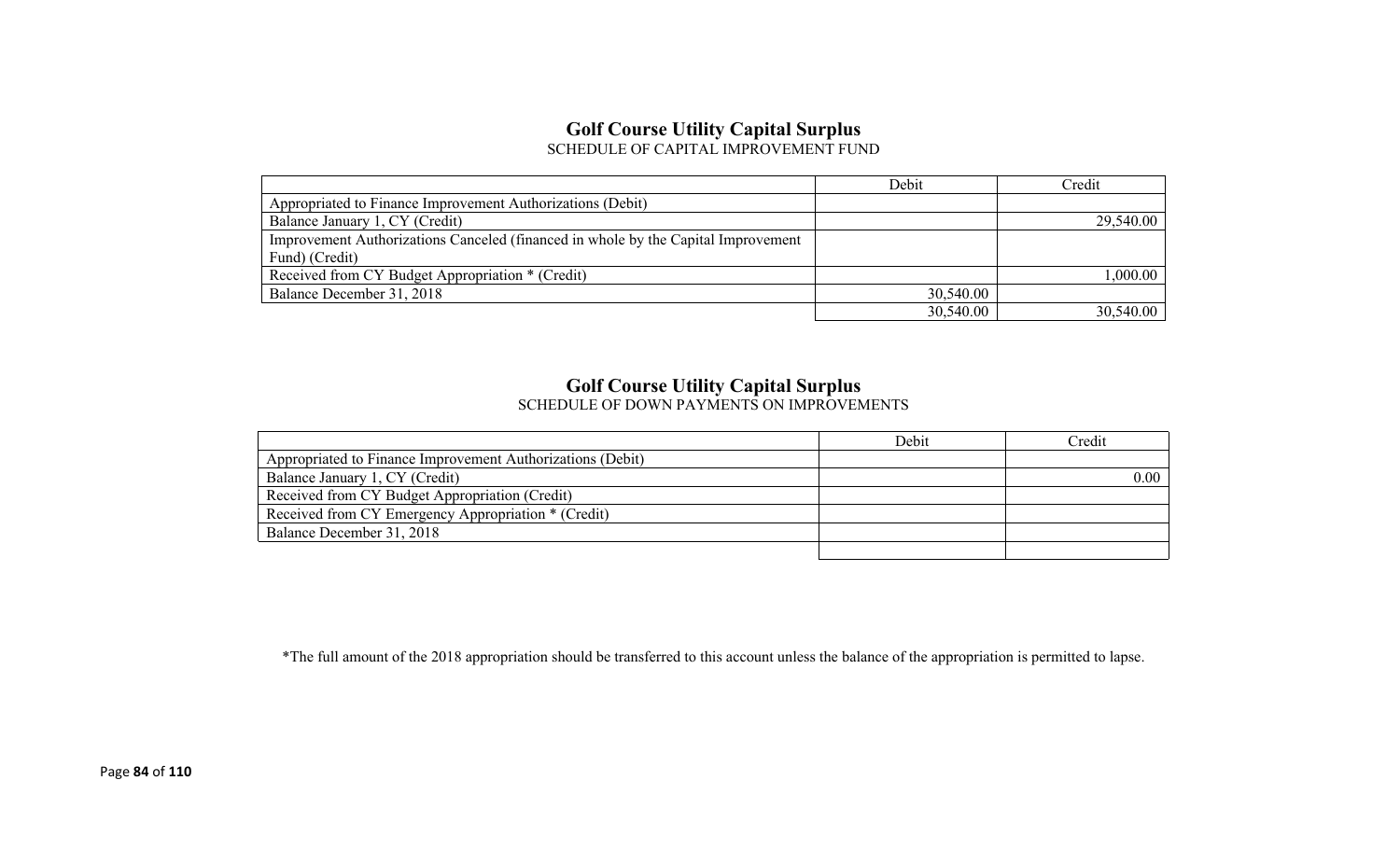#### **Utility Fund** CAPITAL IMPROVEMENTS AUTHORIZED IN 2018 AND DOWN PAYMENTS (N.J.S. 40A:2-11) UTILITIES ONLY

| Purpose | <b>Amount Appropriated</b> | <b>Total Obligations</b><br>Authorized | Down Payment<br>Provided by<br>Ordinance | Amount of Down<br>Payment in Budget of<br>2018 or Prior Years |
|---------|----------------------------|----------------------------------------|------------------------------------------|---------------------------------------------------------------|
|         |                            |                                        |                                          |                                                               |
|         |                            |                                        |                                          |                                                               |

#### **Golf Course Utility Capital Fund Statement of Capital Surplus** YEAR 2018

|                                                            | Debit     | Credit    |
|------------------------------------------------------------|-----------|-----------|
| Appropriated to CY Budget Revenue (Debit)                  |           |           |
| Appropriated to Finance Improvement Authorizations (Debit) |           |           |
| Balance January 1, CY (Credit)                             |           | 40,353.24 |
| Funded Improvement Authorizations Canceled (Credit)        |           | 2,451.86  |
| Miscellaneous (Credit)                                     |           |           |
| Premium on Sale of Bonds (Credit)                          |           |           |
| Balance December 31, 2018                                  | 42,805.10 |           |
|                                                            | 42,805.10 | 42,805.10 |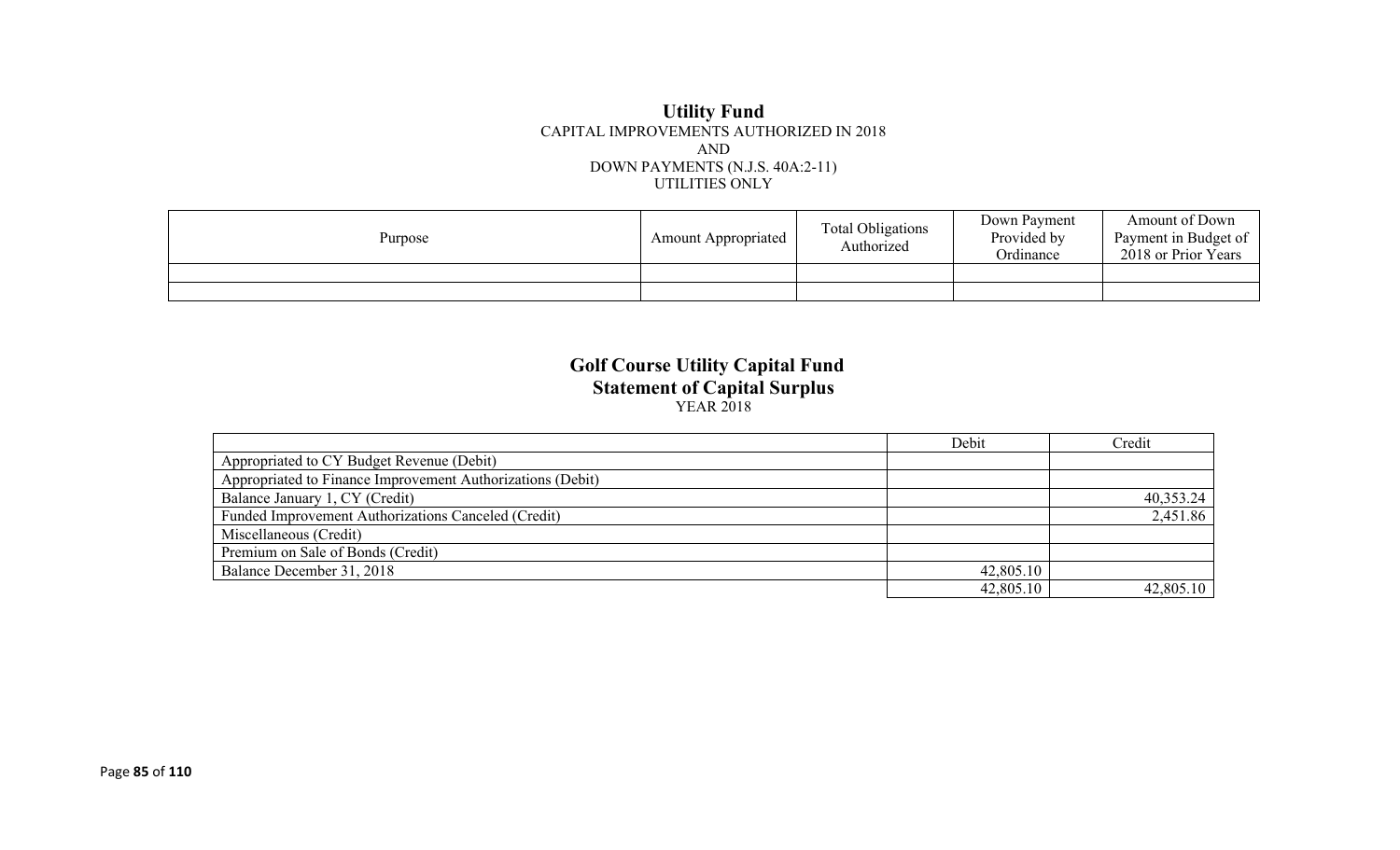UTILITIES ONLY

Note: If no "utility fund" existed on the books of account and if no utility was owned and operated by the municipality during the year 2018, please observe instructions of Sheet 2.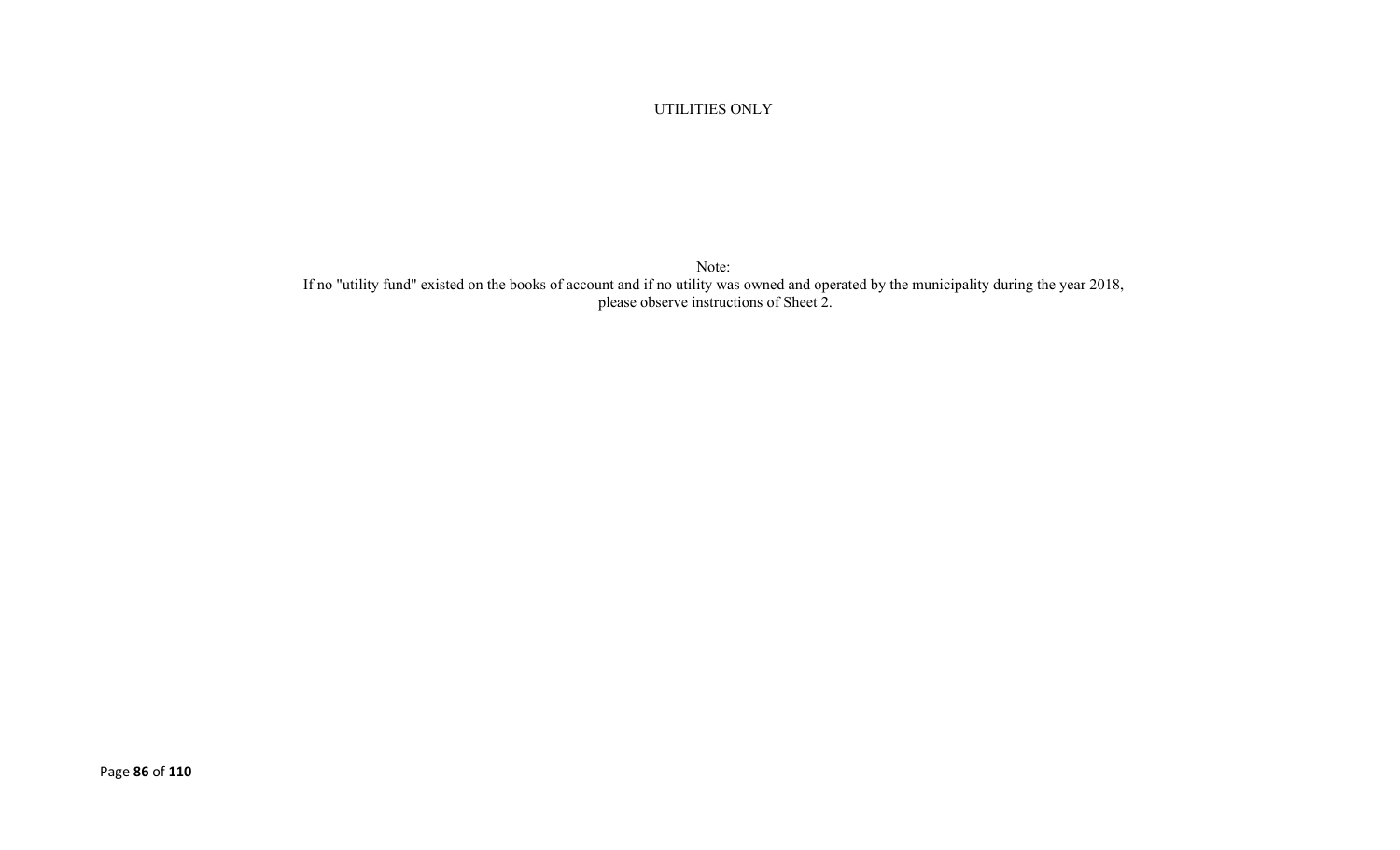#### **Balance Sheet - Other Utility Operating Fund Assets AS OF DECEMBER 31, 2018**

|                                                           | 2018                     |  |
|-----------------------------------------------------------|--------------------------|--|
| Cash:<br>Cash<br>Sub Total Cash                           | 412,152.08<br>412,152.08 |  |
| Investments:<br>Sub Total Investments                     | $0.00\,$                 |  |
| Accounts Receivable:<br>Sub Total Accounts Receivable     | $0.00\,$                 |  |
| Interfunds Receivable:<br>Sub Total Interfunds Receivable | $0.00\,$                 |  |
| Deferred Charges<br>Sub Total Deferred Charges            | $0.00\,$                 |  |
| <b>Total Assets</b>                                       | 412,152.08               |  |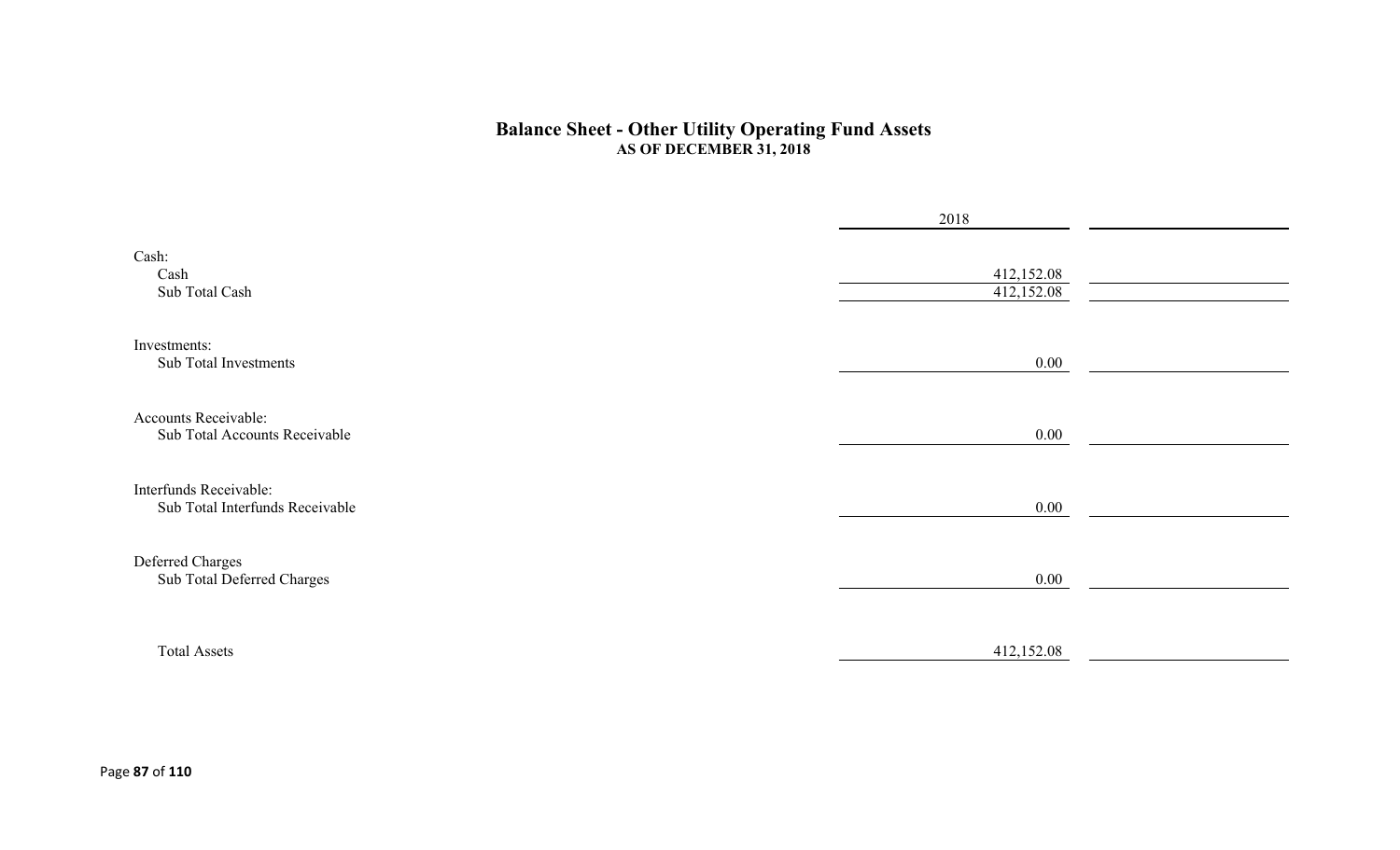#### **Balance Sheet - Other Utility Operating Fund Liabilities, Reserves & Fund Balance AS OF DECEMBER 31, 2018**

|                                            | 2018       |  |
|--------------------------------------------|------------|--|
|                                            |            |  |
| Liabilities:                               |            |  |
| <b>Encumbrances Payable</b>                | 59,592.28  |  |
| <b>Appropriation Reserves</b>              | 48,389.25  |  |
| <b>Accounts Payable</b>                    | $0.00\,$   |  |
| Accrued Interest on Bonds, Loans and Notes |            |  |
| Sales Tax Payable                          | 17.26      |  |
| <b>Total Liabilities</b>                   | 107,998.79 |  |
|                                            |            |  |
| Fund Balance:                              |            |  |
| Fund Balance                               | 304,153.29 |  |
| <b>Total Utility Fund</b>                  | 412,152.08 |  |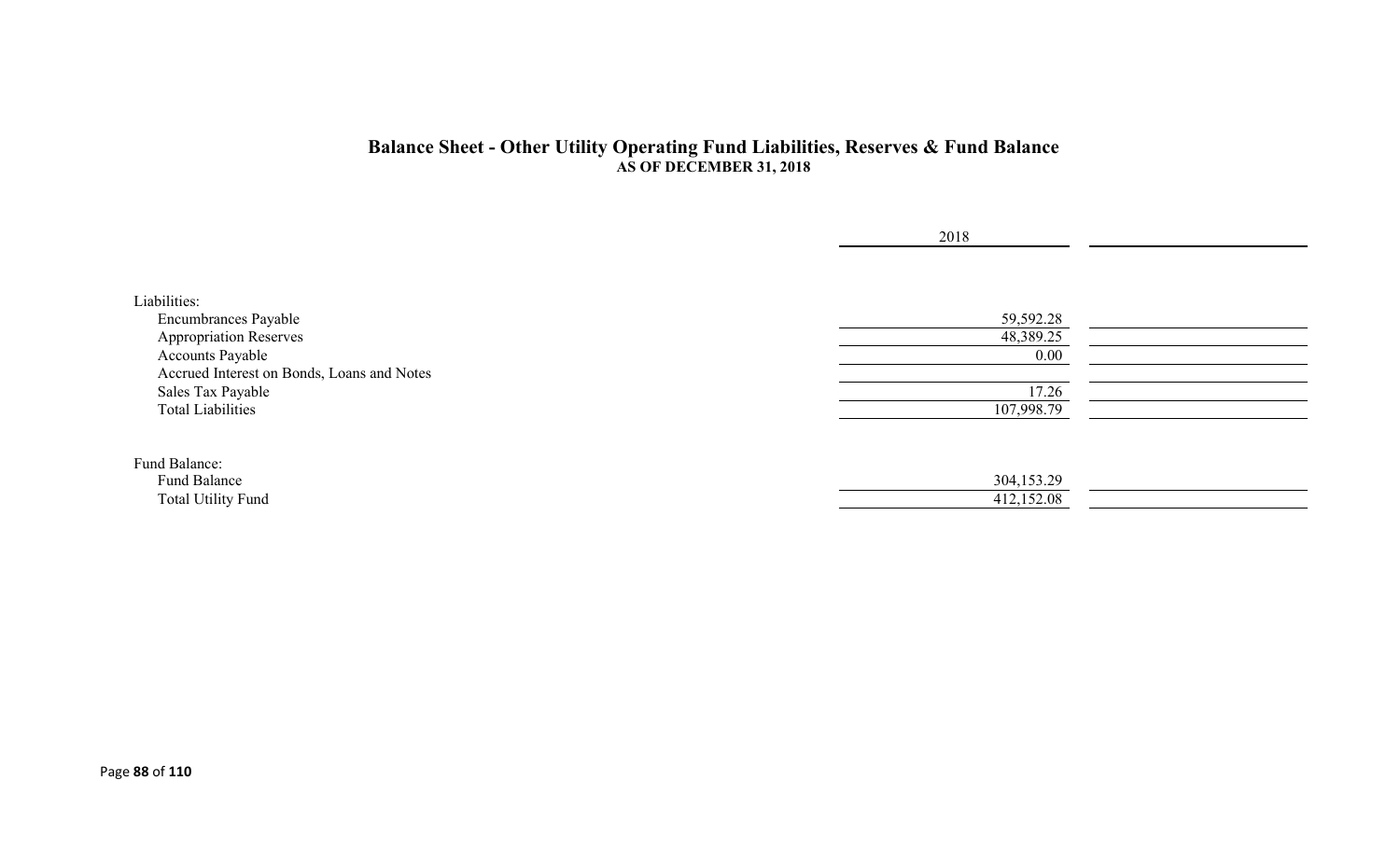#### **Balance Sheet - Other Utility Capital Fund Assets AS OF DECEMBER 31, 2018**

|                                                                                                | 2018                     |  |
|------------------------------------------------------------------------------------------------|--------------------------|--|
| Cash:<br>Cash<br>Sub Total Cash                                                                | 60,000.00<br>60,000.00   |  |
| Accounts Receivable:<br>Fixed Capital Authorized & Uncomplete<br>Sub Total Accounts Receivable | 450,000.00<br>450,000.00 |  |
| <b>Total Assets</b>                                                                            | 510,000.00               |  |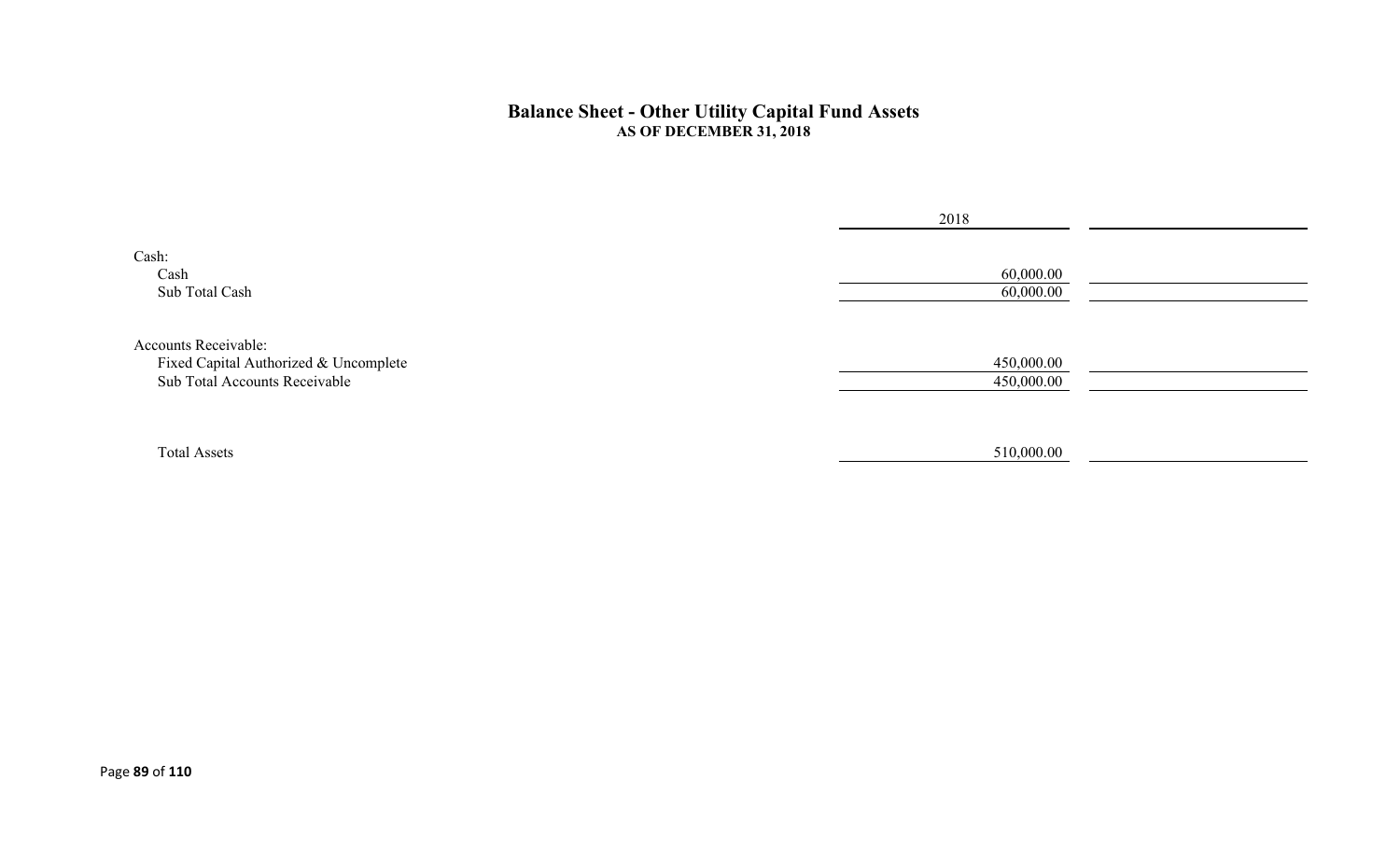#### **Balance Sheet - Other Utility Capital Fund Liabilities, Reserves & Fund Balance AS OF DECEMBER 31, 2018**

|                                                                                                                                                                                                                        | 2018                                                  |  |
|------------------------------------------------------------------------------------------------------------------------------------------------------------------------------------------------------------------------|-------------------------------------------------------|--|
| Liabilities:<br>Improvement Authorizations - Funded<br>Improvement Authorizations - Unfunded<br>Serial Bonds Payable<br><b>Bond Anticipation Notes Payable</b><br>Capital Improvement Fund<br><b>Total Liabilities</b> | 0.00<br>450,000.00<br>0.00<br>60,000.00<br>510,000.00 |  |
| Total Liabilities, Reserves & Fund Balance:<br>Capital Surplus<br>Total Liabilities, Reserves and Surplus                                                                                                              | 0.00<br>510,000.00                                    |  |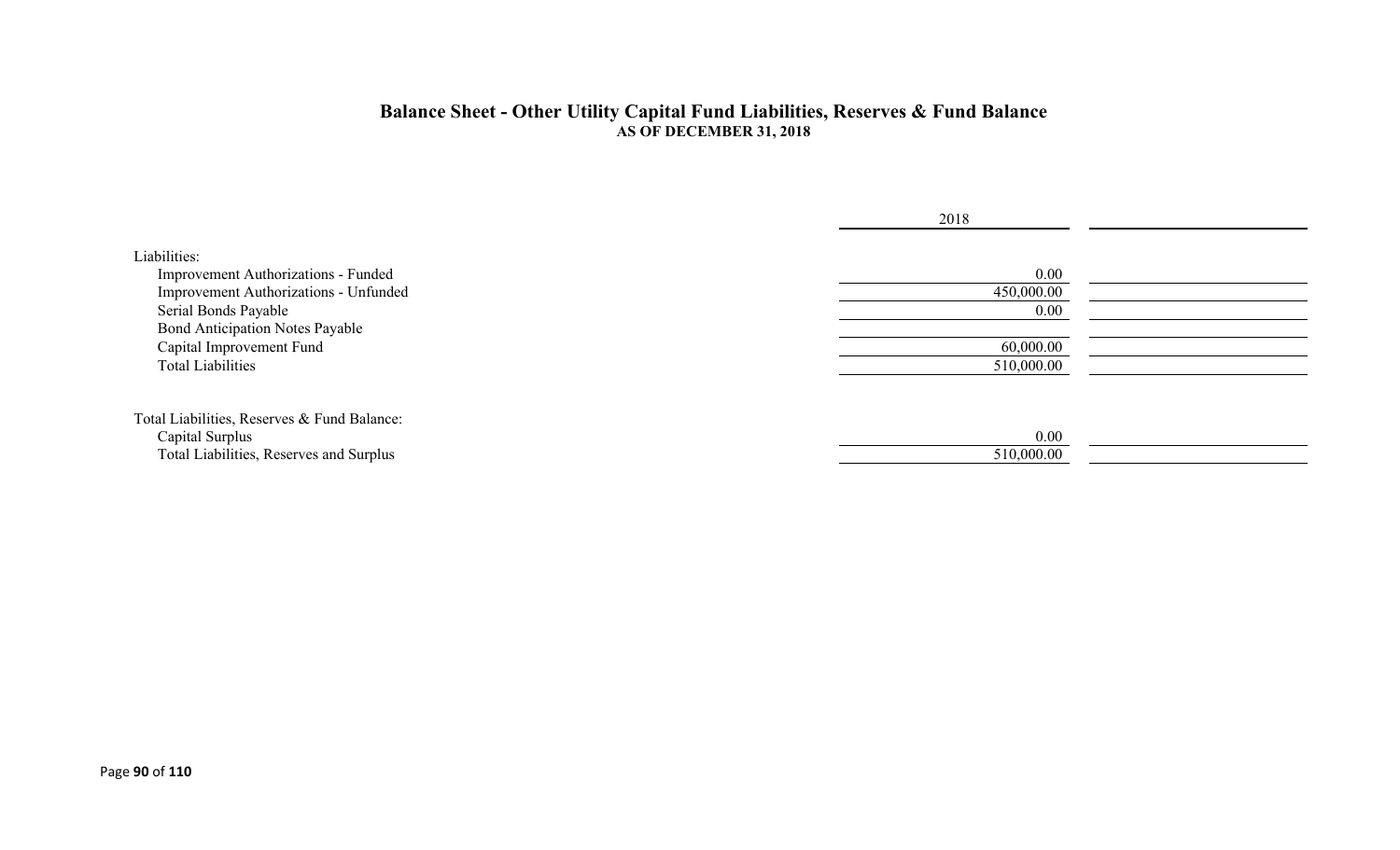#### **Balance Sheet - Other Utility Assessment Fund AS OF DECEMBER 31, 2018**

2018

Assets:

Liabilities and Reserves:

Liabilities, Reserves, and Fund Balance: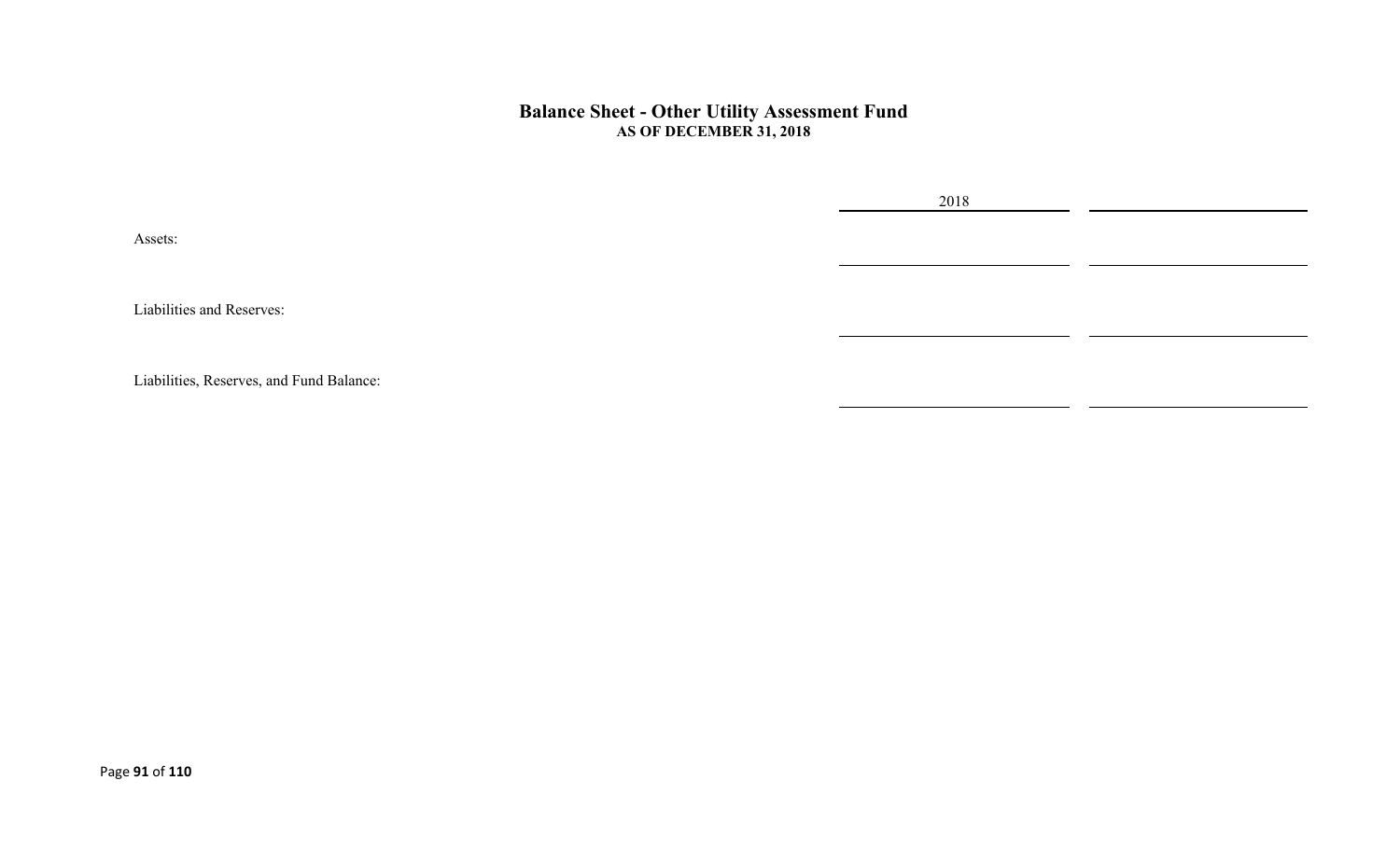### **Analysis of Other Utility Assessment Trust Cash and Investments Pledged to Liabilities and Surplus**

|                                                                 | <b>Audit Balance</b> |                          | Receipts                |       |               |                              |
|-----------------------------------------------------------------|----------------------|--------------------------|-------------------------|-------|---------------|------------------------------|
| Title of Liability to which Cash and Investments are<br>Pledged | Dec. 31, 2017        | Assessments and<br>Liens | <b>Operating Budget</b> | Other | Disbursements | <b>Balance Dec. 31, 2018</b> |
| Assessment Serial Bond Issues:                                  |                      |                          |                         |       |               |                              |
|                                                                 |                      |                          |                         |       |               |                              |
| <b>Assessment Bond Anticipation Notes</b>                       |                      |                          |                         |       |               |                              |
| <b>Trust Surplus</b>                                            | 0.00                 |                          |                         |       |               | $0.00\,$                     |
| Other Liabilities                                               |                      |                          |                         |       |               |                              |
|                                                                 |                      |                          |                         |       |               |                              |
| <b>Trust Surplus</b>                                            |                      |                          |                         |       |               |                              |
|                                                                 |                      |                          |                         |       |               |                              |
| Less Assets "Unfinanced"                                        |                      |                          |                         |       |               |                              |
|                                                                 |                      |                          |                         |       |               |                              |
| Total                                                           | 0.00                 |                          |                         |       |               | $0.00\,$                     |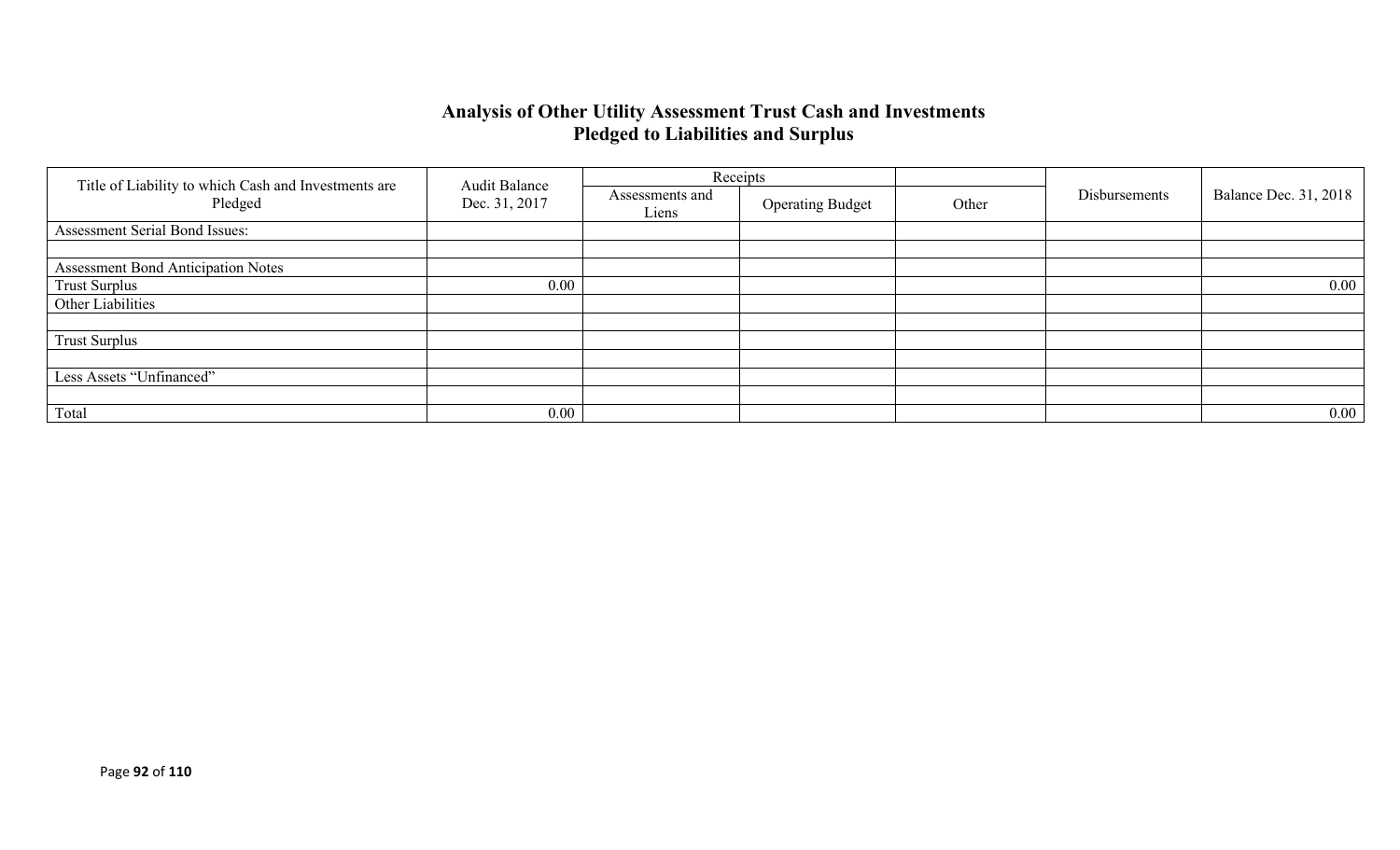#### **Schedule of Other Utility Budget - 2018 Budget Revenues**

| Source                                                          | Budget       | Received in Cash | <b>Excess or Deficit</b> |
|-----------------------------------------------------------------|--------------|------------------|--------------------------|
| <b>Operating Surplus Anticipated</b>                            | 183,570.00   | 183,570.00       | 0.00                     |
| Operating Surplus Anticipated with Consent of Director of Local |              |                  |                          |
| Govt. Services                                                  |              |                  |                          |
| Rents                                                           |              |                  | 0.00                     |
| Miscellaneous Revenue Anticipated                               | 5,000.00     | 6,115.52         | 1,115.52                 |
| Miscellaneous                                                   |              |                  |                          |
| Ice Rink Fees                                                   | 920,000.00   | 896,679.37       | $-23,320.63$             |
| Added by N.J.S.A. 40A:4-87: (List)                              |              |                  |                          |
|                                                                 |              |                  |                          |
| <b>Subtotal Additional Miscellaneous Revenues</b>               | 920,000.00   | 896,679.37       | $-23,320.63$             |
| Subtotal                                                        | 1,108,570.00 | 1,086,364.89     | $-22,205.11$             |
| Deficit (General Budget)                                        |              |                  |                          |
|                                                                 | 1,108,570.00 | 086,364.89       | $-22,205.11$             |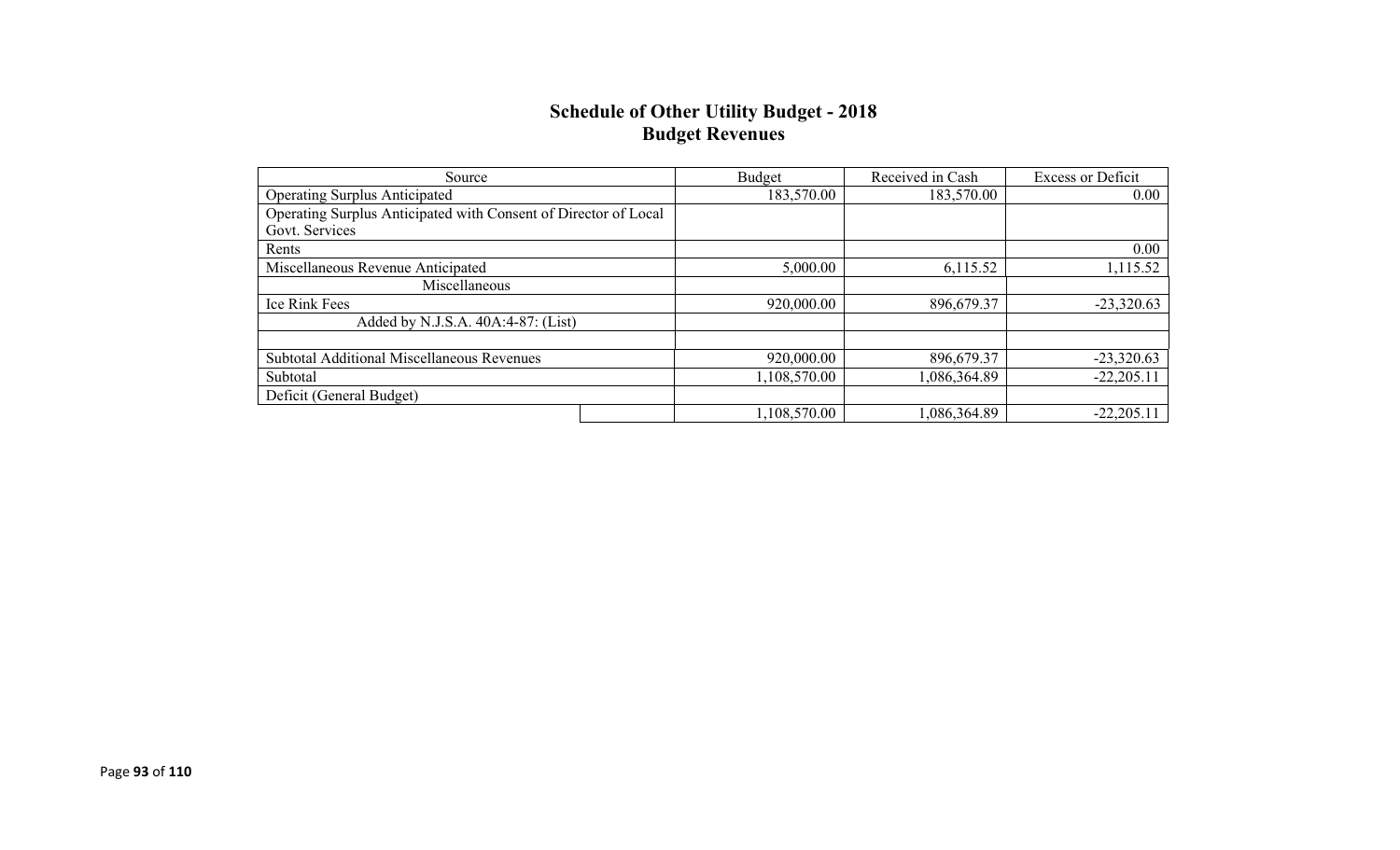# **Statement of Budget Appropriations**

| Appropriations                          |              |
|-----------------------------------------|--------------|
| <b>Adopted Budget</b>                   | 1,108,570.00 |
| <b>Total Appropriations</b>             | 1,108,570.00 |
| Add: Overexpenditures                   |              |
|                                         |              |
| Total Overexpenditures                  |              |
| Total Appropriations & Overexpenditures | 1,108,570.00 |
| Deduct Expenditures                     |              |
| Paid or Charged                         | 960,180.75   |
| Reserved                                | 48,389.25    |
| Surplus                                 |              |
|                                         |              |
| <b>Total Surplus</b>                    |              |
| Total Expenditure & Surplus             | 1,008,570.00 |
| <b>Unexpended Balance Cancelled</b>     | 100,000.00   |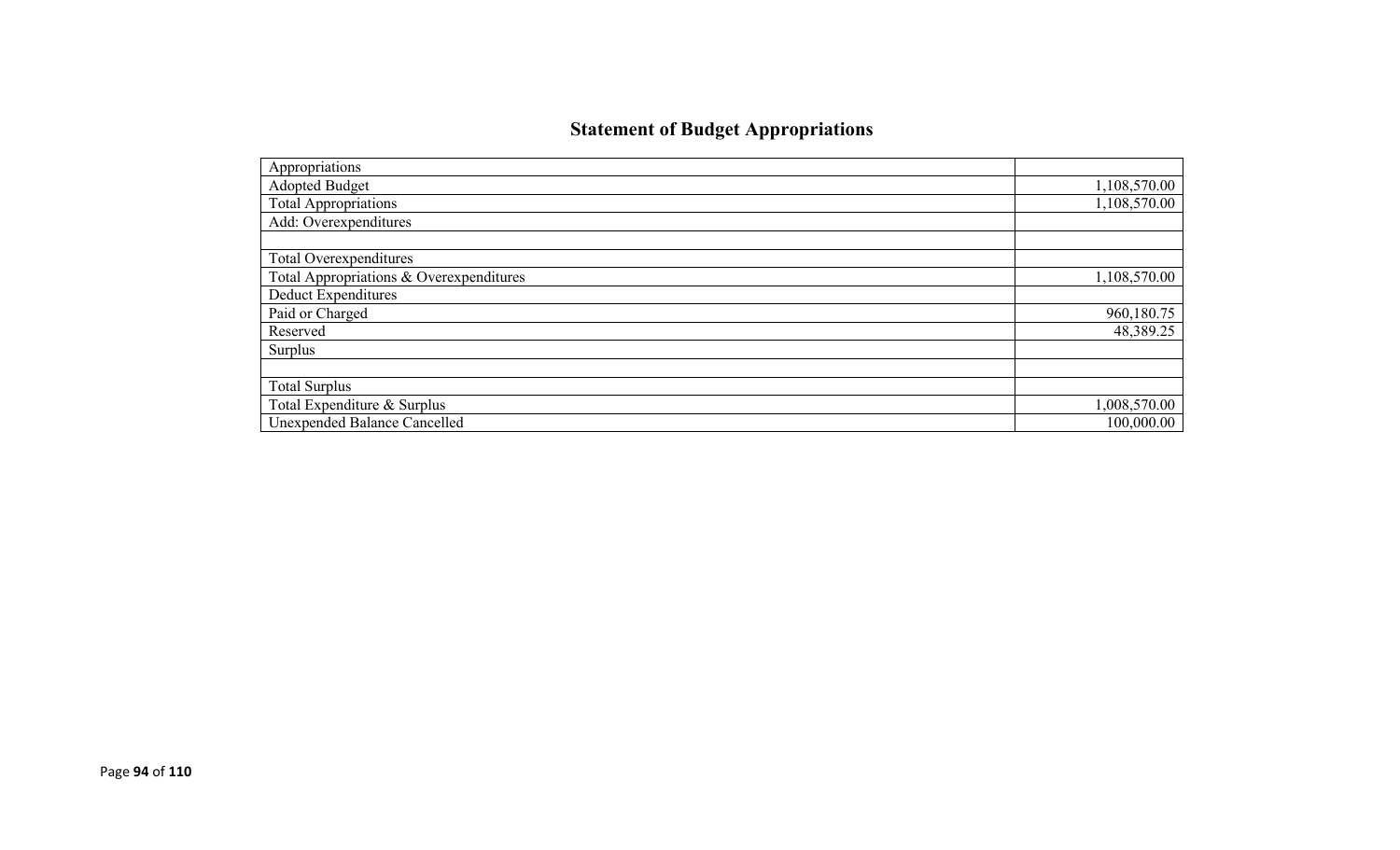### **Statement of 2018 Operation Other Utility**

NOTE: Section 1 of this sheet is required to be filled out ONLY IF the 2018 budget year Other Utility Budget contained either an item of revenue "Deficit (General Budget)" or an item of appropriation "Surplus (General Budget)"

Section 2 should be filled out in every case.

| <b>Section 1:</b>                                                                          |              |              |
|--------------------------------------------------------------------------------------------|--------------|--------------|
| Revenue Realized                                                                           | 1,086,364.89 |              |
| Miscellaneous Revenue Not Anticipated                                                      |              |              |
| <b>Appropriation Reserves Canceled</b><br>2017                                             | 66,936.49    |              |
|                                                                                            |              |              |
| Cancellation of Account Payable                                                            | 29,776.85    |              |
| <b>Total Revenue Realized</b>                                                              |              | 1,183,078.23 |
| Expenditures                                                                               |              |              |
| <b>Expended Without Appropriation</b>                                                      |              |              |
| Cash Refund of Prior Year's Revenue                                                        |              |              |
| Overexpenditure of Appropriation Reserves                                                  |              |              |
| <b>Total Expenditures</b>                                                                  | 1,008,570.00 |              |
| Less: Deferred Charges Included in Above "Total Expenditures"                              |              |              |
| Total Expenditures - As Adjusted                                                           |              | 1,008,570.00 |
|                                                                                            |              |              |
| Excess                                                                                     |              | 174,508.23   |
| Balance of "Results of 2017 Operation"                                                     |              |              |
| Remainder= ("Excess in Operations")                                                        | 174,508.23   |              |
| Deficit                                                                                    |              |              |
| Balance of "Results of 2017 Operation" Remainder= ("Operating Deficit - to Trial Balance") | 0.00         |              |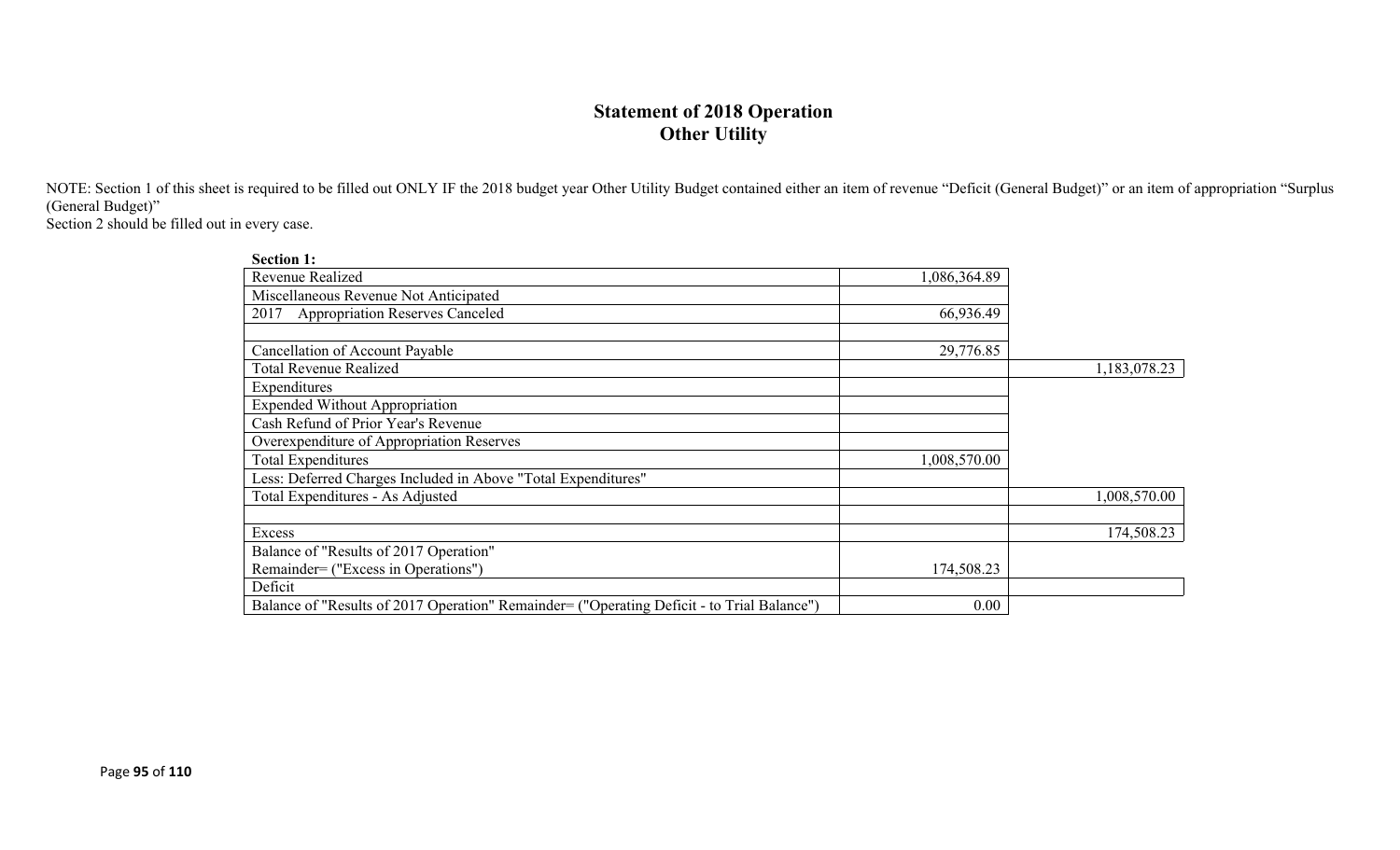#### **Section 2:**

The following Item of 2017 Appropriation Reserves Canceled in 2018 Is Due to the Current Fund TO THE EXTENT OF the amount Received and Due from the General Budget of 2017 for an Anticipated Deficit in the Other Utility for: 2017

| 2017 Appropriation Reserves Canceled in 2018                                              | 66,936.49 |           |
|-------------------------------------------------------------------------------------------|-----------|-----------|
| Less: Anticipated Deficit in 2017 Budget - Amount Received and Due from Current Fund - If |           |           |
| $\mid$ none, check "None" $\Box$                                                          |           |           |
| *Excess (Revenue Realized)                                                                |           | 66,936.49 |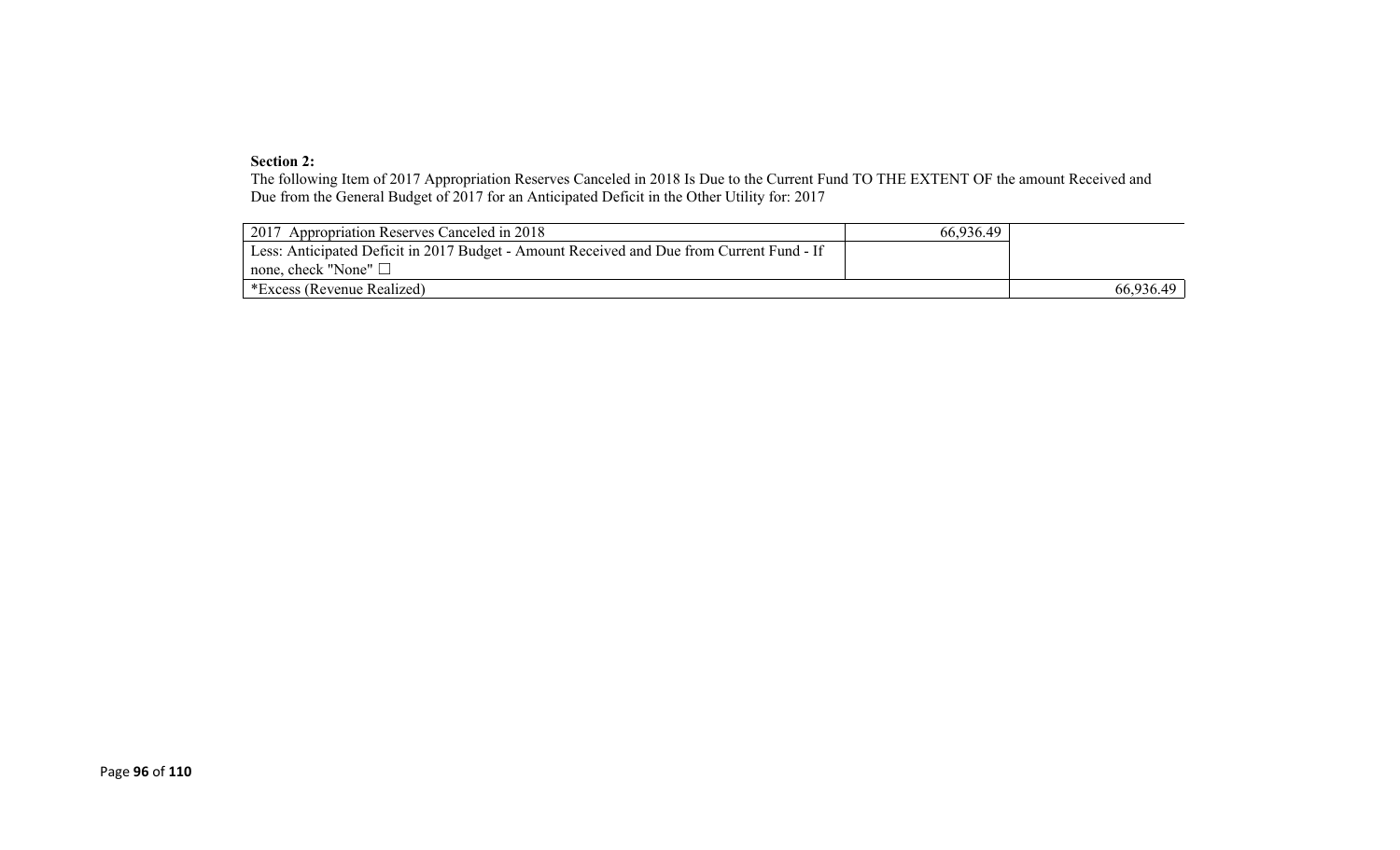# **Results of 2018 Operations – Other Utility**

|                                                    | Debit      | Credit     |
|----------------------------------------------------|------------|------------|
| Deficit in Anticipated Revenue                     | 22,205.11  |            |
| <b>Excess in Anticipated Revenues</b>              |            |            |
| Miscellaneous Revenue Not Anticipated              |            |            |
| Operating Deficit - to Trial Balance               |            |            |
| Unexpended Balances of Appropriations              |            | 100,000.00 |
| Unexpended Balances of PY Appropriation Reserves * |            | 66,936.49  |
| <b>Operating Excess</b>                            | 144,731.38 |            |
| <b>Operating Deficit</b>                           |            |            |
| Total Results of Current Year Operations           | 166,936.49 | 166,936.49 |

# **Operating Surplus– Other Utility**

|                                                                                  | Debit      | Credit     |
|----------------------------------------------------------------------------------|------------|------------|
| <b>Cancellation of Account Payable</b>                                           |            | 29,776.85  |
| Amount Appropriated in CY Budget - Cash                                          | 183,570.00 |            |
| Amount Appropriated in CY Budget with Prior Written Consent of Director of Local |            |            |
| Government Services (Debit)                                                      |            |            |
| Balance January 1, CY (Credit)                                                   |            | 313,215.06 |
| Excess in Results of CY Operations                                               |            | 144,731.38 |
| Balance December 31, 2018                                                        | 304,153.29 |            |
| <b>Total Operating Surplus</b>                                                   | 487,723.29 | 487,723.29 |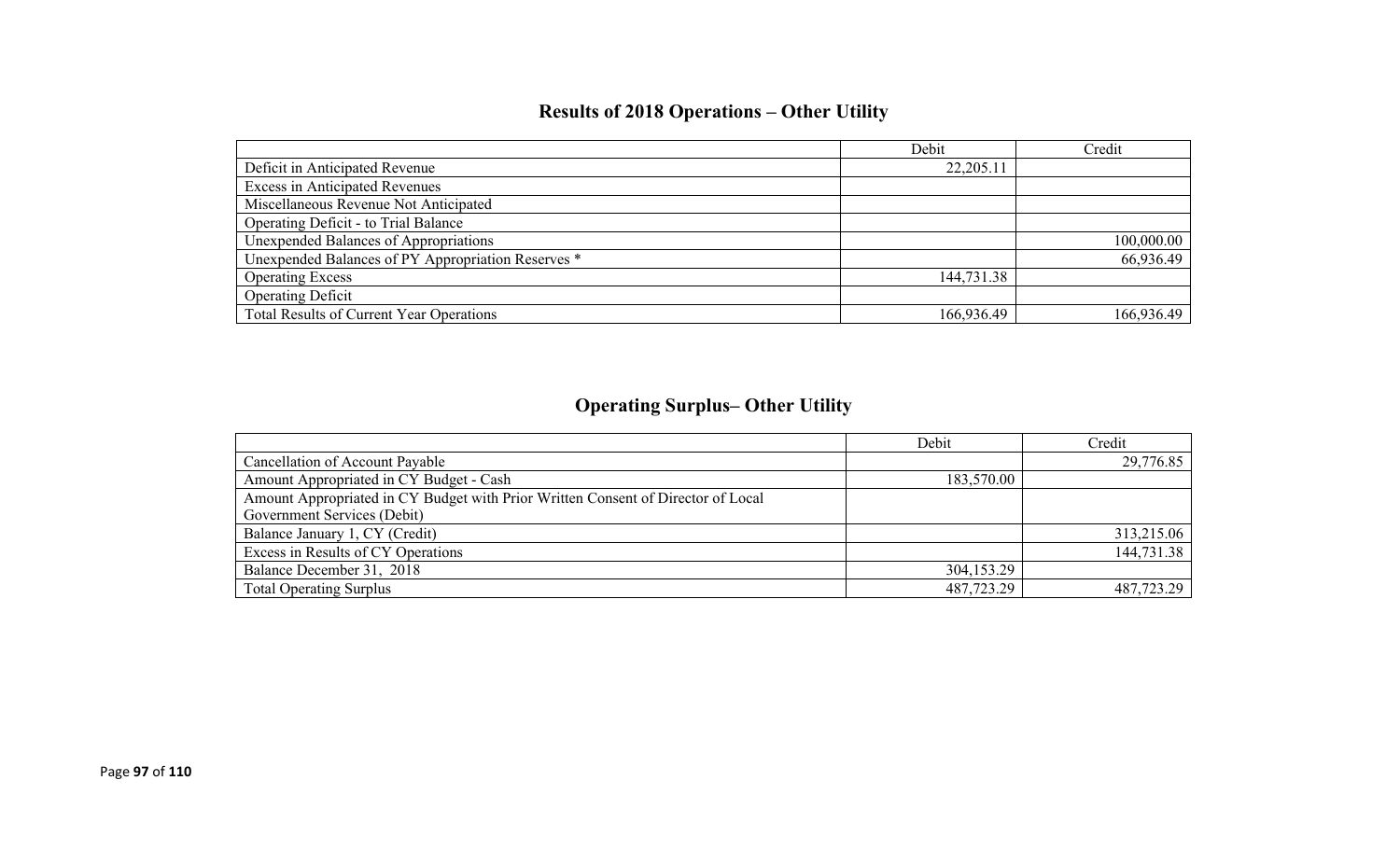### **Analysis of Balance December 31, 2018 (From Utility – Trial Balance)**

| Cash                                                          |      | 412,152.08 |
|---------------------------------------------------------------|------|------------|
| Investments                                                   |      |            |
| <b>Interfund Accounts Receivable</b>                          |      |            |
| Subtotal                                                      |      | 412,152.08 |
| Deduct Cash Liabilities Marked with "C" on Trial Balance      |      | 107,998.79 |
| Operating Surplus Cash or (Deficit in Operating Surplus Cash) |      | 304,153.29 |
| Other Assets Pledged to Operating Surplus*                    |      |            |
| Deferred Charges #                                            |      |            |
| Operating Deficit #                                           | 0.00 |            |
| <b>Total Other Assets</b>                                     |      | 0.00       |
|                                                               |      | 304,153.29 |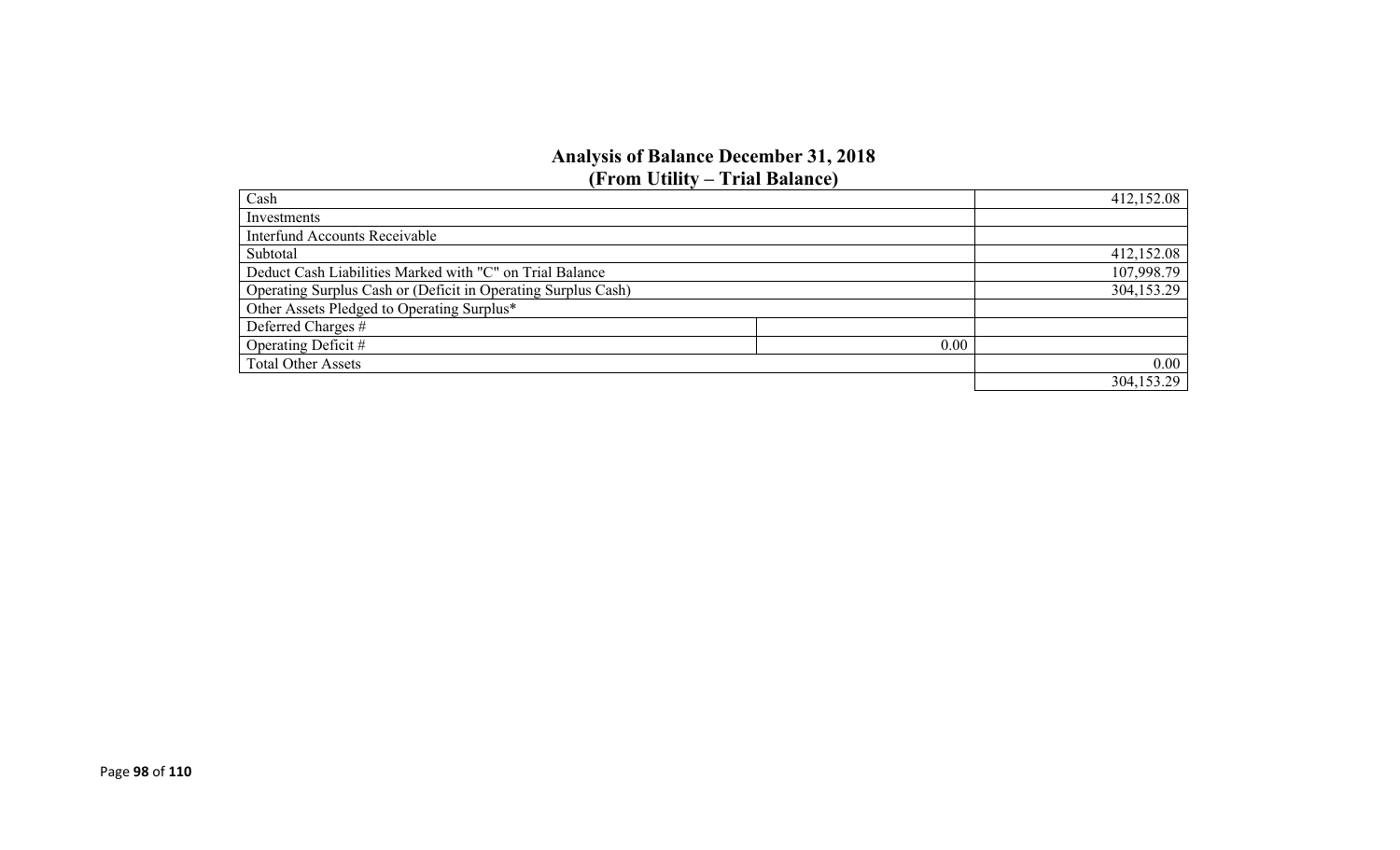# **Schedule of Other Utility Accounts Receivable**

| Balance December 31, 2017                                                                 |                                        | 0.00 |
|-------------------------------------------------------------------------------------------|----------------------------------------|------|
| Increased by:<br>Rents Levied                                                             |                                        |      |
| Decreased by:<br>Collections<br>Overpayments applied<br>Transfer to Utility Lien<br>Other |                                        |      |
| Balance December 31, 2018                                                                 |                                        | 0.00 |
|                                                                                           | <b>Schedule of Other Utility Liens</b> |      |
| Balance December 31, 2017                                                                 |                                        | 0.00 |
| Increased by:<br>Transfers from Accounts Receivable<br>Penalties and Costs<br>Other       |                                        |      |
| Decreased by:<br>Collections<br>Other                                                     |                                        |      |
| Balance December 31, 2018                                                                 | 0.00                                   |      |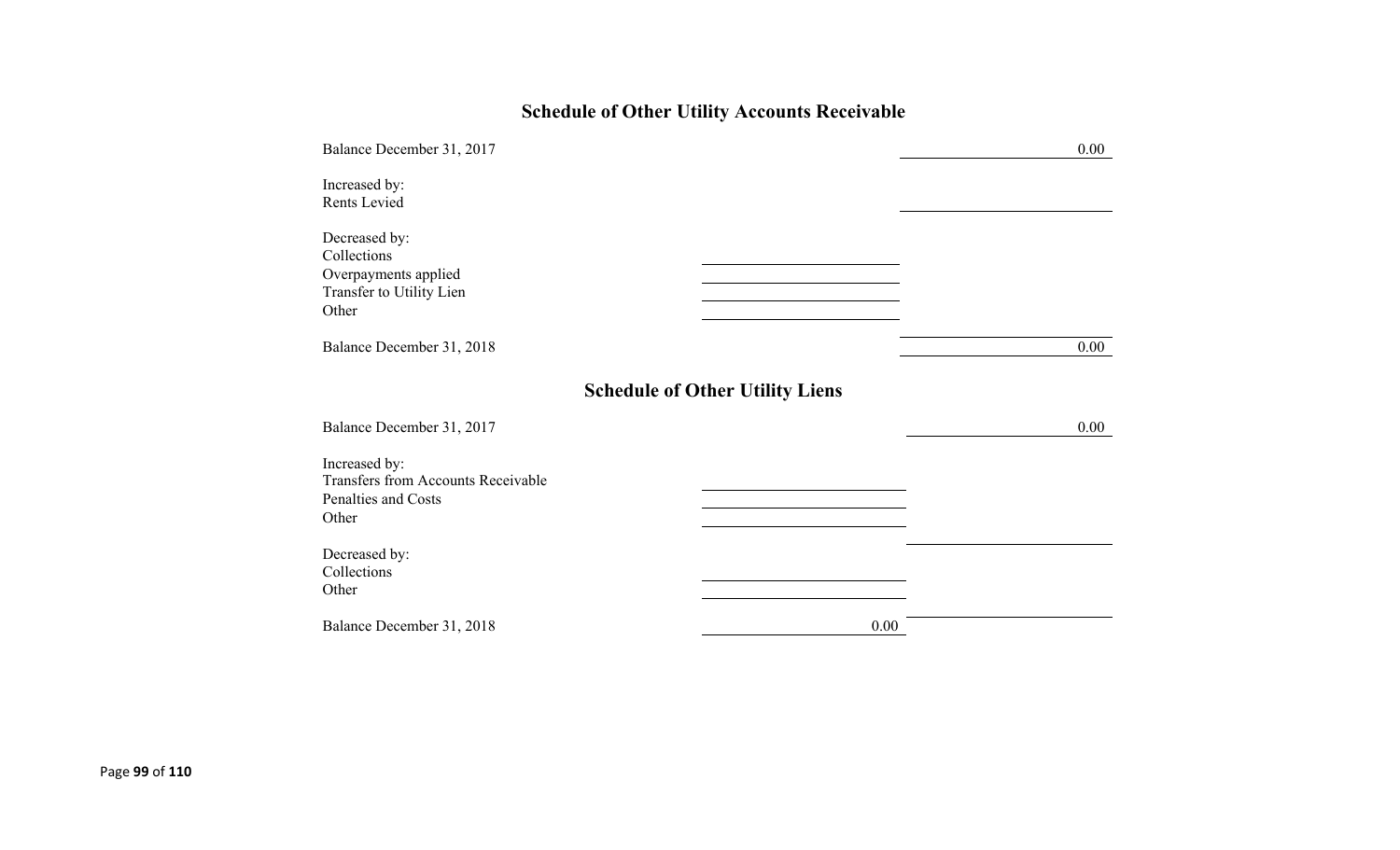### **Deferred Charges - Mandatory Charges Only - Other Utility Fund**

(Do not include the emergency authorizations pursuant to N.J.S.A. 40A:4-55)

| Caused by              | Amount Dec. 31, 2017 per<br><b>Audit Report</b> | Amount in 2018 Budget | Amount Resulting from 2018 | Balance as at Dec. 31, 2018 |
|------------------------|-------------------------------------------------|-----------------------|----------------------------|-----------------------------|
| Utility Operating Fund | 0.00                                            |                       | 0.00                       | 0.00                        |
| Total Operating        | 0.00                                            |                       | 0.00                       | 0.00                        |
| Total Capital          | 0.00                                            |                       |                            |                             |

\*Do not include items funded or refunded as listed below.

### **Emergency Authorizations Under N.J.S.A. 40A:4-47 Which Have Been Funded or Refunded Under N.J.S.A. 40A:2-3 OR N.J.S.A. 40A:2-51**

| Date        | Purpose       | Amount                                                           |        |                            |
|-------------|---------------|------------------------------------------------------------------|--------|----------------------------|
|             |               | <b>Judgements Entered Against Municipality and Not Satisfied</b> |        |                            |
| In Favor Of | On Account Of | Date Entered                                                     | Amount | Appropriated for in Budget |
|             |               |                                                                  |        | of Year 2019               |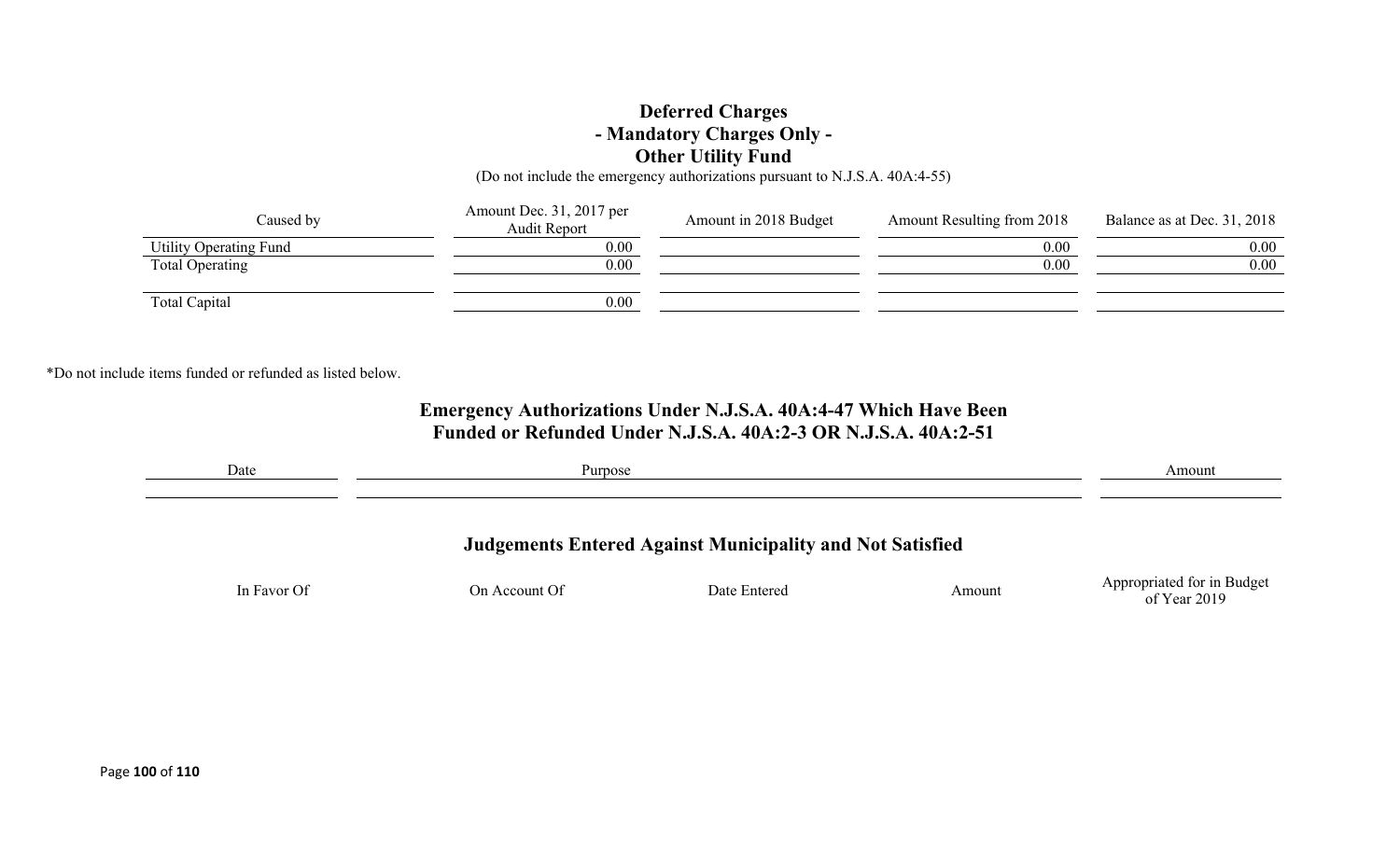#### **Schedule of Bonds Issued and Outstanding and 2019 Debt Service for Bonds** Other UTILITY ASSESSMENT BONDS

|                                         | Debit | Credit | 2019 Debt Service |
|-----------------------------------------|-------|--------|-------------------|
| Issued (Credit)                         |       |        |                   |
| Outstanding January 1, CY (Credit)      |       | 0.00   |                   |
| Paid (Debit)                            |       |        |                   |
| Outstanding December 31, 2018           |       |        |                   |
|                                         |       |        |                   |
| 2019 Bond Maturities – Assessment Bonds |       |        |                   |
| 2019 Interest on Bonds                  |       |        |                   |

## **Other Utility Capital Bonds**

|                                         | Debit | Credit | 2019 Debt Service |
|-----------------------------------------|-------|--------|-------------------|
| Issued (Credit)                         |       |        |                   |
| Outstanding January 1, CY (Credit)      |       | 0.00   |                   |
| Paid (Debit)                            |       |        |                   |
| Outstanding December 31, 2018           |       |        |                   |
|                                         |       |        |                   |
| 2019 Bond Maturities - Assessment Bonds |       |        |                   |
| 2019 Interest on Bonds                  |       |        |                   |

## **Interest on Bonds – Other Utility Budget**

| 2019 Interest on Bonds (*Items)                      |  |
|------------------------------------------------------|--|
| Less: Interest Accrued to 12/31/2018 (Trial Balance) |  |
| Subtotal                                             |  |
| Add: Interest to be Accrued as of 12/31/2019         |  |
| Required Appropriation 2019                          |  |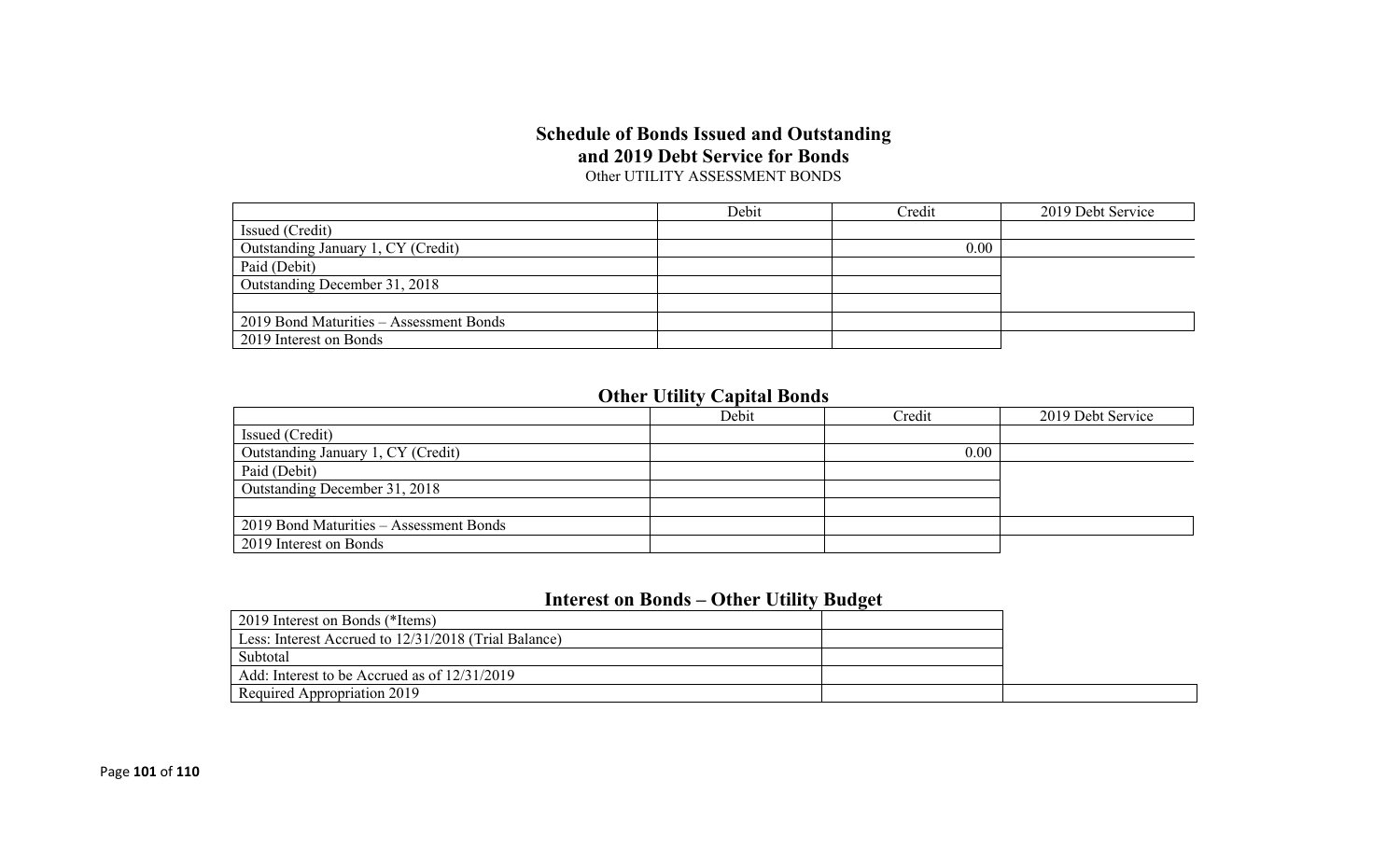# **List of Bonds Issued During 2018**

| urpose | 20<br><b>Issuec</b><br>Amount<br>Maturi. |  | Issue<br>Date | Kate<br>unteres: |  |  |  |  |  |
|--------|------------------------------------------|--|---------------|------------------|--|--|--|--|--|
|        |                                          |  |               |                  |  |  |  |  |  |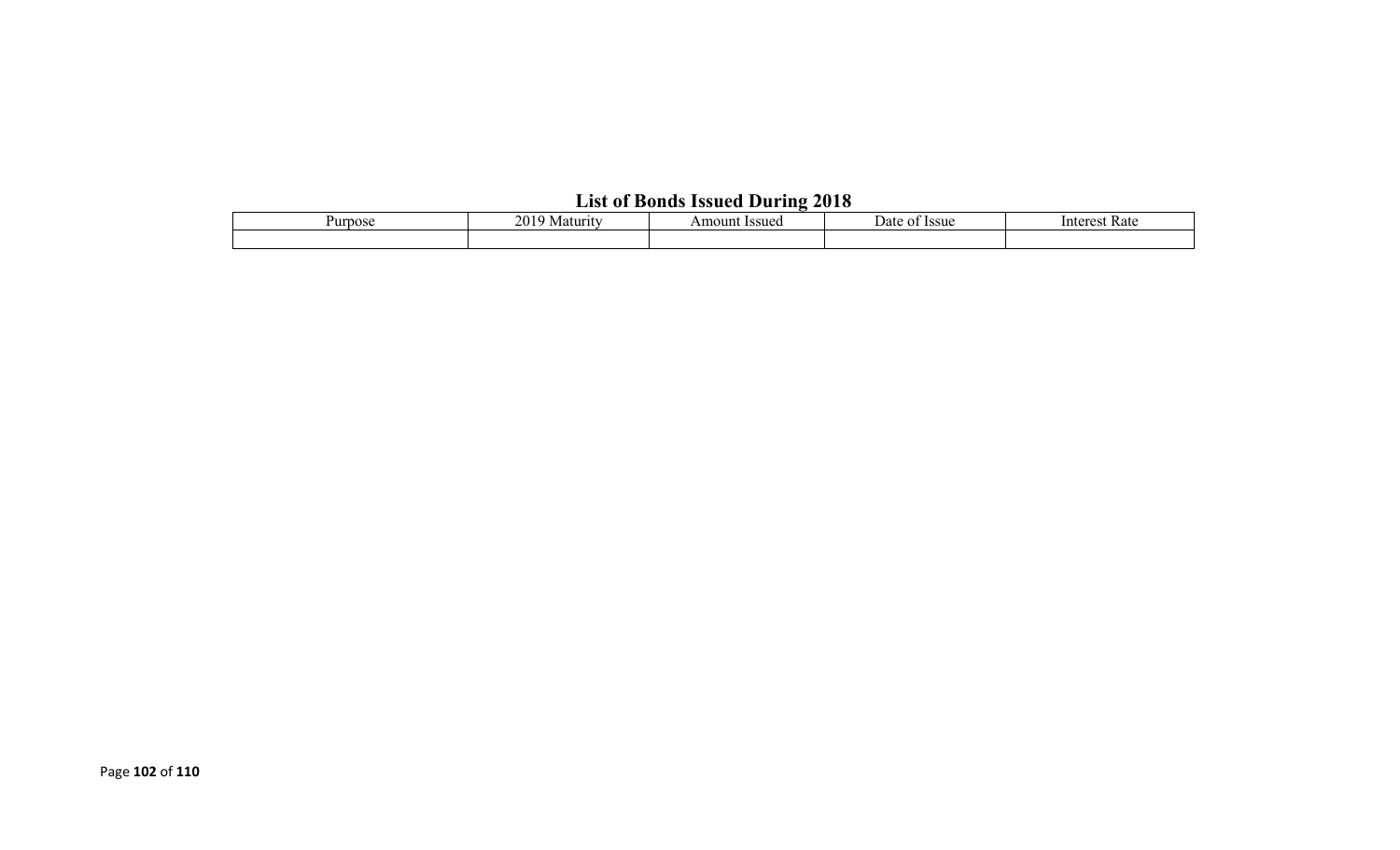#### **Schedule of Loans Issued and Outstanding and 2019 Debt Service for Loans** Other UTILITY LOAN

| Loan | Outstanding<br>1,2018<br>January | Issued | Paid | Other<br>Description | · Debit<br>Other | $\sim$ 1.<br>Other<br>Cred1 | Jutstanding<br>$\blacksquare$<br>December 31,<br>2018 | Maturities<br>∟oan ′ | Interest on<br>Loans |
|------|----------------------------------|--------|------|----------------------|------------------|-----------------------------|-------------------------------------------------------|----------------------|----------------------|
|      |                                  |        |      |                      |                  |                             |                                                       |                      |                      |

## **Interest on Loans – Other Utility Budget**

| 2019 Interest on Loans (*Items)                      |  |
|------------------------------------------------------|--|
| Less: Interest Accrued to 12/31/2018 (Trial Balance) |  |
| Subtotal                                             |  |
| Add: Interest to be Accrued as of 12/31/2019         |  |
| Required Appropriation 2019                          |  |

## **List of Loans Issued During 2018**

| Purpose | 20103<br>  9Maturity<br>$\sim$ | <b>Issued</b><br>Amount | $\overline{\phantom{0}}$<br>)ate<br><b>Issue</b> | Intorc<br>vak |
|---------|--------------------------------|-------------------------|--------------------------------------------------|---------------|
|         |                                |                         |                                                  |               |
|         |                                |                         |                                                  |               |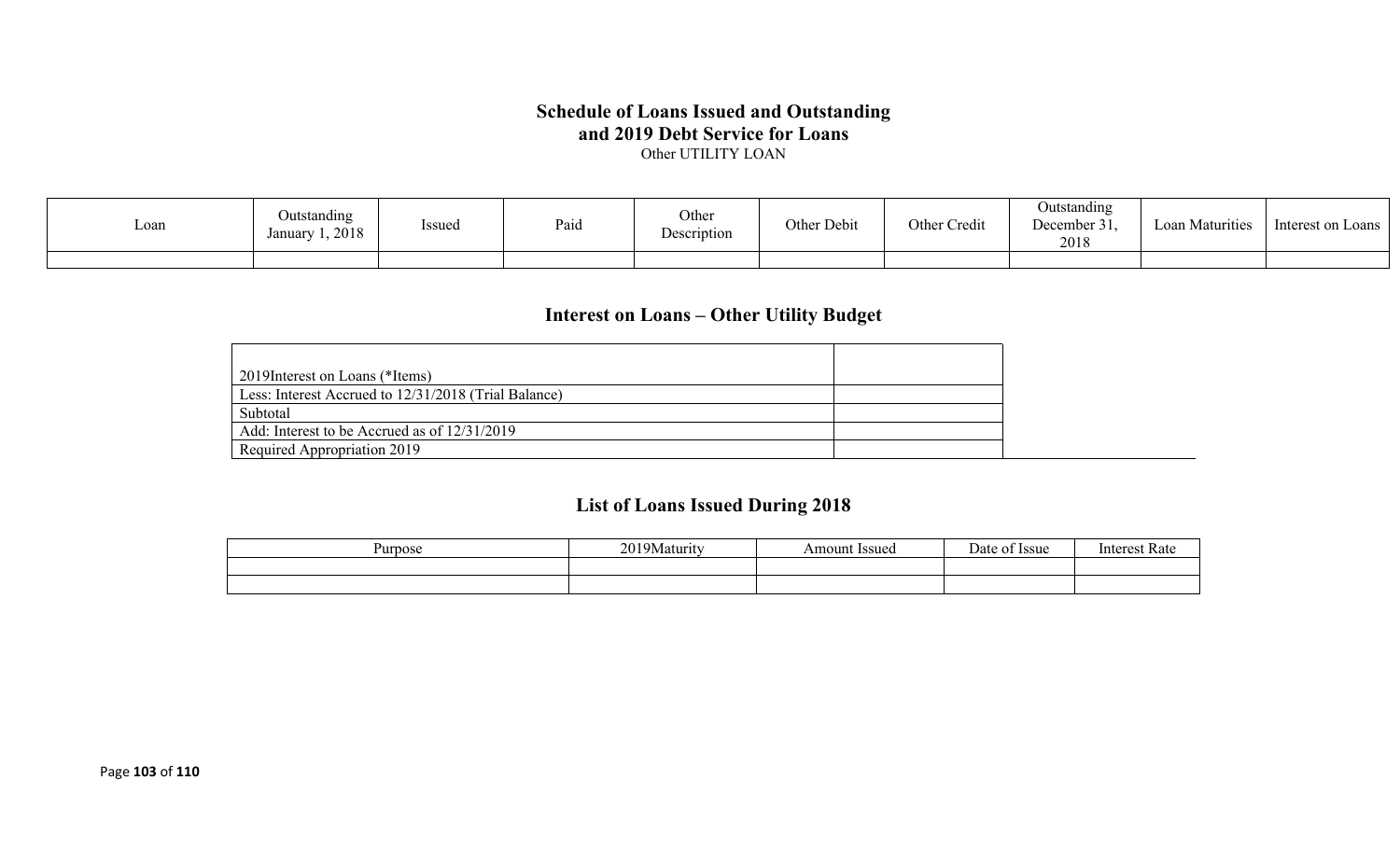### **Debt Service Schedule for Utility Notes (Other than Utility Assessment Notes)**

| Title or Purpose of the Issue | Original Date of<br>Original Amount |                                        | Amount of Note<br>Date of |               | 2019 Budget Requirement<br>Rate of |             |  | Date Interest |
|-------------------------------|-------------------------------------|----------------------------------------|---------------------------|---------------|------------------------------------|-------------|--|---------------|
|                               | Issued<br><i>Issue</i>              | Outstanding Dec.<br>Maturity<br>, 2018 | Interest                  | For Principal | For Interest                       | Computed to |  |               |
|                               |                                     |                                        |                           |               |                                    |             |  |               |
|                               |                                     |                                        |                           |               |                                    |             |  |               |

Important: If there is more than one utility in the municipality, identify each note.

All notes with an original date of issue of or prior require one legal payable installment to be budgeted if it is contemplated that such notes will be renewed in 2019 or written intent of permanent financing submitted.

\*\* If interest on note is financed by ordinance, designate same, otherwise an amount must be included in this column.

| INTERST ON NOTES – Other UTILITY BUDGET              |  |
|------------------------------------------------------|--|
| 2019 Interest on Notes                               |  |
| Less: Interest Accrued to 12/31/2018 (Trial Balance) |  |
| Subtotal                                             |  |
| Add: Interest to be Accrued as of 12/31/2019         |  |
| Required Appropriation - 2019                        |  |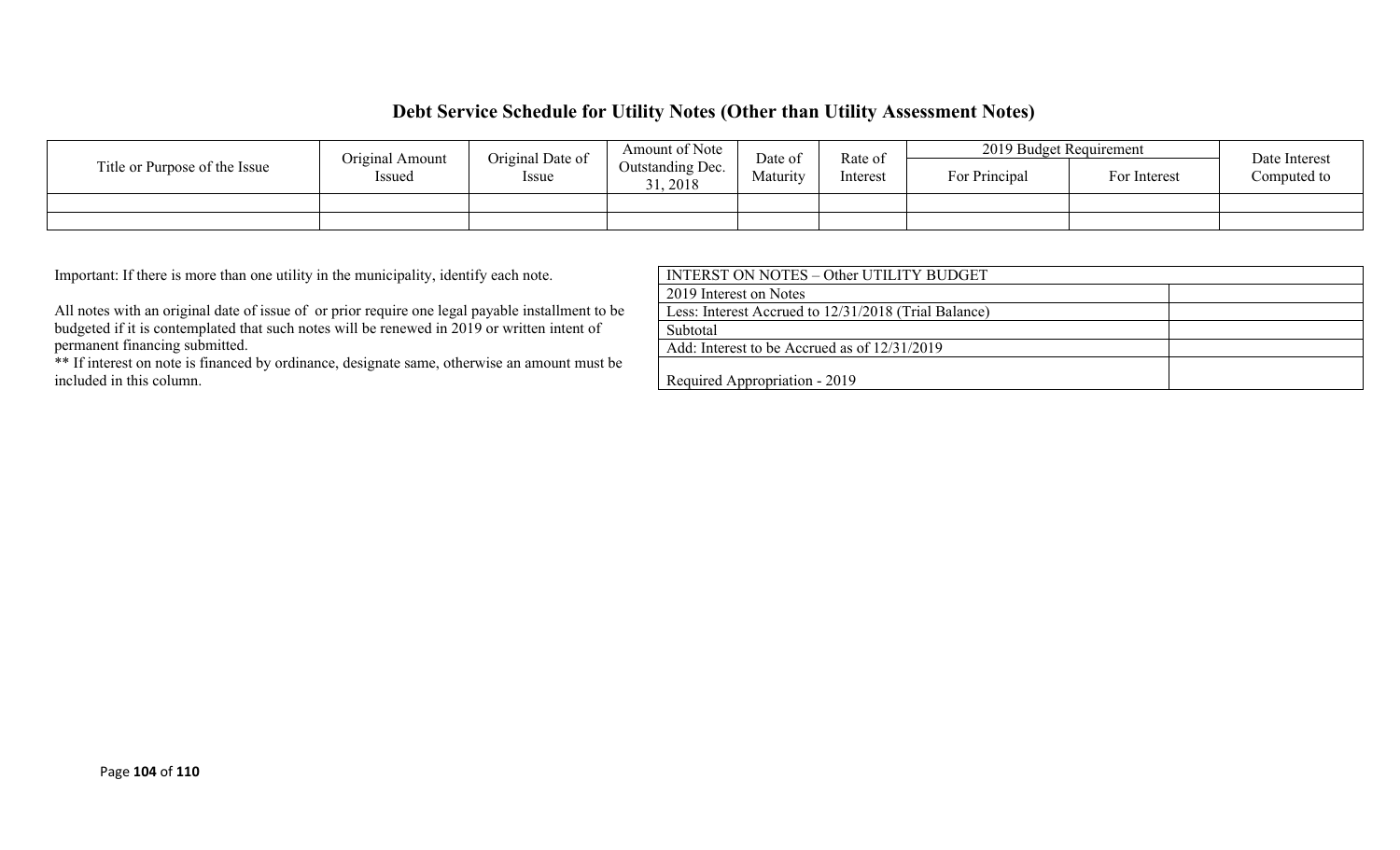## **Debt Service Schedule for Utility Assessment Notes**

|                           | Original Amount | Original Date of | Amount of Note               | Date of  | Rate of<br>Interest | 2019 Budget Requirement |              | <b>Interest Computed</b> |
|---------------------------|-----------------|------------------|------------------------------|----------|---------------------|-------------------------|--------------|--------------------------|
| Title or Purpose of Issue | Issued          | Issue            | Outstanding Dec.<br>31, 2018 | Maturity |                     | For Principal           | For Interest | to (Insert Date)         |
|                           |                 |                  |                              |          |                     |                         |              |                          |
|                           |                 |                  |                              |          |                     |                         |              |                          |

Important: If there is more than one utility in the municipality, identify each note.

Utility Assessment Notes with an original date of issue of December 31, or prior require one legally payable installment to be budgeted in the 2019 Dedicated Utility Assessment Budget if it is contemplated that such notes will be renewed in 2019 or written intent of permanent financing submitted with statement.

\*\* Interest on Utility Assessment Notes must be included in the Utility Budget appropriation "Interest on Notes".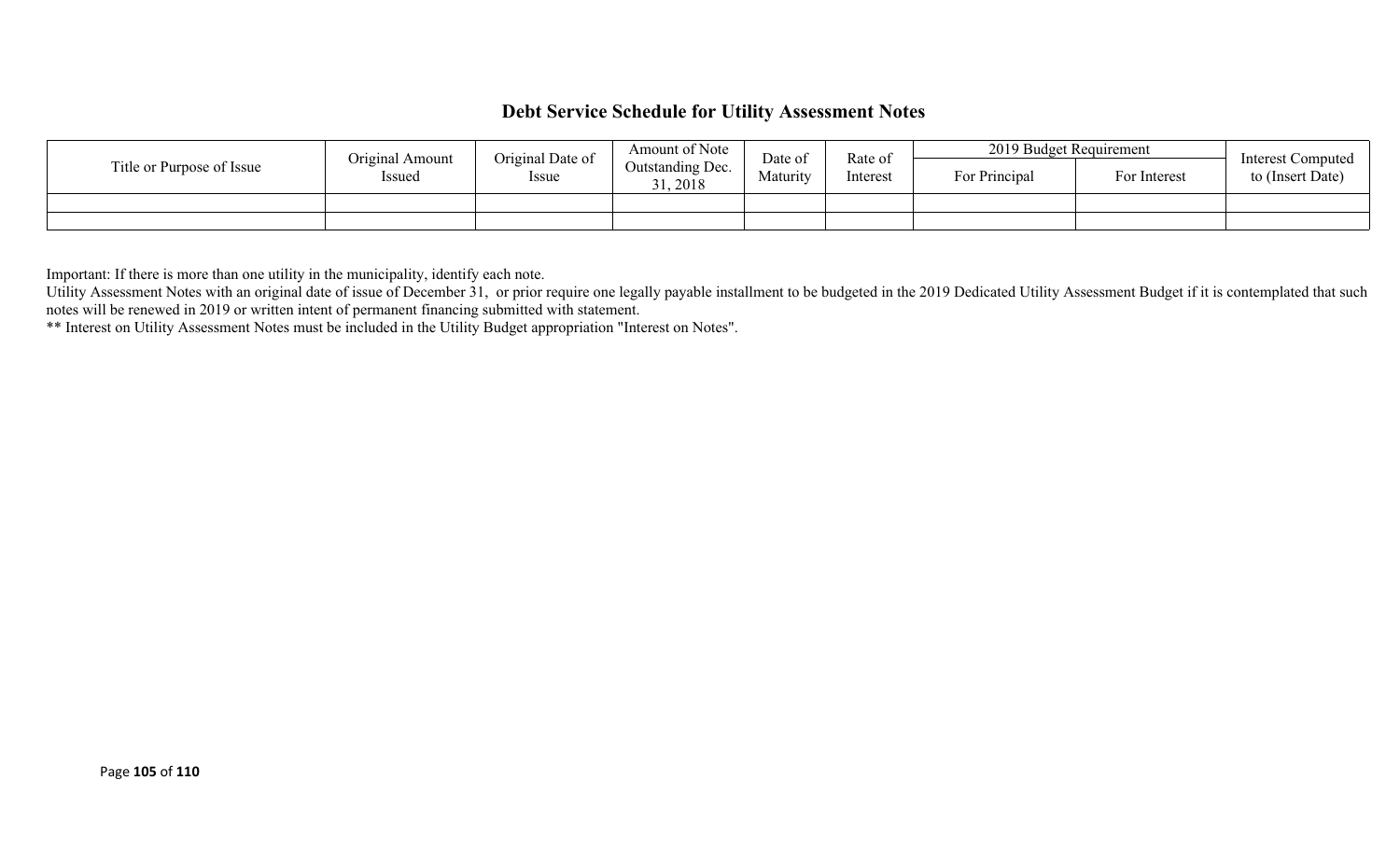# **Schedule of Capital Lease Program Obligations**

|                                              | Amount of Obligation      | 2019 Budget Requirement |                   |  |
|----------------------------------------------|---------------------------|-------------------------|-------------------|--|
| Purpose                                      | Outstanding Dec. 31, 2018 | For Principal           | For Interest/Fees |  |
| Leases approved by LFB after July 1, 2007    |                           |                         |                   |  |
|                                              |                           |                         |                   |  |
| Subtotal                                     |                           |                         |                   |  |
| Leases approved by LFB prior to July 1, 2007 |                           |                         |                   |  |
|                                              |                           |                         |                   |  |
|                                              |                           |                         |                   |  |
| Subtotal                                     |                           |                         |                   |  |
| Total                                        |                           |                         |                   |  |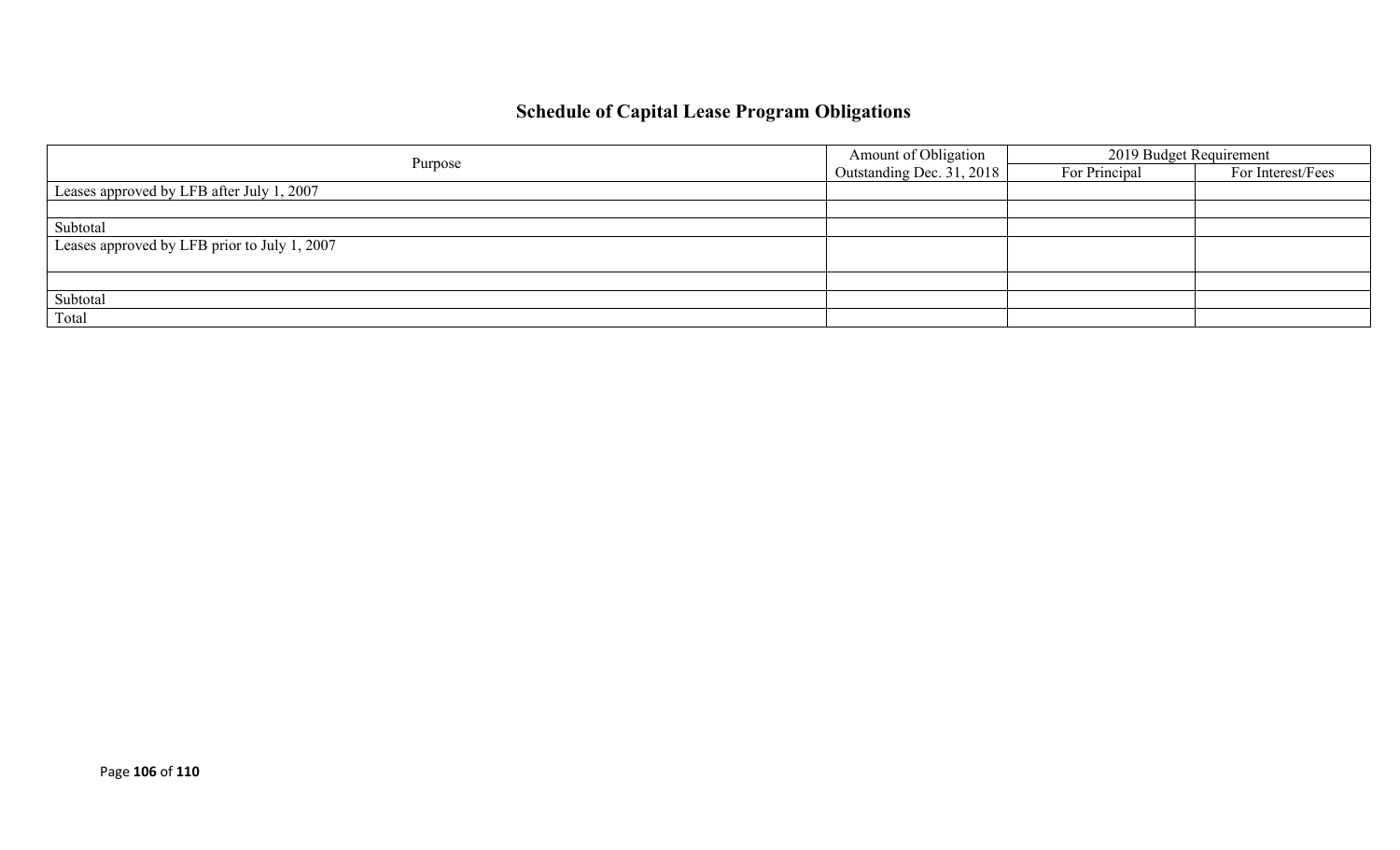# **Schedule of Improvement Authorizations (Utility Capital Fund)**

| <b>IMPROVEMENTS</b>              | Balance - January 1, 2018 |            |                     | Refunds, Transfers |          |                | Balance December 31, 2018 |            |
|----------------------------------|---------------------------|------------|---------------------|--------------------|----------|----------------|---------------------------|------------|
| Specify each authorization by    |                           |            | 2018 Authorizations | and Encumbrances   | Expended | Authorizations |                           |            |
| purpose. Do not merely designate | Funded                    | Unfunded   |                     |                    |          | Canceled       | Funded                    | Unfunded   |
| by a code number                 |                           |            |                     |                    |          |                |                           |            |
| Ord 4320-11 Improvements to      |                           |            |                     |                    |          |                |                           |            |
| Winding River Skating Rink       | $0.00\,$                  | 450,000.00 |                     |                    |          |                |                           | 450,000.00 |
| Total                            | $0.00\,$                  | 450,000.00 |                     |                    |          |                |                           | 450,000.00 |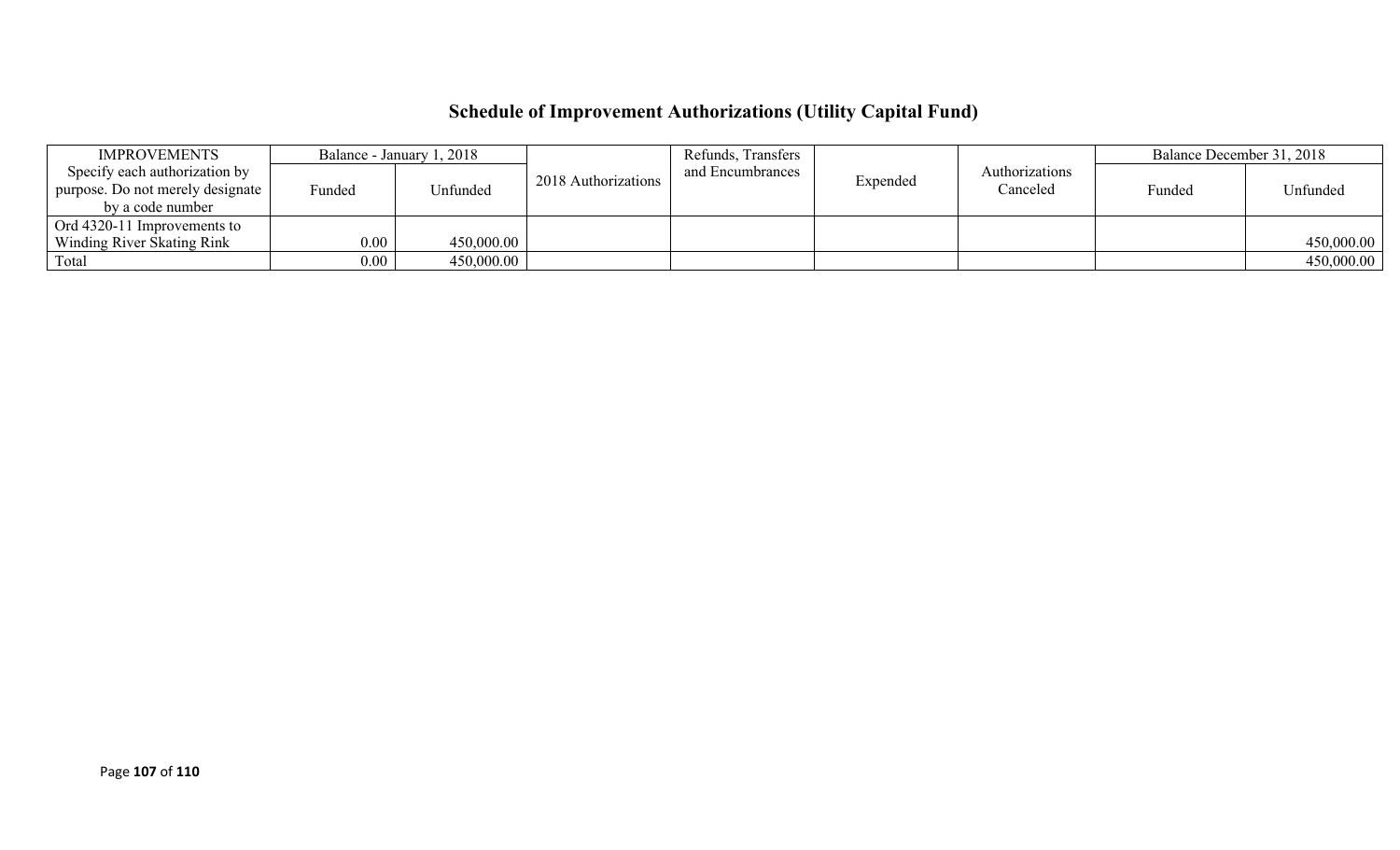# **Other Utility Capital Surplus**

SCHEDULE OF CAPITAL IMPROVEMENT FUND

|                                                                                   | Debit     | Credit    |
|-----------------------------------------------------------------------------------|-----------|-----------|
| Appropriated to Finance Improvement Authorizations (Debit)                        |           |           |
| Balance January 1, CY (Credit)                                                    |           | 59,000.00 |
| Improvement Authorizations Canceled (financed in whole by the Capital Improvement |           |           |
| Fund) (Credit)                                                                    |           |           |
| Received from CY Budget Appropriation * (Credit)                                  |           | 1,000.00  |
| Balance December 31, 2018                                                         | 60,000.00 |           |
|                                                                                   | 60,000.00 | 60,000.00 |

### **Other Utility Capital Surplus**

SCHEDULE OF DOWN PAYMENTS ON IMPROVEMENTS

|                                                            | Debit | Credit |
|------------------------------------------------------------|-------|--------|
| Appropriated to Finance Improvement Authorizations (Debit) |       |        |
| Balance January 1, CY (Credit)                             |       | 0.00   |
| Received from CY Budget Appropriation (Credit)             |       |        |
| Received from CY Emergency Appropriation * (Credit)        |       |        |
| Balance December 31, 2018                                  |       |        |
|                                                            |       |        |

\*The full amount of the 2018 appropriation should be transferred to this account unless the balance of the appropriation is permitted to lapse.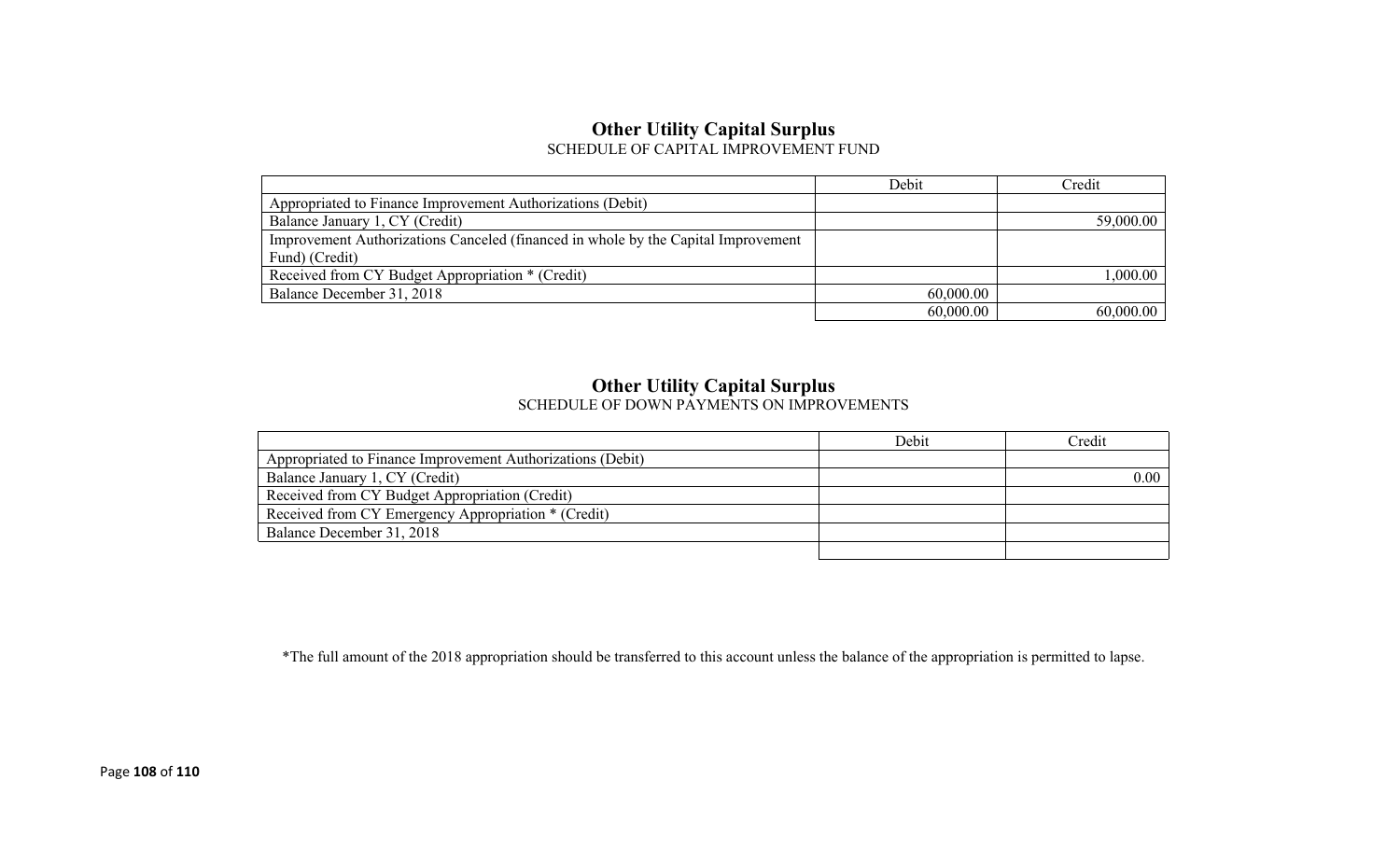## **Utility Fund** CAPITAL IMPROVEMENTS AUTHORIZED IN 2018 AND DOWN PAYMENTS (N.J.S. 40A:2-11) UTILITIES ONLY

| Purpose | <b>Amount Appropriated</b> | <b>Total Obligations</b><br>Authorized | Down Payment<br>Provided by<br>Ordinance | Amount of Down<br>Payment in Budget of<br>2018 or Prior Years |
|---------|----------------------------|----------------------------------------|------------------------------------------|---------------------------------------------------------------|
|         |                            |                                        |                                          |                                                               |
|         |                            |                                        |                                          |                                                               |

## **Other Utility Capital Fund Statement of Capital Surplus** YEAR 2018

|                                                            | Debit | Credit |
|------------------------------------------------------------|-------|--------|
| Appropriated to CY Budget Revenue (Debit)                  |       |        |
| Appropriated to Finance Improvement Authorizations (Debit) |       |        |
| Balance January 1, CY (Credit)                             |       | 0.00   |
| Funded Improvement Authorizations Canceled (Credit)        |       |        |
| Miscellaneous (Credit)                                     |       |        |
| Premium on Sale of Bonds (Credit)                          |       |        |
| Balance December 31, 2018                                  |       |        |
|                                                            |       |        |